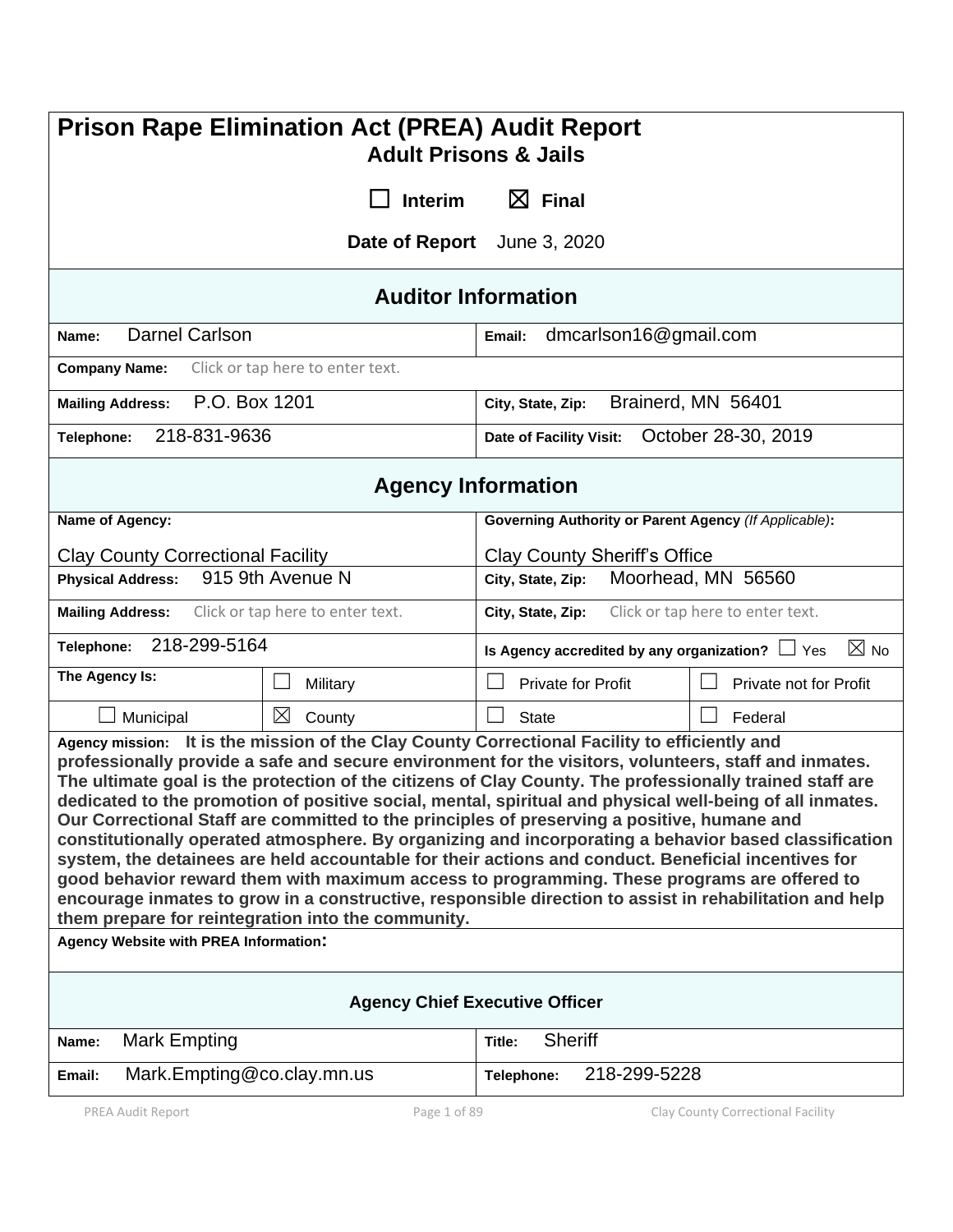| <b>Agency-Wide PREA Coordinator</b>                                                                                                                                                                                                                                                                                                                                                                                                                                                                                                                                                                                                                                                                                                                                                                                                                                                                                                                                                                             |                                                        |  |  |  |  |
|-----------------------------------------------------------------------------------------------------------------------------------------------------------------------------------------------------------------------------------------------------------------------------------------------------------------------------------------------------------------------------------------------------------------------------------------------------------------------------------------------------------------------------------------------------------------------------------------------------------------------------------------------------------------------------------------------------------------------------------------------------------------------------------------------------------------------------------------------------------------------------------------------------------------------------------------------------------------------------------------------------------------|--------------------------------------------------------|--|--|--|--|
| <b>Julie Savat</b><br>Name:                                                                                                                                                                                                                                                                                                                                                                                                                                                                                                                                                                                                                                                                                                                                                                                                                                                                                                                                                                                     | Jail Administrator<br>Title:                           |  |  |  |  |
| Julie.Savat@co.clay.mn.us<br>Email:                                                                                                                                                                                                                                                                                                                                                                                                                                                                                                                                                                                                                                                                                                                                                                                                                                                                                                                                                                             | 218-299-7350<br>Telephone:                             |  |  |  |  |
| <b>PREA Coordinator Reports to:</b>                                                                                                                                                                                                                                                                                                                                                                                                                                                                                                                                                                                                                                                                                                                                                                                                                                                                                                                                                                             | Number of Compliance Managers who report to the PREA   |  |  |  |  |
| <b>Sheriff</b>                                                                                                                                                                                                                                                                                                                                                                                                                                                                                                                                                                                                                                                                                                                                                                                                                                                                                                                                                                                                  | Coordinator<br>O)                                      |  |  |  |  |
|                                                                                                                                                                                                                                                                                                                                                                                                                                                                                                                                                                                                                                                                                                                                                                                                                                                                                                                                                                                                                 | <b>Facility Information</b>                            |  |  |  |  |
| <b>Clay County Correctional Facility</b><br>Name of Facility:                                                                                                                                                                                                                                                                                                                                                                                                                                                                                                                                                                                                                                                                                                                                                                                                                                                                                                                                                   |                                                        |  |  |  |  |
| 915 9th Avenue N<br><b>Physical Address:</b>                                                                                                                                                                                                                                                                                                                                                                                                                                                                                                                                                                                                                                                                                                                                                                                                                                                                                                                                                                    | Moorhead, MN 56560                                     |  |  |  |  |
| Mailing Address (if different than above):                                                                                                                                                                                                                                                                                                                                                                                                                                                                                                                                                                                                                                                                                                                                                                                                                                                                                                                                                                      | Click or tap here to enter text.                       |  |  |  |  |
| 218-299-5164<br><b>Telephone Number:</b>                                                                                                                                                                                                                                                                                                                                                                                                                                                                                                                                                                                                                                                                                                                                                                                                                                                                                                                                                                        |                                                        |  |  |  |  |
| The Facility Is:<br>Military                                                                                                                                                                                                                                                                                                                                                                                                                                                                                                                                                                                                                                                                                                                                                                                                                                                                                                                                                                                    | $\Box$<br>Private for profit<br>Private not for profit |  |  |  |  |
| Municipal<br>П<br>$\boxtimes$<br>County                                                                                                                                                                                                                                                                                                                                                                                                                                                                                                                                                                                                                                                                                                                                                                                                                                                                                                                                                                         | Federal<br><b>State</b>                                |  |  |  |  |
| <b>Facility Type:</b><br>X<br>Jail                                                                                                                                                                                                                                                                                                                                                                                                                                                                                                                                                                                                                                                                                                                                                                                                                                                                                                                                                                              | Prison                                                 |  |  |  |  |
| Facility Mission: It is the mission of the Clay County Correctional Facility to efficiently and professionally<br>provide a safe and secure environment for the visitors, volunteers, staff and inmates. The ultimate<br>goal is the protection of the citizens of Clay County. The professionally trained staff are dedicated to<br>the promotion of positive social, mental, spiritual and physical well-being of all inmates. Our<br>Correctional Staff are committed to the principles of preserving a positive, humane and<br>constitutionally operated atmosphere. By organizing and incorporating a behavior based classification<br>system, the detainees are held accountable for their actions and conduct. Beneficial incentives for<br>good behavior reward them with maximum access to programming. These programs are offered to<br>encourage inmates to grow in a constructive, responsible direction to assist in rehabilitation and help<br>them prepare for reintegration into the community. |                                                        |  |  |  |  |
| https://claycountymn.gov/1433/PREA<br>Facility Website with PREA Information:                                                                                                                                                                                                                                                                                                                                                                                                                                                                                                                                                                                                                                                                                                                                                                                                                                                                                                                                   |                                                        |  |  |  |  |
| <b>Warden/Superintendent</b>                                                                                                                                                                                                                                                                                                                                                                                                                                                                                                                                                                                                                                                                                                                                                                                                                                                                                                                                                                                    |                                                        |  |  |  |  |
| <b>Julie Savat</b><br>Name:                                                                                                                                                                                                                                                                                                                                                                                                                                                                                                                                                                                                                                                                                                                                                                                                                                                                                                                                                                                     | Jail Administrator<br>Title:                           |  |  |  |  |
| juliesavat@co.clay.mn.us<br>Email:                                                                                                                                                                                                                                                                                                                                                                                                                                                                                                                                                                                                                                                                                                                                                                                                                                                                                                                                                                              | 218-299-7350<br>Telephone:                             |  |  |  |  |
| <b>Facility PREA Compliance Manager</b>                                                                                                                                                                                                                                                                                                                                                                                                                                                                                                                                                                                                                                                                                                                                                                                                                                                                                                                                                                         |                                                        |  |  |  |  |
| Click or tap here to enter text.<br>Name:                                                                                                                                                                                                                                                                                                                                                                                                                                                                                                                                                                                                                                                                                                                                                                                                                                                                                                                                                                       | Click or tap here to enter text.<br>Title:             |  |  |  |  |
| Click or tap here to enter text.<br>Email:                                                                                                                                                                                                                                                                                                                                                                                                                                                                                                                                                                                                                                                                                                                                                                                                                                                                                                                                                                      | Click or tap here to enter text.<br>Telephone:         |  |  |  |  |
|                                                                                                                                                                                                                                                                                                                                                                                                                                                                                                                                                                                                                                                                                                                                                                                                                                                                                                                                                                                                                 |                                                        |  |  |  |  |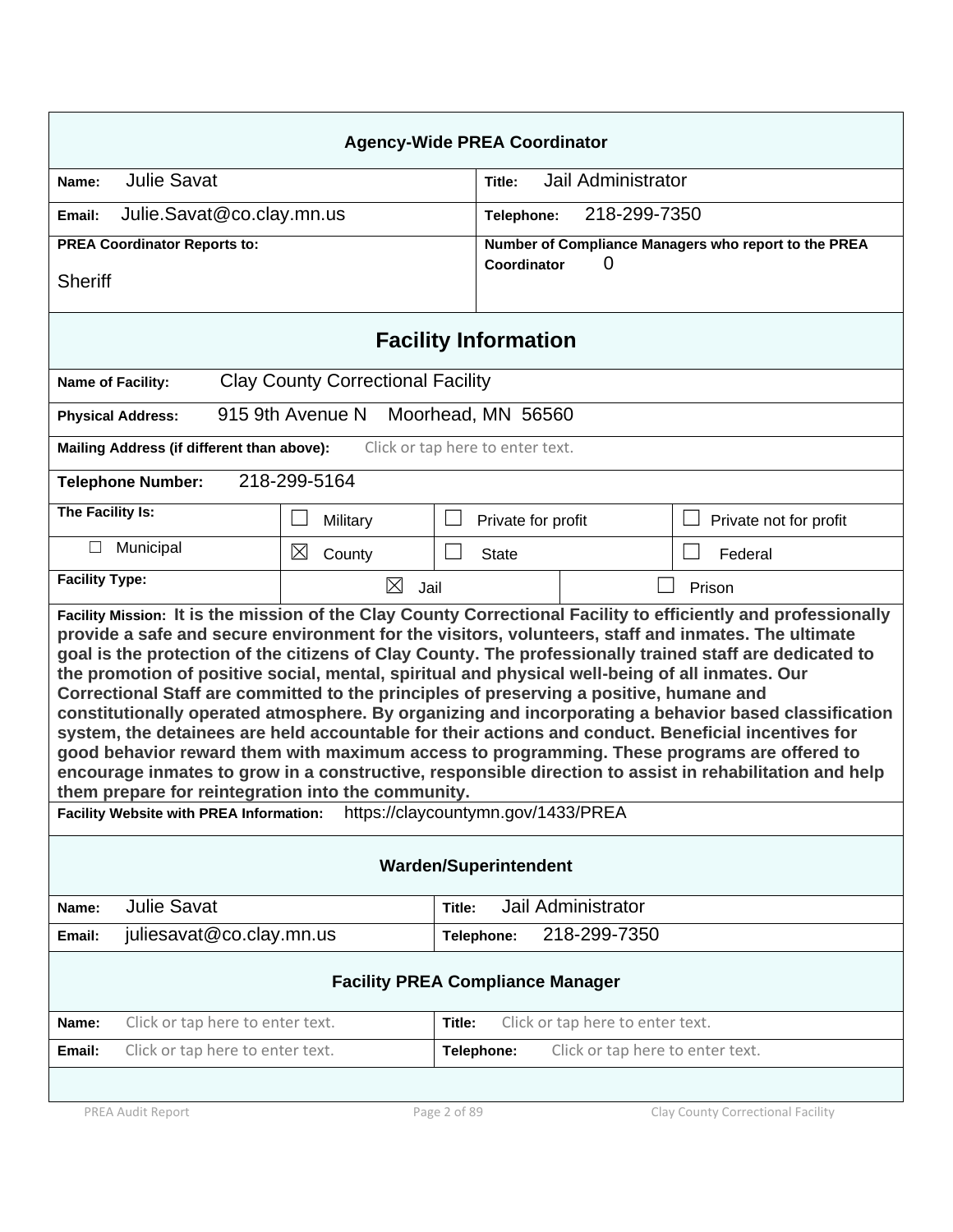| <b>Facility Health Service Administrator</b>                                                                                                                                                                                                        |                                            |                                              |  |  |
|-----------------------------------------------------------------------------------------------------------------------------------------------------------------------------------------------------------------------------------------------------|--------------------------------------------|----------------------------------------------|--|--|
| Dr. Todd Leonard<br>Name:                                                                                                                                                                                                                           | CEO - MEnD Correctional Care<br>Title:     |                                              |  |  |
| tleonard@mendcare.com<br>Email:                                                                                                                                                                                                                     | 320-774-1080<br>Telephone:                 |                                              |  |  |
| <b>Facility Characteristics</b>                                                                                                                                                                                                                     |                                            |                                              |  |  |
| 192<br><b>Designated Facility Capacity:</b>                                                                                                                                                                                                         | <b>Current Population of Facility: 128</b> |                                              |  |  |
| Number of inmates admitted to facility during the past 12 months                                                                                                                                                                                    |                                            | 2964                                         |  |  |
| Number of inmates admitted to facility during the past 12 months whose length of stay in the<br>facility was for 30 days or more:                                                                                                                   |                                            | 568                                          |  |  |
| Number of inmates admitted to facility during the past 12 months whose length of stay in the facility<br>was for 72 hours or more:                                                                                                                  |                                            | Click or tap here to<br>enter text.          |  |  |
| Number of inmates on date of audit who were admitted to facility prior to August 20, 2012:                                                                                                                                                          |                                            | 0                                            |  |  |
| Age Range of<br>$\Omega$<br><b>Youthful Inmates Under 18:</b><br><b>Population:</b>                                                                                                                                                                 | 18-99<br><b>Adults:</b>                    |                                              |  |  |
| Are youthful inmates housed separately from the adult population?                                                                                                                                                                                   | Yes<br><b>No</b>                           | ⊠<br><b>NA</b>                               |  |  |
| Number of youthful inmates housed at this facility during the past 12 months:                                                                                                                                                                       |                                            | 0                                            |  |  |
| Average length of stay or time under supervision:                                                                                                                                                                                                   |                                            | 8.98 days                                    |  |  |
| Facility security level/inmate custody levels:                                                                                                                                                                                                      |                                            | $1 -$ Minimum;<br>2 - Medium;<br>3 - Maximum |  |  |
| Number of staff currently employed by the facility who may have contact with inmates:                                                                                                                                                               |                                            | 42                                           |  |  |
| Number of staff hired by the facility during the past 12 months who may have contact with inmates:                                                                                                                                                  |                                            | 5                                            |  |  |
| Number of contracts in the past 12 months for services with contractors who may have contact with<br>inmates:                                                                                                                                       |                                            | 0                                            |  |  |
| <b>Physical Plant</b>                                                                                                                                                                                                                               |                                            |                                              |  |  |
| 1<br><b>Number of Buildings:</b>                                                                                                                                                                                                                    | Number of Single Cell Housing Units: 1     |                                              |  |  |
| <b>Number of Multiple Occupancy Cell Housing Units:</b>                                                                                                                                                                                             | 6                                          |                                              |  |  |
| <b>Number of Open Bay/Dorm Housing Units:</b><br>$\mathbf 0$                                                                                                                                                                                        |                                            |                                              |  |  |
| Number of Segregation Cells (Administrative and Disciplinary:<br>4                                                                                                                                                                                  |                                            |                                              |  |  |
| Description of any video or electronic monitoring technology (including any relevant information about where cameras are<br>placed, where the control room is, retention of video, etc.):                                                           |                                            |                                              |  |  |
| The Facility has video monitoring integrated into the security system. There are over 200 cameras<br>throughout the facility with retention for a specified period. Clay County opened a new jail in October<br>of 2018 with a new security system. |                                            |                                              |  |  |
| <b>Medical</b>                                                                                                                                                                                                                                      |                                            |                                              |  |  |
|                                                                                                                                                                                                                                                     |                                            |                                              |  |  |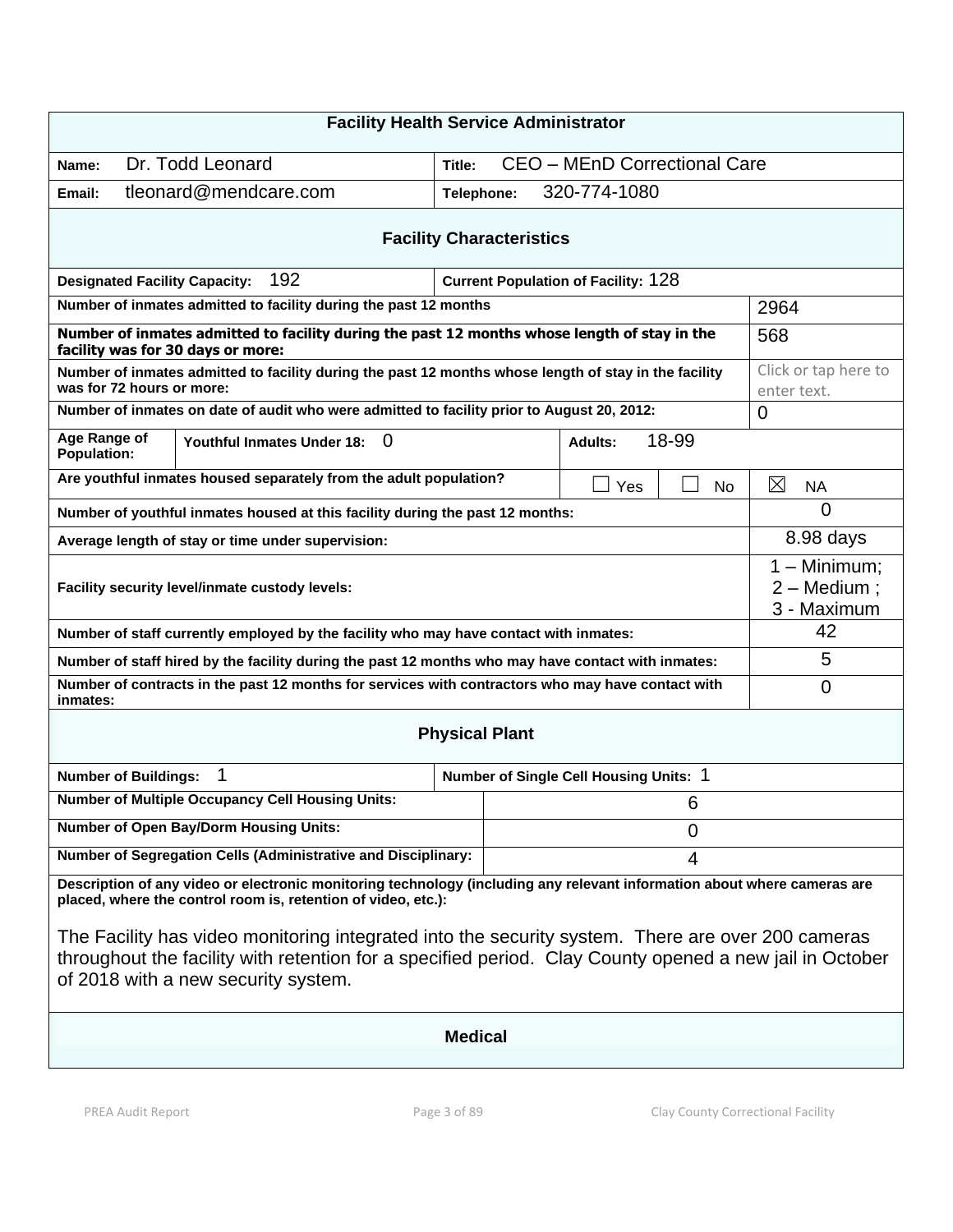| <b>Type of Medical Facility:</b>                                                                                                   | On-site clinic operated by MEnD Correctional<br>Care – contracted service |  |  |
|------------------------------------------------------------------------------------------------------------------------------------|---------------------------------------------------------------------------|--|--|
| Forensic sexual assault medical exams are conducted at:                                                                            | Sanford Hospital                                                          |  |  |
| Other                                                                                                                              |                                                                           |  |  |
| Number of volunteers and individual contractors, who may have contact with inmates, currently<br>authorized to enter the facility: |                                                                           |  |  |
| Number of investigators the agency currently employs to investigate allegations of sexual abuse:                                   |                                                                           |  |  |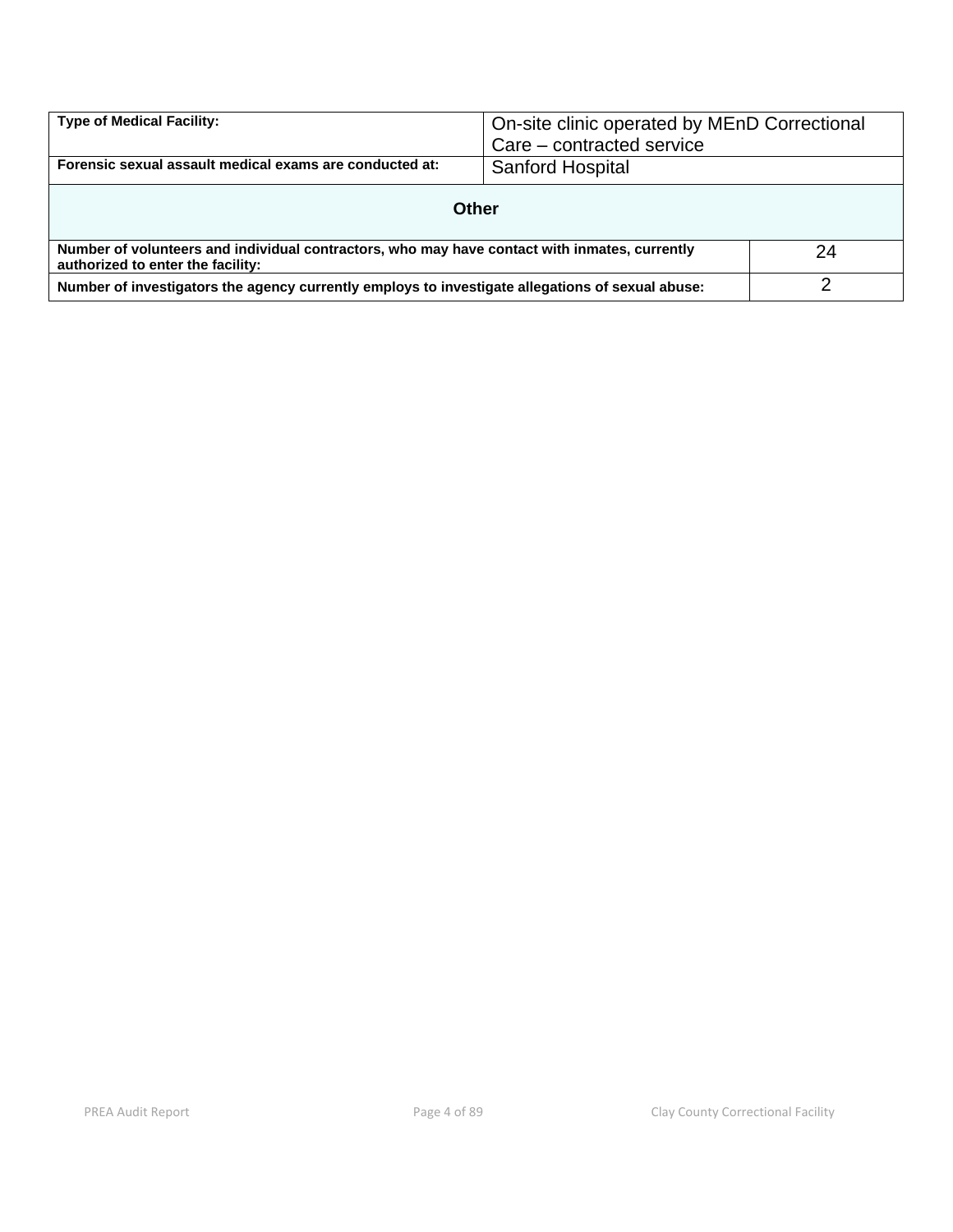# **Audit Findings**

# **Audit Narrative**

The Prison Rape Elimination Act (PREA) on-site audit of the Clay County Correctional Facility located in Moorhead Minnesota was conducted October 28-30, 2019. Pre-Audit preparation included a thorough review of the Pre-Audit Questionnaire and all documentation and materials submitted by the facility. The documentation reviewed included agency policies, procedures, forms, educational materials, training curriculum, and other PREA related materials that were provided to demonstrate compliance with the PREA standards. This review prompted questions that were asked during the onsite audit. Answers to the questions were provided by the PREA Coordinator. The staff schedule and inmate roster were provided on the first day of the on-site audit. Audit notices were provided to the Clay County Correctional Facility 6 weeks before the audit. The audit notices were posted in visible areas throughout the facility. I did not receive any inmate correspondence throughout the audit process. The audit notices were still posted throughout the facility during the on-site audit.

During the three-day on-site audit, the auditor was provided space in the Sergeant's office to conduct confidential interviews with staff. The office was secured with a locked door and located within the secure perimeter of the jail. Inmate interviews were conducted in a small inmate classroom adjacent to a housing unit. Formal personal interviews were conducted with facility staff, inmates, volunteers, and contractors. 17 facility staff members were interviewed representing both shifts. Included in the facility staff member interviews were random staff, intake staff, intermediate-or-higher-level facility staff who conduct unannounced rounds, staff who perform risk screenings and investigative staff. Also interviewed was 1 volunteer and 2 contractors, a medical staff member, the Sheriff, the Chief Deputy, the Jail Administrator/PREA Coordinator. Additional interviews with the Jail Administrator included PREA Coordinator, administrative/HR staff, and agency contract administrator. Additional interviews with the Assistant Jail Administrator included the staff member charged with monitoring for retaliation and the incident review team member. Twenty-one inmates were interviewed which meets the required number of inmate interviews based on the jail population of 128 inmates. Included in the 20 inmate interviews were 18 random inmates, 1 inmate who reported sexual harassment and 1 inmate who disclosed being sexual abused during the risk screening. Personal files were reviewed to determine compliance with training mandates, background check procedures and on-going background checks every 5 years of staff and contractors. Inmate files were reviewed to evaluate screening and intake procedures. Also reviewed was inmate education documentation and acknowledgments. The Clay County Correctional Facility reported 3 allegations of substantiated, unsubstantiated, or unfounded reports of sexual abuse and sexual harassment. The Clay County Correctional Facility employs 51 fulltime employees which include the Jail Administrator, Assistant Jail Administrator, 4 Sergeants, 1 Administrative Sergeant, 3 Programmers, 38 full-time correctional officers, 2 Court Officers and 1 work detail crew leader. Ten additional variable (part-time) employees are used to fill open shifts as needed. A facility tour was conducted by the Jail Administrator/PREA Coordinator. All areas of the facility were toured which included (jail administration, booking, master control, temporary laundry, medical, programs area, temporary staff breakroom, and 5 housing areas). The auditor observed location of cameras, staff supervision of inmates, placement of posters, PREA information resources, and security monitoring. The auditor observed toilets and sinks in each cell and private showers located in each housing area. The auditor was given access to all areas of the facility and talked to staff and inmates informally during walk-throughs of the facility during the visit.

PREA Audit Report **Page 5 of 89** Page 5 of 89 Clay County Correctional Facility Jail Administration has implemented a zero-tolerance for sexual abuse and sexual harassment that is supported by the Sheriff and Chief Deputy. Staff and inmates feel safe working and living in the facility. Staff were friendly, helpful, and understood their responsibilities in preventing, detecting, reporting, and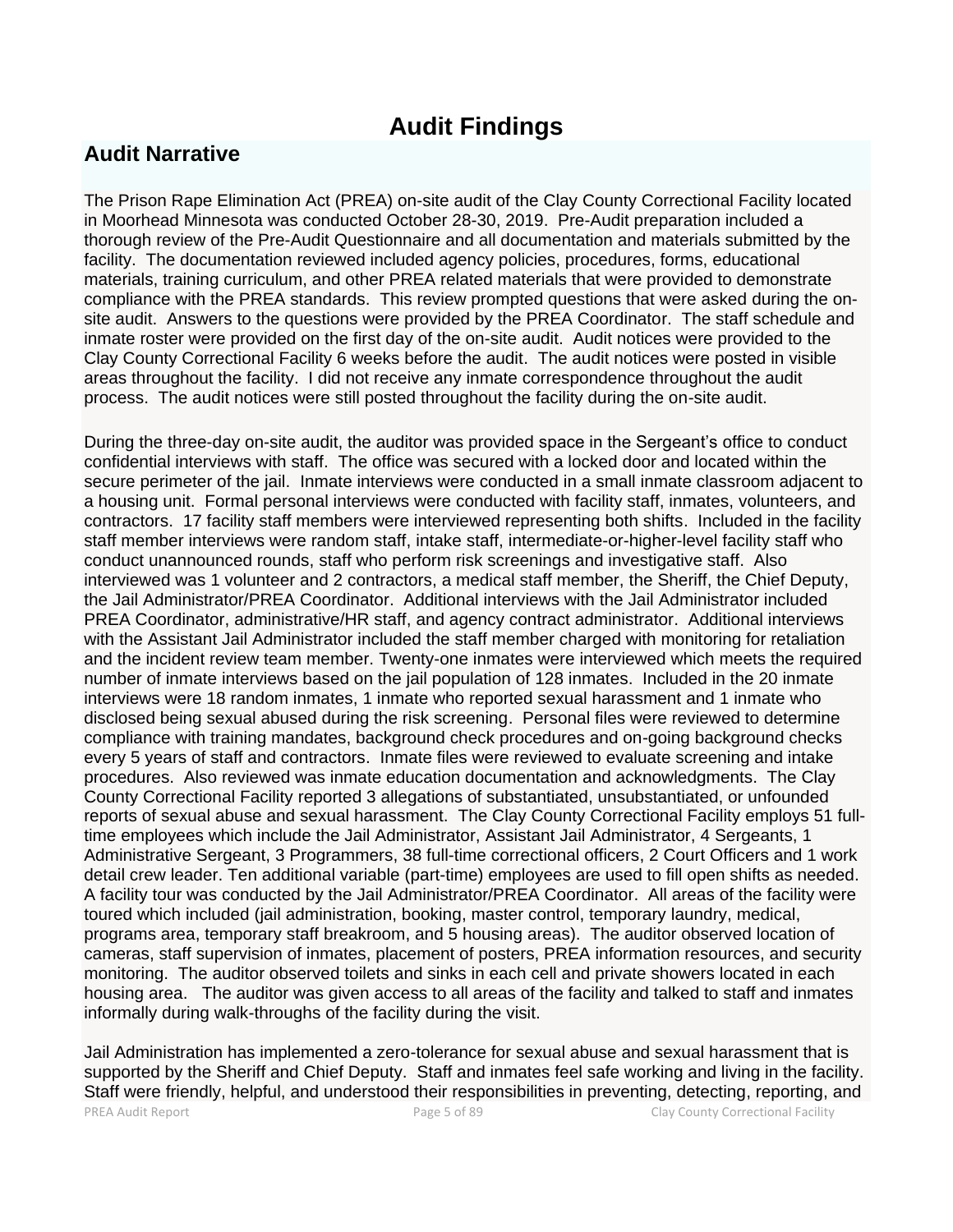responding to sexual abuse and harassment in the facility. Staff and inmates were always made readily available to the auditor. The Administration of the Clay County Correctional Facility are dedicated to continuous improvement, managing staffing levels and fostering a culture of zerotolerance of sexual abuse and harassment of inmates. The Sheriff, Chief Deputy and Jail Administrator were readily available during the on-site audit.

On January 4, 2016, the Clay County Correctional Facility was found in compliance with the PREA standards.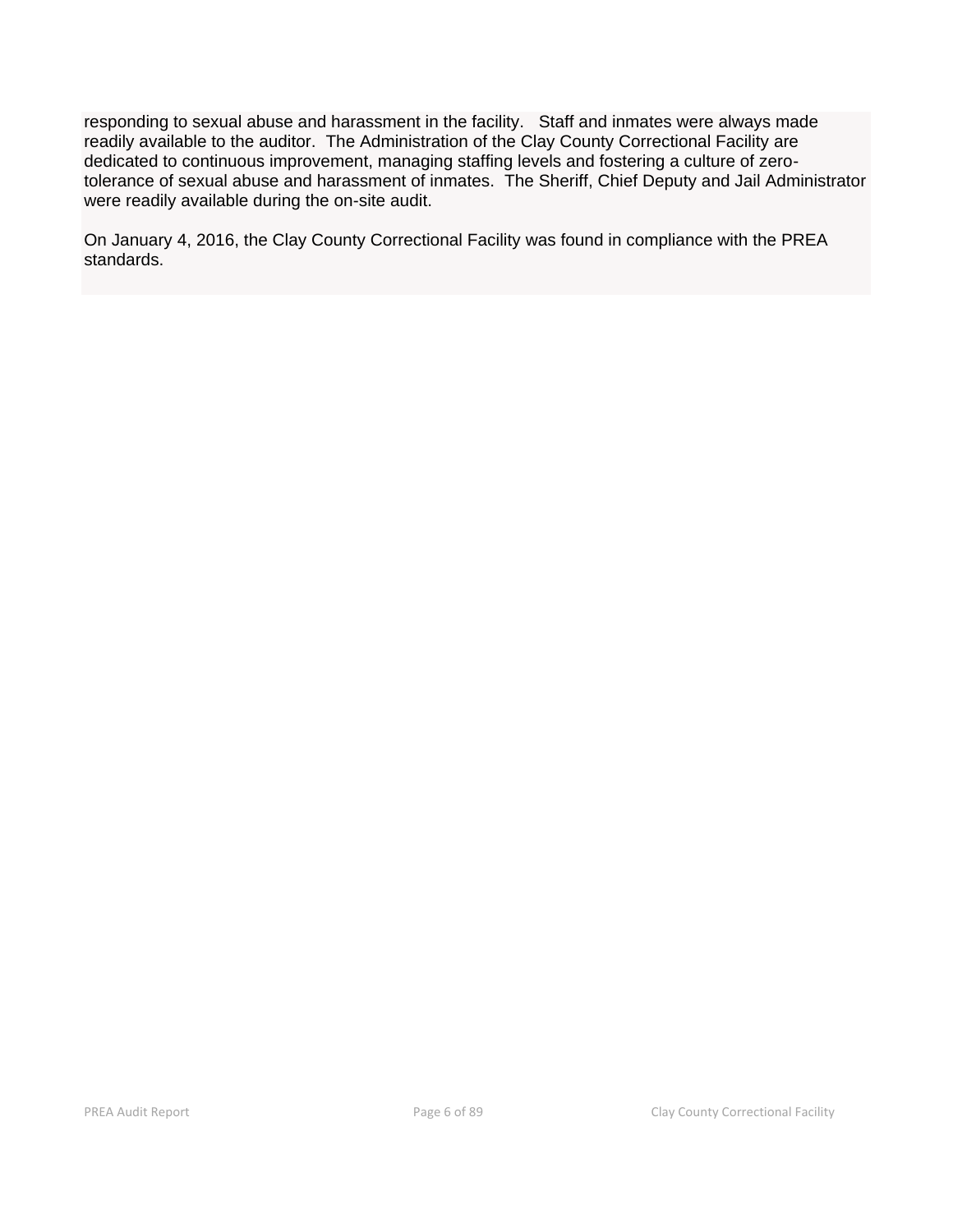# **Facility Characteristics**

The Clay County Correctional Facility is a class III facility under the Minnesota Department of Corrections (MNDOC) 2911 rules governing adult detention facilities in Minnesota. The Clay County Correctional Facility is provisionally licensed and inspected by the MNDOC to determine continued compliance with Minnesota Chapter 2911 rules governing adult detention facilities in Minnesota. ice conducted an interim monitoring inspection. There were no deficiencies noted and facility staff members were commended on their dedication to duty. The Clay County Correctional Facility jail operations uses a combination of direct and indirect supervision of inmates. Clay County has built a new facility since their last audit. The construction was completed in two phases. The first phase was completed on October 22, 2018 and the second phase was completed on February 20, 2020. Phase one was new construction and phase 2 was a remodel of a section of the original jail.

Phase two was not completed before the on-site audit. After completion, Clay County provided pictures of the areas completed in phase 2. The areas completed were the kitchen, laundry room, ITV room, visitation room, and the programs area.

The Clay County Correctional Facility is a one level building with a current design capacity of 192 inmates. There were 110 adult male and 18 adult female inmates in custody on the first day of the PREA audit. The Clay County Correctional Facility does not hold juvenile offenders. The Clay County Correctional Facility houses pre-trial and pre-sentence inmates and sentenced inmates for a time not to exceed any limits set by Minnesota Statutes.

The essential functions that include booking, master control, Sergeant's office, temporary laundry, program areas, gym, and medical are located off the main corridor. The Jail Administrator and Assistant Jail Administrator's offices are temporarily located in the law enforcement until the completion of the phase two construction. Inmate workers are used in the laundry room and cleaning the jail. Correctional staff conduct well-being checks and electronic surveillance to monitor the inmate workers. There are 6 housing areas, 1 – 60 bed two tier direct supervision unit with an adjacent room for inmate programs. 1 – two tier mental health unit with 2 separate floors and sound separation. The stairs to the second tier are located outside the housing unit. The unit has 18 single bunked cells and a program room adjacent to the unit. A raised officer desk in the hallway faces the mental health unit.  $1 - 28$  bed two tier double bunked unit which was unoccupied during the on-site audit. The program room adjacent to this unit was being used as a temporary laundry room. 1 – 16 bed two tier double bunked unit,  $1 - 34$  bed unit sectioned into 4 separate unit (1-8 bed section,  $2 - 4$  bed sections, 1-18 bed section) with a dayroom and 1 – 48 bed two tier unit. There is a male locker room and 2 change out rooms for inmates going out of the facility on work release programs and designated work release lobby equipped with video surveillance.

There are 8 holding cells in booking, 3 are individual cells and 1 cell is a transfer cell with a door on the booking side and secured vehicle sally-port side used for uncooperative intakes. Two special management units one unit has 3 individual cells off a small dayroom and the other unit has 2 individual cells off a small dayroom. Additionally, booking includes a large booking counter, a group holding area, an inmate change area, and a property storage room. There is a pre-book area between booking and the vehicle sally-port with 2 changing areas with showers.

The medical clinic has an inmate holding area, nurse's station with counter, nurse's office, medication storage room, a second office used by behavioral health staff, 2 exam rooms and 2 storage rooms Master control is designed to oversee booking and the special management units.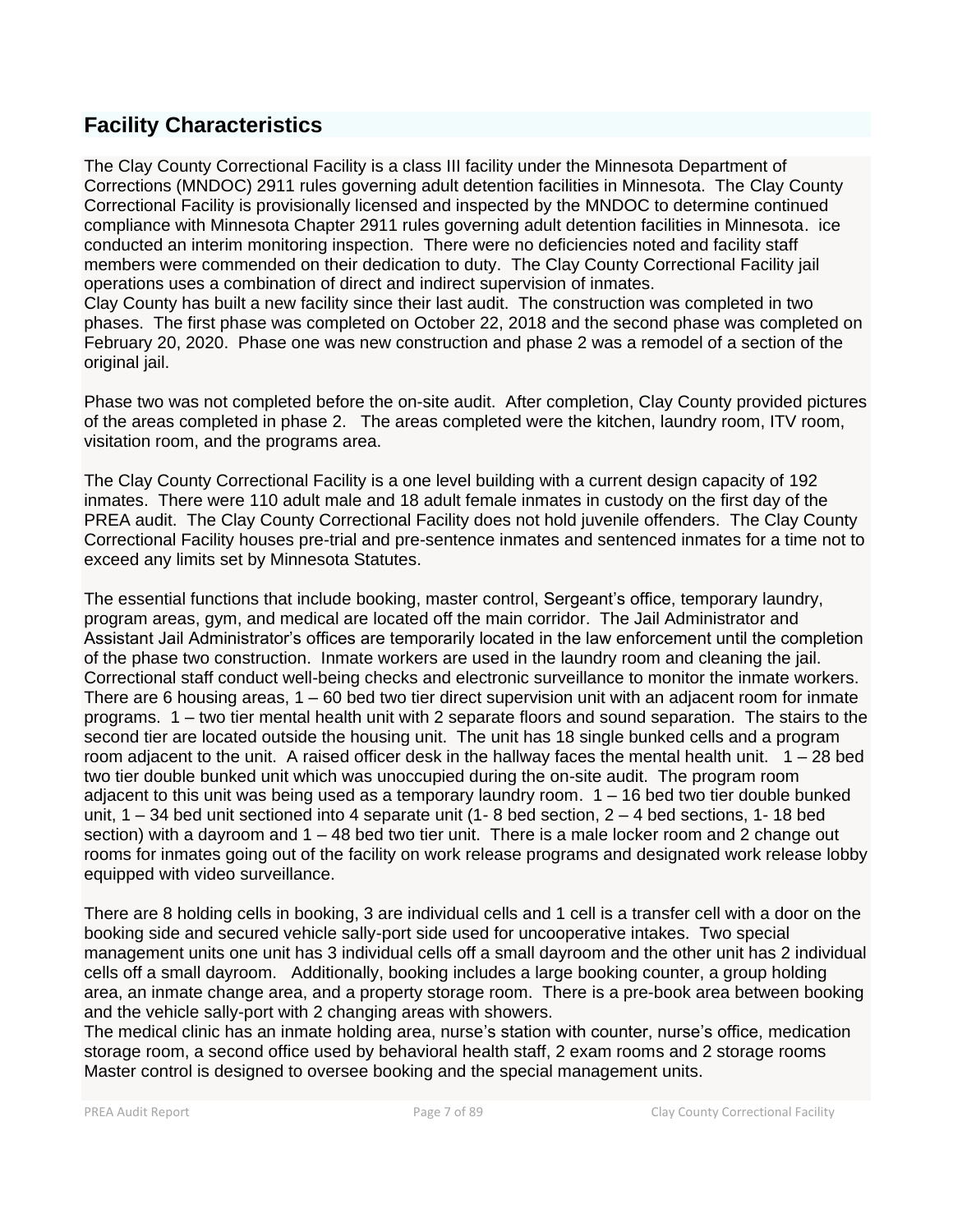The Clay County Correctional Facility contracts with Summit Food Service

<http://summitfoodservice.com/> who provide contracted staff to prepare inmate meals. Meals are prepared off-site and delivered to the jail, placed in heating carts, and delivered by correctional staff to the housing units. Inmate workers will not be used in the kitchen after phase two is completed. Inmate workers are used in the laundry room and are responsible for cleaning linens, towels, and clothing for the facility. Inmate workers in the laundry are supervised by security staff, monitored via camera.

The Clay County Correctional Facility contracts with MEnD Correctional Care<https://mendcare.com/> to provide licensed medical and mental health professionals and health technicians to deliver healthcare and medications to the inmates. The medical clinic within the jail is set-up to provide emergent level treatment and triage. Inmates are transported to the emergency department or specialty appointments for advanced or specialized medical treatment.

The Clay County Correctional Facility has several program areas for inmates to use. During the on-site audit there was a temporary law library and gym. The Huber program is offered to inmates who are sentenced and approved to leave the facility, the Huber program gives inmates that qualify the opportunity to continue working for their employer during their incarceration. The Clay County Correctional Facility has an inmate work program that supplies inmate workers to work in laundry and clean inside the secured perimeter of the jail.

Programs are offered to inmates on a various set schedule. The jail offers religious programs, substance abuse programs, indoor recreation, anger management, parenting classes, and yoga.

The Clay County Correctional Facility uses a video visitation system to accommodate visits between inmates and their friends and family which are recorded. The jail has visitation kiosks for the public that will be in the main lobby of the jail.

Four staff members from the Lakeland Mental Health Center work at the Clay County Jail full-time Monday – Friday as part of The River Project. There are 2 practitioners that meet with inmates 1 on 1 to explain available services and work on helping inmates get services set-up in the community prior to their release. The practitioners also work with the County employee assigned to be the RAP Coordinator to coordinate services upon an inmate's release.

There are 2 therapists that provide counseling and one-on-one therapy with the inmates. The therapists work with MEnD Correctional Care to facilitate treatment for inmates. There is a weekly SCAB meeting attended by the Jail Administrator, Assistant Jail Administrator, Sergeant, and staff from Lakeland Mental Health Center to review new intakes and inmates with concerns. This auditor attended a SCAB meeting during the on-site audit and was impressed with the coordination of inmate care between Jail Administration, MEnD Correctional Care and the employees that form The River Project.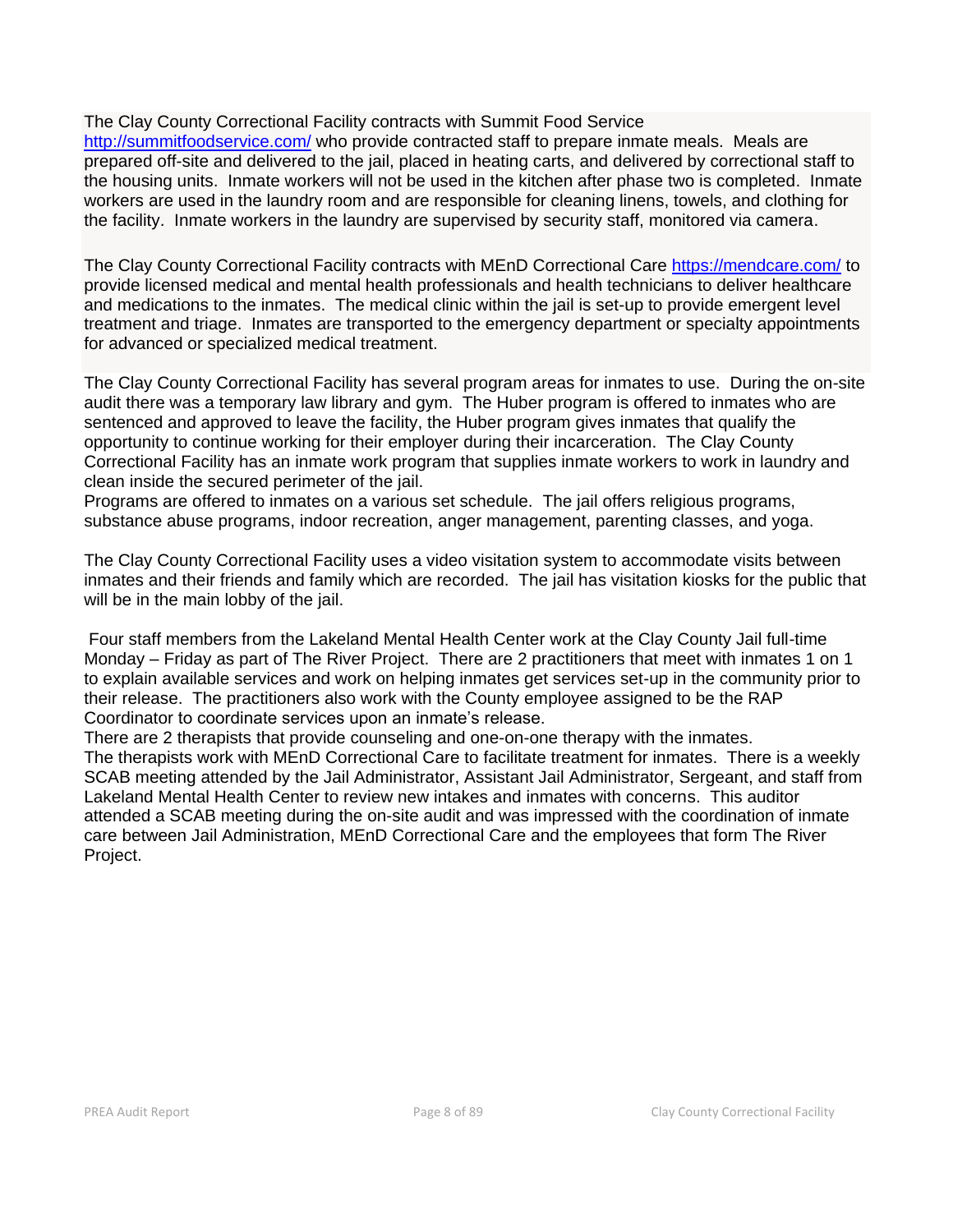# **Summary of Audit Findings**

During the past 12 months, the Clay County Correctional Facility reported three allegations of substantiated, unsubstantiated, or unfounded reports of sexual abuse and sexual harassment. The report included 1 substantiated allegation of inmate-on-inmate sexual harassment, 1 unfounded allegation of staff-on-inmate sexual assault and 1 unsubstantiated allegation of staff-on-inmate sexual harassment.

Interviews with inmates demonstrated they are provided PREA and understood the agency's zerotolerance policy. During the intake process inmates are given information on the agency's zero tolerance policy. An inmate is given an inmate handbook and PREA brochure before being placed in a housing unit. The inmate handbook and PREA brochure outline the facility's zero-tolerance policy, how to report incidents of sexual abuse and sexual harassment, and additional educational information. Inmates interviewed reported feeling safe in the facility and believed that staff would respond to any report of sexual abuse or harassment.

Interviews with staff demonstrated initial and ongoing PREA training. Staff was knowledgeable about their responsibilities in detecting, preventing, reporting, and responding to sexual abuse and sexual harassment. Staff was able to articulate the different ways inmates and staff could report sexual abuse or sexual harassment and steps to follow if he/she were the first to respond to an incident. Staff expressed confidence that their administration takes all reports of sexual abuse and sexual harassment seriously and would investigate every allegation and would not tolerate any form of retaliation against staff or inmates. Staff reported feeling safe at work.

An interview was conducted with an inmate who reported sexual harassment of another inmate. The inmate who submitted the allegation reported the facility started an investigation within 24 hours. An interview was conducted with an inmate who disclosed sexual abuse during the risk screening. The inmate reported the facility offered medical and mental health care and was seen by medical

After a review of documentation, staff and inmate interviews, this auditor found the facility leadership promotes a culture of zero-tolerance for sexual abuse and sexual harassment started at the old facilities and carried over to the new facility.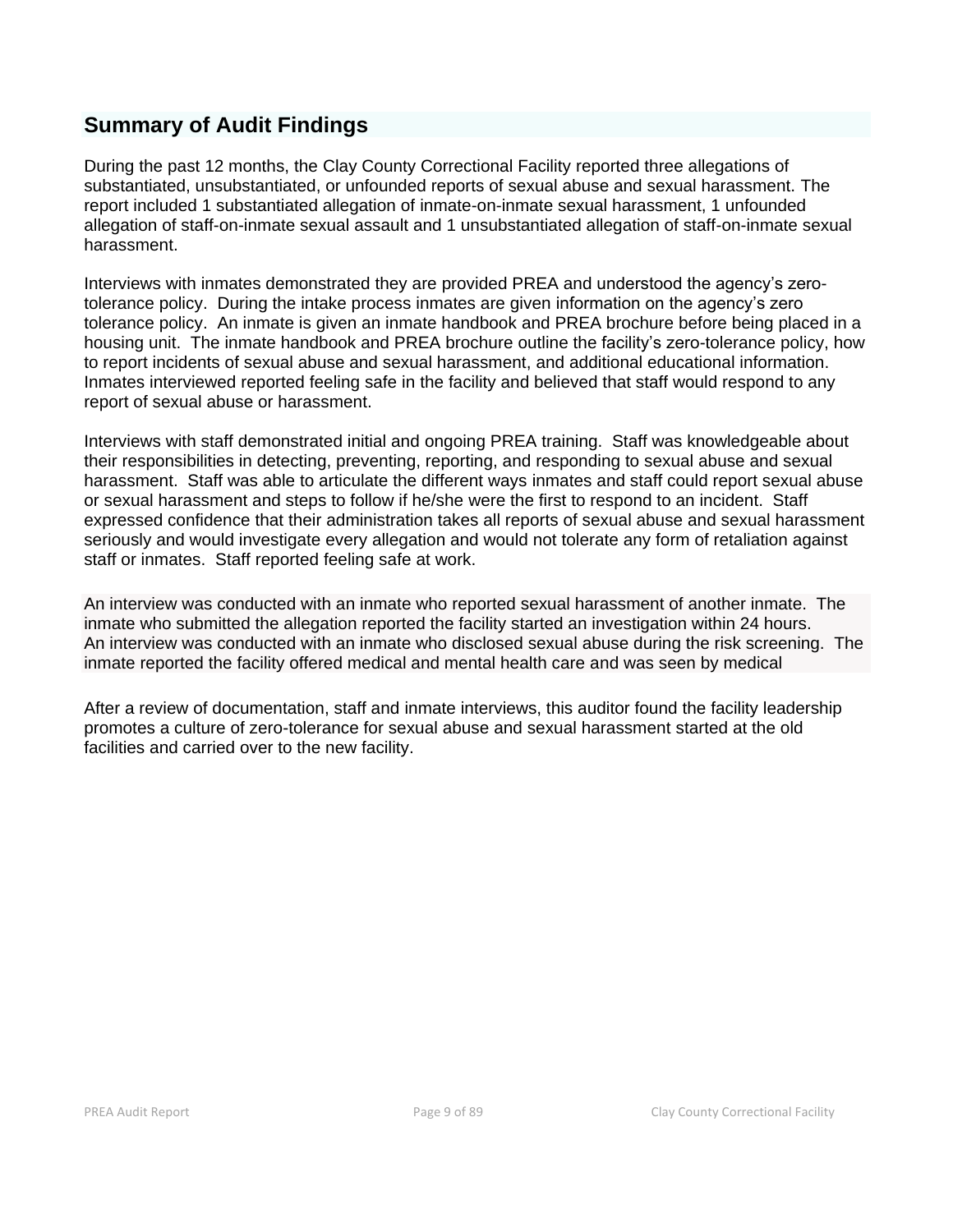The Clay County Correctional Facility exceeded zero standards; met 45 standards and zero standards were not met.

| <b>Number of Standards Exceeded:</b> |    |
|--------------------------------------|----|
| 000.00                               |    |
| <b>Number of Standards Met:</b>      | 45 |
| 115.11-115.89 115.401; 115.403       |    |
| <b>Number of Standards Not Met:</b>  |    |

000.00

### **Summary of Corrective Action (if any)**

115.18 -Phase two of construction was not completed before the on-site audit and was not able to be toured. The areas completed in phase two were the front lobby, kitchen, laundry room, ITV room, staff breakroom, and programs. Inmates will not be working in the kitchen; sections of the program area were completed but could not be used until the construction was completed.

On May 26, 2020, the auditor was provided pictures of the completed project. The pictures provided showed different angles of the rooms and placement of cameras.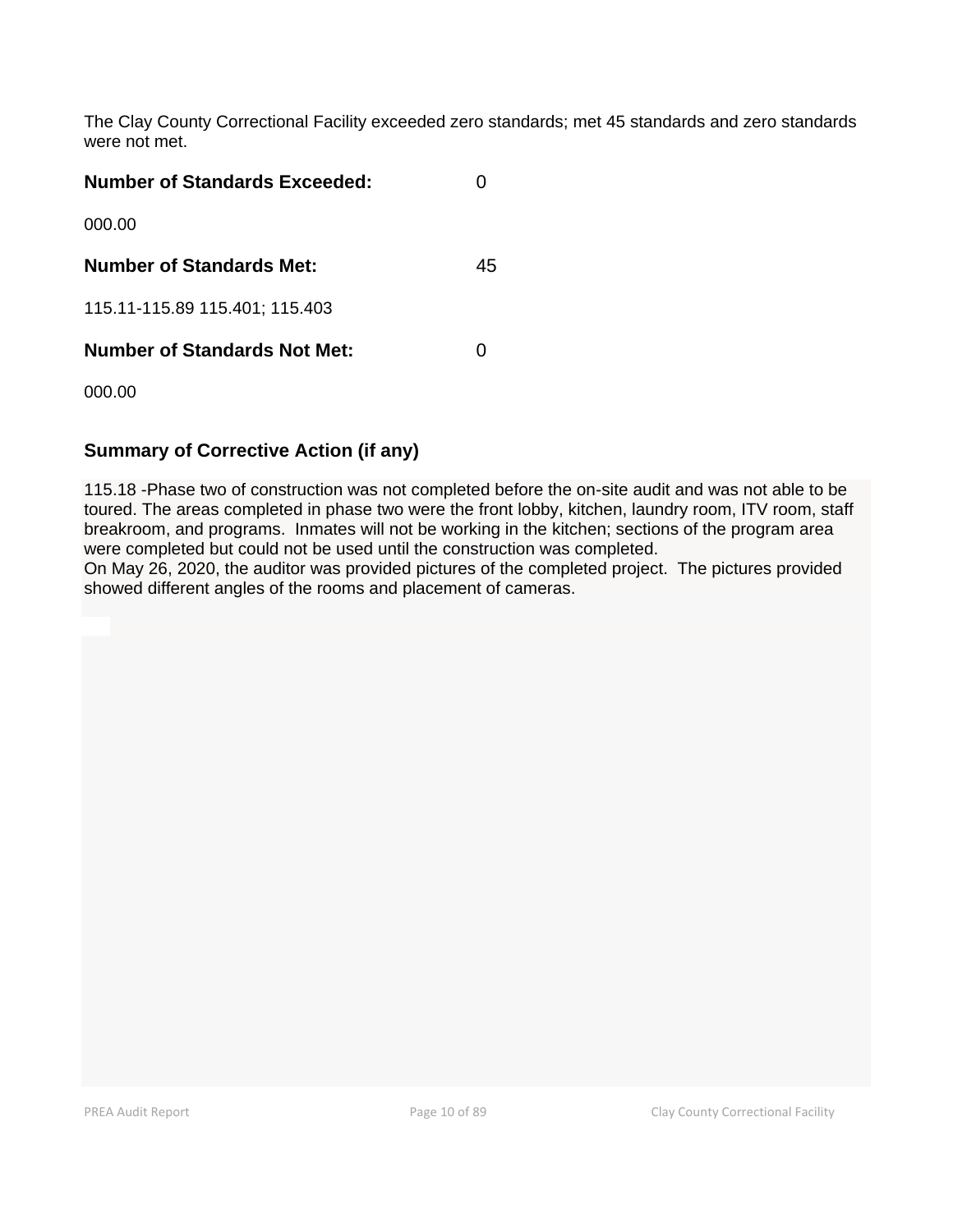# **PREVENTION PLANNING**

# **Standard 115.11: Zero tolerance of sexual abuse and sexual harassment; PREA coordinator**

#### **All Yes/No Questions Must Be Answered by The Auditor to Complete the Report**

#### **115.11 (a)**

- Does the agency have a written policy mandating zero tolerance toward all forms of sexual abuse and sexual harassment?  $\boxtimes$  Yes  $\Box$  No
- Does the written policy outline the agency's approach to preventing, detecting, and responding to sexual abuse and sexual harassment?  $\boxtimes$  Yes  $\Box$  No

#### **115.11 (b)**

- **■** Has the agency employed or designated an agency-wide PREA Coordinator?  $\boxtimes$  Yes  $\Box$  No
- **■** Is the PREA Coordinator position in the upper-level of the agency hierarchy?  $\boxtimes$  Yes  $\Box$  No
- Does the PREA Coordinator have sufficient time and authority to develop, implement, and oversee agency efforts to comply with the PREA standards in all of its facilities?  $\boxtimes$  Yes  $\Box$  No

#### **115.11 (c)**

- **EXT** If this agency operates more than one facility, has each facility designated a PREA compliance manager? (N/A if agency operates only one facility.)  $\Box$  Yes  $\Box$  No  $\boxtimes$  NA
- **•** Does the PREA compliance manager have sufficient time and authority to coordinate the facility's efforts to comply with the PREA standards? (N/A if agency operates only one facility.)  $\square$  Yes  $\square$  No  $\square$  NA

#### **Auditor Overall Compliance Determination**

- ☐ **Exceeds Standard** (*Substantially exceeds requirement of standards*)
- ☒ **Meets Standard** (*Substantial compliance; complies in all material ways with the standard for the relevant review period*)
- 
- ☐ **Does Not Meet Standard** (*Requires Corrective Action*)
- **A.** The Clay County Correctional Facility has implemented a zero-tolerance policy as detailed in the Prison Rape Elimination Act (PREA) policy #1.25.00 which comprehensively addresses the agency's approach to preventing, detecting, and responding to all forms of sexual abuse and sexual

PREA Audit Report **Page 11 of 89** Page 11 of 89 Clay County Correctional Facility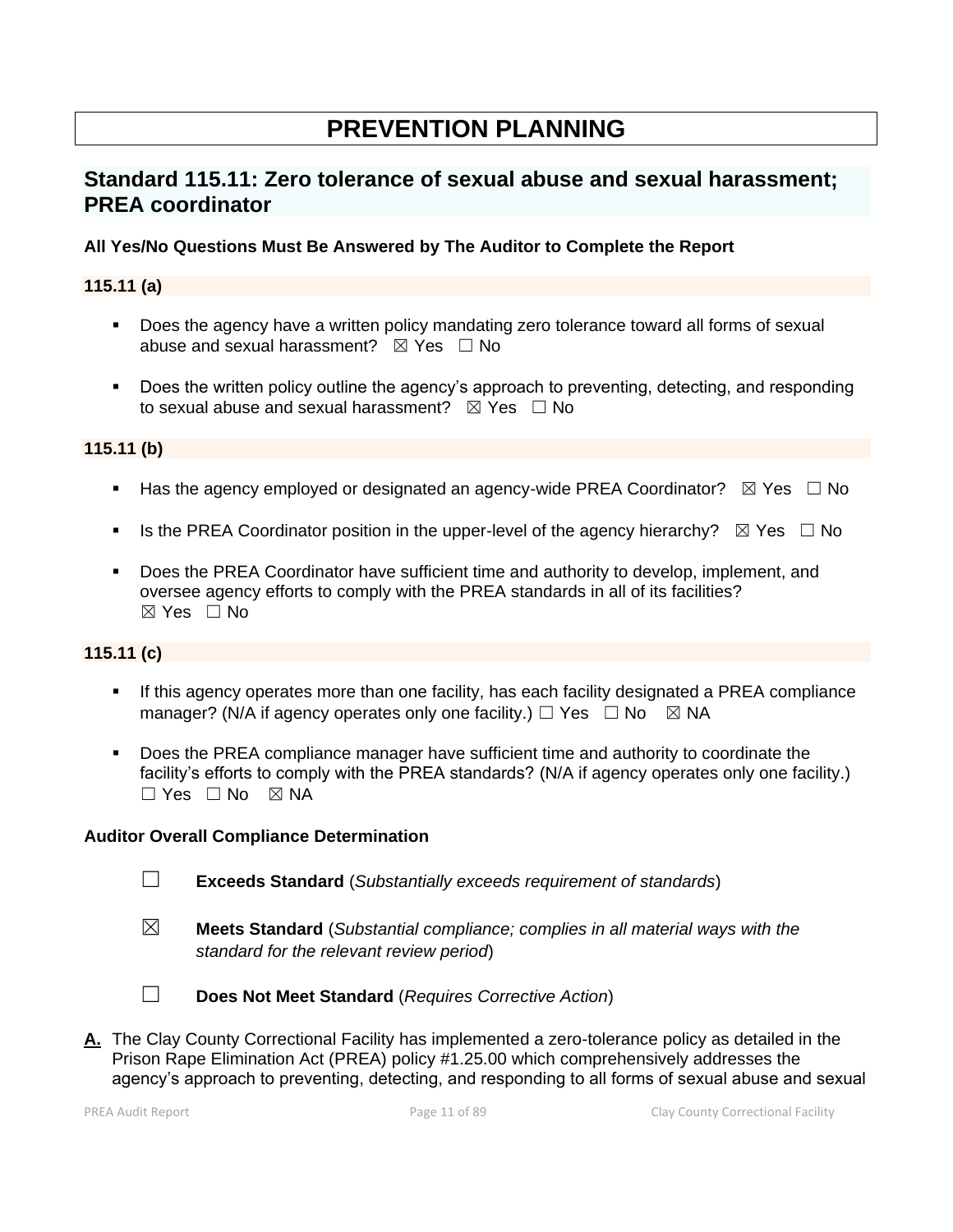harassment. The policy outlines prohibited behavior and contains the essential definitions outlined in the PREA standards. Policy #1.25.00 establishes the foundation for the agency's training efforts with inmates, staff, volunteers, and contractors.

- **B.** The Clay County Correctional Facility has a designated PREA Coordinator, Julie Savat, Jail Administrator who reports to the Sheriff. The PREA Coordinator reports to have sufficient time and authority to develop, implement, and oversee the agency's efforts toward PREA compliance at the Clay County Correctional Facility. The appointment of an Agency PREA Coordinator is outlined in the PREA Policy #1.25.00.
- **C.** Clay County operates one facility.

#### **Policy, Materials, Interviews, and Other Evidence Reviewed:**

- Clay County Correctional Facility PREA policy #1.25.00
- Completed Pre-Audit Questionnaire submitted by the Agency
- Interview with Jail Administrator Julie Savat (PREA Coordinator)

### **Standard 115.12: Contracting with other entities for the confinement of inmates**

#### **All Yes/No Questions Must Be Answered by the Auditor to Complete the Report**

#### **115.12 (a)**

**.** If this agency is public and it contracts for the confinement of its inmates with private agencies or other entities including other government agencies, has the agency included the entity's obligation to comply with the PREA standards in any new contract or contract renewal signed on or after August 20, 2012? (N/A if the agency does not contract with private agencies or other entities for the confinement of inmates.)  $\Box$  Yes  $\Box$  No  $\boxtimes$  NA

#### **115.12 (b)**

Does any new contract or contract renewal signed on or after August 20, 2012 provide for agency contract monitoring to ensure that the contractor is complying with the PREA standards? (N/A if the agency does not contract with private agencies or other entities for the confinement of inmates OR the response to 115.12(a)-1 is "NO".)  $\Box$  Yes  $\Box$  No  $\boxtimes$  NA

- ☐ **Exceeds Standard** (*Substantially exceeds requirement of standards*)
- ☒ **Meets Standard** (*Substantial compliance; complies in all material ways with the standard for the relevant review period*)
- ☐ **Does Not Meet Standard** (*Requires Corrective Action*)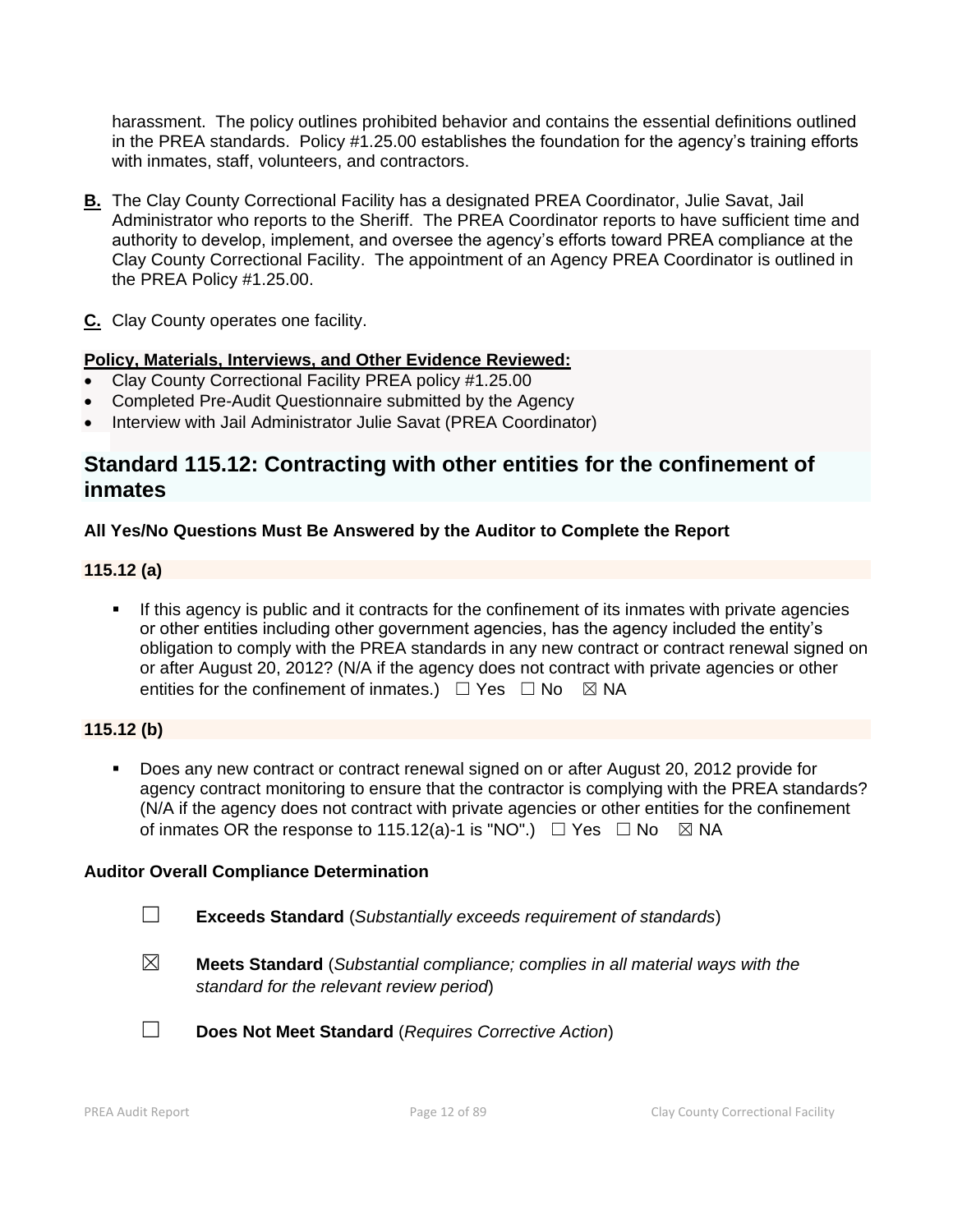- **A.** This standard is not applicable. Clay County does not have any housing contracts with other agencies for the confinement of their inmates. If Clay County has a need in the future to house an inmate, the agency would use a PREA compliant facility.
- **B.** This standard is not applicable.

#### **Policy, Materials, Interviews, and Other Evidence Reviewed:**

- Clay County Correctional Facility PREA policy #01.25.00
- Completed Pre-Audit Questionnaire submitted by the Agency
- Interview with Jail Administrator Julie Savat (PREA Coordinator)

## **Standard 115.13: Supervision and monitoring**

#### **All Yes/No Questions Must Be Answered by the Auditor to Complete the Report**

#### **115.13 (a)**

- Does the agency ensure that each facility has developed a staffing plan that provides for adequate levels of staffing and, where applicable, video monitoring, to protect inmates against sexual abuse? ⊠ Yes □ No
- Does the agency ensure that each facility has documented a staffing plan that provides for adequate levels of staffing and, where applicable, video monitoring, to protect inmates against sexual abuse? ⊠ Yes □ No
- Does the agency ensure that each facility's staffing plan takes into consideration the generally accepted detention and correctional practices in calculating adequate staffing levels and determining the need for video monitoring?  $\boxtimes$  Yes  $\Box$  No
- Does the agency ensure that each facility's staffing plan takes into consideration any judicial findings of inadequacy in calculating adequate staffing levels and determining the need for video monitoring? ⊠ Yes □ No
- Does the agency ensure that each facility's staffing plan takes into consideration any findings of inadequacy from Federal investigative agencies in calculating adequate staffing levels and determining the need for video monitoring?  $\boxtimes$  Yes  $\Box$  No
- Does the agency ensure that each facility's staffing plan takes into consideration any findings of inadequacy from internal or external oversight bodies in calculating adequate staffing levels and determining the need for video monitoring?  $\boxtimes$  Yes  $\Box$  No
- Does the agency ensure that each facility's staffing plan takes into consideration all components of the facility's physical plant (including "blind-spots" or areas where staff or inmates may be isolated) in calculating adequate staffing levels and determining the need for video monitoring?  $\boxtimes$  Yes  $\Box$  No
- Does the agency ensure that each facility's staffing plan takes into consideration the composition of the inmate population in calculating adequate staffing levels and determining the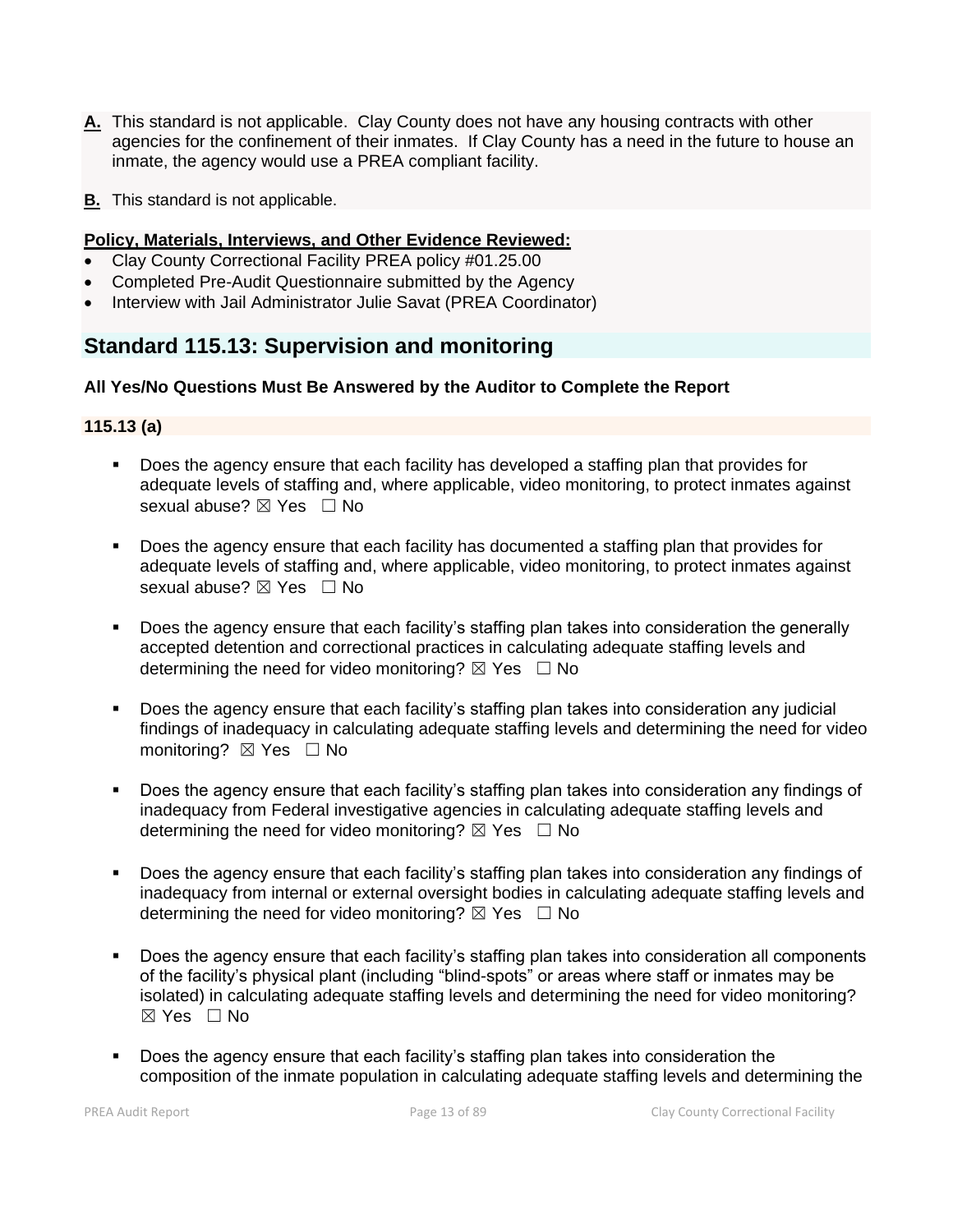need for video monitoring?  $\boxtimes$  Yes  $\Box$  No

- Does the agency ensure that each facility's staffing plan takes into consideration the number and placement of supervisory staff in calculating adequate staffing levels and determining the need for video monitoring? ⊠ Yes □ No
- Does the agency ensure that each facility's staffing plan takes into consideration the institution programs occurring on a particular shift in calculating adequate staffing levels and determining the need for video monitoring?  $\boxtimes$  Yes  $\Box$  No  $\Box$  NA
- Does the agency ensure that each facility's staffing plan takes into consideration any applicable State or local laws, regulations, or standards in calculating adequate staffing levels and determining the need for video monitoring?  $\boxtimes$  Yes  $\Box$  No
- Does the agency ensure that each facility's staffing plan takes into consideration the prevalence of substantiated and unsubstantiated incidents of sexual abuse in calculating adequate staffing levels and determining the need for video monitoring?  $\boxtimes$  Yes  $\Box$  No
- Does the agency ensure that each facility's staffing plan takes into consideration any other relevant factors in calculating adequate staffing levels and determining the need for video monitoring? ⊠ Yes □ No

#### **115.13 (b)**

**•** In circumstances where the staffing plan is not complied with, does the facility document and justify all deviations from the plan? (N/A if no deviations from staffing plan.)  $\square$  Yes  $\square$  No  $\square$  NA

#### **115.13 ©**

- In the past 12 months, has the facility, in consultation with the agency PREA Coordinator, assessed, determined, and documented whether adjustments are needed to: The staffing plan established pursuant to paragraph (a) of this section?  $\boxtimes$  Yes  $\Box$  No
- In the past 12 months, has the facility, in consultation with the agency PREA Coordinator, assessed, determined, and documented whether adjustments are needed to: The facility's deployment of video monitoring systems and other monitoring technologies?  $\boxtimes$  Yes  $\Box$  No
- In the past 12 months, has the facility, in consultation with the agency PREA Coordinator, assessed, determined, and documented whether adjustments are needed to: The resources the facility has available to commit to ensure adherence to the staffing plan?  $\boxtimes$  Yes  $\Box$  No

#### **115.13 (d)**

▪ Has the facility/agency implemented a policy and practice of having intermediate-level or higherlevel supervisors conduct and document unannounced rounds to identify and deter staff sexual abuse and sexual harassment?  $\boxtimes$  Yes  $\Box$  No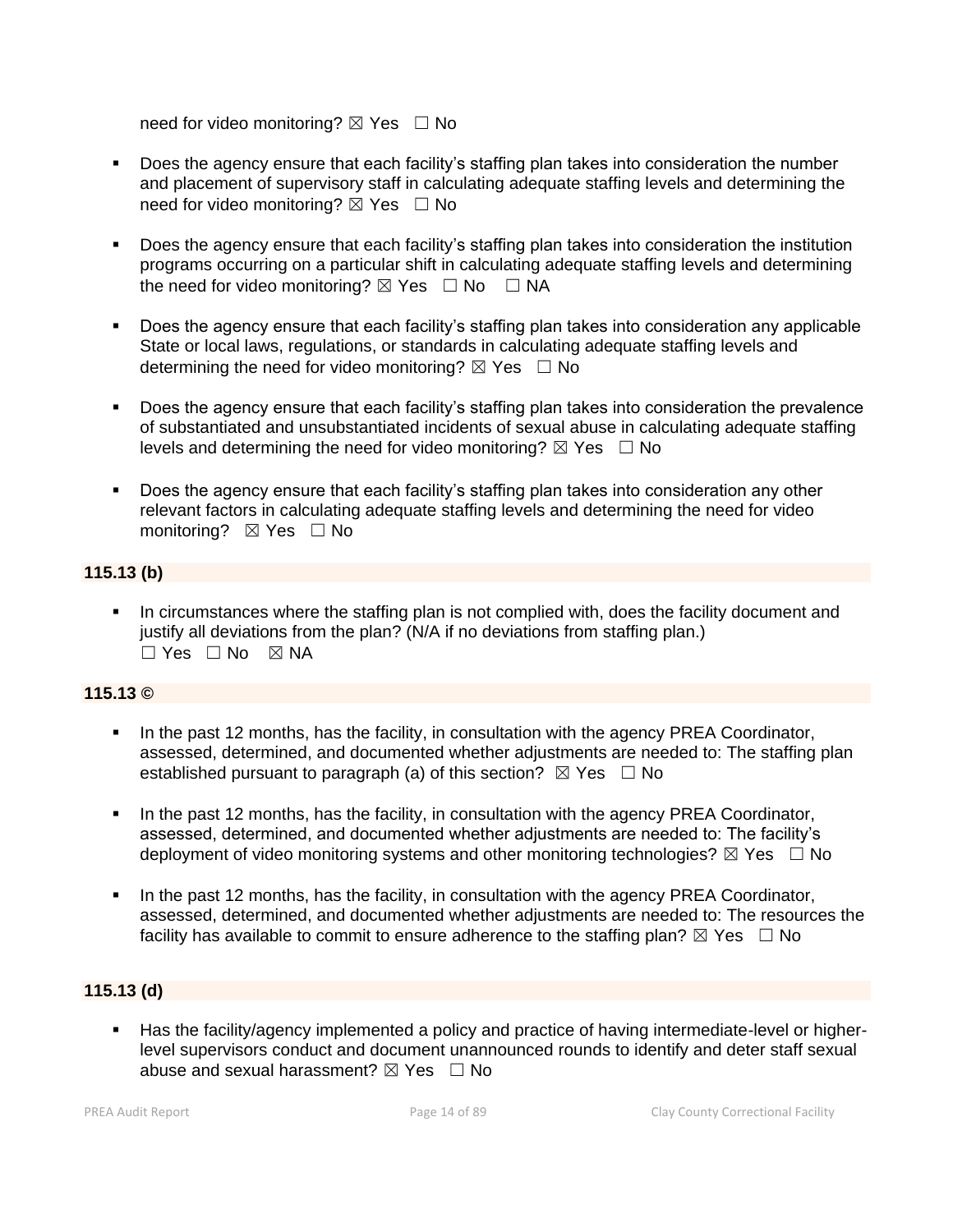- **■** Is this policy and practice implemented for night shifts as well as day shifts?  $\boxtimes$  Yes  $\Box$  No
- Does the facility/agency have a policy prohibiting staff from alerting other staff members that these supervisory rounds are occurring, unless such announcement is related to the legitimate operational functions of the facility?  $\boxtimes$  Yes  $\Box$  No

#### **Auditor Overall Compliance Determination**

- ☐ **Exceeds Standard** (*Substantially exceeds requirement of standards*)
- ☒ **Meets Standard** (*Substantial compliance; complies in all material ways with the standard for the relevant review period*)

☐ **Does Not Meet Standard** (*Requires Corrective Action*)

The Clay County Correctional Facility reports that the average daily population of the facility is 75.67. On the first day of the on-site audit there were 128 inmates in custody, the staffing plan is based on an average daily population of 155 inmates.

- **A.** The Clay County Correctional Facility has a formalized, written staffing plan which includes considerations (1-11) in "a" of this standard and according to the rules and regulations set by the Minnesota Department of Corrections (MNDOC) (2911.0900).
- **B.** The Clay County Correctional Facility does not deviate from its staffing plan. Part-time correctional officers or voluntary or mandated overtime would be used to maintain minimum staffing. The Clay County Correctional Facility reports zero deviations from the staffing plan.
- **C.** The Clay County Correctional Facility's PREA policy #1.25.00 requires the PREA Coordinator to review the staffing plan a minimum of once per year.
- **D.** The Clay County Correctional Facility conducts and documents unannounced rounds on all shifts as outlined in PREA policy #1.25.00 and Supervisory Rounds policy #4.22.00. Facility policy prohibits staff from alerting other staff about unannounced rounds.

#### **Policy, Materials, Interviews, and Other Evidence Reviewed:**

- Clay County Correctional Facility PREA policy #01.25.00
- Clay County Correctional Facility Supervisory Round policy #4.22.00
- Completed Pre-Audit Questionnaire submitted by the Agency
- Review of the staffing plan
- Unannounced rounds review
- Interview with Jail Administrator Julie Savat (PREA Coordinator)
- Interviews with Sergeants

## **Standard 115.14: Youthful inmates**

#### **All Yes/No Questions Must Be Answered by the Auditor to Complete the Report**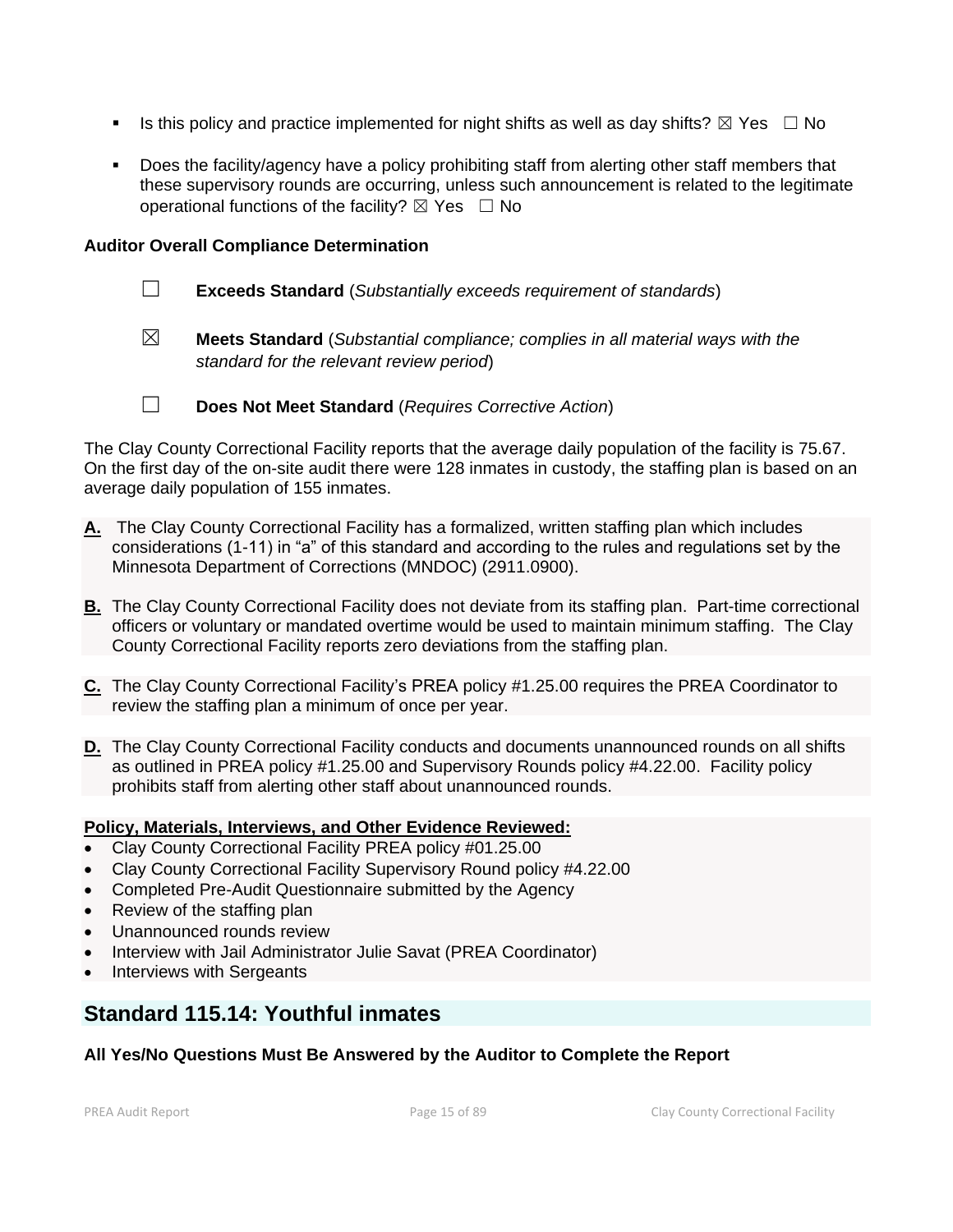#### **115.14 (a)**

Does the facility place all youthful inmates in housing units that separate them from sight, sound, and physical contact with any adult inmates through use of a shared dayroom or other common space, shower area, or sleeping quarters? (N/A if facility does not have youthful inmates linmates <18 years old].)  $\Box$  Yes  $\Box$  No  $\boxtimes$  NA

#### **115.14 (b)**

- In areas outside of housing units does the agency maintain sight and sound separation between youthful inmates and adult inmates? (N/A if facility does not have youthful inmates [inmates <18 years old].)  $\Box$  Yes  $\Box$  No  $\boxtimes$  NA
- **•** In areas outside of housing units does the agency provide direct staff supervision when youthful inmates and adult inmates have sight, sound, or physical contact? (N/A if facility does not have youthful inmates [inmates <18 years old].)  $\Box$  Yes  $\Box$  No  $\boxtimes$  NA

#### **115.14 (c)**

- Does the agency make its best efforts to avoid placing youthful inmates in isolation to comply with this provision? (N/A if facility does not have youthful inmates [inmates <18 years old].)  $\square$  Yes  $\square$  No  $\square$  NA
- Does the agency, while complying with this provision, allow youthful inmates daily large-muscle exercise and legally required special education services, except in exigent circumstances? (N/A if facility does not have youthful inmates [inmates <18 years old].)  $\Box$  Yes  $\Box$  No  $\boxtimes$  NA
- Do youthful inmates have access to other programs and work opportunities to the extent possible? (N/A if facility does not have youthful inmates [inmates <18 years old].)  $\Box$  Yes  $\Box$  No  $\boxtimes$  NA

#### **Auditor Overall Compliance Determination**

- ☐ **Exceeds Standard** (*Substantially exceeds requirement of standards*)
- ☒ **Meets Standard** (*Substantial compliance; complies in all material ways with the standard for the relevant review period*)
- ☐ **Does Not Meet Standard** (*Requires Corrective Action*)

The Clay County Correctional Facility does not house youthful inmates. There is a Juvenile Center located in Clay County, Minnesota. Minnesota State Statute prohibits housing youthful offenders in an adult facility when a juvenile facility is in the same County.

#### **Policy, Materials, Interviews, and Other Evidence Reviewed:**

- Clay County Correctional Facility policy #1.25.00
- Completed Pre-Audit Questionnaire submitted by the Agency
- Interview with Jail Administrator Julie Savat (PREA Coordinator)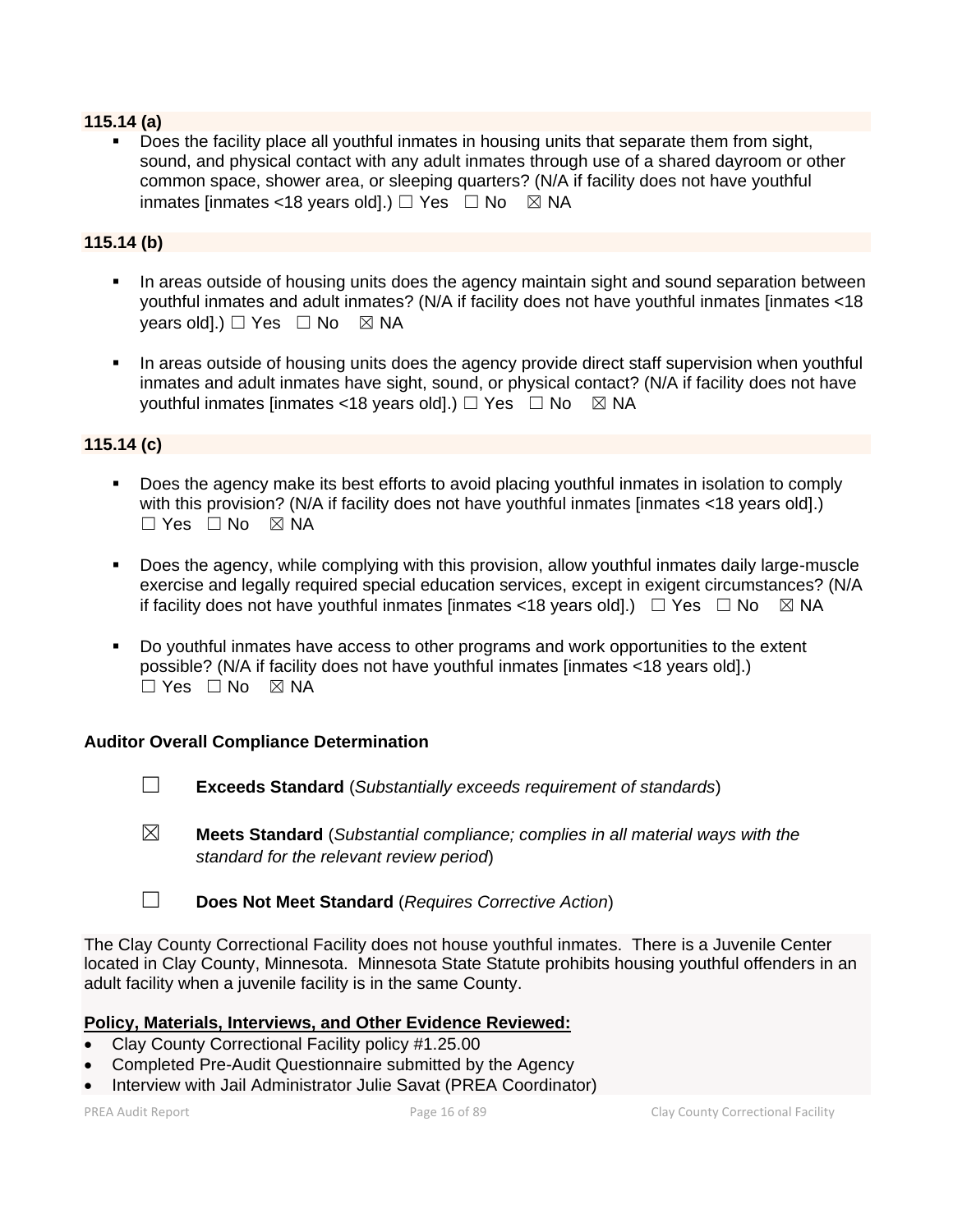# **Standard 115.15: Limits to cross-gender viewing and searches**

#### **All Yes/No Questions Must Be Answered by the Auditor to Complete the Report**

#### **115.15 (a)**

▪ Does the facility always refrain from conducting any cross-gender strip or cross-gender visual body cavity searches, except in exigent circumstances or by medical practitioners? ☒ Yes ☐ No

#### **115.15 (b)**

- Does the facility always refrain from conducting cross-gender pat-down searches of female inmates in non-exigent circumstances? (N/A here for facilities with less than 50 inmates before August 20,2017.)  $\boxtimes$  Yes  $\Box$  No  $\Box$  NA
- Does the facility always refrain from restricting female inmates' access to regularly available programming or other out-of-cell opportunities in order to comply with this provision? (N/A here for facilities with less than 50 inmates before August 20, 2017.)  $\boxtimes$  Yes  $\Box$  No  $\Box$  NA

#### **115.15 (c)**

- Does the facility document all cross-gender strip searches and cross-gender visual body cavity searches? ⊠ Yes □ No
- Does the facility document all cross-gender pat-down searches of female inmates?  $\boxtimes$  Yes  $\Box$  No

#### **115.15 (d)**

- Does the facility implement a policy and practice that enables inmates to shower, perform bodily functions, and change clothing without nonmedical staff of the opposite gender viewing their breasts, buttocks, or genitalia, except in exigent circumstances or when such viewing is incidental to routine cell checks?  $\boxtimes$  Yes  $\Box$  No
- Does the facility require staff of the opposite gender to announce their presence when entering an inmate housing unit?  $\boxtimes$  Yes  $\Box$  No

#### **115.15 (e)**

- Does the facility always refrain from searching or physically examining transgender or intersex inmates for the sole purpose of determining the inmate's genital status?  $\boxtimes$  Yes  $\Box$  No
- **•** If an inmate's genital status is unknown, does the facility determine genital status during conversations with the inmate, by reviewing medical records, or, if necessary, by learning that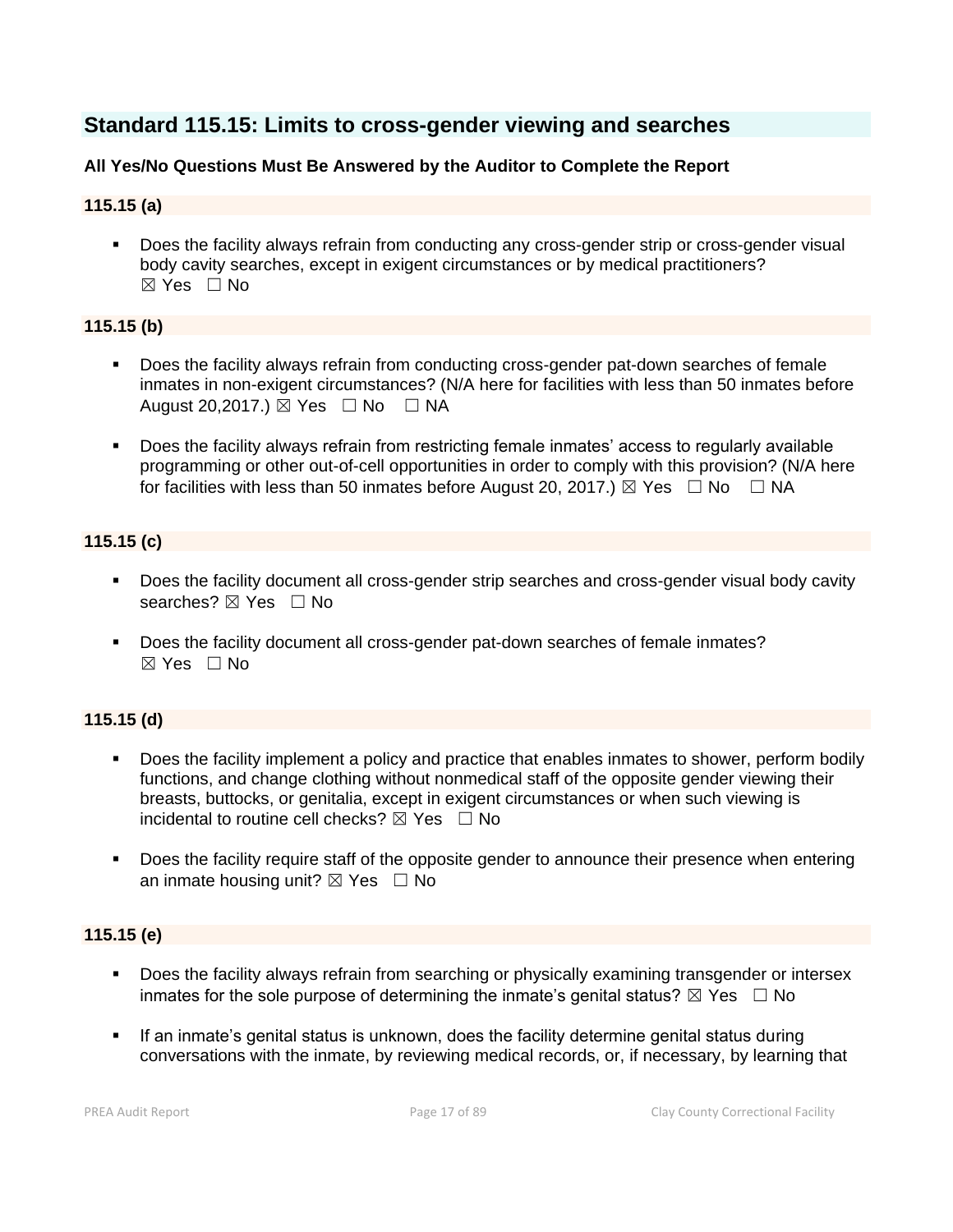information as part of a broader medical examination conducted in private by a medical practitioner? ⊠ Yes □ No

#### **115.15 (f)**

- Does the facility/agency train security staff in how to conduct cross-gender pat down searches in a professional and respectful manner, and in the least intrusive manner possible, consistent with security needs?  $\boxtimes$  Yes  $\Box$  No
- Does the facility/agency train security staff in how to conduct searches of transgender and intersex inmates in a professional and respectful manner, and in the least intrusive manner possible, consistent with security needs?  $\boxtimes$  Yes  $\Box$  No

- ☐ **Exceeds Standard** (*Substantially exceeds requirement of standards*)
- ☒ **Meets Standard** (*Substantial compliance; complies in all material ways with the standard for the relevant review period*)
- ☐ **Does Not Meet Standard** (*Requires Corrective Action*)
- **A.** The Clay County Correctional Facility PREA policy #1.25.00 prohibits staff from conducting crossgender strip searches or cross-gender visual body cavity searches except in exigent circumstances or when performed by medical practitioners. The Agency reports that in the past 12 months, there has been zero cross-gender strip or cross-gender visual body cavity searches of inmates. Also, in the past 12 months, there has been zero cross-gender strip or cross-gender visual body cavity searches of inmates that did not involve exigent circumstances or were performed by non-medical staff.
- **B.** The Clay County Correctional Facility policy PREA #1.25.00 prohibits male staff from conducting pat-down searches of female inmates, absent exigent circumstances. The Agency reports that in the past 12 months, there has been zero pat-down searches of female inmates conducted by male staff. Also, in the past 12 months, there has been zero pat-down searches of female inmates that did not involve exigent circumstances. Random staff and inmate interviews verified there is always a female working and female inmates are always able to attend out of cell activities.
- **C.** The Clay County Correctional Facility PREA policy #1.25.00 requires cross-gender searches to be documented. The Agency reports that it has conducted zero cross-gender strip searches of male or female inmates in the past 12 months. The Agency also reports zero cross-gender pat-down searches of female inmates by male staff in the past 12 months.
- **D.** The Clay County Correctional Facility PREA policy #01.25.00 ensures inmates can shower, change clothing, and perform bodily functions with privacy. The policy and facility practice requires a staff member of the opposite gender to announce their presence when entering an inmate housing unit. Random staff and inmate interviews verify this as the policy and practice of the facility.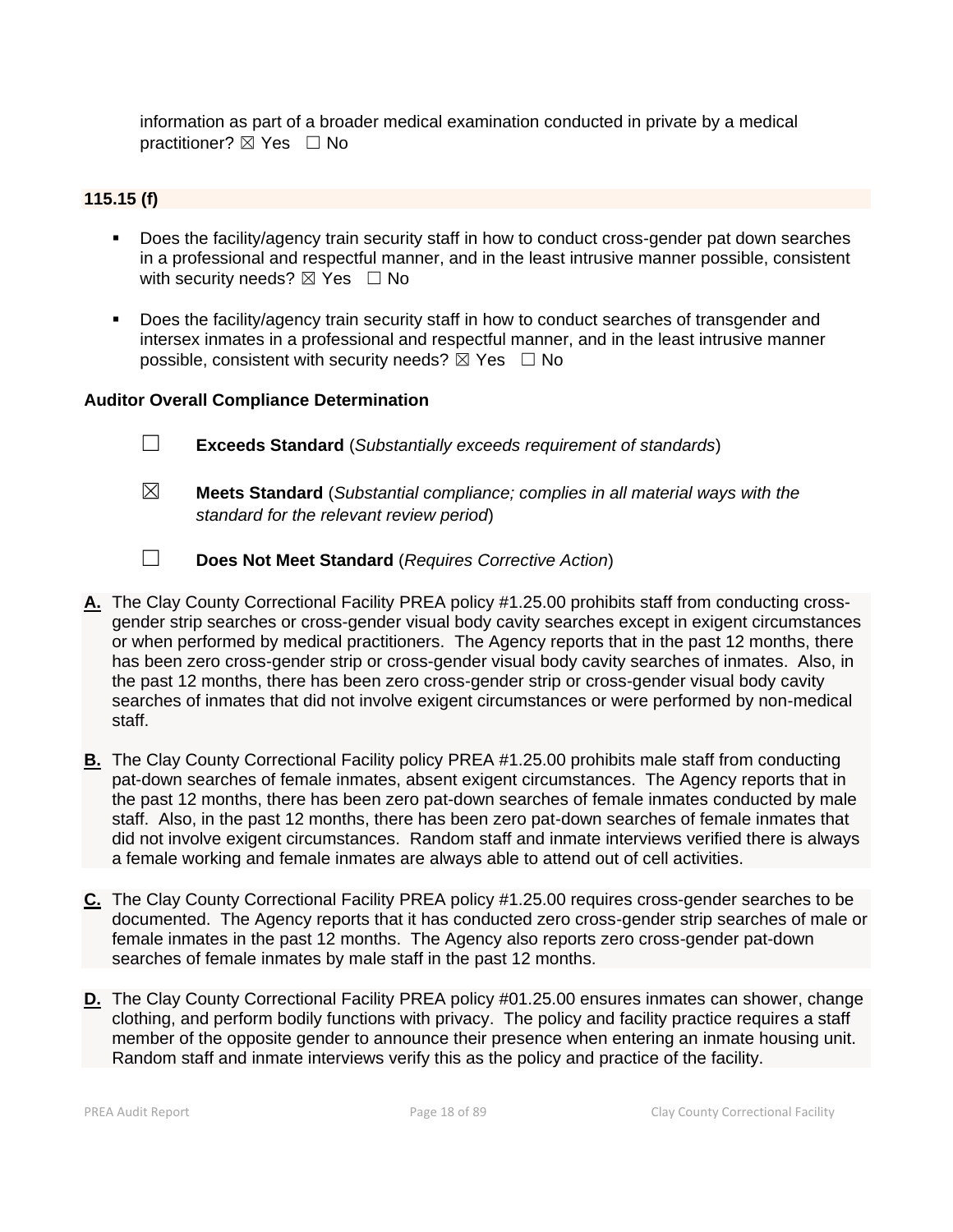- **E.** The Clay County Correctional Facility PREA policy #1.25.00 prohibits jail staff from searching or physically examining a transgender or intersex inmate for the sole purpose of determining the inmate's genital status. Random staff interviews confirmed this to be the facility's practice.
- **F.** The Clay County Correctional Facility reports that 100 percent of their staff have been trained to conduct cross-gender pat-down searches and searches of transgender/intersex inmates in a professional and respectful manner. Staff was able to explain and/or demonstrate the pat-down search training they received.

#### **Policy, Materials, Interviews, and Other Evidence Reviewed:**

- Clay County Correctional Facility PREA policy #1.25.00
- Completed Pre-Audit Questionnaire submitted by the Agency
- Random staff interviews
- Random inmate interviews
- Training curriculum and training records

### **Standard 115.16: Inmates with disabilities and inmates who are limited English proficient**

#### **All Yes/No Questions Must Be Answered by the Auditor to Complete the Report**

#### **115.16 (a)**

- Does the agency take appropriate steps to ensure that inmates with disabilities have an equal opportunity to participate in or benefit from all aspects of the agency's efforts to prevent, detect, and respond to sexual abuse and sexual harassment, including: inmates who are deaf or hard of hearing?  $\boxtimes$  Yes  $\Box$  No
- Does the agency take appropriate steps to ensure that inmates with disabilities have an equal opportunity to participate in or benefit from all aspects of the agency's efforts to prevent, detect, and respond to sexual abuse and sexual harassment, including: inmates who are blind or have low vision?  $\boxtimes$  Yes  $\Box$  No
- Does the agency take appropriate steps to ensure that inmates with disabilities have an equal opportunity to participate in or benefit from all aspects of the agency's efforts to prevent, detect, and respond to sexual abuse and sexual harassment, including: inmates who have intellectual disabilities?  $\nabla$  Yes  $\Box$  No
- Does the agency take appropriate steps to ensure that inmates with disabilities have an equal opportunity to participate in or benefit from all aspects of the agency's efforts to prevent, detect, and respond to sexual abuse and sexual harassment, including: inmates who have psychiatric disabilities?  $\boxtimes$  Yes  $\Box$  No
- Does the agency take appropriate steps to ensure that inmates with disabilities have an equal opportunity to participate in or benefit from all aspects of the agency's efforts to prevent, detect, and respond to sexual abuse and sexual harassment, including: inmates who have speech disabilities? ⊠ Yes □ No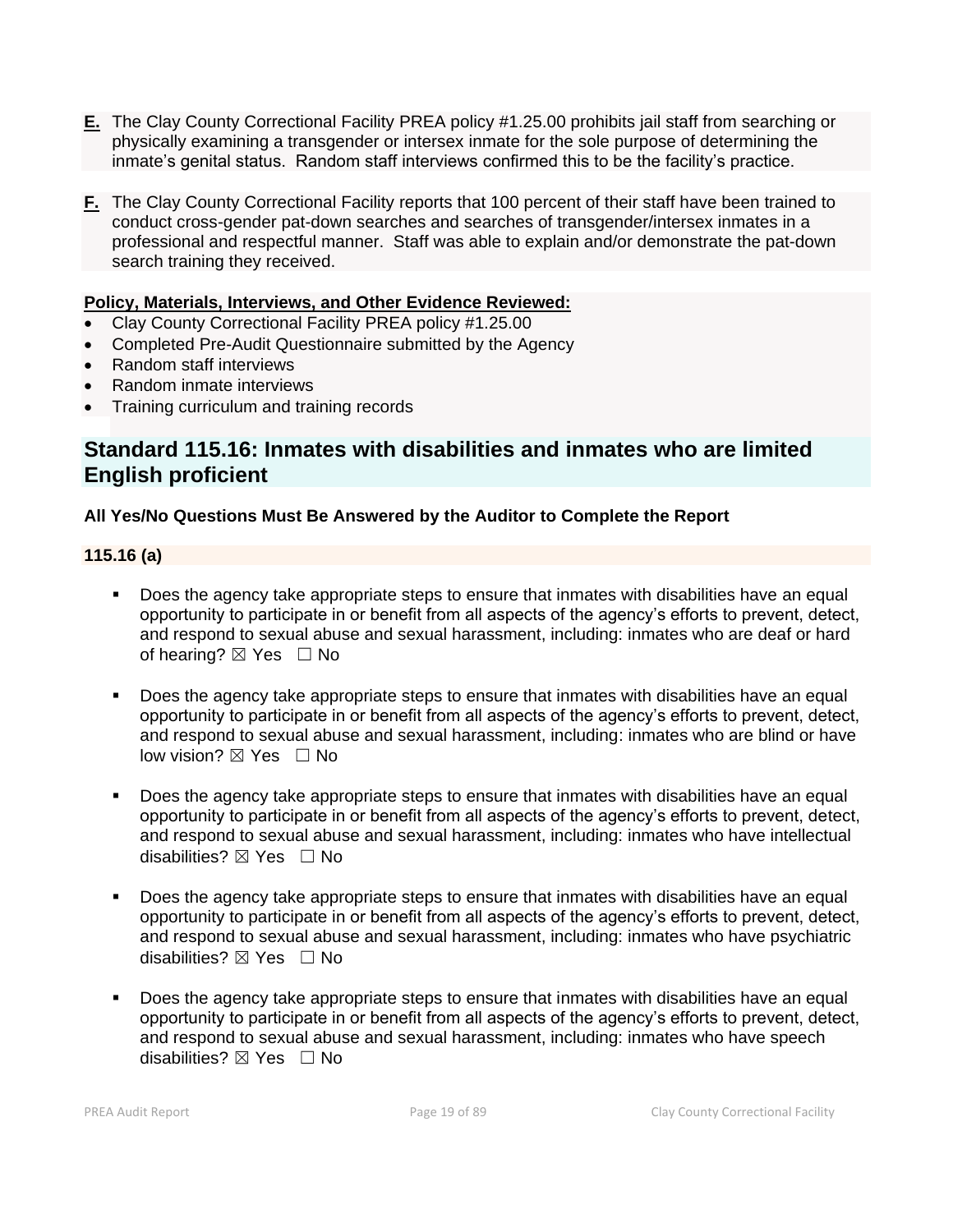- Does the agency take appropriate steps to ensure that inmates with disabilities have an equal opportunity to participate in or benefit from all aspects of the agency's efforts to prevent, detect, and respond to sexual abuse and sexual harassment, including: Other (if "other," please explain in overall determination notes)?  $\boxtimes$  Yes  $\Box$  No
- Do such steps include, when necessary, ensuring effective communication with inmates who are deaf or hard of hearing?  $\boxtimes$  Yes  $\Box$  No
- Do such steps include, when necessary, providing access to interpreters who can interpret effectively, accurately, and impartially, both receptively and expressively, using any necessary specialized vocabulary?  $\boxtimes$  Yes  $\Box$  No
- Does the agency ensure that written materials are provided in formats or through methods that ensure effective communication with inmates with disabilities including inmates who: Have intellectual disabilities?  $\boxtimes$  Yes  $\Box$  No
- Does the agency ensure that written materials are provided in formats or through methods that ensure effective communication with inmates with disabilities including inmates who: Have limited reading skills?  $\boxtimes$  Yes  $\Box$  No
- Does the agency ensure that written materials are provided in formats or through methods that ensure effective communication with inmates with disabilities including inmates who: Are blind or have low vision?  $\boxtimes$  Yes  $\Box$  No

#### **115.16 (b)**

- Does the agency take reasonable steps to ensure meaningful access to all aspects of the agency's efforts to prevent, detect, and respond to sexual abuse and sexual harassment to inmates who are limited English proficient?  $\boxtimes$  Yes  $\Box$  No
- Do these steps include providing interpreters who can interpret effectively, accurately, and impartially, both receptively and expressively, using any necessary specialized vocabulary? ☒ Yes ☐ No

#### **115.16 (c)**

Does the agency always refrain from relying on inmate interpreters, inmate readers, or other types of inmate assistance except in limited circumstances where an extended delay in obtaining an effective interpreter could compromise the inmate's safety, the performance of firstresponse duties under §115.64, or the investigation of the inmate's allegations?  $\boxtimes$  Yes  $\Box$  No

- 
- ☐ **Exceeds Standard** (*Substantially exceeds requirement of standards*)
- ☒ **Meets Standard** (*Substantial compliance; complies in all material ways with the standard for the relevant review period*)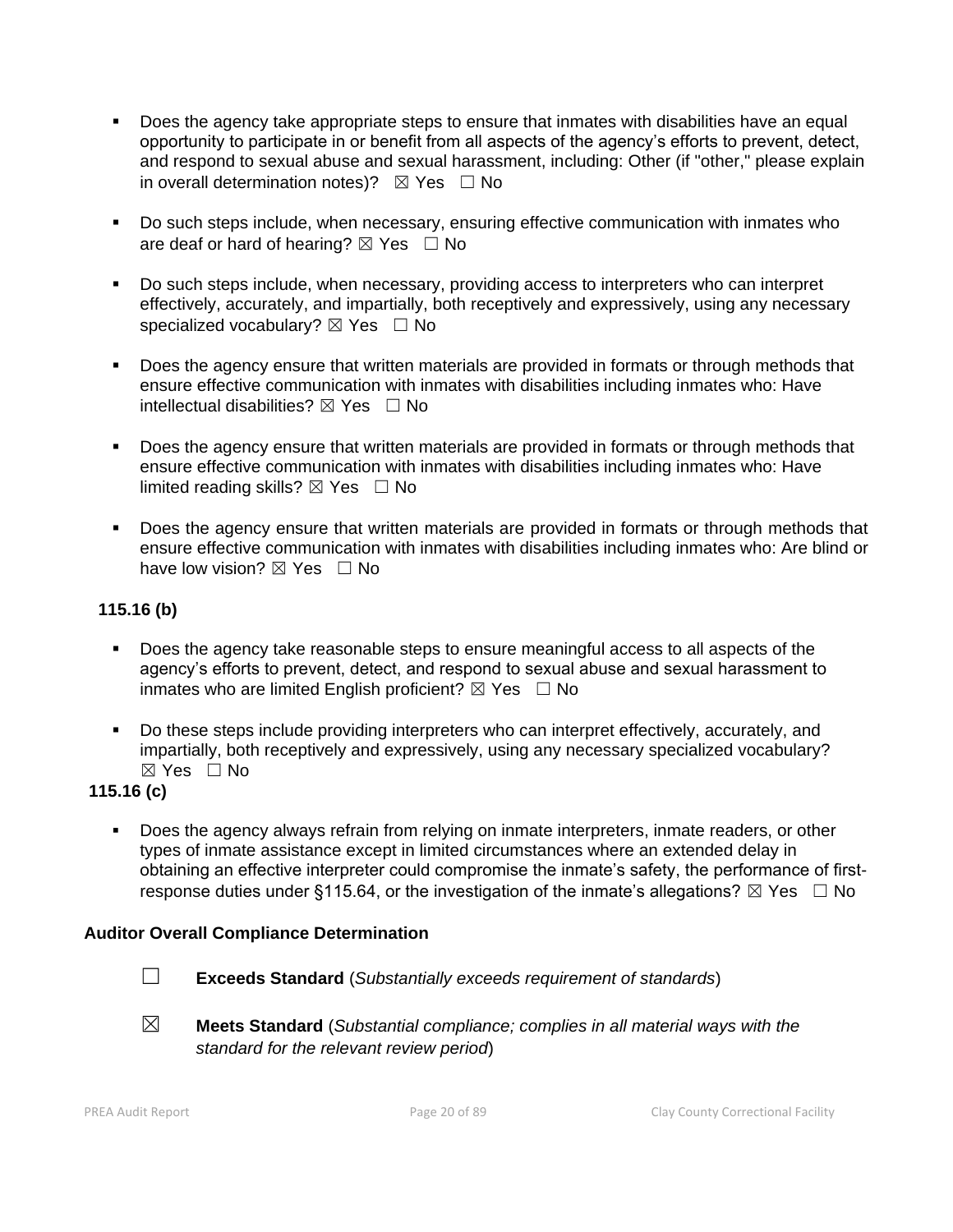☐ **Does Not Meet Standard** (*Requires Corrective Action*)

#### **Instructions for Overall Compliance Determination Narrative**

- **A.** The Clay County Correctional Facility ensures key information about the Prison Rape Elimination Act (PREA) is continuously and readily available or visible to inmates through posters, inmate handbook, PREA brochure, and the kiosk. The facility utilizes Language Line Translation Services and ASLIS Hearing Impaired Sign Language Services. The ASLIS application is installed on an iPad Pro for inmate use. The facility has a TTY and amplified phone for deaf and hard of hearing inmates. Allowing disabled and limited English proficient inmates equal opportunity to participate in or benefit from all aspects of the agency's efforts to prevent, detect, and respond to sexual abuse and harassment.
- **B.** The Clay County Correctional Facility utilizes the Language Line, ASLIS Hearing Impaired Sign Language Services, Spanish version of the inmate handbook and other documents to provide inmates with limited English proficiency equal opportunity to participate in or benefit from all aspects of the agency's efforts to prevent, detect, and respond to sexual abuse and harassment.
- **C.** The Clay County Correctional Facility PREA policy #1.25.00 prohibits using inmate interpreters except in limited circumstances where a delay in obtaining an interpreter could compromise inmate safety.

During the on-site audit, there were zero inmates with disabilities or limited English proficient inmates in custody. The Clay County Correctional Facility reports there have been zero instances in the past 12 months, of inmate interpreters, readers, or another type of inmate assistant used to assist in first responder's duties, or the investigation of the inmate's allegations.

#### **Policy, Materials, Interviews, and Other Evidence Reviewed:**

- Clay County Correctional Facility PREA policy #1.25.00
- Clay County Correctional Facility Deaf and Hard of Hearing policy #6.28.00
- Clay County Correctional Facility Interpreters policy #6.29.00
- Completed Pre-Audit Questionnaire submitted by the Agency
- Interview with Jail Administrator Julie Savat (PREA Coordinator)
- Interview with Sheriff Mark Empting and Chief Deputy Stephen Landsem
- Random staff interviews
- Language line contact information
- ASLIS Contract
- Preferred Communication Aid Form

# **Standard 115.17: Hiring and promotion decisions**

#### **All Yes/No Questions Must Be Answered by the Auditor to Complete the Report**

#### **115.17 (a)**

Does the agency prohibit the hiring or promotion of anyone who may have contact with inmates who has engaged in sexual abuse in a prison, jail, lockup, community confinement facility, juvenile facility, or other institution (as defined in 42 U.S.C. 1997)?  $\boxtimes$  Yes  $\Box$  No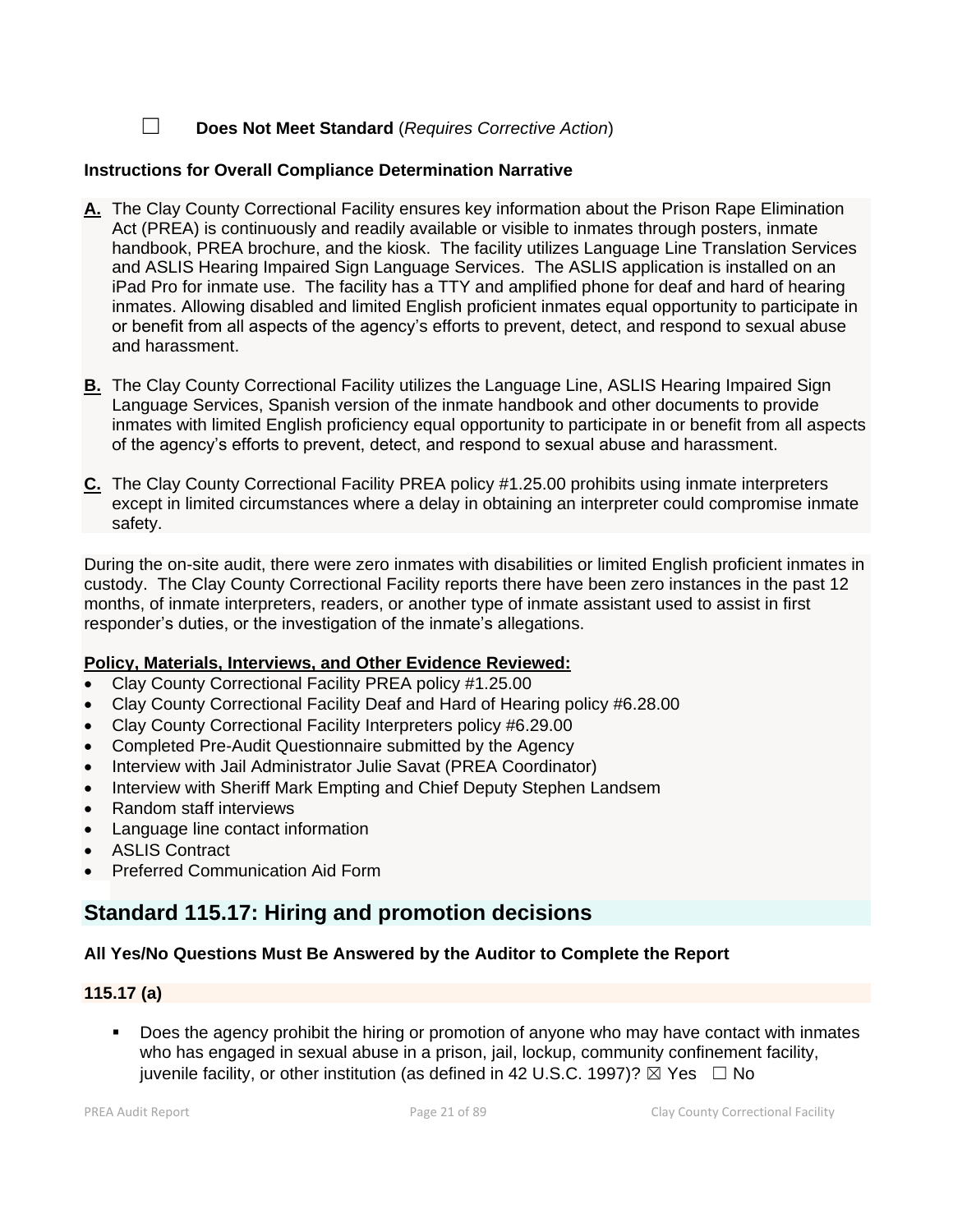- Does the agency prohibit the hiring or promotion of anyone who may have contact with inmates who has been convicted of engaging or attempting to engage in sexual activity in the community facilitated by force, overt or implied threats of force, or coercion, or if the victim did not consent or was unable to consent or refuse?  $\boxtimes$  Yes  $\Box$  No
- Does the agency prohibit the hiring or promotion of anyone who may have contact with inmates who has been civilly or administratively adjudicated to have engaged in the activity described in the question immediately above?  $\boxtimes$  Yes  $\Box$  No
- Does the agency prohibit the enlistment of services of any contractor who may have contact with inmates who has engaged in sexual abuse in a prison, jail, lockup, community confinement facility, juvenile facility, or other institution (as defined in 42 U.S.C. 1997)?  $\boxtimes$  Yes  $\Box$  No
- Does the agency prohibit the enlistment of services of any contractor who may have contact with inmates who has been convicted of engaging or attempting to engage in sexual activity in the community facilitated by force, overt or implied threats of force, or coercion, or if the victim did not consent or was unable to consent or refuse?  $\boxtimes$  Yes  $\Box$  No
- Does the agency prohibit the enlistment of services of any contractor who may have contact with inmates who has been civilly or administratively adjudicated to have engaged in the activity described in the question immediately above?  $\boxtimes$  Yes  $\Box$  No

#### **115.17 (b)**

Does the agency consider any incidents of sexual harassment in determining whether to hire or promote anyone, or to enlist the services of any contractor, who may have contact with inmates?  $⊠$  Yes  $□$  No

### **115.17 (c)**

- Before hiring new employees, who may have contact with inmates, does the agency: perform a criminal background records check?  $\boxtimes$  Yes  $\Box$  No
- **EXEL Before hiring new employees, who may have contact with inmates, does the agency: consistent** with Federal, State, and local law, make its best efforts to contact all prior institutional employers for information on substantiated allegations of sexual abuse or any resignation during a pending investigation of an allegation of sexual abuse?  $\boxtimes$  Yes  $\Box$  No

#### **115.17 (d)**

▪ Does the agency perform a criminal background records check before enlisting the services of any contractor who may have contact with inmates?  $\boxtimes$  Yes  $\Box$  No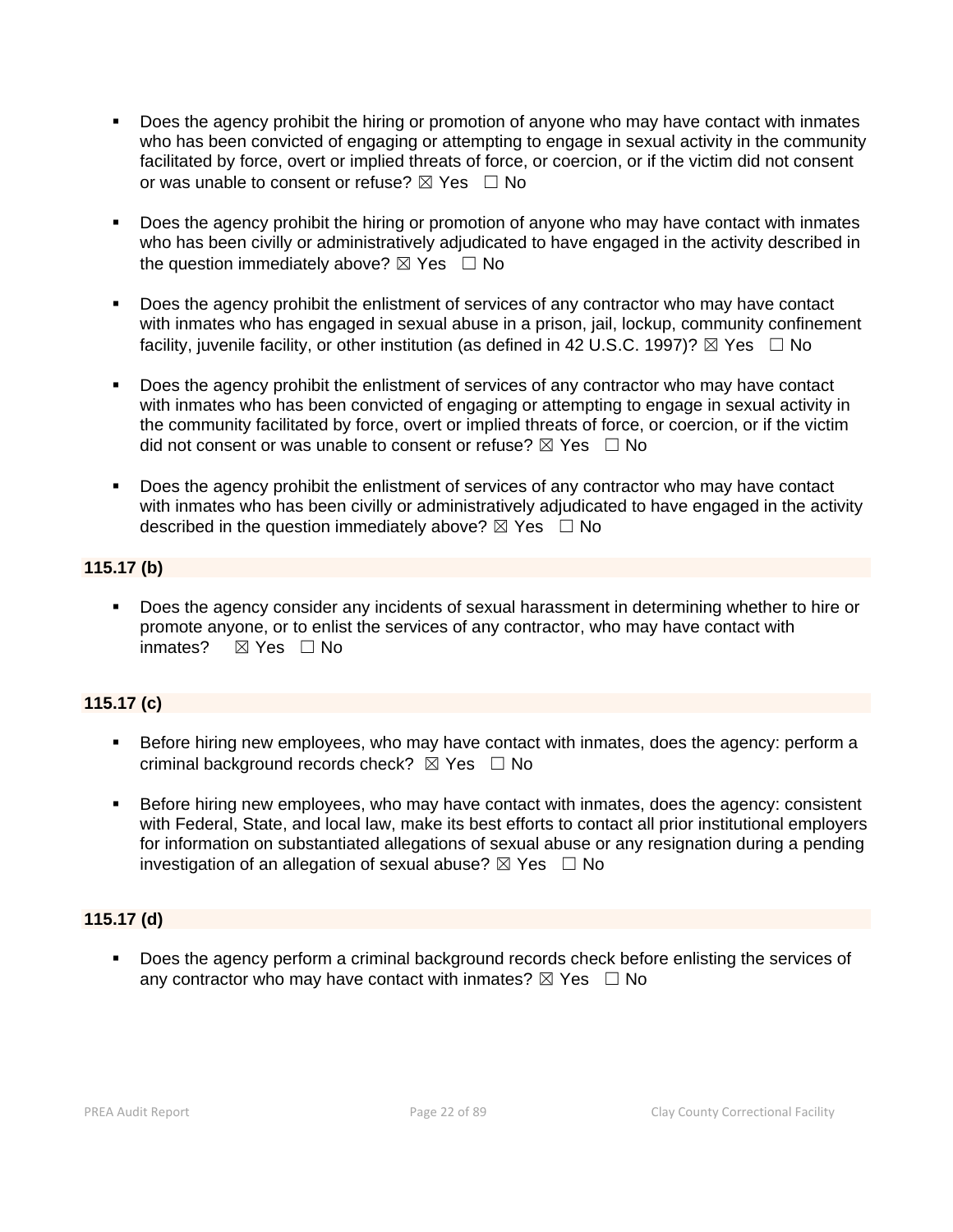#### **115.17 (e)**

Does the agency either conduct criminal background records check at least every five years of current employees and contractors who may have contact with inmates or have in place a system for otherwise capturing such information for current employees?  $\boxtimes$  Yes  $\Box$  No

#### **115.17 (f)**

- Does the agency ask all applicants and employees who may have contact with inmates directly about previous misconduct described in paragraph (a) of this section in written applications or interviews for hiring or promotions?  $\boxtimes$  Yes  $\Box$  No
- Does the agency ask all applicants and employees who may have contact with inmates directly about previous misconduct described in paragraph (a) of this section in any interviews or written self-evaluations conducted as part of reviews of current employees?  $\boxtimes$  Yes  $\Box$  No
- Does the agency impose upon employees a continuing affirmative duty to disclose any such misconduct?  $\boxtimes$  Yes  $\Box$  No

#### **115.17 (g)**

Does the agency consider material omissions regarding such misconduct, or the provision of materially false information, grounds for termination?  $\boxtimes$  Yes  $\Box$  No

#### **115.17 (h)**

Does the agency provide information on substantiated allegations of sexual abuse or sexual harassment involving a former employee upon receiving a request from an institutional employer for whom such employee has applied to work? (N/A if providing information on substantiated allegations of sexual abuse or sexual harassment involving a former employee is prohibited by law.)  $\boxtimes$  Yes  $\Box$  No  $\Box$  NA

- ☐ **Exceeds Standard** (*Substantially exceeds requirement of standards*)
- ☒ **Meets Standard** (*Substantial compliance; complies in all material ways with the standard for the relevant review period*)
- ☐ **Does Not Meet Standard** (*Requires Corrective Action*)
- **A.** The Clay County Correctional Facility PREA policy #1.25.00 prohibits the hiring or promotion of anyone who may have contact with inmates and prohibits enlisting the services of any contractor who may have contact with inmates who has the prohibited conduct specified in paragraph "a" (1-3) of this standard.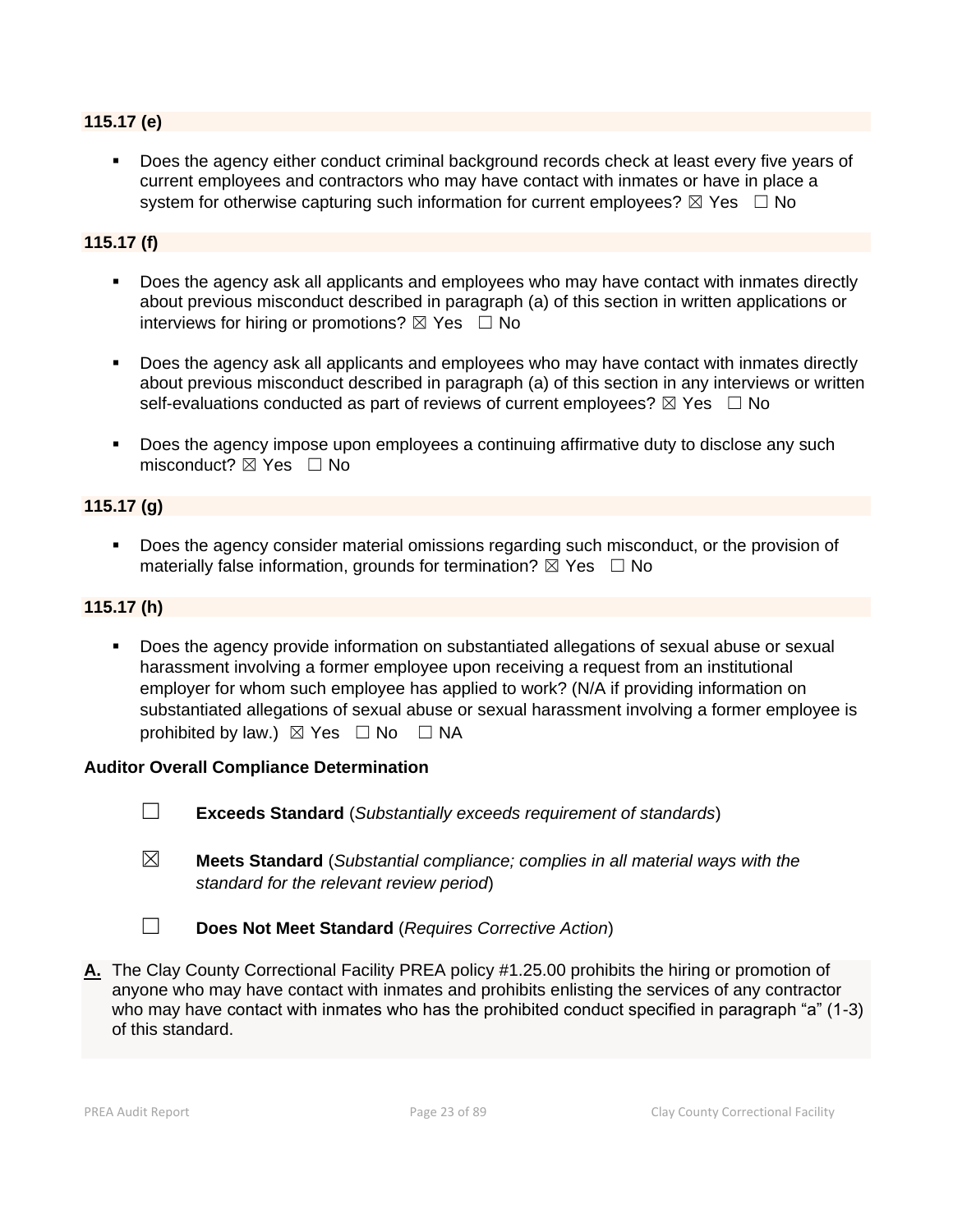- **B.** Any incidents of sexual harassment will be considered in determining whether to hire or promote anyone or to enlist the services of any contractor, who may have contact with inmates. Clay County Correctional Facility PREA policy #1.25.00
- **C.** The Clay County Correctional Facility PREA policy #1.25.00 states before hiring new employees who may have contact with inmates, the Clay County Correctional Facility shall perform a criminal background records check. A criminal background record check is performed through the Minnesota Bureau of Criminal Apprehension (BCA) which includes local, State, Federal, and predatory offender registers.
- **D.** The Clay County Correctional Facility will perform a criminal background records check through the Minnesota Bureau of Criminal Apprehension (BCA) which includes local, State, Federal, and predatory offender registers before enlisting the services of any contractor who may have contact with inmates.
- **E.** The Clay County Correctional Facility policy #1.25.00 states criminal background checks will be conducted every five years on current employees and contractors who may have contact with inmates. This information was verified during the interview with the Sheriff and PREA Coordinator.
- **F.** The Clay County Correctional Facility asks about misconduct outlined in paragraph "a" of this standard as part of the background check for hiring or promoting employees. The employees of the Clay County Correctional Facility do not complete annual self-evaluations. Policy does require employees to disclose any misconduct outlined in paragraph "a" of this standard. Employees also sign a Code of Conduct Form.
- **G.** The Clay County Correctional Facility PREA policy #1.25.00 outlines the requirement of this standard.
- **H.** The PREA Coordinator confirmed during an interview that information would be shared about previous employee misconduct if requested and not prohibited by law.

The facility reports that in the past 12 months, 5 persons hired who may have contact with inmates received criminal background records checks.

The facility reports that in the past 12 months, there was 9 contract for services where criminal background record checks were conducted on all staff covered in the contract who might have contact with inmates.

#### **Policy, Materials, Interviews, and Other Evidence Reviewed:**

- Clay County Correctional Facility PREA policy #1.25.00
- Completed Pre-Audit Questionnaire submitted by the Agency
- Interview with Sheriff Mark Empting and Chief Deputy Stephen Landsem
- Interview with Jail Administrator Julie Savat (PREA Coordinator)
- Review of criminal record background checks
- Employee Code of Conduct Form

# **Standard 115.18: Upgrades to facilities and technologies**

#### **All Yes/No Questions Must Be Answered by the Auditor to Complete the Report 115.18 (a)**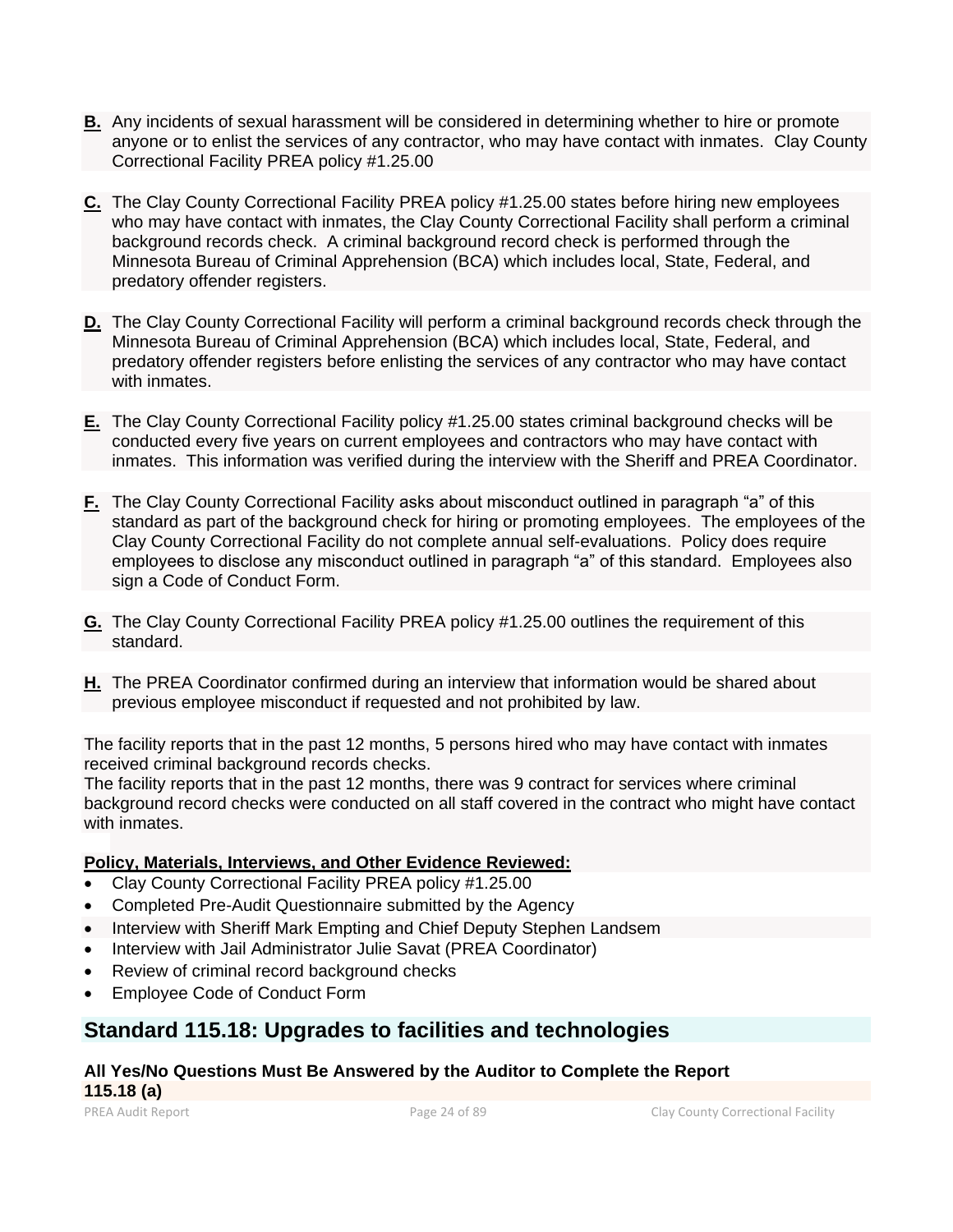**EXECT** If the agency designed or acquired any new facility or planned any substantial expansion or modification of existing facilities, did the agency consider the effect of the design, acquisition, expansion, or modification upon the agency's ability to protect inmates from sexual abuse? (N/A if agency/facility has not acquired a new facility or made a substantial expansion to existing facilities since August 20, 2012, or since the last PREA audit, whichever is later.)  $\square$  Yes  $\square$  No  $\square$  NA

### **115.18 (b)**

If the agency installed or updated a video monitoring system, electronic surveillance system, or other monitoring technology, did the agency consider how such technology may enhance the agency's ability to protect inmates from sexual abuse? (N/A if agency/facility has not installed or updated a video monitoring system, electronic surveillance system, or other monitoring technology since August 20, 2012, or since the last PREA audit, whichever is later.)  $\boxtimes$  Yes  $\Box$  No  $\Box$  NA

#### **Auditor Overall Compliance Determination**

- ☐ **Exceeds Standard** (*Substantially exceeds requirement of standards*)
- ☒ **Meets Standard** (*Substantial compliance; complies in all material ways with the standard for the relevant review period*)
- ☐ **Does Not Meet Standard** (*Requires Corrective Action*)
- **A.** Since the last PREA Audit, the Clay County Correctional Facility built a new jail in 2 phases. Phase 1 opened on 10/22/18 and phase 2 opened on 02/20/20. New building construction was completed in phase 1 and a section of the old facility was remodeled in phase 2. Phase 1 construction included booking, a section of programs, medical area and inmate living units. The new facility design, placement of cameras, and approved staffing levels allows the agency to protect inmates from sexual abuse.
- **B.** The Clay County Correctional Facility opened a new facility on 10/22/18 with a new security system. Protecting inmates from sexual abuse was considered during set-up and placement of cameras.

#### **Policy, Materials, Interviews, and Other Evidence Reviewed:**

- Completed Pre-Audit Questionnaire submitted by the Agency
- Interview with Sheriff Mark Empting and Chief Deputy Stephen Landsem
- Interview with Jail Administrator Julie Savat (PREA Coordinator)
- Tour of new facility

#### **Corrective Action Required:**

Phase two of the construction was not completed before the on-site audit and was not able to be toured. The areas completed in phase two were the front lobby, kitchen, laundry room, ITV room, staff breakroom, and programs. Inmates will not be working in the kitchen; sections of the program area were completed but could not be used until the construction was completed.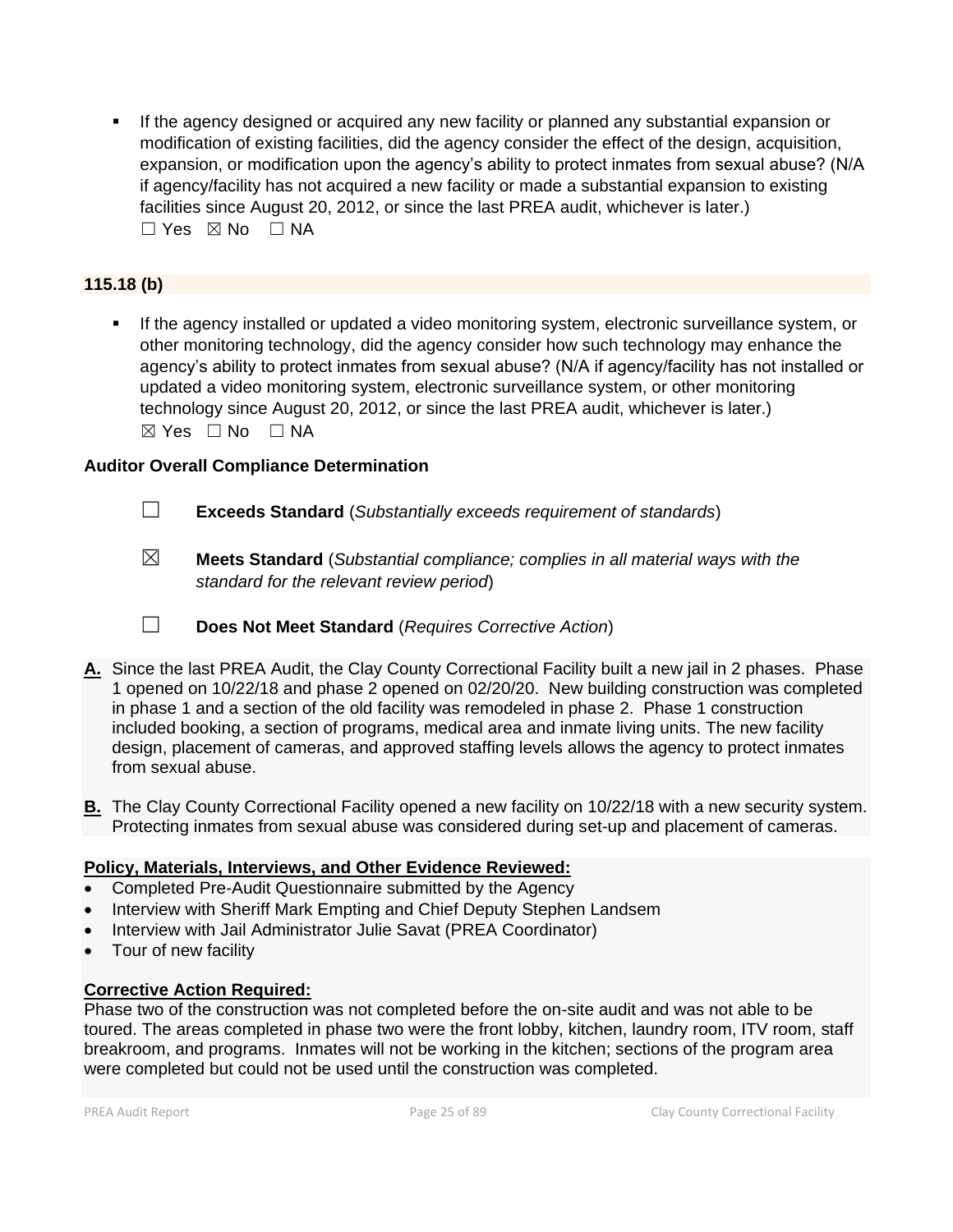#### **Verification of Corrective Action Required:**

On May 26, 2020, the auditor was provided pictures of the completed project. The pictures provided showed different angles of the rooms and placement of cameras.

# **RESPONSIVE PLANNING**

# **Standard 115.21: Evidence protocol and forensic medical examinations**

#### **All Yes/No Questions Must Be Answered by the Auditor to Complete the Report**

#### **115.21 (a)**

**EXECT** If the agency is responsible for investigating allegations of sexual abuse, does the agency follow a uniform evidence protocol that maximizes the potential for obtaining usable physical evidence for administrative proceedings and criminal prosecutions? (N/A if the agency/facility is not responsible for conducting any form of criminal OR administrative sexual abuse investigations.)  $⊠ Yes ⊡ No ⊡ NA$ 

#### **115.21 (b)**

- Is this protocol developmentally appropriate for youth where applicable? (N/A if the agency/facility is not responsible for conducting any form of criminal OR administrative sexual abuse investigations.)  $\boxtimes$  Yes  $\Box$  No  $\Box$  NA
- **EXECT** Is this protocol, as appropriate, adapted from or otherwise based on the most recent edition of the U.S. Department of Justice's Office on Violence Against Women publication, "A National Protocol for Sexual Assault Medical Forensic Examinations, Adults/Adolescents," or similarly comprehensive and authoritative protocols developed after 2011? (N/A if the agency/facility is not responsible for conducting any form of criminal OR administrative sexual abuse investigations.)  $\boxtimes$  Yes  $\Box$  No  $\Box$  NA

#### **115.21 (c)**

- Does the agency offer all victims of sexual abuse access to forensic medical examinations, whether on-site or at an outside facility, without financial cost, where evidentiary or medically appropriate? ⊠ Yes □ No
- **EXP** Are such examinations performed by Sexual Assault Forensic Examiners (SAFEs) or Sexual Assault Nurse Examiners (SANEs) where possible?  $\boxtimes$  Yes  $\Box$  No
- **.** If SAFEs or SANEs cannot be made available, is the examination performed by other qualified medical practitioners (they must have been specifically trained to conduct sexual assault forensic exams)?  $\boxtimes$  Yes  $\Box$  No
- **■** Has the agency documented its efforts to provide SAFEs or SANEs?  $\boxtimes$  Yes  $\Box$  No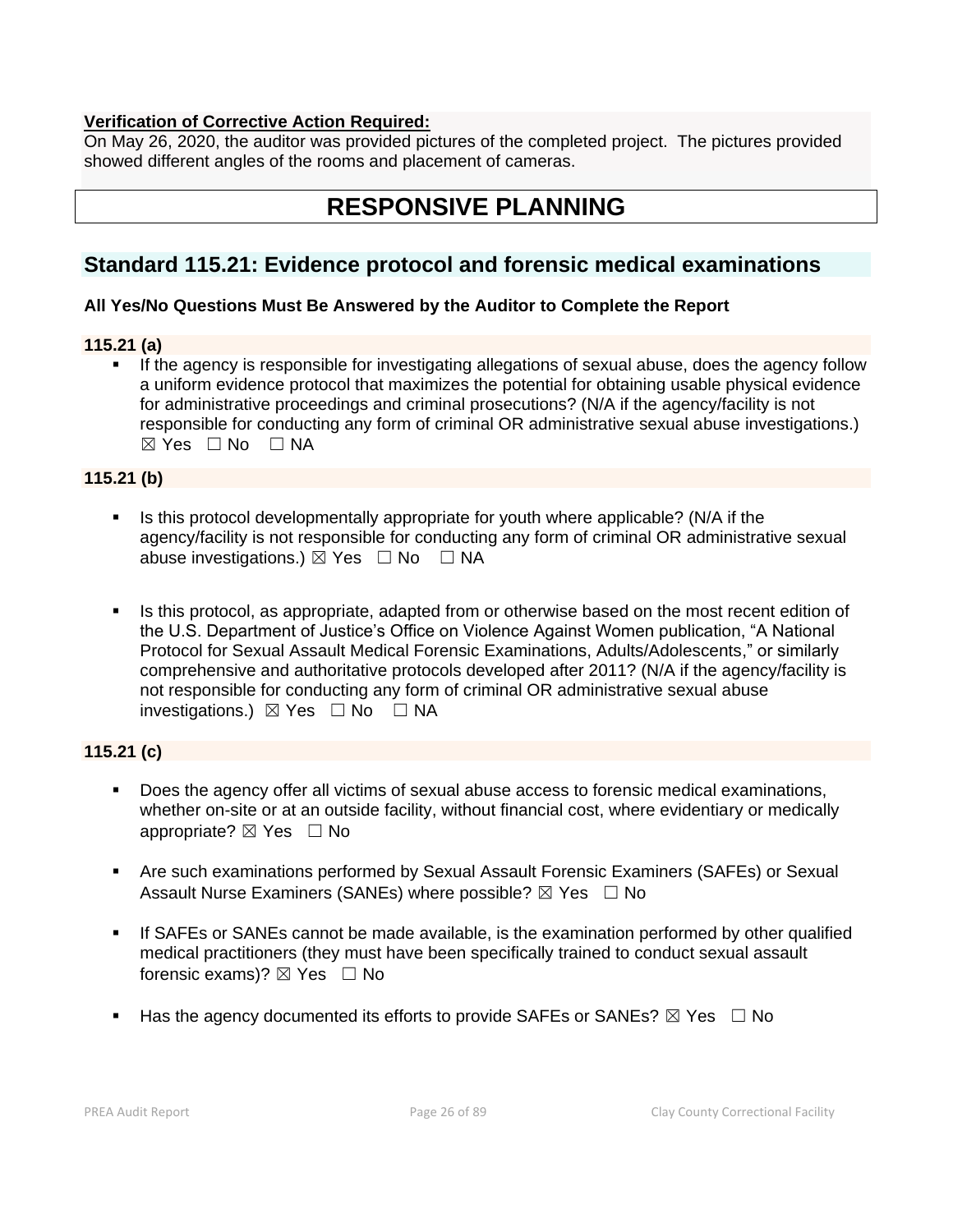#### **115.21 (d)**

- Does the agency attempt to make available to the victim a victim advocate from a rape crisis center? ⊠ Yes □ No
- **EXT** If a rape crisis center is not available to provide victim advocate services, does the agency make available to provide these services a qualified staff member from a community-based organization, or a qualified agency staff member?  $\boxtimes$  Yes  $\Box$  No
- Has the agency documented its efforts to secure services from rape crisis centers?  $\boxtimes$  Yes  $\Box$  No

#### **115.21 (e)**

- As requested by the victim, does the victim advocate, qualified agency staff member, or qualified community-based organization staff member accompany and support the victim through the forensic medical examination process and investigatory interviews?  $\boxtimes$  Yes  $\Box$  No
- As requested by the victim, does this person provide emotional support, crisis intervention, information, and referrals?  $\boxtimes$  Yes  $\Box$  No

#### **115.21 (f)**

If the agency itself is not responsible for investigating allegations of sexual abuse, has the agency requested that the investigating entity follow the requirements of paragraphs (a) through (e) of this section? (N/A if the agency/facility is responsible for conducting criminal AND administrative sexual abuse investigations.)  $\Box$  Yes  $\Box$  No  $\boxtimes$  NA

#### **115.21 (g)**

■ Auditor is not required to audit this provision.

#### **115.21 (h)**

If the agency uses a qualified agency staff member or a qualified community-based staff member for the purposes of this section, has the individual been screened for appropriateness to serve in this role and received education concerning sexual assault and forensic examination issues in general? [N/A if agency attempts to make a victim advocate from a rape crisis center available to victims per 115.21(d) above.]  $\Box$  Yes  $\Box$  No  $\boxtimes$  NA



- ☐ **Exceeds Standard** (*Substantially exceeds requirement of standards*)
- 
- ☒ **Meets Standard** (*Substantial compliance; complies in all material ways with the standard for the relevant review period*)
	- ☐ **Does Not Meet Standard** (*Requires Corrective Action*)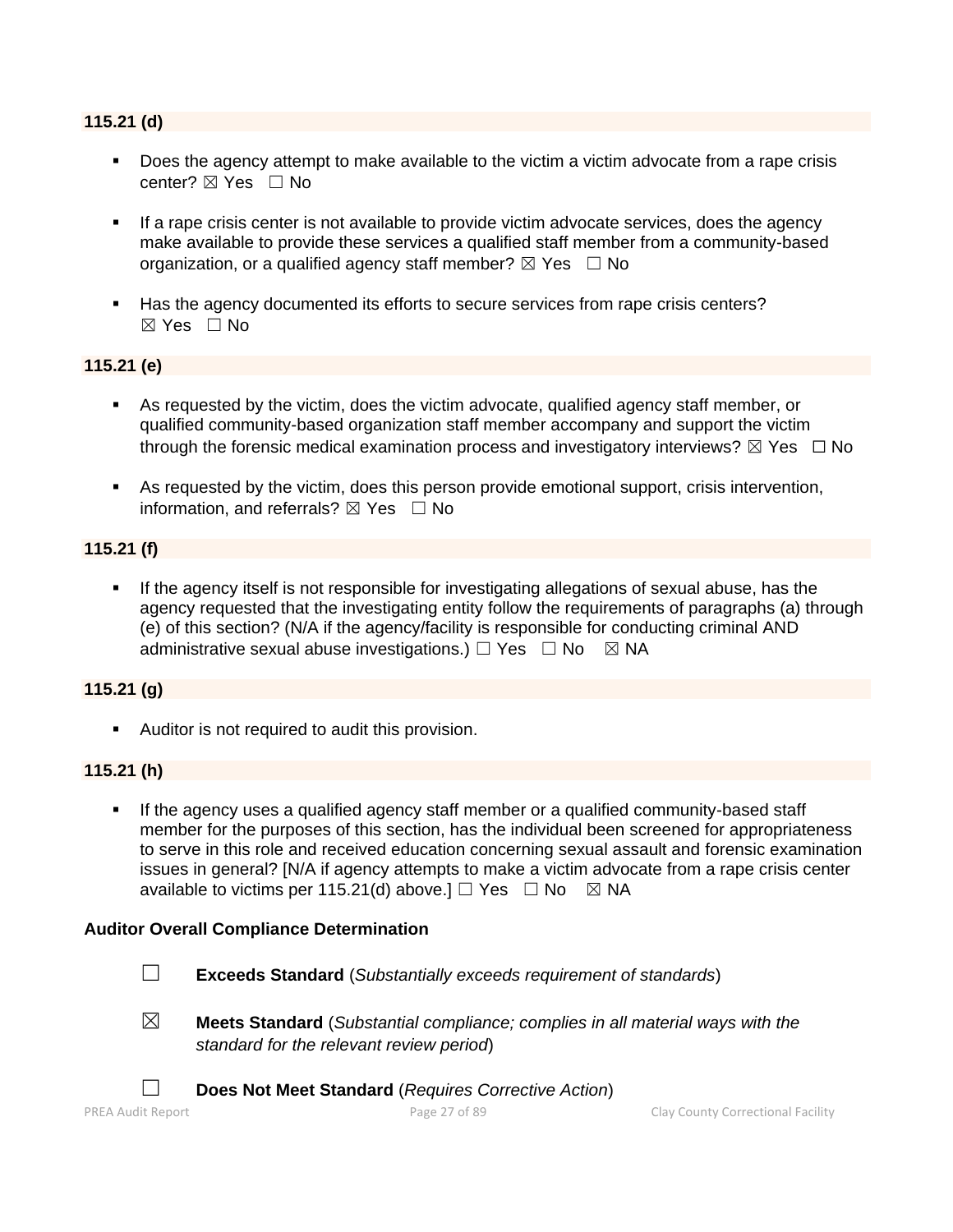- **A.** The Clay County Sheriff's Office conducts sexual abuse and harassment criminal investigations and the Clay County Correctional Facility conducts administrative sexual abuse and harassment investigations.
- **B.** The Clay County Sheriff's Office Sexual Assault Investigations policy outlines the protocol for conducting sexual abuse investigations. The investigator interviewed who conducts criminal investigations was able to explain the investigatory protocols used for conducting criminal sexual abuse and harassment investigations at the facility.
- **C.** Forensic medical examinations will be conducted at Sanford Medical Center located in Fargo, North Dakota<https://www.sanfordhealth.org/locations/sanford-medical-center-fargo>Sanford Health has 24/7 Sexual Assault Nurse Examiner (SANE) coverage. Sexual abuse victims transported from the jail are treated the same as someone from the community would be treated. Treatment services would be provided without financial cost to the victim.
- **D.** The Clay County Correctional Facility has a signed Memorandum of Understanding (MOU) to provide victim support services with Rape and Abuse Crisis Center<https://www.raccfm.com/>At the request of a victim, an advocate will accompany the victim through the forensic medical examination and investigatory interviews. These services would also provide emotional support, crisis intervention and information.
- **E.** The signed MOU between the Clay County Correctional Facility and the Rape and Abuse Crisis Center<https://www.raccfm.com/> agrees to provide victim advocate services and emotional support services to inmate victims of sexual abuse.
- **F.** The Clay County Sheriff's Office conducts the criminal investigations into allegations of sexual abuse.

The Clay County Correctional Facility reported zero forensic medical examinations conducted in the past 12 months.

#### **Policy, Materials, Interviews, and Other Evidence Reviewed:**

- Clay County Correctional Facility PREA policy #1.25.00
- Completed Pre-Audit Questionnaire submitted by the Agency
- Rape and Abuse Crisis Center<https://www.raccfm.com/>
- Random staff interviews
- Interview with an Investigator
- Interview with Jail Administrator Julie Savat (PREA Coordinator)

## **Standard 115.22: Policies to ensure referrals of allegations for investigations**

#### **All Yes/No Questions Must Be Answered by the Auditor to Complete the Report**

#### **115.22 (a)**

▪ Does the agency ensure an administrative or criminal investigation is completed for all allegations of sexual abuse?  $\boxtimes$  Yes  $\Box$  No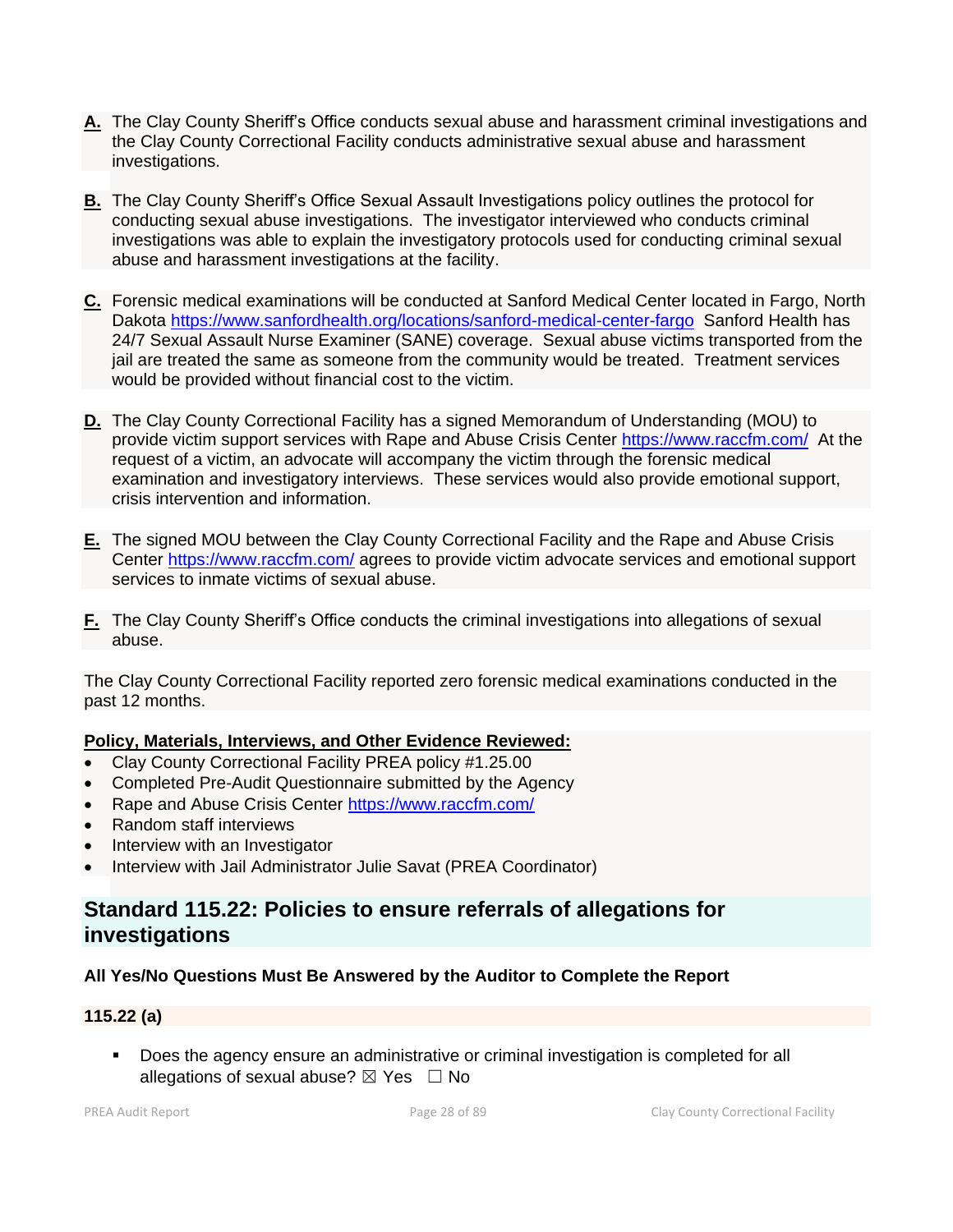▪ Does the agency ensure an administrative or criminal investigation is completed for all allegations of sexual harassment?  $\boxtimes$  Yes  $\Box$  No

#### **115.22 (b)**

- Does the agency have a policy and practice in place to ensure that allegations of sexual abuse or sexual harassment are referred for investigation to an agency with the legal authority to conduct criminal investigations, unless the allegation does not involve potentially criminal behavior? **⊠** Yes □ No
- Has the agency published such policy on its website or, if it does not have one, made the policy available through other means?  $\boxtimes$  Yes  $\Box$  No
- **•** Does the agency document all such referrals?  $\boxtimes$  Yes  $\Box$  No

#### **115.22 (c)**

**•** If a separate entity is responsible for conducting criminal investigations, does such publication describe the responsibilities of both the agency and the investigating entity? [N/A if the agency/facility is responsible for criminal investigations. See 115.21(a).]  $\Box$  Yes  $\Box$  No  $\boxtimes$  NA

#### **115.22 (d)**

■ Auditor is not required to audit this provision.

#### **115.22 (e)**

■ Auditor is not required to audit this provision.

- ☐ **Exceeds Standard** (*Substantially exceeds requirement of standards*)
- ☒ **Meets Standard** (*Substantial compliance; complies in all material ways with the standard for the relevant review period*)
- ☐ **Does Not Meet Standard** (*Requires Corrective Action*)
- **A.** The Clay County Correctional Facility reported that an administrative or criminal investigation is completed for all allegations of sexual abuse and sexual harassment. The Agency reported receipt of 4 allegations of sexual abuse and sexual harassment during the past 12 months.
- **B.** The Clay County Correctional Facility PREA policy #1.25.00 ensures that allegations of sexual abuse or harassment are referred for investigation. The Agency publishes their policy regarding the referral of allegations of sexual abuse or harassment for criminal investigations on its website. <https://claycountymn.gov/1433/PREA>
- **C.** This paragraph is not applicable, the Clay County Sheriff's Office conducts criminal investigations.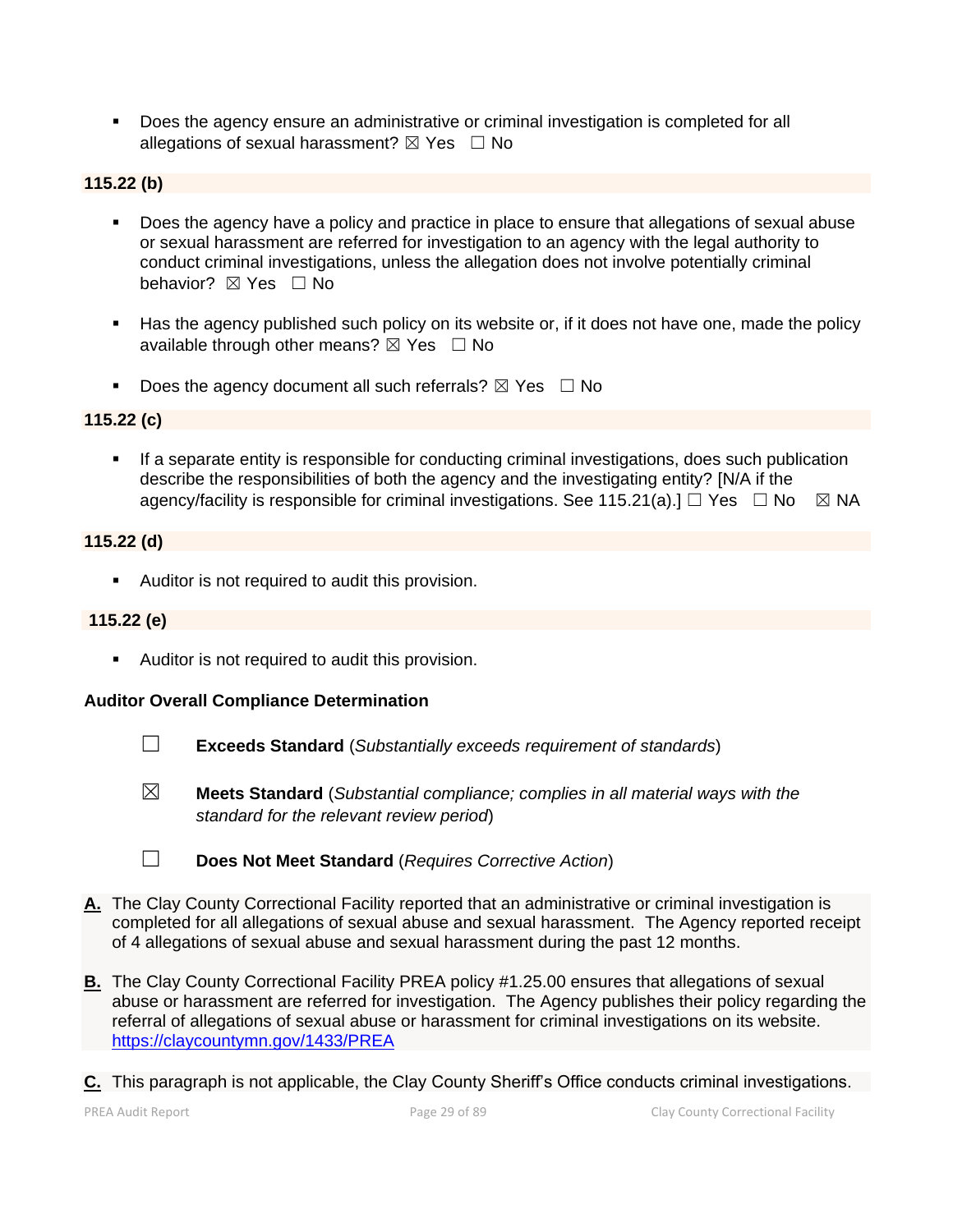#### **Policy, Materials, Interviews, and Other Evidence Reviewed:**

- Clay County Correctional Facility PREA policy #1.25.00
- Completed Pre-Audit Questionnaire submitted by the Agency
- Clay County website: <https://claycountymn.gov/1433/PREA>
- Interview with Sheriff Mark Empting and Chief Deputy Stephen Landsem
- Interview with an investigator

# **TRAINING AND EDUCATION**

# **Standard 115.31: Employee training**

#### **All Yes/No Questions Must Be Answered by the Auditor to Complete the Report**

#### **115.31 (a)**

- Does the agency train all employees who may have contact with inmates on its zero-tolerance policy for sexual abuse and sexual harassment?  $\boxtimes$  Yes  $\Box$  No
- Does the agency train all employees who may have contact with inmates on how to fulfill their responsibilities under agency sexual abuse and sexual harassment prevention, detection, reporting, and response policies and procedures?  $\boxtimes$  Yes  $\Box$  No
- Does the agency train all employees who may have contact with inmates on inmates' right to be free from sexual abuse and sexual harassment  $\boxtimes$  Yes  $\Box$  No
- Does the agency train all employees who may have contact with inmates on the right of inmates and employees to be free from retaliation for reporting sexual abuse and sexual harassment?  $\boxtimes$  Yes  $\Box$  No
- Does the agency train all employees who may have contact with inmates on the dynamics of sexual abuse and sexual harassment in confinement?  $\boxtimes$  Yes  $\Box$  No
- **•** Does the agency train all employees who may have contact with inmates on the common reactions of sexual abuse and sexual harassment victims?  $\boxtimes$  Yes  $\Box$  No
- **•** Does the agency train all employees who may have contact with inmates on how to detect and respond to signs of threatened and actual sexual abuse?  $\boxtimes$  Yes  $\Box$  No
- Does the agency train all employees who may have contact with inmates on how to avoid inappropriate relationships with inmates?  $\boxtimes$  Yes  $\Box$  No
- Does the agency train all employees who may have contact with inmates on how to communicate effectively and professionally with inmates, including lesbian, gay, bisexual, transgender, intersex, or gender nonconforming inmates?  $\boxtimes$  Yes  $\Box$  No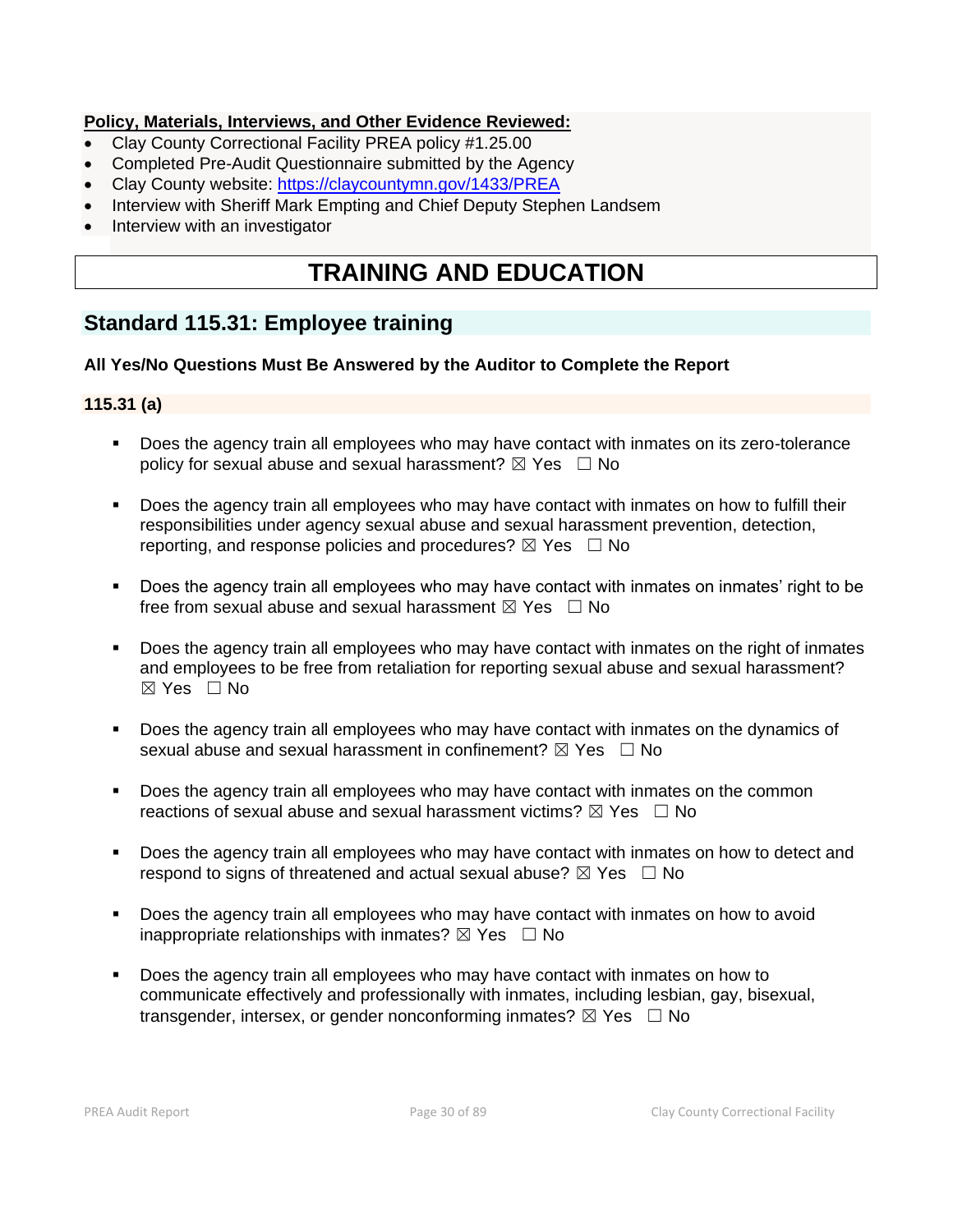▪ Does the agency train all employees who may have contact with inmates on how to comply with relevant laws related to mandatory reporting of sexual abuse to outside authorities?  $\boxtimes$  Yes  $\Box$  No

#### **115.31 (b)**

- **■** Is such training tailored to the gender of the inmates at the employee's facility?  $\boxtimes$  Yes  $\Box$  No
- **EXED Have employees received additional training if reassigned from a facility that houses only male** inmates to a facility that houses only female inmates, or vice versa?  $\boxtimes$  Yes  $\Box$  No

#### **115.31 (c)**

- Have all current employees who may have contact with inmates received such training?  $\boxtimes$  Yes  $\Box$  No
- **•** Does the agency provide each employee with refresher training every two years to ensure that all employees know the agency's current sexual abuse and sexual harassment policies and procedures?  $\boxtimes$  Yes  $\Box$  No
- In years in which an employee does not receive refresher training, does the agency provide refresher information on current sexual abuse and sexual harassment policies?  $\boxtimes$  Yes  $\Box$  No

#### **115.31 (d)**

▪ Does the agency document, through employee signature or electronic verification, that employees understand the training they have received?  $\boxtimes$  Yes  $\Box$  No

- ☐ **Exceeds Standard** (*Substantially exceeds requirement of standards*)
- ☒ **Meets Standard** (*Substantial compliance; complies in all material ways with the standard for the relevant review period*)

- ☐ **Does Not Meet Standard** (*Requires Corrective Action*)
- **A.** The Clay County Correctional Facility PREA policy #1.25.00 outlines the training topics all employees who have contact with inmates receive training on preventing, detecting, and responding to sexual abuse and sexual harassment of inmates. All staff have received training on the eleven topics listed in paragraph "a" of this standard.
- **B.** The training was designed for the unique needs of the inmates in the facility to include cross-gender supervision and respectful searching techniques. The Clay County Correctional Facility operates one building which houses adult male and female inmates.
- **C.** The Clay County Correctional Facility provides all employees training on the Prison Rape Elimination Act (PREA) during orientation and annually thereafter.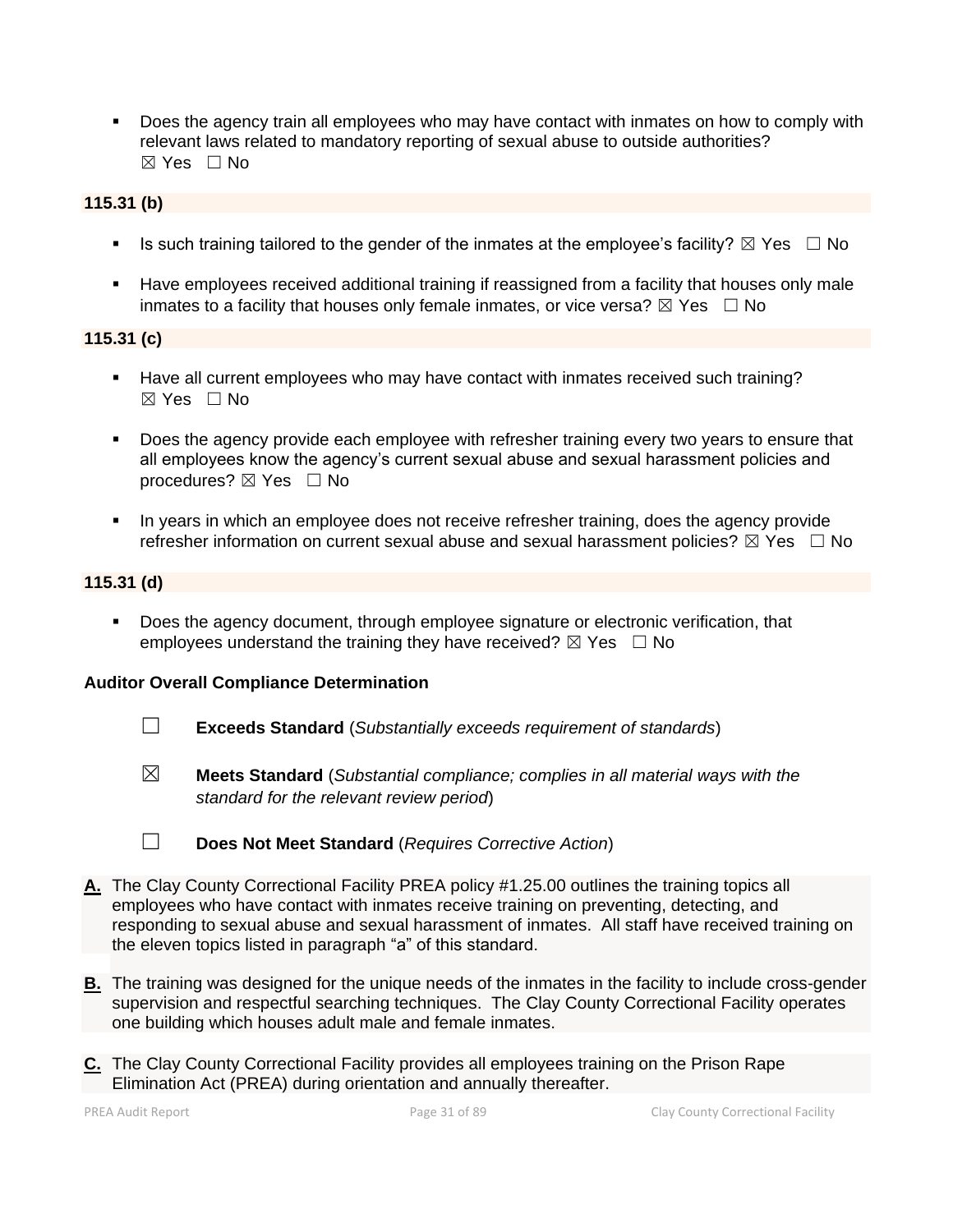**D.** The Agency documents all training, employees are required to sign an acknowledgment of receipt and understanding of training.

The Clay County Correctional Facility uses PREA Training developed by the Minnesota Sheriff's Association. The training covers all topics outlined in paragraph "a" of this standard. Training also includes reading the PREA policy.

#### **Policy, Materials, Interviews, and Other Evidence Reviewed:**

- Clay County Correctional Facility PREA policy #1.25.00
- Completed Pre-Audit Questionnaire submitted by the Agency
- PREA Training Plan
- Training records review
- Interview with Jail Administrator Julie Savat (PREA Coordinator)
- Random staff interviews

### **Standard 115.32: Volunteer and contractor training**

#### **All Yes/No Questions Must Be Answered by the Auditor to Complete the Report**

#### **115.32 (a)**

■ Has the agency ensured that all volunteers and contractors who have contact with inmates have been trained on their responsibilities under the agency's sexual abuse and sexual harassment prevention, detection, and response policies and procedures?  $\boxtimes$  Yes  $\Box$  No

#### **115.32 (b)**

▪ Have all volunteers and contractors who have contact with inmates been notified of the agency's zero-tolerance policy regarding sexual abuse and sexual harassment and informed how to report such incidents (the level and type of training provided to volunteers and contractors shall be based on the services they provide and level of contact they have with inmates)? ⊠ Yes □ No

#### **115.32 (c)**

Does the agency maintain documentation confirming that volunteers and contractors understand the training they have received?  $\boxtimes$  Yes  $\Box$  No

- ☐ **Exceeds Standard** (*Substantially exceeds requirement of standards*)
- ☒ **Meets Standard** (*Substantial compliance; complies in all material ways with the standard for the relevant review period*)
- 
- ☐ **Does Not Meet Standard** (*Requires Corrective Action*)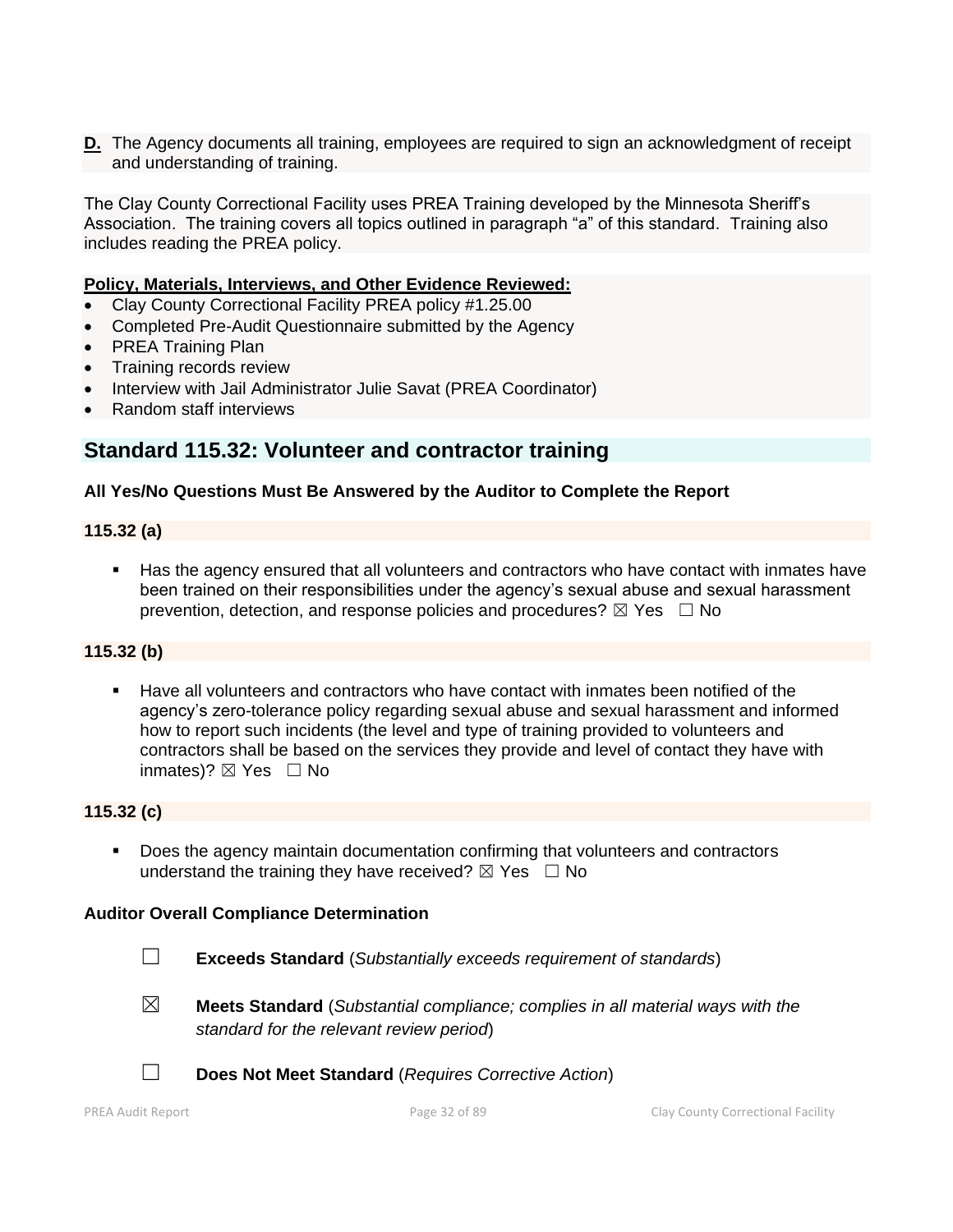- **A.** The Clay County Correctional Facility trains all volunteers and contractors who have contact with inmates on their responsibilities regarding sexual abuse and sexual harassment of inmates. The contracted medical provider MEnD Correctional Care provides their employees PREA training every two years on the eleven topics outlines in paragraph "a" in standard 115.31. Refresher information is provided to MEnD contract employees in years which employees do not receive refresher training. Refresher information includes review of the PREA policy and articles relevant to preventing, detecting, and responding to sexual abuse and sexual harassment. The contracted food service provider Summit Food Service provides training for their employees every two years on the eleven topics outlined in paragraph "a" in standard 115.31. Summit provides quarterly staff training on topics related to the food service industry and PREA. The Summit contracted food service employees do not have direct one-on-one contact with inmates. Inmate meals are prepared off-site and delivered to the facility. Jail staff supervise distribution of the meal trays.
- **B.** The programmer facilitates volunteer training. The programmer meets with new volunteers, the volunteers are required to complete a volunteer packet, sign a data practices form, review facility PREA information, satisfactorily complete a PREA test, and successfully pass a criminal background check. Volunteers are provided information on applicable jail rules and regulations, general expectations of volunteers, the lines of authority, responsibility, and accountability for volunteers.
- **C.** The Agency documents all training, volunteers and contractors are required to sign an acknowledgment of receipt and understanding of their training. MEnD Correctional Care requires their employees to sign an acknowledgement training. Summit Food Service requires their employees to sign an acknowledgement of training.

#### **Policy, Materials, Interviews, and Other Evidence Reviewed:**

- Clay County Correctional Facility PREA policy #1.25.00
- Completed Pre-Audit Questionnaire submitted by the Agency
- Signed PREA acknowledgment forms for volunteers
- Volunteer Handbook
- PREA training materials for volunteers
- Interview with Jail Administrator Julie Savat (PREA Coordinator)
- Interview with the facility programmer
- Random interviews with volunteers
- Random interviews with contracted employees
- MEnD PREA Training Curriculum
- Summit Food Service Training Curriculum

# **Standard 115.33: Inmate education**

#### **All Yes/No Questions Must Be Answered by the Auditor to Complete the Report**

#### **115.33 (a)**

**•** During intake, do inmates receive information explaining the agency's zero-tolerance policy regarding sexual abuse and sexual harassment?  $\boxtimes$  Yes  $\Box$  No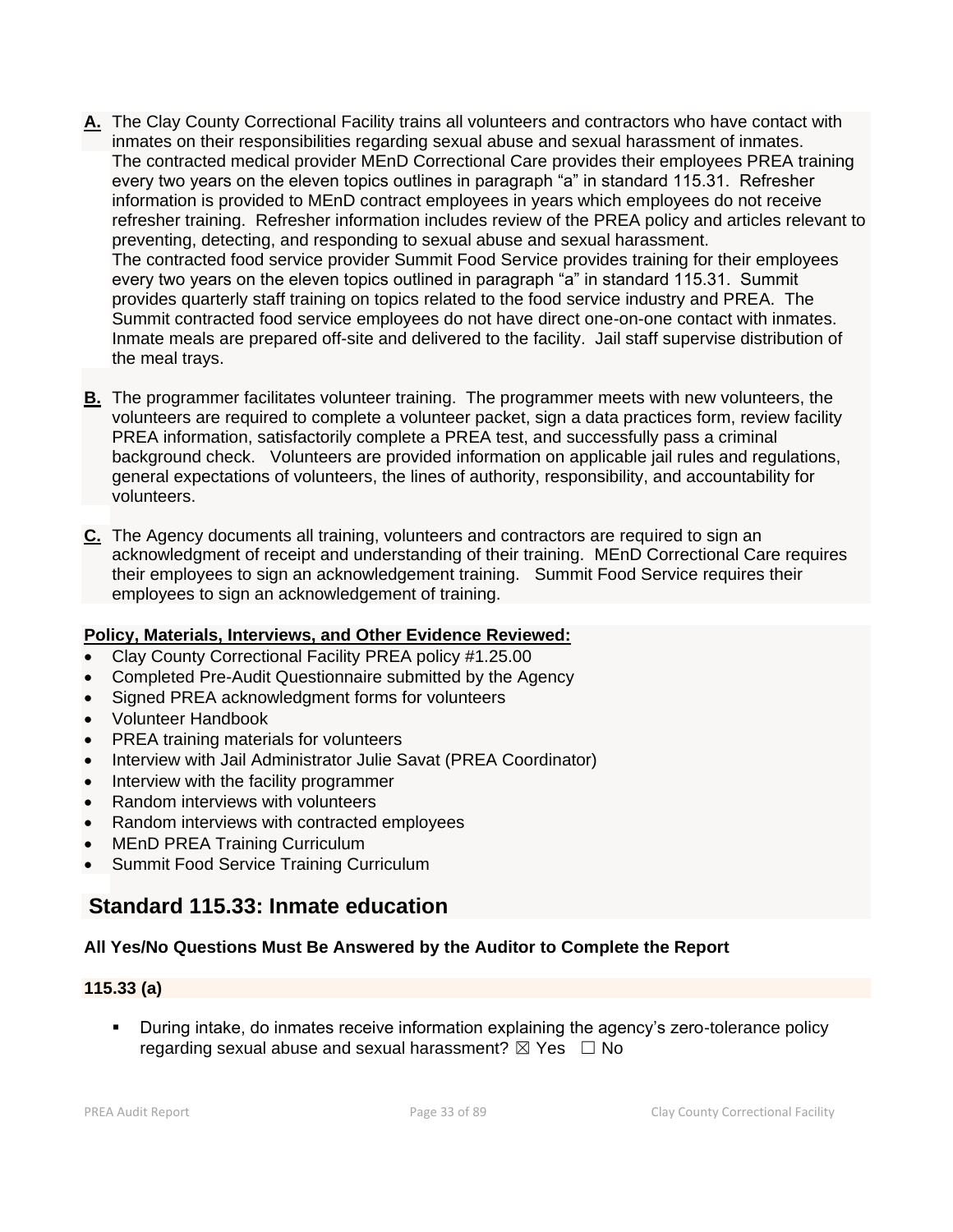▪ During intake, do inmates receive information explaining how to report incidents or suspicions of sexual abuse or sexual harassment?  $\boxtimes$  Yes  $\Box$  No

#### **115.33 (b)**

- Within 30 days of intake, does the agency provide comprehensive education to inmates either in person or through video regarding: Their rights to be free from sexual abuse and sexual harassment?  $\boxtimes$  Yes  $\Box$  No
- **•** Within 30 days of intake, does the agency provide comprehensive education to inmates either in person or through video regarding: Their rights to be free from retaliation for reporting such incidents? **⊠** Yes □ No
- Within 30 days of intake, does the agency provide comprehensive education to inmates either in person or through video regarding: Agency policies and procedures for responding to such incidents? ⊠ Yes □ No

#### **115.33 (c)**

- Have all inmates received such education?  $\boxtimes$  Yes  $\Box$  No
- Do inmates receive education upon transfer to a different facility to the extent that the policies and procedures of the inmate's new facility differ from those of the previous facility? ☒ Yes ☐ No

#### **115.33 (d)**

- Does the agency provide inmate education in formats accessible to all inmates including those who are limited English proficient?  $\boxtimes$  Yes  $\Box$  No
- Does the agency provide inmate education in formats accessible to all inmates including those who are deaf?  $\boxtimes$  Yes  $\Box$  No
- Does the agency provide inmate education in formats accessible to all inmates including those who are visually impaired?  $\boxtimes$  Yes  $\Box$  No
- Does the agency provide inmate education in formats accessible to all inmates including those who are otherwise disabled?  $\boxtimes$  Yes  $\Box$  No
- Does the agency provide inmate education in formats accessible to all inmates including those who have limited reading skills?  $\boxtimes$  Yes  $\Box$  No

#### **115.33 (e)**

▪ Does the agency maintain documentation of inmate participation in these education sessions? ☒ Yes ☐ No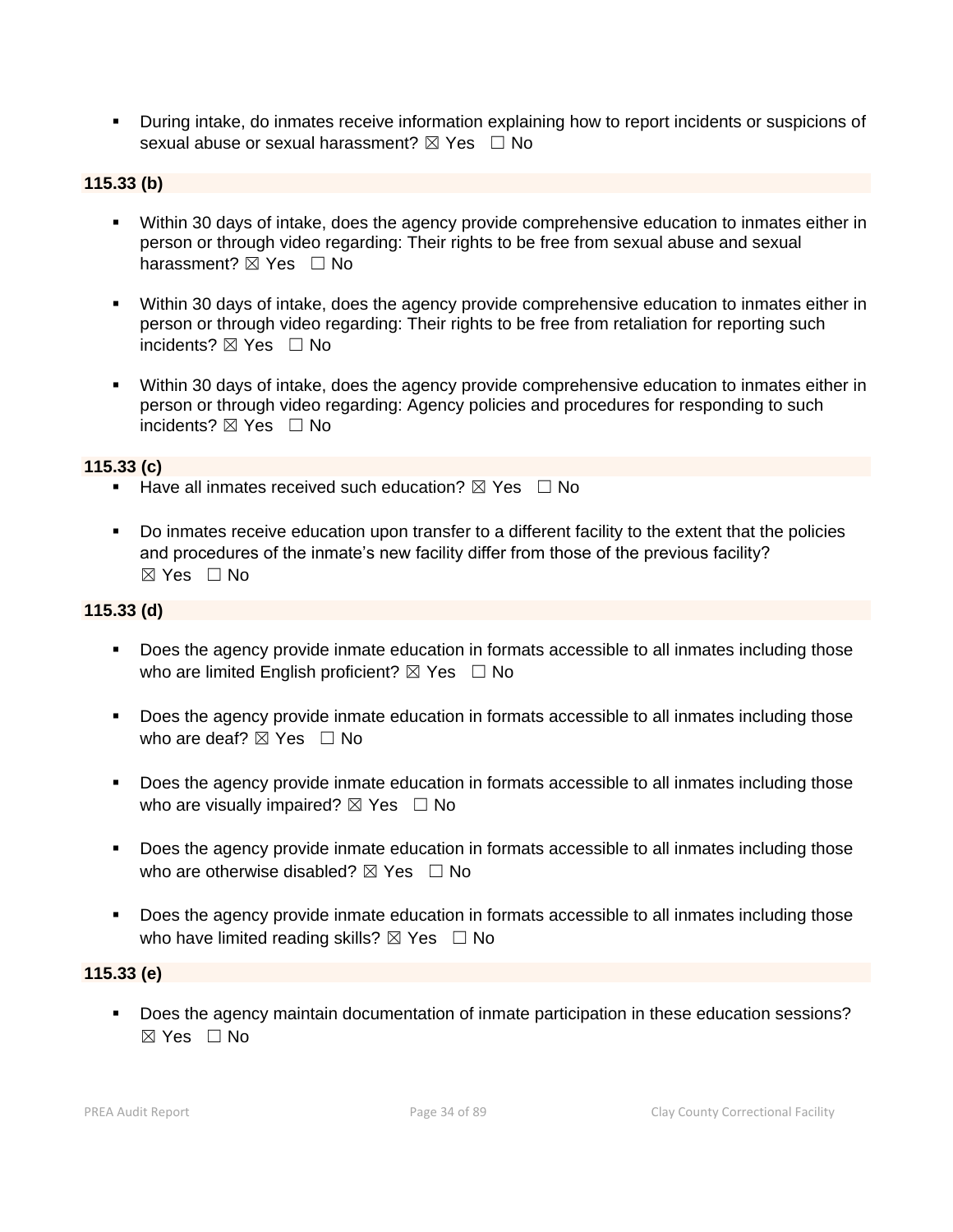#### **115.33 (f)**

In addition to providing such education, does the agency ensure that key information is continuously and readily available or visible to inmates through posters, inmate handbooks, or other written formats?  $\boxtimes$  Yes  $\Box$  No

- ☐ **Exceeds Standard** (*Substantially exceeds requirement of standards*)
- ☒ **Meets Standard** (*Substantial compliance; complies in all material ways with the standard for the relevant review period*)
- ☐ **Does Not Meet Standard** (*Requires Corrective Action*)
- **A.** The Clay County Correctional Facility reports that 2964 inmates have been admitted in the past 12 months and 568 of those inmates' length of stay was for 30 days or more. Inmates are provided with the agency's PREA Notice that outlines the Clay County Correctional Facility's zero-tolerance policy and how to report incidents or suspicions of sexual abuse and harassment during the booking process. Intake staff and inmate interviews confirmed this information is provided at intake. Inmates are given a PREA brochure and an inmate handbook before being assigned to housing. The handbook contains more comprehensive PREA education information.
- **B.** Within 30 days supervisory staff has an initial review with each inmate to go over PREA education materials including how to report incidents or suspicions of sexual abuse or harassment; right to be free from sexual abuse and harassment and to be free from retaliation for reporting incidents; and the agency's policies and procedures for responding to allegations of sexual abuse or harassment. Inmates are issued a card during the booking process to access kiosks located in each housing unit. As part of the initial sign-on inmates are required to read and acknowledge the facility's PREA education information. Every 30 days thereafter, inmates are required to read and accept the PREA education information. There is an inmate handbook tab and PREA education tab on the kiosk always available to the inmates. Interviews with random staff and inmates confirmed inmates are given a PREA Notification during the booking process a PREA brochure and inmate handbook containing PREA education information.
- **C.** The Clay County Correctional Facility provides every inmate with PREA education.
- **D.** The Clay County Correctional Facility has a Spanish version of the inmate handbook and PREA brochures available. PREA training is available for the visually impaired, limited English proficient, deaf, or hard of hearing, or limited reading skills. Interpretive services are available for limited English speaking or deaf or hard of hearing inmates. A verbal orientation by a staff member will be provided for inmates that have limited reading skills.
- **E.** Upon completion of the initial meeting with supervisory staff, the inmate signs an acknowledgment confirming receipt and understanding of the PREA training.
- **F.** Key information about PREA is continuously and readily available or visible through posters throughout the facility, PREA brochure, kiosks located in the housing units, and the inmate handbook.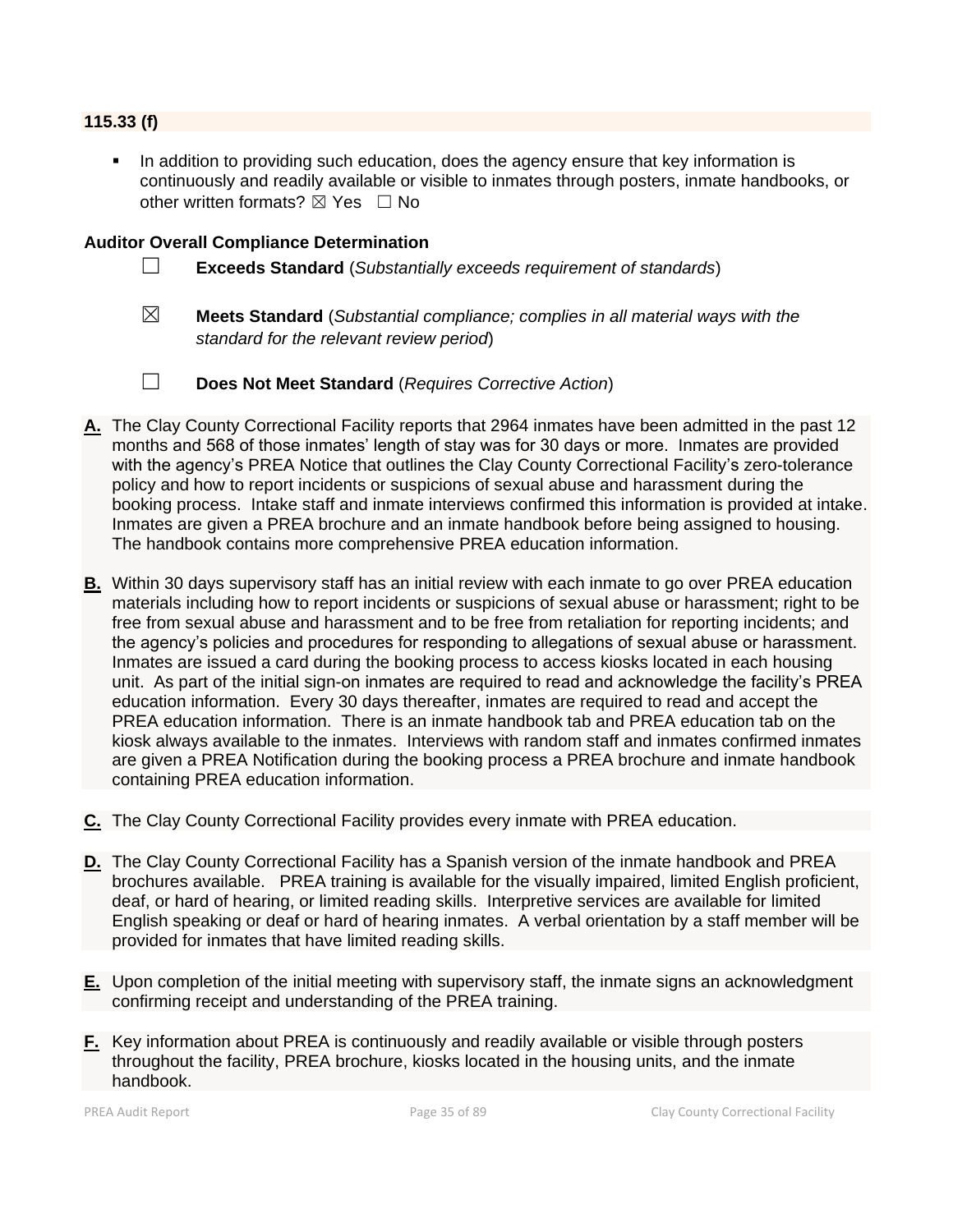#### **Policy, Materials, Interviews, and Other Evidence Reviewed:**

- Clay County Correctional Facility PREA policy #1.25.00
- Completed Pre-Audit Questionnaire submitted by the Agency
- Inmate Handbook
- PREA posters displayed throughout the facility
- PREA brochure
- **Clay County**
- Interviews with intake staff
- Interviews with random inmates
- Interview with supervisory staff

## **Standard 115.34: Specialized training: Investigations**

#### **All Yes/No Questions Must Be Answered by the Auditor to Complete the Report**

#### **115.34 (a)**

■ In addition to the general training provided to all employees pursuant to §115.31, does the agency ensure that, to the extent the agency itself conducts sexual abuse investigations, its investigators have received training in conducting such investigations in confinement settings? (N/A if the agency does not conduct any form of administrative or criminal sexual abuse investigations. See 115.21(a).)  $\boxtimes$  Yes  $\Box$  No  $\Box$  NA

#### **115.34 (b)**

- Does this specialized training include techniques for interviewing sexual abuse victims? [N/A if the agency does not conduct any form of administrative or criminal sexual abuse investigations. See 115.21(a).]  $\boxtimes$  Yes  $\Box$  No  $\Box$  NA
- Does this specialized training include proper use of Miranda and Garrity warnings? [N/A if the agency does not conduct any form of administrative or criminal sexual abuse investigations. See 115.21(a).] ⊠ Yes □ No □ NA
- Does this specialized training include sexual abuse evidence collection in confinement settings? [N/A if the agency does not conduct any form of administrative or criminal sexual abuse investigations. See 115.21(a).]  $\boxtimes$  Yes  $\Box$  No  $\Box$  NA
- Does this specialized training include the criteria and evidence required to substantiate a case for administrative action or prosecution referral? [N/A if the agency does not conduct any form of administrative or criminal sexual abuse investigations. See 115.21(a). $\mathbb{I} \boxtimes \mathbb{Y}$ es  $\Box$  No  $\Box$  NA

#### **115.34 (c)**

Does the agency maintain documentation that agency investigators have completed the required specialized training in conducting sexual abuse investigations? [N/A if the agency does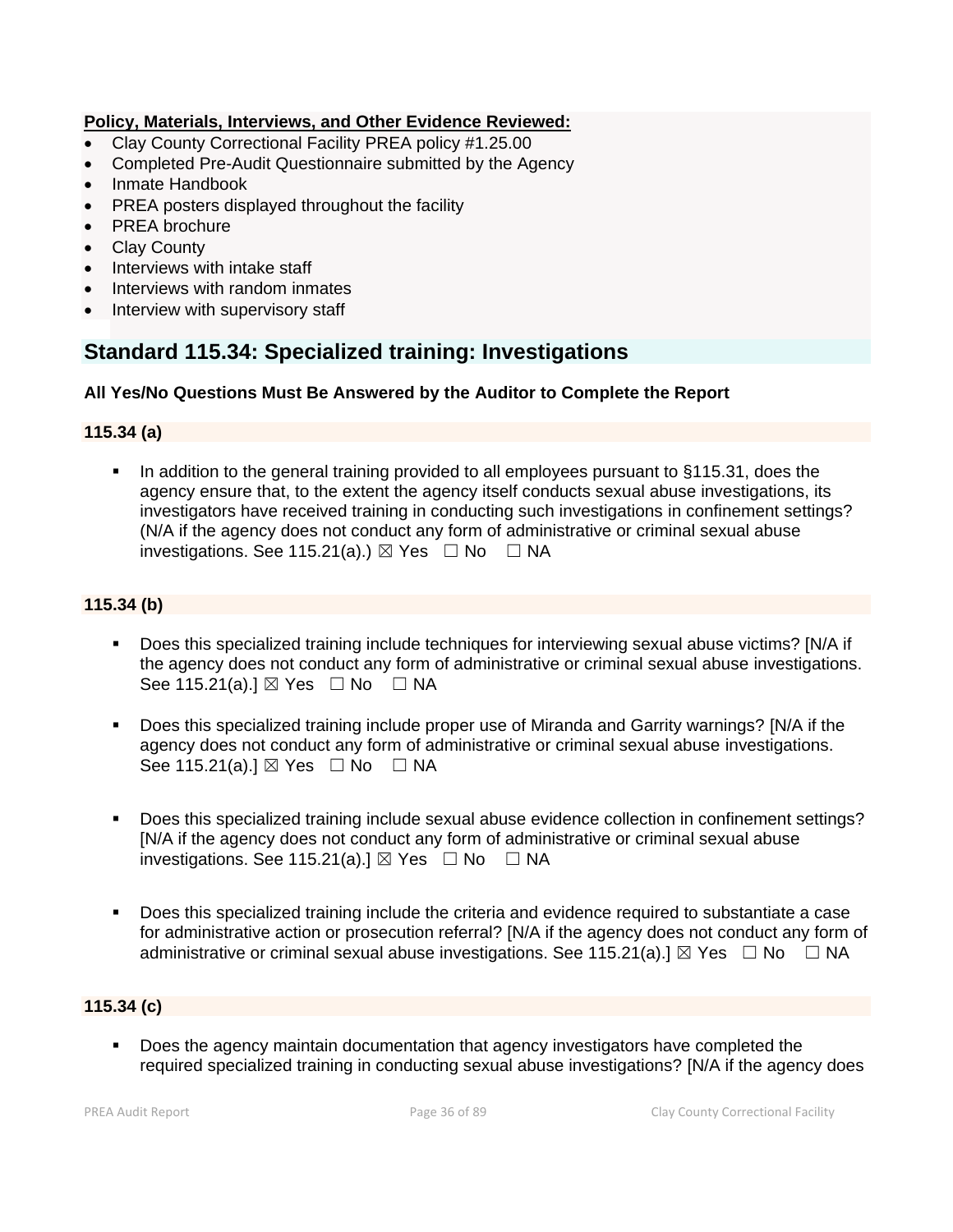not conduct any form of administrative or criminal sexual abuse investigations. See 115.21(a).]  $\boxtimes$  Yes  $\Box$  No  $\Box$  NA

## **115.34 (d)**

■ Auditor is not required to audit this provision.

### **Auditor Overall Compliance Determination**

- ☐ **Exceeds Standard** (*Substantially exceeds requirement of standards*)
- ☒ **Meets Standard** (*Substantial compliance; complies in all material ways with the standard for the relevant review period*)
- ☐ **Does Not Meet Standard** (*Requires Corrective Action*)
- **A.** The Clay County Correctional Facility PREA policy #1.25.00 outlines the requirement that all investigative staff receive specialized investigation training. The Clay County Correctional Facility has 1 trained investigator who completed the National Institute of Corrections online training with 10 years of law enforcement experience and 6 years in the position of Assistant Jail Administrator. The licensed investigator assigned to investigate criminal complaints in the jail has received specialized training to conduct adult and juvenile sexual assault cases. The licensed investigator has over 15 years working in law enforcement and has been an investigator for 3 years. The investigator interviewed demonstrated knowledge of conducting administrative investigations of sexual abuse or assault in a confinement setting.
- **B.** The specialized training includes all the topics listed in paragraph "b" of this standard.
- **C.** Training documentation is maintained for all employees that have completed specialized investigative training in confinement settings.

#### **Policy, Materials, Interviews, and Other Evidence Reviewed:**

- Clay County Correctional Facility PREA policy #1.25.00
- Completed Pre-Audit Questionnaire submitted by the Agency
- Interview with Sheriff Mark Empting and Chief Deputy Stephen Landsem
- Interview with the Assistant Jail Administrator (Administrative Investigator)
- Training documentation
- Incident report

## **Standard 115.35: Specialized training: Medical and mental health care**

## **All Yes/No Questions Must Be Answered by the Auditor to Complete the Report**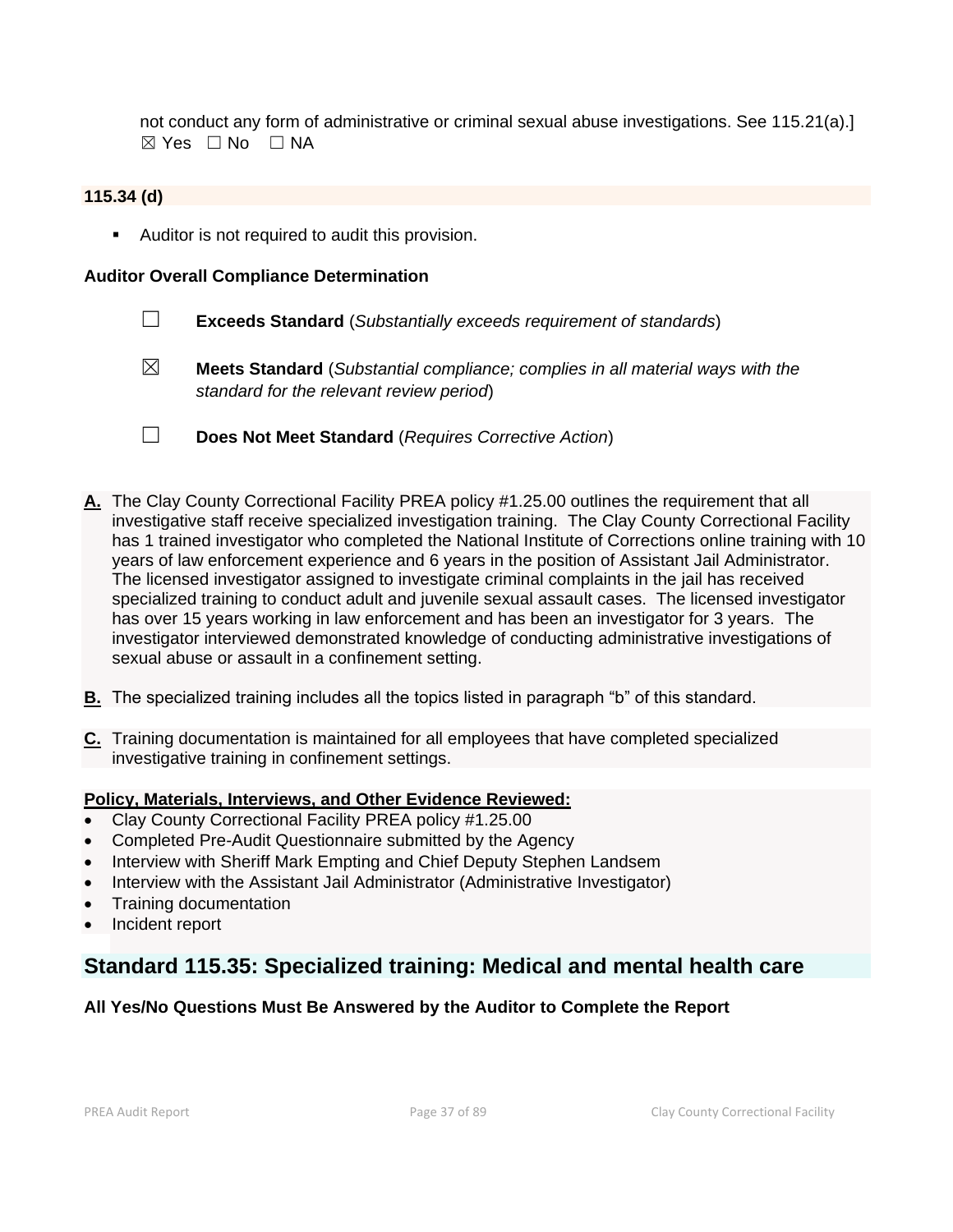#### **115.35 (a)**

- Does the agency ensure that all full- and part-time medical and mental health care practitioners who work regularly in its facilities have been trained in how to detect and assess signs of sexual abuse and sexual harassment?  $\boxtimes$  Yes  $\Box$  No
- Does the agency ensure that all full- and part-time medical and mental health care practitioners who work regularly in its facilities have been trained in how to preserve physical evidence of sexual abuse? ⊠ Yes □ No
- Does the agency ensure that all full- and part-time medical and mental health care practitioners who work regularly in its facilities have been trained in how to respond effectively and professionally to victims of sexual abuse and sexual harassment?  $\boxtimes$  Yes  $\Box$  No
- Does the agency ensure that all full- and part-time medical and mental health care practitioners who work regularly in its facilities have been trained in how and to whom to report allegations or suspicions of sexual abuse and sexual harassment?  $\boxtimes$  Yes  $\Box$  No

### **115.35 (b)**

■ If medical staff employed by the agency conduct forensic examinations, do such medical staff receive appropriate training to conduct such examinations? (N/A if agency medical staff at the facility do not conduct forensic exams.)  $\Box$  Yes  $\Box$  No  $\boxtimes$  NA

#### **115.35 (c)**

▪ Does the agency maintain documentation that medical and mental health practitioners have received the training referenced in this standard either from the agency or elsewhere?  $\boxtimes$  Yes  $\Box$  No

#### **115.35 (d)**

- Do medical and mental health care practitioners employed by the agency also receive training mandated for employees by §115.31?  $\boxtimes$  Yes  $\Box$  No
- Do medical and mental health care practitioners contracted by and volunteering for the agency also receive training mandated for contractors and volunteers by §115.32?  $\boxtimes$  Yes  $\Box$  No

- ☐ **Exceeds Standard** (*Substantially exceeds requirement of standards*)
- ☒ **Meets Standard** (*Substantial compliance; complies in all material ways with the standard for the relevant review period*)
- ☐ **Does Not Meet Standard** (*Requires Corrective Action*)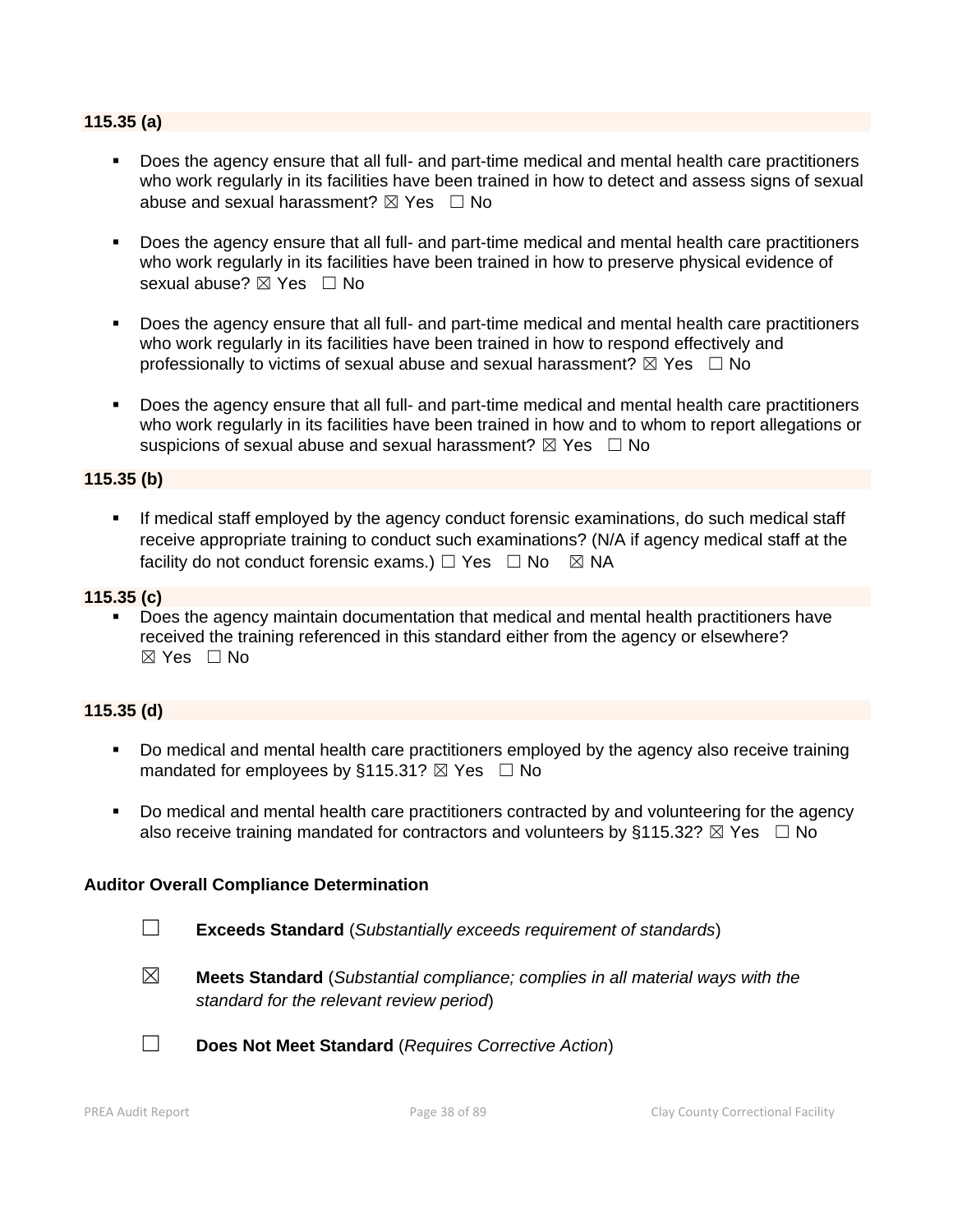- **A.** The contracted medical provider MEnD Correctional Care provides PREA training and intervention training for the Medical Provider, Mental Health Provider and Registered Nurse who work in the facility. An interview with a registered nurse confirmed receipt of training and understood her responsibilities for detecting, responding, and reporting sexual misconduct.
- **B.** This paragraph is not applicable, forensic medical examinations are conducted at a community hospital.
- **C.** The training is documented, and copies were provided.
- **D.** MEnD Correctional Care employees receive full training outlined in paragraph "a" of this standard through MEnD Correctional Care during initial orientation and every other year thereafter. The Agency provides training to MEnD employees on its zero-tolerance policy and facility-related procedures.

## **Policy, Materials, Interviews, and Other Evidence Reviewed:**

- Clay County Correctional Facility PREA policy #1.25.00
- Completed Pre-Audit questionnaire submitted by the Agency
- MEnD Correctional Care PREA training and intervention policy
- Signed acknowledgments and certificates of training
- Interview with nursing staff

# **SCREENING FOR RISK OF SEXUAL VICTIMIZATION AND ABUSIVENESS**

## **Standard 115.41: Screening for risk of victimization and abusiveness**

## **All Yes/No Questions Must Be Answered by the Auditor to Complete the Report**

#### **115.41 (a)**

- Are all inmates assessed during an intake screening for their risk of being sexually abused by other inmates or sexually abusive toward other inmates?  $\boxtimes$  Yes  $\Box$  No
- Are all inmates assessed upon transfer to another facility for their risk of being sexually abused by other inmates or sexually abusive toward other inmates?  $\boxtimes$  Yes  $\Box$  No

#### **115.41 (b)**

▪ Do intake screenings ordinarily take place within 72 hours of arrival at the facility?  $\boxtimes$  Yes  $\Box$  No

#### **115.41 (c)**

■ Are all PREA screening assessments conducted using an objective screening instrument?  $\boxtimes$  Yes  $\Box$  No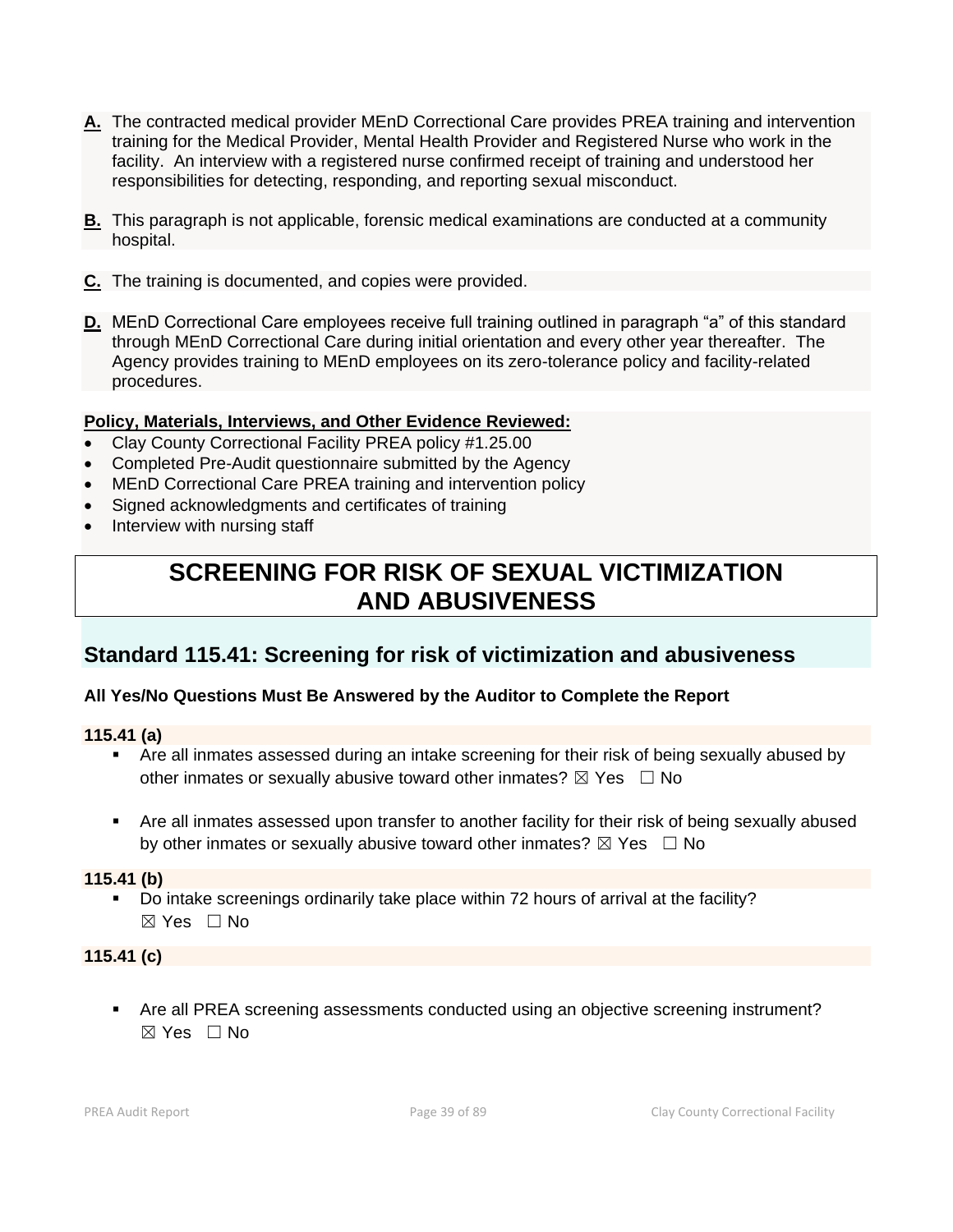### **115.41 (d)**

- Does the intake screening consider, at a minimum, the following criteria to assess inmates for risk of sexual victimization: (1) Whether the inmate has a mental, physical, or developmental disability? ⊠ Yes □ No
- Does the intake screening consider, at a minimum, the following criteria to assess inmates for risk of sexual victimization: (2) The age of the inmate?  $\boxtimes$  Yes  $\Box$  No
- Does the intake screening consider, at a minimum, the following criteria to assess inmates for risk of sexual victimization: (3) The physical build of the inmate?  $\boxtimes$  Yes  $\Box$  No
- Does the intake screening consider, at a minimum, the following criteria to assess inmates for risk of sexual victimization: (4) Whether the inmate has previously been incarcerated?  $\boxtimes$  Yes  $\Box$  No
- **•** Does the intake screening consider, at a minimum, the following criteria to assess inmates for risk of sexual victimization: (5) Whether the inmate's criminal history is exclusively nonviolent? ☒ Yes ☐ No
- Does the intake screening consider, at a minimum, the following criteria to assess inmates for risk of sexual victimization: (6) Whether the inmate has prior convictions for sex offenses against an adult or child?  $\boxtimes$  Yes  $\Box$  No
- Does the intake screening consider, at a minimum, the following criteria to assess inmates for risk of sexual victimization: (7) Whether the inmate is or is perceived to be gay, lesbian, bisexual, transgender, intersex, or gender nonconforming (the facility affirmatively asks the inmate about his/her sexual orientation and gender identity AND makes a subjective determination based on the screener's perception whether the inmate is gender non-conforming or otherwise may be perceived to be LGBTI)?  $\boxtimes$  Yes  $\Box$  No
- Does the intake screening consider, at a minimum, the following criteria to assess inmates for risk of sexual victimization: (8) Whether the inmate has previously experienced sexual victimization?  $\boxtimes$  Yes  $\Box$  No
- Does the intake screening consider, at a minimum, the following criteria to assess inmates for risk of sexual victimization: (9) The inmate's own perception of vulnerability?  $\boxtimes$  Yes  $\Box$  No
- Does the intake screening consider, at a minimum, the following criteria to assess inmates for risk of sexual victimization: (10) Whether the inmate is detained solely for civil immigration purposes? ⊠ Yes □ No

## **115.41 (e)**

■ In assessing inmates for risk of being sexually abusive, does the initial PREA risk screening consider, when known to the agency: prior acts of sexual abuse?  $\boxtimes$  Yes  $\Box$  No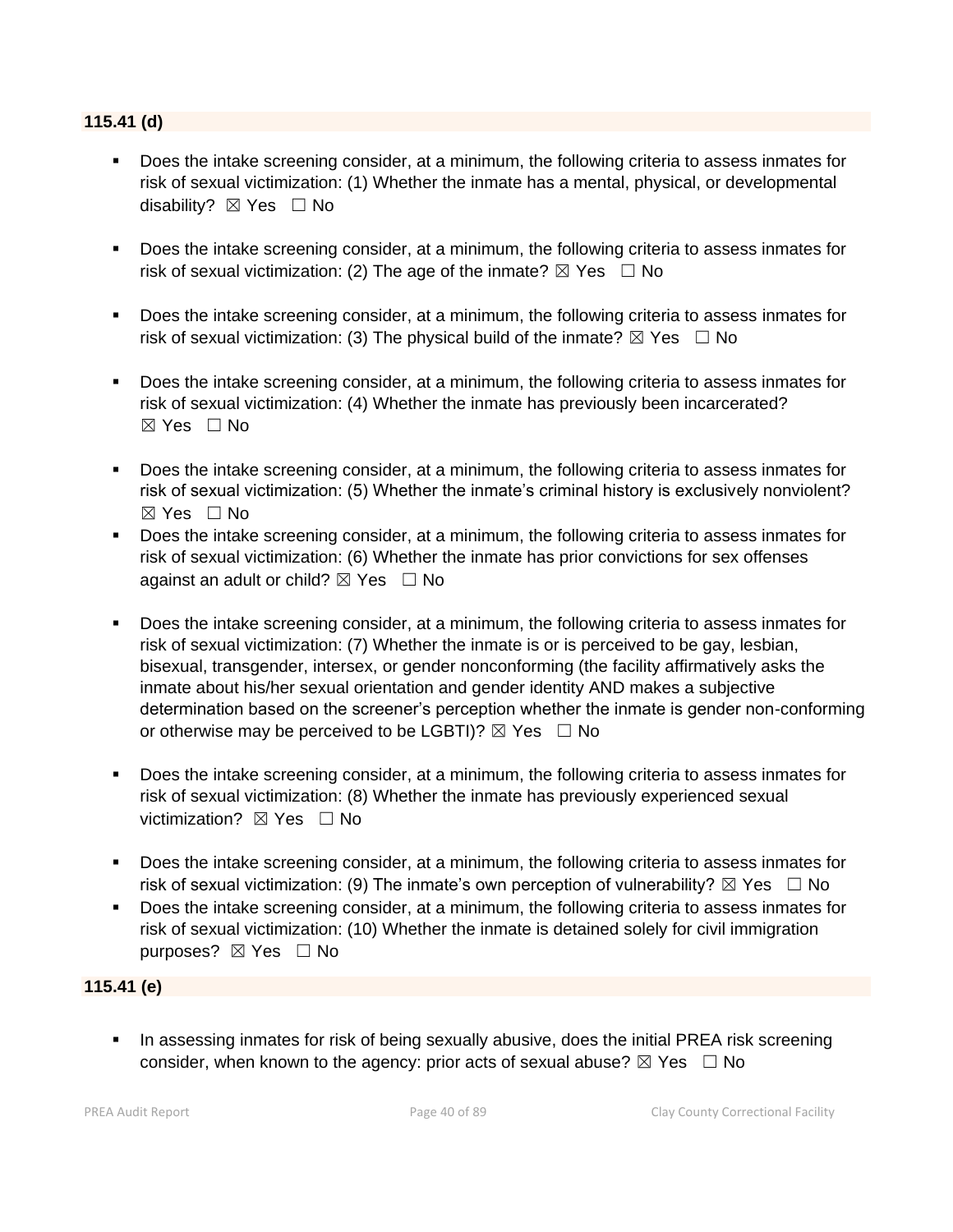- **•** In assessing inmates for risk of being sexually abusive, does the initial PREA risk screening consider, when known to the agency: prior convictions for violent offenses?  $\boxtimes$  Yes  $\Box$  No
- **•** In assessing inmates for risk of being sexually abusive, does the initial PREA risk screening consider, when known to the agency: history of prior institutional violence or sexual abuse?  $\boxtimes$  Yes  $\Box$  No

## **115.41 (f)**

▪ Within a set time-period not more than 30 days from the inmate's arrival at the facility, does the facility reassess the inmate's risk of victimization or abusiveness based upon any additional, relevant information received by the facility since the intake screening?  $\boxtimes$  Yes  $\Box$  No

## **115.41 (g)**

- Does the facility reassess an inmate's risk level when warranted due to a: Referral?  $\boxtimes$  Yes  $\Box$  No
- Does the facility reassess an inmate's risk level when warranted due to a: Request? ☒ Yes ☐ No
- Does the facility reassess an inmate's risk level when warranted due to a: Incident of sexual abuse? ☒ Yes ☐ No
- Does the facility reassess an inmate's risk level when warranted due to a: Receipt of additional information that bears on the inmate's risk of sexual victimization or abusiveness?  $\boxtimes$  Yes  $\Box$  No

## **115.41 (h)**

Is it the case that inmates are not ever disciplined for refusing to answer, or for not disclosing complete information in response to, questions asked pursuant to paragraphs (d)(1), (d)(7), (d)(8), or (d)(9) of this section?  $\boxtimes$  Yes  $\Box$  No

## **115.41 (I)**

▪ Has the agency implemented appropriate controls on the dissemination within the facility of responses to questions asked pursuant to this standard in order to ensure that sensitive information is not exploited to the inmate's detriment by staff or other inmates?  $\boxtimes$  Yes  $\Box$  No

- ☐ **Exceeds Standard** (*Substantially exceeds requirement of standards*)
- 
- ☒ **Meets Standard** (*Substantial compliance; complies in all material ways with the standard for the relevant review period*)
- ☐ **Does Not Meet Standard** (*Requires Corrective Action*)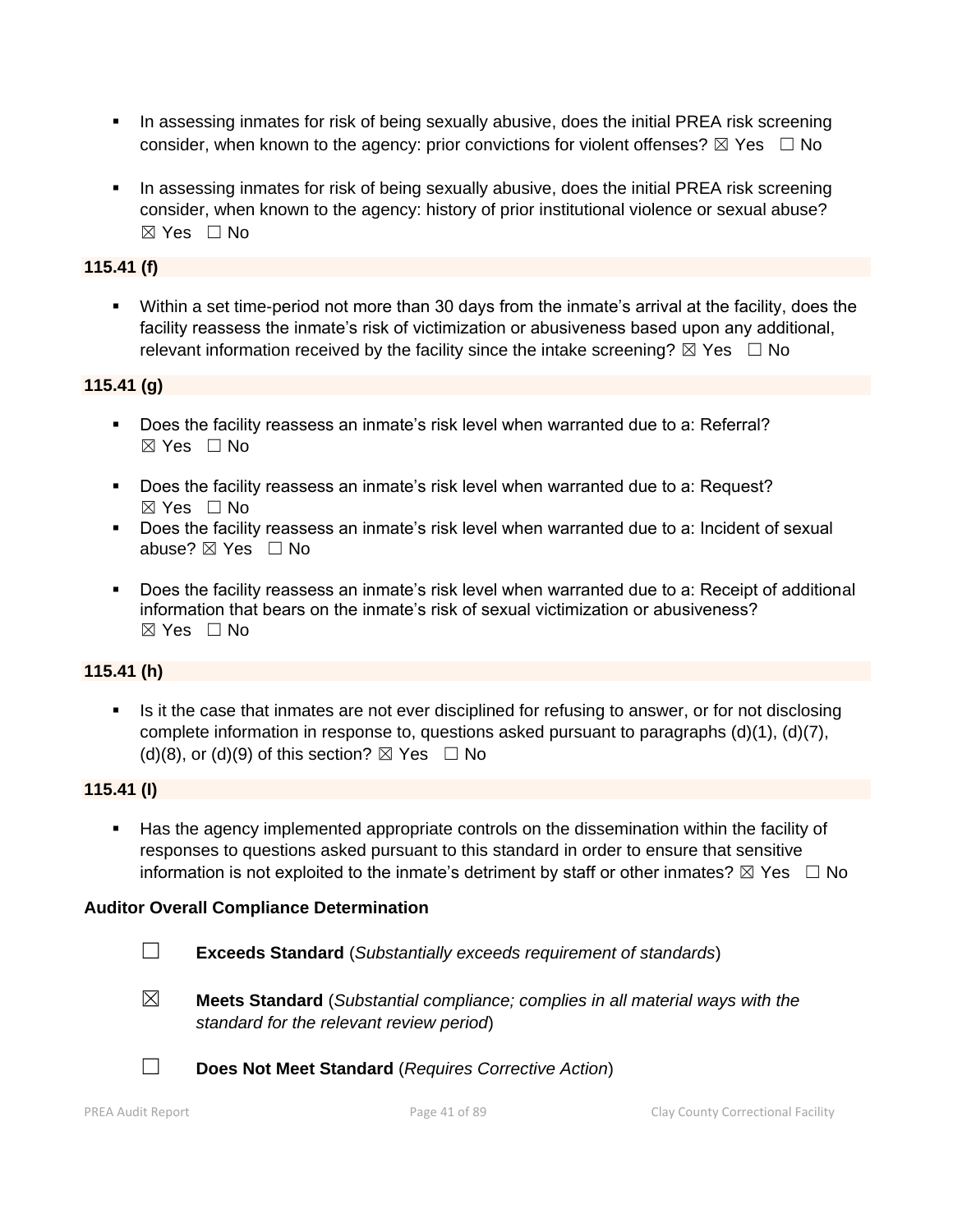- **A.** The Clay County Correctional Facility Inmate PREA policy #1.25.00 and PREA Screening for Risk policy #06.19.00 states all inmates will be screened during intake using an objective screening instrument for their risk of being sexually abused by other inmates or sexually abusive toward other inmates.
- **B.** Policy #1.25.00 and policy #06.19.00 states the intake screening will generally take place within 72 hours. Interviews with staff who perform risk screenings and randomly selected inmates Interviews with staff who perform risk screenings and random inmates verified screenings were completed within 72 hours. Generally, the risk screenings were completed within 24 hours of intake.
- **C.** The Clay County Correctional Facility uses a comprehensive assessment tools (different screenings for female and male inmates) to determine if the inmate is a likely victim or predator.
- **D.** The assessment tool Clay County uses considers the criteria outlined in paragraph "d" of this standard.
- **E.** The assessment tool does takes into consideration prior acts of sexual abuse, prior convictions for violent offenses, and history of prior institutional violence or sexual abuse as known to the agency.
- **F.** The Clay County Correctional Facility PREA policy #1.25.00 and PREA Screening for Risk policy #06.19.00 requires an inmate be reviewed within 30 days from the inmate's arrival. The 30-day review will consider any new information obtained since the time of intake about possibilities for sexual victimization or abusiveness.
- **G.** The Clay County Correctional Facility PREA policy #1.25.00 and PREA Screening for Risk policy #06.19.00 requires an inmate's risk level be reassessed when any new information that bears on the inmate's risk of sexual victimization or abusiveness.
- **H.** The Clay County Correctional Facility PREA policy #1.25.00 and PREA Screening for Risk policy #06.19.00 states inmates will not be subject to discipline for refusing to answer, or for not disclosing complete information in response to the risk screening.
- **I.** The inmates risk screenings are securely stored; completed assessment forms are stored in a PREA box which is delivered to Jail Administration.
- **J.** Interviews with staff responsible for risk screening demonstrated training, understanding and knowledge of the risk screening content. Random interviews with inmates who reported being incarcerated in Clay County stated they were asked the questions every time they were booked into jail.

## **Policy, Materials, Interviews, and Other Evidence Reviewed:**

- Clay County Correctional Facility PREA policy #1.25.00
- Clay County Correctional Facility PREA Screening for Risk policy #06.19.00
- Completed Pre-Audit Questionnaire submitted by the Agency
- Interviews with staff responsible for risk screening.
- Interview with Jail Administrator Julie Savat (PREA Coordinator)
- Interviews with randomly selected inmates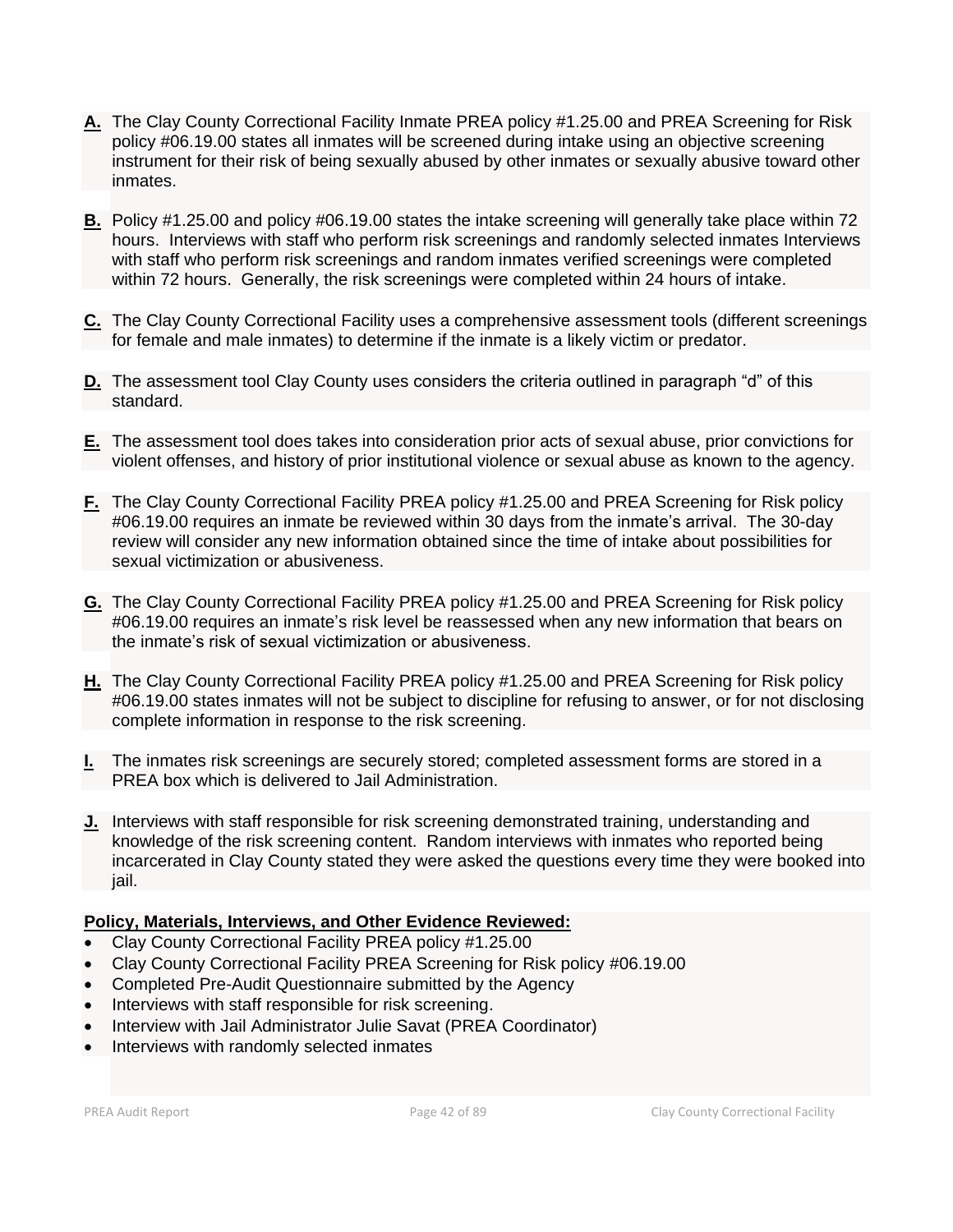## **Standard 115.42: Use of screening information**

## **All Yes/No Questions Must Be Answered by the Auditor to Complete the Report**

## **115.42 (a)**

- Does the agency use information from the risk screening required by § 115.41, with the goal of keeping separate those inmates at high risk of being sexually victimized from those at high risk of being sexually abusive, to inform: Housing Assignments?  $\boxtimes$  Yes  $\Box$  No
- Does the agency use information from the risk screening required by § 115.41, with the goal of keeping separate those inmates at high risk of being sexually victimized from those at high risk of being sexually abusive, to inform: Bed assignments?  $\boxtimes$  Yes  $\Box$  No
- **•** Does the agency use information from the risk screening required by  $\S$  115.41, with the goal of keeping separate those inmates at high risk of being sexually victimized from those at high risk of being sexually abusive, to inform: Work Assignments?  $\boxtimes$  Yes  $\Box$  No
- Does the agency use information from the risk screening required by § 115.41, with the goal of keeping separate those inmates at high risk of being sexually victimized from those at high risk of being sexually abusive, to inform: Education Assignments?  $\boxtimes$  Yes  $\Box$  No
- Does the agency use information from the risk screening required by § 115.41, with the goal of keeping separate those inmates at high risk of being sexually victimized from those at high risk of being sexually abusive, to inform: Program Assignments?  $\boxtimes$  Yes  $\Box$  No

## **115.42 (b)**

■ Does the agency make individualized determinations about how to ensure the safety of each inmate? ☒ Yes ☐ No

## **115.42 (c)**

- When deciding whether to assign a transgender or intersex inmate to a facility for male or female inmates, does the agency consider on a case-by-case basis whether a placement would ensure the inmate's health and safety, and whether a placement would present management or security problems (NOTE: if an agency by policy or practice assigns inmates to a male or female facility on the basis of anatomy alone, that agency is not in compliance with this standard)? ⊠ Yes □ No
- When making housing or other program assignments for transgender or intersex inmates, does the agency consider on a case-by-case basis whether a placement would ensure the inmate's health and safety, and whether a placement would present management or security problems?  $\boxtimes$  Yes  $\Box$  No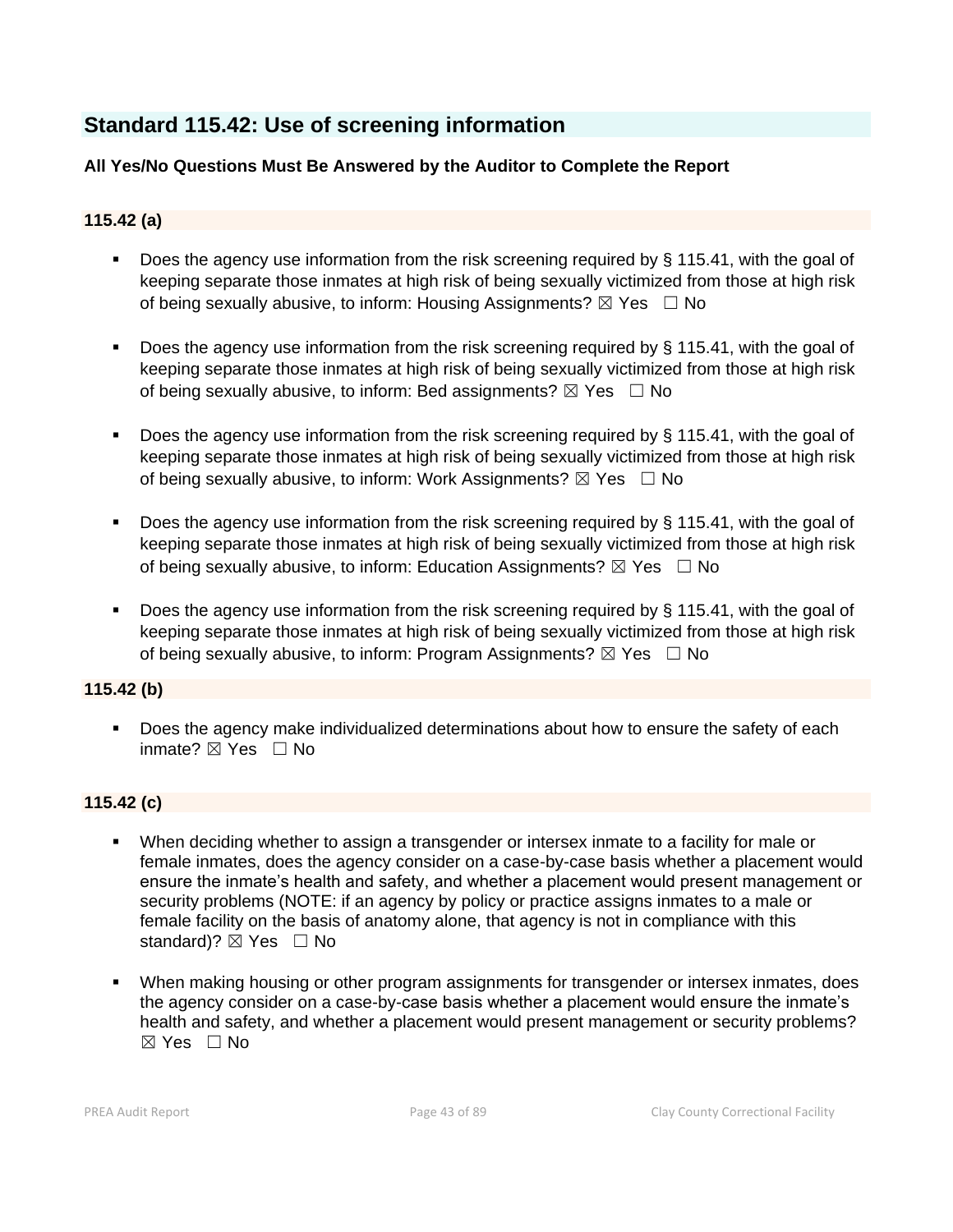#### **115.42 (d)**

▪ Are placement and programming assignments for each transgender or intersex inmate reassessed at least twice each year to review any threats to safety experienced by the inmate?  $\boxtimes$  Yes  $\Box$  No

## **115.42 (e)**

**EXECT** Are each transgender or intersex inmate's own views with respect to his or her own safety given serious consideration when making facility and housing placement decisions and programming assignments? ⊠ Yes □ No

#### **115.42 (f)**

**• Are transgender and intersex inmates given the opportunity to shower separately from other** inmates? ⊠ Yes □ No

#### **115.42 (g)**

- Unless placement is in a dedicated facility, unit, or wing established in connection with a consent decree, legal settlement, or legal judgment for the purpose of protecting lesbian, gay, bisexual, transgender, or intersex inmates, does the agency always refrain from placing: lesbian, gay, and bisexual inmates in dedicated facilities, units, or wings solely on the basis of such identification or status?  $\boxtimes$  Yes  $\Box$  No
- Unless placement is in a dedicated facility, unit, or wing established in connection with a consent decree, legal settlement, or legal judgment for the purpose of protecting lesbian, gay, bisexual, transgender, or intersex inmates, does the agency always refrain from placing: transgender inmates in dedicated facilities, units, or wings solely on the basis of such identification or status?  $\boxtimes$  Yes  $\Box$  No
- Unless placement is in a dedicated facility, unit, or wing established in connection with a consent decree, legal settlement, or legal judgment for the purpose of protecting lesbian, gay, bisexual, transgender, or intersex inmates, does the agency always refrain from placing: intersex inmates in dedicated facilities, units, or wings solely on the basis of such identification or status? ⊠ Yes □ No

- ☐ **Exceeds Standard** (*Substantially exceeds requirement of standards*)
- ☒ **Meets Standard** (*Substantial compliance; complies in all material ways with the standard for the relevant review period*)



- ☐ **Does Not Meet Standard** (*Requires Corrective Action*)
- **A.** The Clay County Correctional Facility PREA policy #1.25.00 and PREA Screening for Risk policy #06.19.00 outlines the procedures to follow for classification of inmates for managing and separating inmates based on information gathered through the classification process to ensure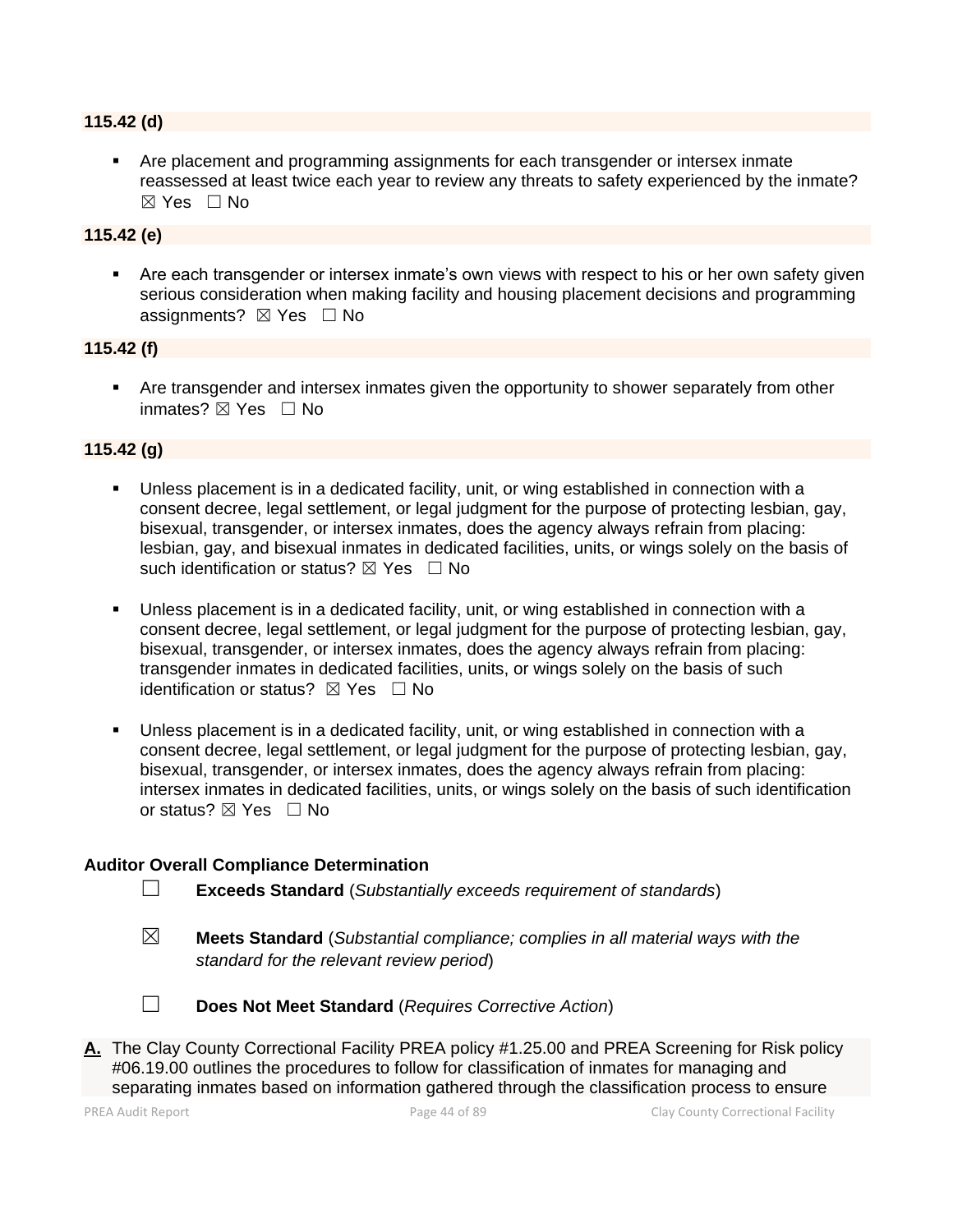appropriate housing and any necessary security or protective precaution to help protect inmates. Interviews with the PREA Coordinator and staff responsible for risk screening verified that the safety and security of inmates, staff, and visitors is their highest priority.

- **B.** The Clay County Correctional Facility Inmate PREA policy #1.25.00 outlines the agency's approach to making individualized determinations about how to ensure the safety of each inmate. The primary classification considers (age, sex, offense, the risk of escape, current physical conditions, safety risk, prior charge history, current behavior, and keep separates.)
- **C.** The Clay County Correctional Facility PREA policy #1.25.00 considers housing and program assignments for transgender or intersex inmates on a case-by-case basis. The interview with the PREA Coordinator confirmed each placement of transgender or intersex inmates is determined on a case-by-case basis.
- **D.** Transgender and intersex inmates' classification and placement would be reassessed at least twice each year. The facility reports that transgender and intersex inmates' classification and placement would generally be reassessed at least every 30-days.
- **E.** The Clay County Correctional Facility PREA policy #1.25.00 states a transgender or intersex inmate's own view with respect to his or her own safety shall be given serious consideration.
- **F.** All the showers in the facility are private
- **G.** The Clay County Correctional Facility is not under a consent decree, legal settlement, or legal judgment to place lesbian, gay, bisexual, transgender, or intersex inmates in a dedicated unit.

There were not any transgender or intersex inmates being housing at the facility during the on-site PREA Audit.

## **Policy, Materials, Interviews, and Other Evidence Reviewed:**

- Clay County Correctional Facility Inmate Classification policy #516
- Completed Pre-Audit Questionnaire submitted by the Agency
- Interview with Jail Administrator Julie Savat (PREA Coordinator)
- Interviews with staff responsible for risk screening

## **Standard 115.43: Protective Custody**

## **All Yes/No Questions Must Be Answered by the Auditor to Complete the Report**

## **115.43 (a)**

- Does the facility always refrain from placing inmates at high risk for sexual victimization in involuntary segregated housing unless an assessment of all available alternatives has been made, and a determination has been made that there is no available alternative means of separation from likely abusers?  $\boxtimes$  Yes  $\Box$  No
- If a facility cannot conduct such an assessment immediately, does the facility hold the inmate in involuntary segregated housing for less than 24 hours while completing the assessment?  $\boxtimes$  Yes  $\Box$  No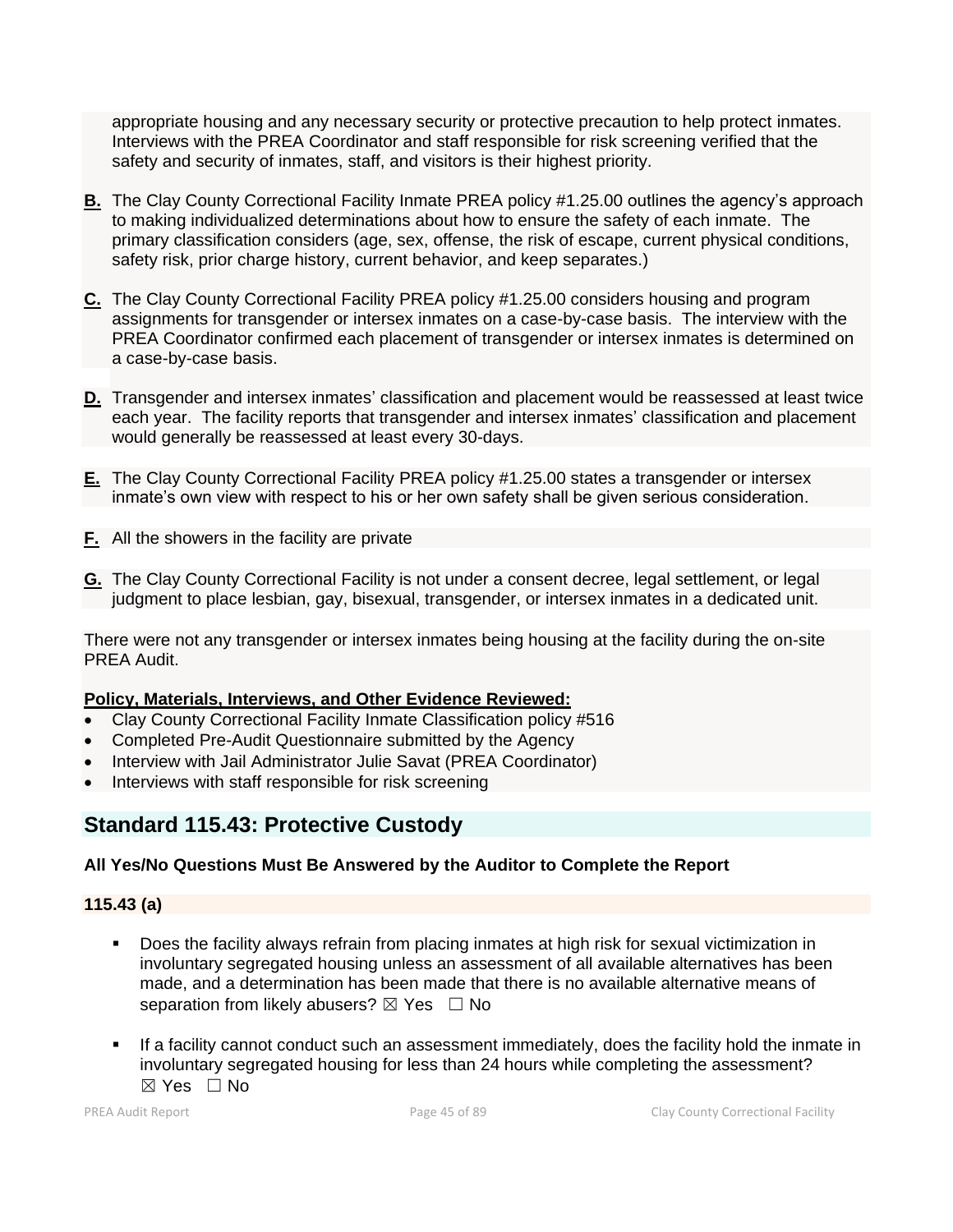#### **115.43 (b)**

- Do inmates who are placed in segregated housing because they are at high risk of sexual victimization have access to: Programs to the extent possible?  $\boxtimes$  Yes  $\Box$  No
- Do inmates who are placed in segregated housing because they are at high risk of sexual victimization have access to: Privileges to the extent possible?  $\boxtimes$  Yes  $\Box$  No
- Do inmates who are placed in segregated housing because they are at high risk of sexual victimization have access to: Education to the extent possible?  $\boxtimes$  Yes  $\Box$  No
- Do inmates who are placed in segregated housing because they are at high risk of sexual victimization have access to: Work opportunities to the extent possible?  $\boxtimes$  Yes  $\Box$  No
- If the facility restricts access to programs, privileges, education, or work opportunities, does the facility document: The opportunities that have been limited?  $\boxtimes$  Yes  $\Box$  No
- **EXECT** If the facility restricts access to programs, privileges, education, or work opportunities, does the facility document: The duration of the limitation?  $\boxtimes$  Yes  $\Box$  No
- **EXECT** If the facility restricts access to programs, privileges, education, or work opportunities, does the facility document: The reasons for such limitations?  $\boxtimes$  Yes  $\Box$  No

## **115.43 (c)**

- Does the facility assign inmates at high risk of sexual victimization to involuntary segregated housing only until an alternative means of separation from likely abusers can be arranged? ☒ Yes ☐ No
- **•** Does such an assignment not ordinarily exceed a period of 30 days?  $\boxtimes$  Yes  $\Box$  No

## **115.43 (d)**

- If an involuntary segregated housing assignment is made pursuant to paragraph (a) of this section, does the facility clearly document: The basis for the facility's concern for the inmate's safety? ⊠ Yes □ No
- If an involuntary segregated housing assignment is made pursuant to paragraph (a) of this section, does the facility clearly document: The reason why no alternative means of separation can be arranged?  $\boxtimes$  Yes  $\Box$  No

## **115.43 (e)**

In the case of each inmate who is placed in involuntary segregation because he/she is at high risk of sexual victimization, does the facility afford a review to determine whether there is a continuing need for separation from the general population EVERY 30 DAYS?  $\boxtimes$  Yes  $\Box$  No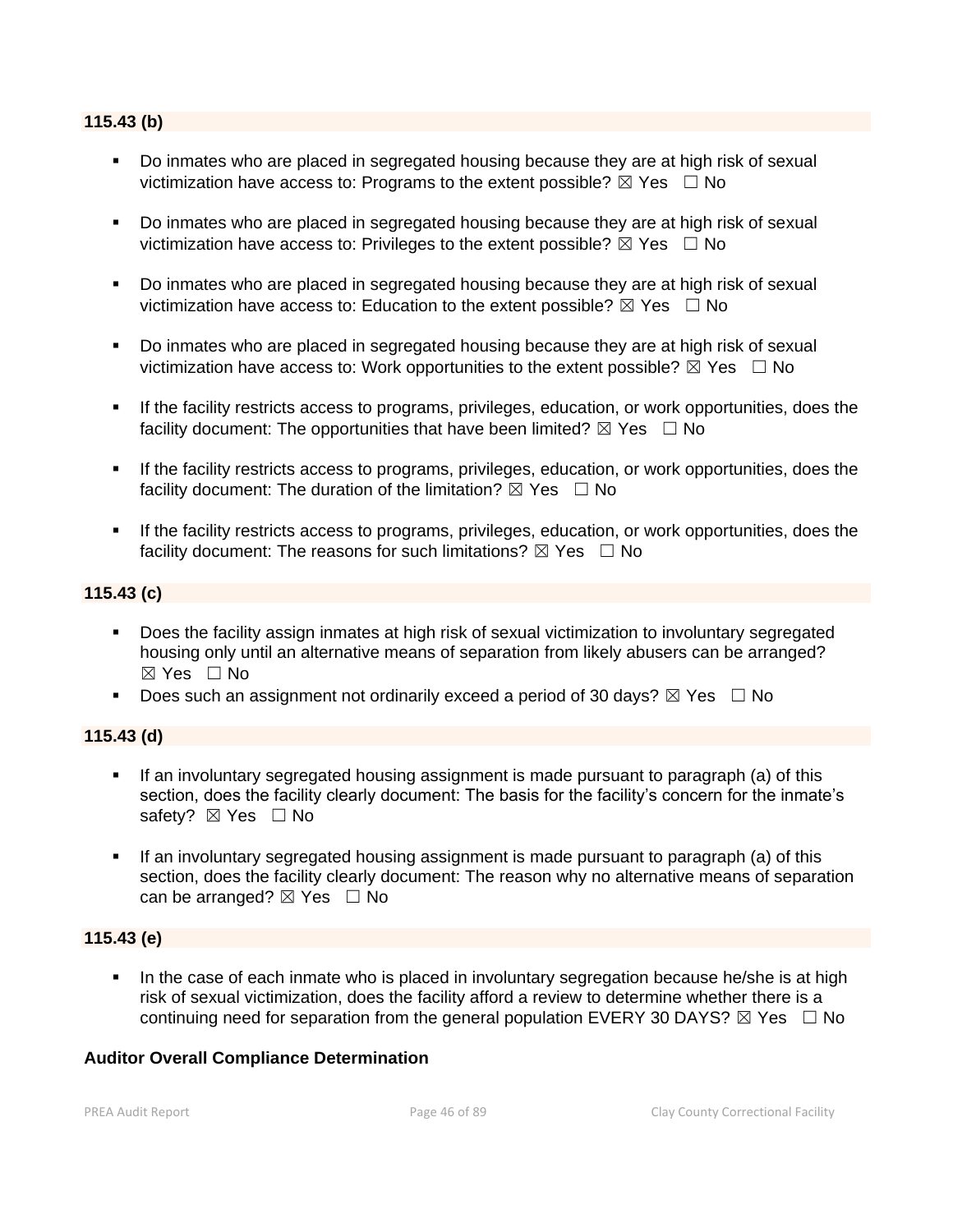- ☐ **Exceeds Standard** (*Substantially exceeds requirement of standards*)
- 

☒ **Meets Standard** (*Substantial compliance; complies in all material ways with the standard for the relevant review period*)

- ☐ **Does Not Meet Standard** (*Requires Corrective Action*)
- **A.** The Clay County Correctional Facility PREA policy #1.25.00 prohibits placing inmates at high risk for sexual victimization in involuntary segregated housing unless other alternatives are not available. Inmates may be administratively segregated for less than 24 hours while an assessment is completed. The PREA Coordinator confirmed that protective custody inmates would have the same opportunities as the general population units.
- **B.** The PREA Coordinator confirmed that inmates have access to programs, privileges, education, and work opportunities and any restrictions would be documented. Minnesota Department of Corrections 2911.2800 rules for licensure requires a deprivation report about the item or activity that was restricted.
- **C.** An inmate at high risk for sexual victimization will be placed in involuntary protective custody only until an alternative means of separation can be arranged, not ordinarily more than 30 days. Adherence to this policy was confirmed in the interview with the PREA Coordinator.
- **D.** If an inmate is placed in involuntary protective custody, the Jail Administrator or designee will document the basis for any safety concerns and why no alternative means of separation can be arranged.
- **E.** The Jail Administrator or designee reevaluates inmates classified as protective custody on a weekly basis as part of the classification process.

The facility reports that in the past 12 months, there have been zero inmates placed in involuntary protective custody for 1 to 24 hours awaiting completion of an assessment. The facility reports that in the past 12 months, there have been zero inmates placed in involuntary protective custody for longer than 30 days waiting for alternative placement.

During the on-site PREA Audit, there were zero inmates at risk of sexual victimization or alleged to have suffered abuse being housed in involuntary protective custody.

## **Policy, Materials, Interviews, and Other Evidence Reviewed:**

- Clay County Correctional Facility PREA policy 1.25.00
- Completed Pre-Audit Questionnaire submitted by the Agency
- Interview with Jail Administrator Julie Savat (PREA Coordinator)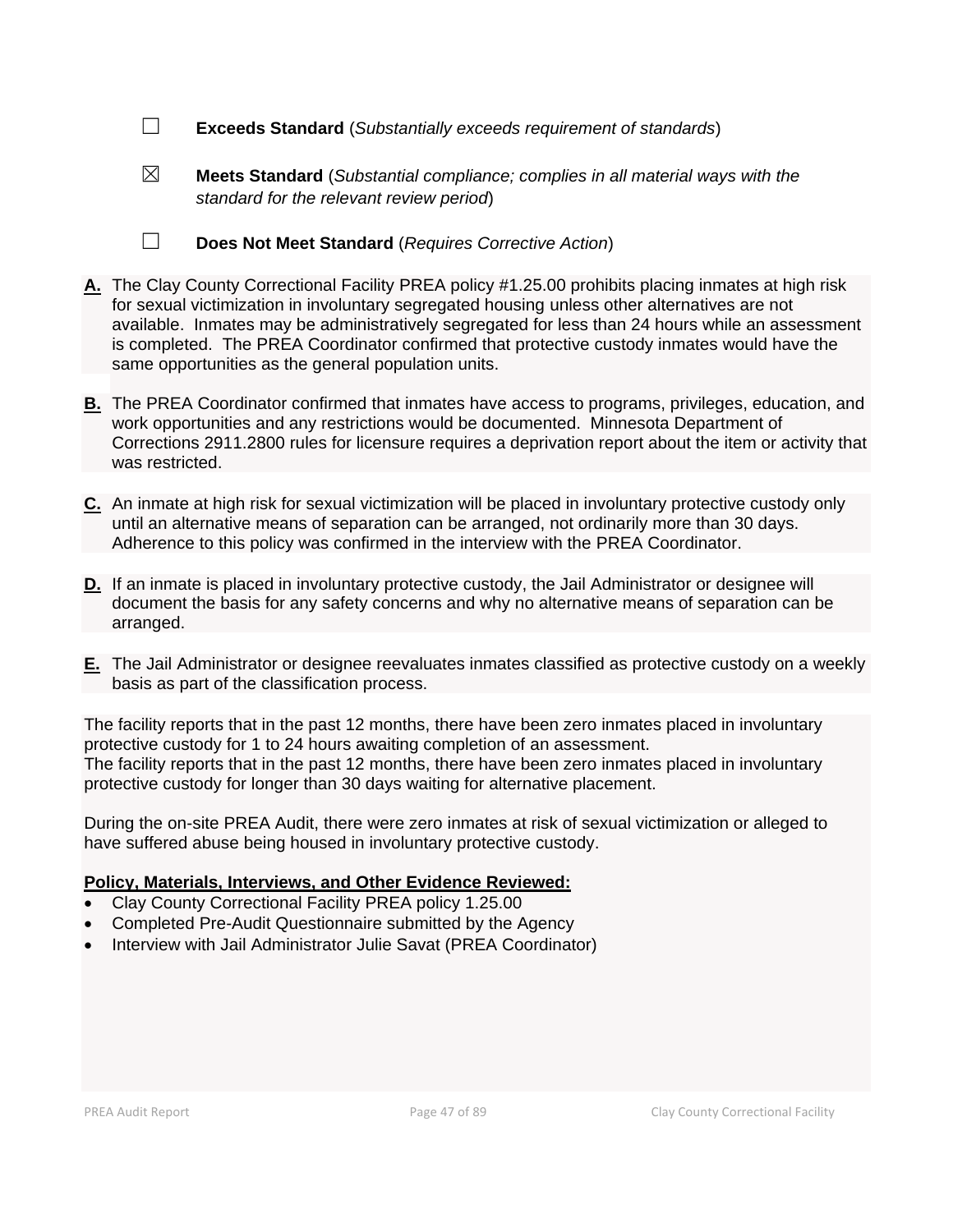# **REPORTING**

## **Standard 115.51: Inmate reporting**

## **All Yes/No Questions Must Be Answered by the Auditor to Complete the Report**

## **115.51 (a)**

- Does the agency provide multiple internal ways for inmates to privately report: Sexual abuse and sexual harassment?  $\boxtimes$  Yes  $\Box$  No
- Does the agency provide multiple internal ways for inmates to privately report: Retaliation by other inmates or staff for reporting sexual abuse and sexual harassment?  $\boxtimes$  Yes  $\Box$  No
- Does the agency provide multiple internal ways for inmates to privately report: Staff neglect or violation of responsibilities that may have contributed to such incidents?  $\boxtimes$  Yes  $\Box$  No

## **115.51 (b)**

- Does the agency also provide at least one way for inmates to report sexual abuse or sexual harassment to a public or private entity or office that is not part of the agency?  $\boxtimes$  Yes  $\Box$  No
- **.** Is that private entity or office able to receive and immediately forward inmate reports of sexual abuse and sexual harassment to agency officials?  $\boxtimes$  Yes  $\Box$  No
- **•** Does that private entity or office allow the inmate to remain anonymous upon request?  $\boxtimes$  Yes  $\Box$  No
- Are inmates detained solely for civil immigration purposes provided information on how to contact relevant consular officials and relevant officials at the Department of Homeland Security? ⊠ Yes □ No

## **115.51 (c)**

- Does staff accept reports of sexual abuse and sexual harassment made verbally, in writing, anonymously, and from third parties?  $\boxtimes$  Yes  $\Box$  No
- Does staff promptly document any verbal reports of sexual abuse and sexual harassment?  $\boxtimes$  Yes  $\Box$  No

## **115.51 (d)**

Does the agency provide a method for staff to privately report sexual abuse and sexual harassment of inmates?  $\boxtimes$  Yes  $\Box$  No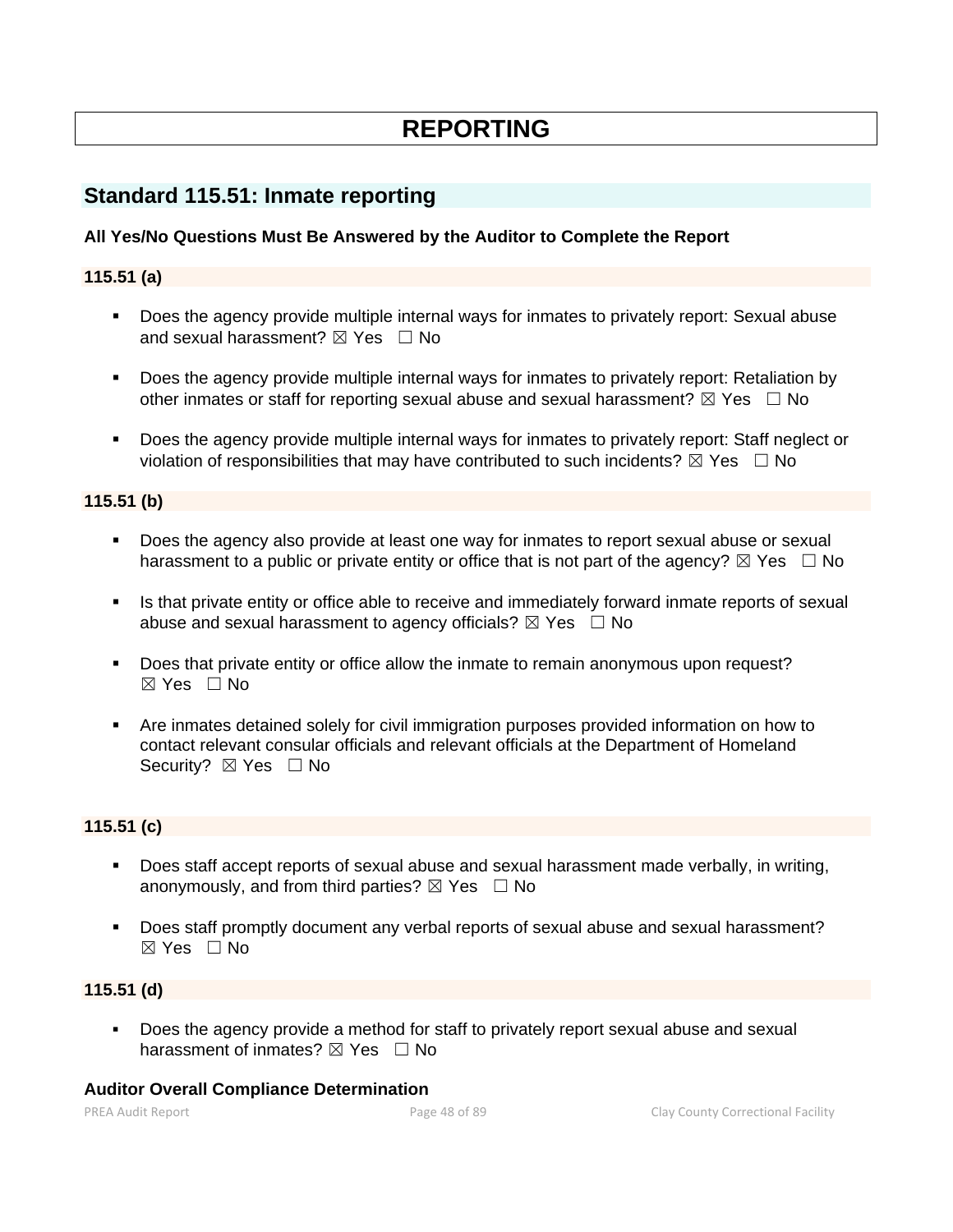- ☐ **Exceeds Standard** (*Substantially exceeds requirement of standards*)
- ☒ **Meets Standard** (*Substantial compliance; complies in all material ways with the standard for the relevant review period*)

☐ **Does Not Meet Standard** (*Requires Corrective Action*)

- **A.** The Clay County Correctional Facility provides inmates multiple internal ways to report sexual abuse and harassment, retaliation, and staff neglect. Inmates receive information about reporting during intake, PREA brochure, inmate handbook, PREA education tab on kiosk and through visible information posted in common areas of the jail. The reporting methods include request forms, verbal reporting, anonymous reports, contacting Rape and Abuse, and third-party reporting. Interviews with randomly selected staff and inmates established staff know and understand their responsibility to report and inmates were informed of the options available to make a report of sexual misconduct.
- **B.** The Clay County Correctional Facility has a signed Memorandum of Understanding with Rape and Abuse Crisis Center in Moorhead, Minnesota <https://www.raccfm.com/> to act as an outside thirdparty reporting agency for inmates. Contact information for this agency is listed in the inmate handbook, PREA brochure and throughout the facility. These telephone numbers are programmed into the inmate telephone system as a free call. Interviews with randomly selected inmates verified knowledge of telephone numbers available if needed. The Clay County Correctional Facility provides Foreign Consulate phone numbers and addresses which is outlined in the inmate handbook.
- **C.** The Clay County Correctional Facility policy #1.25.00 requires staff to accept reports of abuse or harassment made verbally, in writing, anonymously, and from third parties and promptly document any verbal reports. Interviews with randomly selected staff verified knowledge and understanding of their responsibility to accept reports and would document verbal reports right away. Interviews with randomly selected inmates confirmed their knowledge of how to reports incidents of sexual misconduct. Inmates were asked if they thought the Agency would take their report of sexual abuse or harassment seriously; the inmates' response was "yes".
- **D.** Staff may privately report sexual abuse and harassment of inmates to their supervisor, any member of jail administration or the Rape and Abuse Crisis Center.

Interviews with randomly selected staff confirmed confidence that their administration takes all reports of sexual abuse and harassment seriously and all reports would be investigated.

#### **Policy, Materials, Interviews, and Other Evidence Reviewed:**

- Clay County Correctional Facility PREA policy #1.25.00
- Completed Pre-Audit Questionnaire submitted by the Agency
- Interview with Jail Administrator Julie Savat (PREA Coordinator)
- Interviews with randomly selected staff
- Interviews with randomly selected inmates
- Posters
- Inmate Handbook
- PREA brochure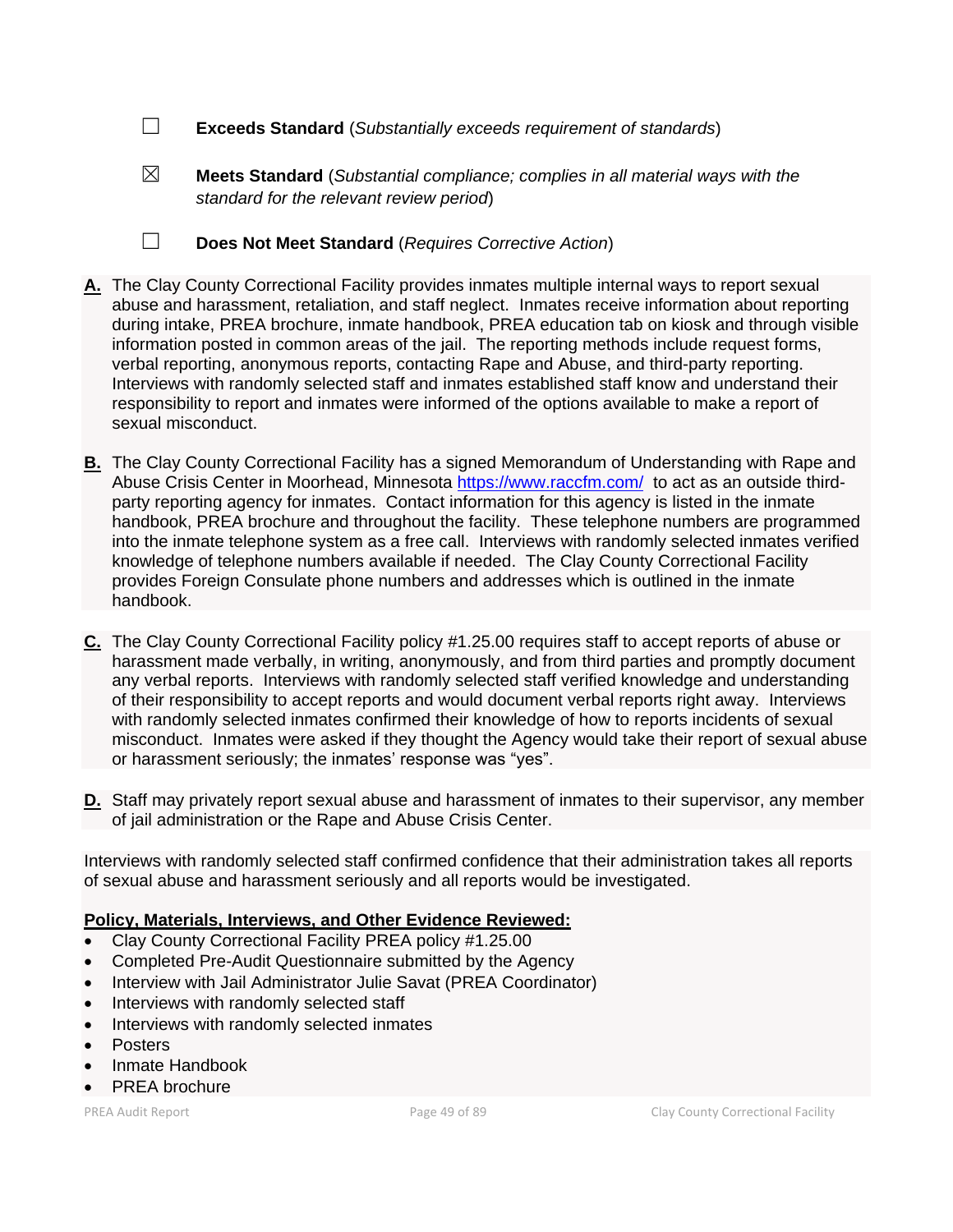• MOU between the Clay County Jail and the Rape and Abuse Crisis Center

## **Standard 115.52: Exhaustion of administrative remedies**

## **All Yes/No Questions Must Be Answered by the Auditor to Complete the Report 115.52 (a)**

■ Is the agency exempt from this standard? NOTE: The agency is exempt ONLY if it does not have administrative procedures to address inmate grievances regarding sexual abuse. This does not mean the agency is exempt simply because an inmate does not have to or is not ordinarily expected to submit a grievance to report sexual abuse. This means that as a matter of explicit policy, the agency does not have an administrative remedies process to address sexual abuse. □ Yes ⊠ No □ NA

## **115.52 (b)**

- Does the agency permit inmates to submit a grievance regarding an allegation of sexual abuse without any type of time limits? (The agency may apply otherwise-applicable time limits to any portion of a grievance that does not allege an incident of sexual abuse.) (N/A if agency is exempt from this standard.)  $\boxtimes$  Yes  $\Box$  No  $\Box$  NA
- Does the agency always refrain from requiring an inmate to use any informal grievance process, or to otherwise attempt to resolve with staff, an alleged incident of sexual abuse? (N/A if agency is exempt from this standard.)  $\boxtimes$  Yes  $\Box$  No  $\Box$  NA

## **115.52 (c)**

- Does the agency ensure that: An inmate who alleges sexual abuse may submit a grievance without submitting it to a staff member who is the subject of the complaint? (N/A if agency is exempt from this standard.)  $\boxtimes$  Yes  $\Box$  No  $\Box$  NA
- Does the agency ensure that: Such grievance is not referred to a staff member who is the subject of the complaint? (N/A if agency is exempt from this standard.)  $\boxtimes$  Yes  $\Box$  No  $\Box$  NA

## **115.52 (d)**

- Does the agency issue a final agency decision on the merits of any portion of a grievance alleging sexual abuse within 90 days of the initial filing of the grievance? (Computation of the 90-day time period does not include time consumed by inmates in preparing any administrative appeal.) (N/A if agency is exempt from this standard.)  $\boxtimes$  Yes  $\Box$  No  $\Box$  NA
- **.** If the agency claims the maximum allowable extension of time to respond of up to 70 days per 115.52(d)(3) when the normal time period for response is insufficient to make an appropriate decision, does the agency notify the inmate in writing of any such extension and provide a date by which a decision will be made? (N/A if agency is exempt from this standard.)  $\boxtimes$  Yes  $\Box$  No  $\Box$  NA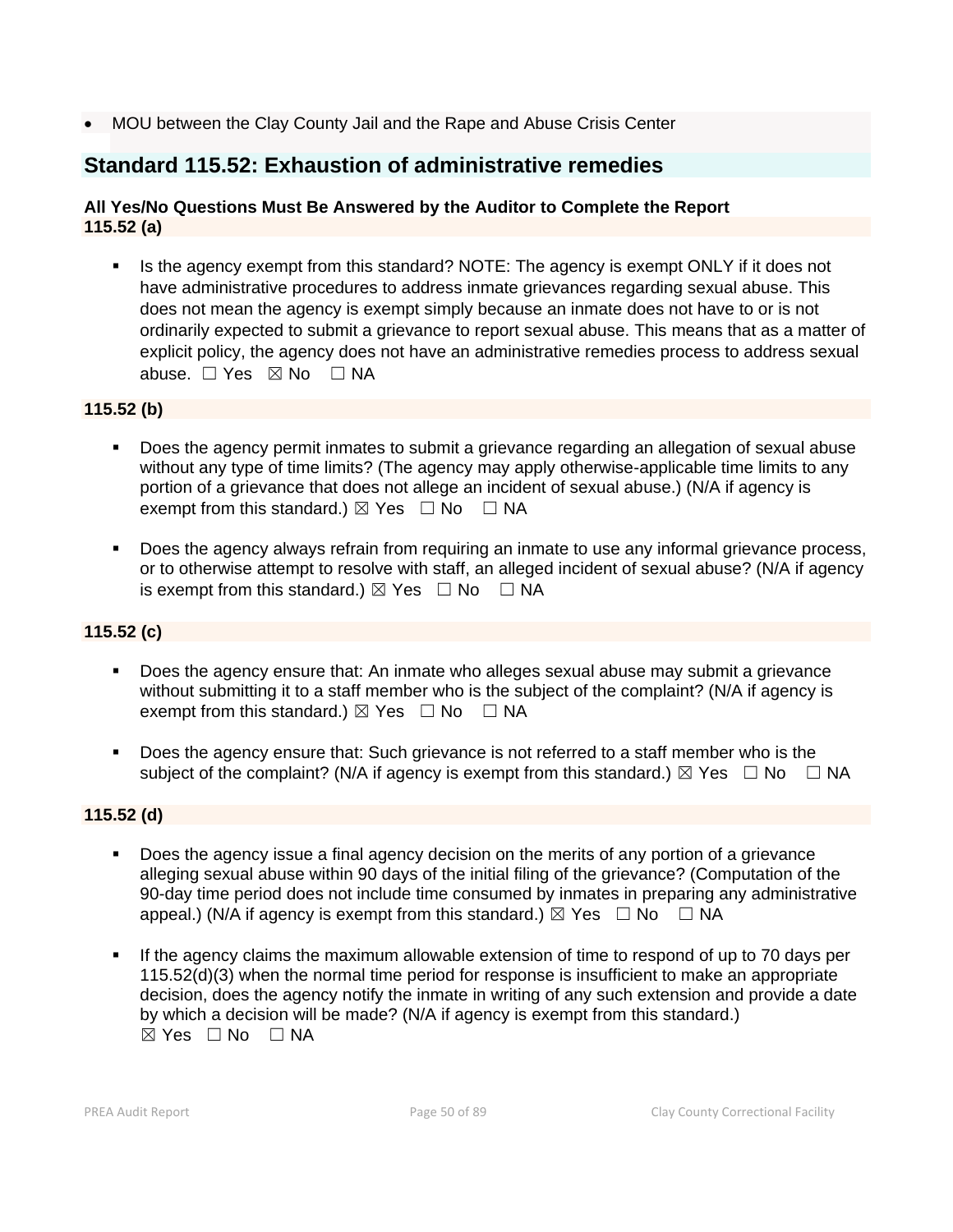▪ At any level of the administrative process, including the final level, if the inmate does not receive a response within the time allotted for reply, including any properly noticed extension, may an inmate consider the absence of a response to be a denial at that level? (N/A if agency is exempt from this standard.)  $\boxtimes$  Yes  $\Box$  No  $\Box$  NA

## **115.52 (e)**

- Are third parties, including fellow inmates, staff members, family members, attorneys, and outside advocates, permitted to assist inmates in filing requests for administrative remedies relating to allegations of sexual abuse? (N/A if agency is exempt from this standard.)  $\boxtimes$  Yes  $\Box$  No  $\Box$  NA
- Are those third parties also permitted to file such requests on behalf of inmates? (If a third-party files such a request on behalf of an inmate, the facility may require as a condition of processing the request that the alleged victim agree to have the request filed on his or her behalf, and may also require the alleged victim to personally pursue any subsequent steps in the administrative remedy process.) (N/A if agency is exempt from this standard.)  $\boxtimes$  Yes  $\Box$  No  $\Box$  NA
- **.** If the inmate declines to have the request processed on his or her behalf, does the agency document the inmate's decision? (N/A if agency is exempt from this standard.)  $\boxtimes$  Yes  $\Box$  No  $\Box$  NA

## **115.52 (f)**

- **■** Has the agency established procedures for the filing of an emergency grievance alleging that an inmate is subject to a substantial risk of imminent sexual abuse? (N/A if agency is exempt from this standard.)  $\boxtimes$  Yes  $\Box$  No  $\Box$  NA
- **EXTER 15 After receiving an emergency grievance alleging an inmate is subject to a substantial risk of** imminent sexual abuse, does the agency immediately forward the grievance (or any portion thereof that alleges the substantial risk of imminent sexual abuse) to a level of review at which immediate corrective action may be taken? (N/A if agency is exempt from this standard.).  $\boxtimes$  Yes  $\Box$  No  $\Box$  NA
- **EXTER 15 After receiving an emergency grievance described above, does the agency provide an initial** response within 48 hours? (N/A if agency is exempt from this standard.)  $\boxtimes$  Yes  $\Box$  No  $\Box$  NA
- After receiving an emergency grievance described above, does the agency issue a final agency decision within 5 calendar days? (N/A if agency is exempt from this standard.)  $\boxtimes$  Yes  $\Box$  No  $\Box$  NA
- Does the initial response and final agency decision document the agency's determination whether the inmate is in substantial risk of imminent sexual abuse? (N/A if agency is exempt from this standard.)  $\boxtimes$  Yes  $\Box$  No  $\Box$  NA
- Does the initial response document the agency's action(s) taken in response to the emergency grievance? (N/A if agency is exempt from this standard.)  $\boxtimes$  Yes  $\Box$  No  $\Box$  NA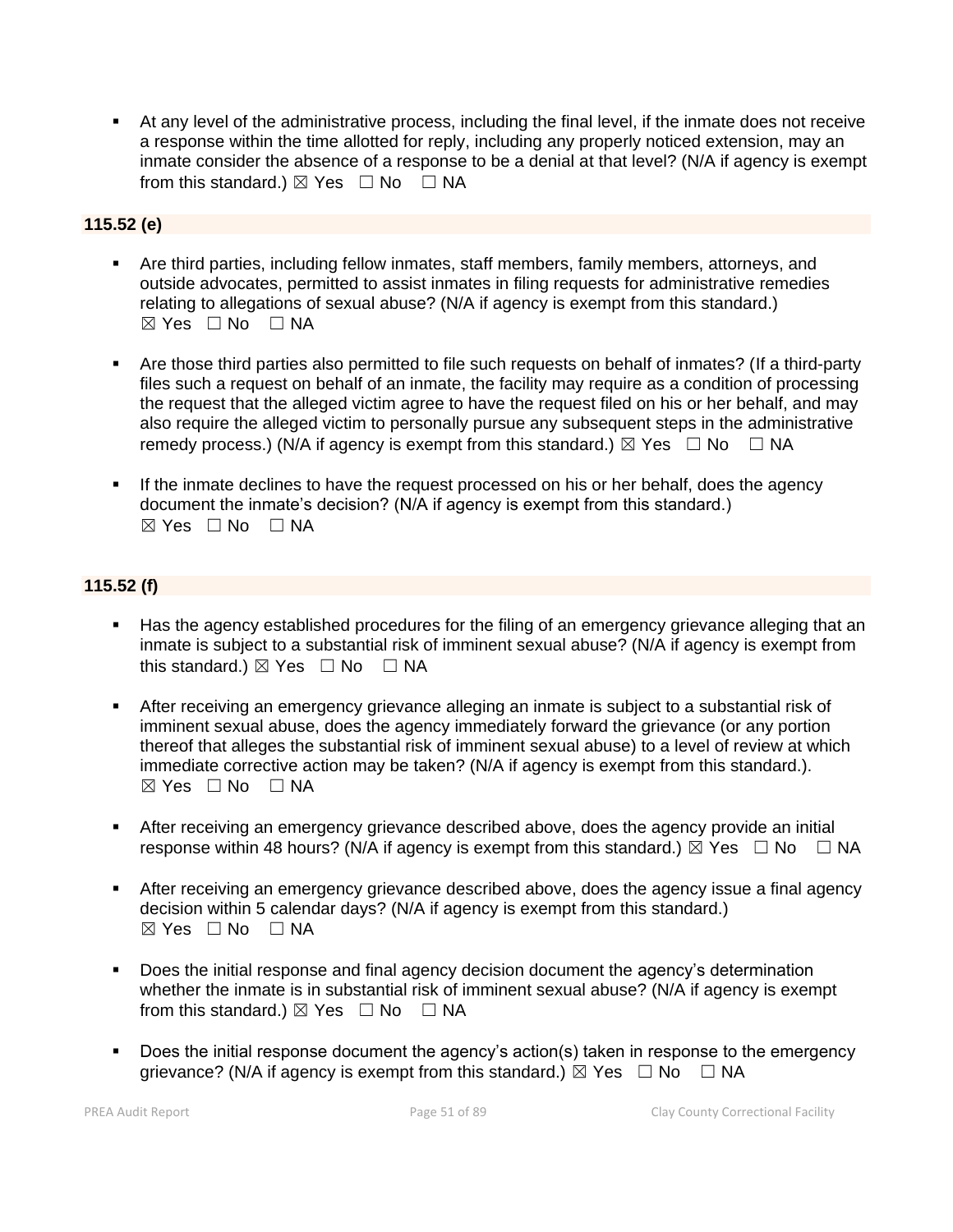■ Does the agency's final decision document the agency's action(s) taken in response to the emergency grievance? (N/A if agency is exempt from this standard.)  $\boxtimes$  Yes  $\Box$  No  $\Box$  NA

## **115.52 (g)**

**■** If the agency disciplines an inmate for filing a grievance related to alleged sexual abuse, does it do so ONLY where the agency demonstrates that the inmate filed the grievance in bad faith? (N/A if agency is exempt from this standard.)  $\boxtimes$  Yes  $\Box$  No  $\Box$  NA

## **Auditor Overall Compliance Determination**

- ☐ **Exceeds Standard** (*Substantially exceeds requirement of standards*)
- ☒ **Meets Standard** (*Substantial compliance; complies in all material ways with the standard for the relevant review period*)
- 

☐ **Does Not Meet Standard** (*Requires Corrective Action*)

The Clay County Correctional Facility reports there has been 1 grievance and zero emergency grievances filed alleging sexual abuse or sexual harassment in the past 12 months.

- **A.** The Clay County Correctional Facility has a formalized grievance process which is outlined in the Inmate Grievances policy #5.25.00 and the PREA policy #1.25.00. An inmate handbook is provided to the inmates and outlines the grievance process procedure.
- **B.** The Clay County Correctional Facility Inmate Grievances policy #6.25.00 references the PREA policy #1.25.00 that ensures inmates are not required to use an informal grievance process, or otherwise attempt the resolve with staff, an alleged incident related to sexual abuse. There is no time limit on when an inmate can submit a grievance for allegations of sexual abuse or sexual harassment.
- **C.** The Clay County Correctional Facility PREA policy #1.25.00 ensures an inmate who alleges sexual abuse will not be required to submit a grievance to a staff member who is the subject of the complaint
- **D.** A final agency decision will be issued within 90 days of the initial filing submitted by an inmate claiming sexual abuse or harassment. The Clay County Correctional Facility may utilize an extension of time to respond, up to 70 days, if the normal time-period for response is insufficient to make an appropriate decision. The inmate will be notified in writing of any such extension.
- **E.** The facility allows third parties, including fellow inmates, staff members, family members, attorneys, and outside advocates to assist inmates in filing requests for administrative remedies for allegations of sexual abuse and harassment and file a request on behalf of the inmate.
- **F.** Emergency grievances are permitted if an inmate is subject to a substantial risk of imminent sexual abuse. Upon receipt of an emergency grievance alleging imminent sexual abuse, the grievance will be immediately forwarded to the on-duty Sergeant or Lead Worker to determine whether immediate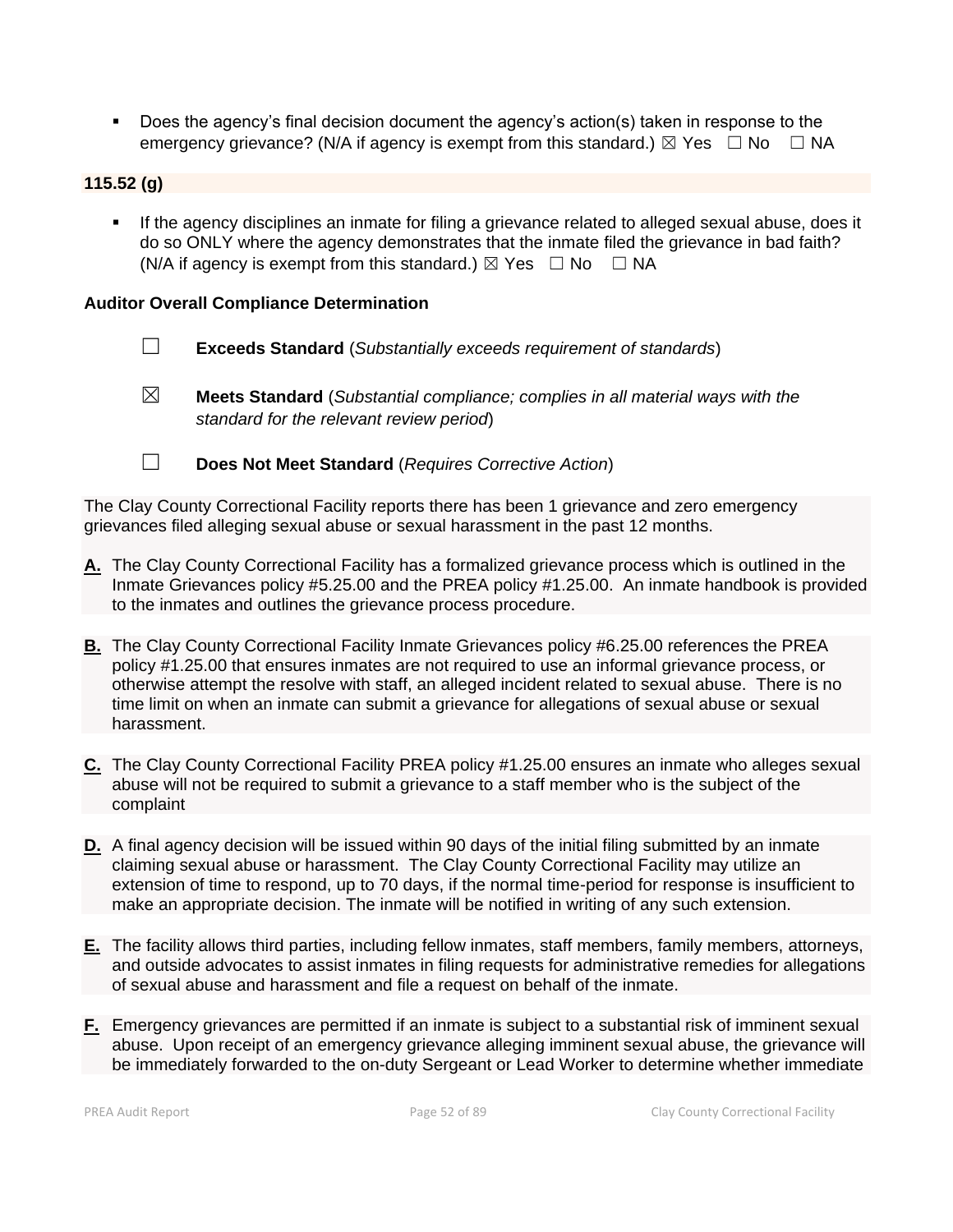action is reasonably necessary. An initial response will be provided within 48 hours and an agency decision will be provided within 5 calendar days.

**G.** The agency policy states disciplinary action may be taken against the inmate if it is demonstrated that the inmate filed the request or grievance in bad faith.

On the dates of the on-site audit, there was one inmate who reported sexual harassment in custody. An interview was conducted with the inmate who reported sexual harassment of another inmate. The inmate who submitted the allegation reported the facility started an investigation within 24 hours.

#### **Materials, Interviews, and Other Evidence Reviewed:**

- Clay County Correctional Facility Inmate Grievances policy #06.25.00
- Clay County Correctional Facility PREA policy #1.25.00
- Completed Pre-Audit Questionnaire submitted by the Agency
- Inmate Handbook
- Official Inmate Grievance Initial Review Response
- Inmate who reported sexual harassment

## **Standard 115.53: Inmate access to outside confidential support services**

#### **All Yes/No Questions Must Be Answered by the Auditor to Complete the Report**

#### **115.53 (a)**

- Does the facility provide inmates with access to outside victim advocates for emotional support services related to sexual abuse by giving inmates mailing addresses and telephone numbers, including toll-free hotline numbers where available, of local, State, or national victim advocacy or rape crisis organizations?  $\boxtimes$  Yes  $\Box$  No
- Does the facility provide persons detained solely for civil immigration purposes mailing addresses and telephone numbers, including toll-free hotline numbers where available of local, State, or national immigrant services agencies?  $\boxtimes$  Yes  $\Box$  No
- **•** Does the facility enable reasonable communication between inmates and these organizations and agencies, in as confidential a manner as possible?  $\boxtimes$  Yes  $\Box$  No

#### **115.53 (b)**

Does the facility inform inmates, prior to giving them access, of the extent to which such communications will be monitored and the extent to which reports of abuse will be forwarded to authorities in accordance with mandatory reporting laws?  $\boxtimes$  Yes  $\Box$  No

## **115.53 (c)**

Does the agency maintain or attempt to enter into memoranda of understanding or other agreements with community service providers that are able to provide inmates with confidential emotional support services related to sexual abuse?  $\boxtimes$  Yes  $\Box$  No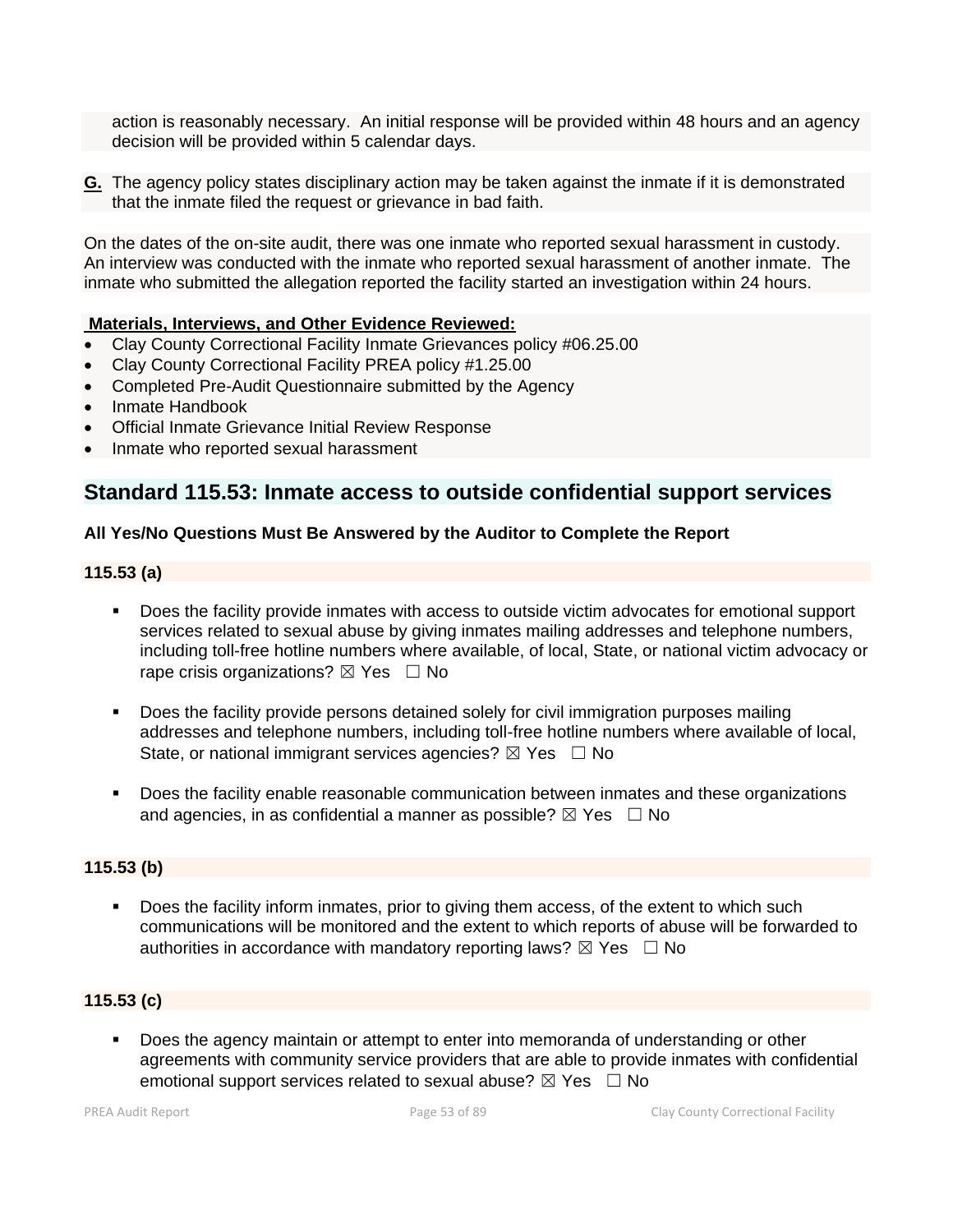▪ Does the agency maintain copies of agreements or documentation showing attempts to enter into such agreements?  $\boxtimes$  Yes  $\Box$  No

## **Auditor Overall Compliance Determination**

- ☐ **Exceeds Standard** (*Substantially exceeds requirement of standards*)
- ☒ **Meets Standard** (*Substantial compliance; complies in all material ways with the standard for the relevant review period*)
- ☐ **Does Not Meet Standard** (*Requires Corrective Action*)
- **A.** The Clay County Correctional Facility has entered into an ongoing Memorandum of Understanding (MOU) for collaborative services with Rape and Abuse Crisis Center located in Moorhead, Minnesota <https://www.raccfm.com/>Contact information for these services are provided in the inmate handbook, PREA brochure, inmate kiosk and posted throughout the jail. Contact information for immigrant services agencies is posted in the inmate handbook. Calls to Rape and Abuse Crisis Center and immigrant services agencies are free, private telephone calls.
- **B.** There are posted telephone numbers in the inmate handbook and PREA brochure that inmates can call free of charge using the inmate telephone system. Interviews with randomly selected inmates indicated knowledge of the free, private numbers or where they could find the numbers if needed.
- **C.** The Clay County Correctional Facility maintains a copy of the MOU for collaborative services with the Rape and Abuse Crisis Center<https://www.raccfm.com/>

## **Policy, Materials, Interviews, and Other Evidence Reviewed:**

- Clay County Correctional Facility PREA policy #1.25.00
- Completed Pre-Audit Questionnaire submitted by the Agency
- Inmate Handbook
- PREA brochure
- MOU between the Clay County Jail and the Rape and Abuse Crisis Center
- Clay County website: <https://claycountymn.gov/1433/PREA>
- Interviews with randomly selected inmates
- Random staff interviews

## **Standard 115.54: Third-party reporting**

## **All Yes/No Questions Must Be Answered by the Auditor to Complete the Report**

## **115.54 (a)**

■ Has the agency established a method to receive third-party reports of sexual abuse and sexual harassment? **⊠** Yes □ No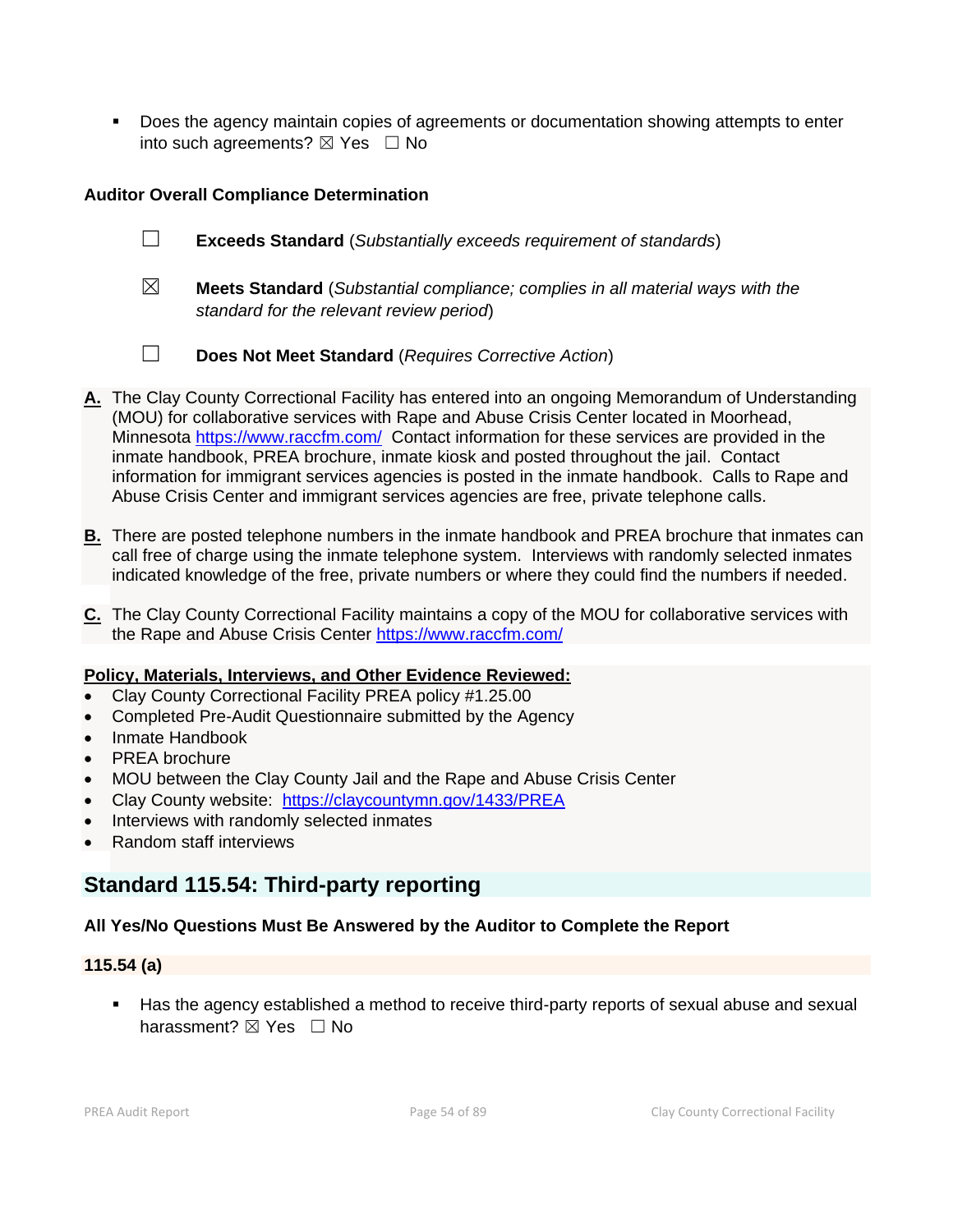■ Has the agency distributed publicly information on how to report sexual abuse and sexual harassment on behalf of an inmate?  $\boxtimes$  Yes  $\Box$  No

## **Auditor Overall Compliance Determination**

- ☐ **Exceeds Standard** (*Substantially exceeds requirement of standards*)
- ☒ **Meets Standard** (*Substantial compliance; complies in all material ways with the standard for the relevant review period*)
- ☐ **Does Not Meet Standard** (*Requires Corrective Action*)
- The Clay County Correctional Facility has a method for receiving third-party reports of sexual abuse or harassment of inmates from third parties. Information on how to report is posted on the Agency's website <https://claycountymn.gov/1433/PREA> Reporting options available are reporting directly to the Jail Administrator during business hours; contacting the jail and requesting to speak with a shift supervisor, calling the Clay County Sheriff's Officer or calling the Rape and Abuse Crisis Center.

## **Policy, Materials, Interviews, and Other Evidence Reviewed:**

- Clay County Correctional Facility PREA policy #1.25.00
- Completed Pre-Audit Questionnaire submitted by the Agency
- Clay County Correctional Facility website: <https://claycountymn.gov/1433/PREA>
- MOU between the Clay County Jail and the Rape and Abuse Crisis Center
- Inmate handbook, PREA brochure and posted material

# **OFFICIAL RESPONSE FOLLOWING AN INMATE REPORT**

## **Standard 115.61: Staff and agency reporting duties**

## **All Yes/No Questions Must Be Answered by the Auditor to Complete the Report**

## **115.61 (a)**

- Does the agency require all staff to report immediately and according to agency policy any knowledge, suspicion, or information regarding an incident of sexual abuse or sexual harassment that occurred in a facility, whether or not it is part of the agency?  $\boxtimes$  Yes  $\Box$  No
- Does the agency require all staff to report immediately and according to agency policy any knowledge, suspicion, or information regarding retaliation against inmates or staff who reported an incident of sexual abuse or sexual harassment?  $\boxtimes$  Yes  $\Box$  No
- Does the agency require all staff to report immediately and according to agency policy any knowledge, suspicion, or information regarding any staff neglect or violation of responsibilities that may have contributed to an incident of sexual abuse or sexual harassment or retaliation?  $\boxtimes$  Yes  $\Box$  No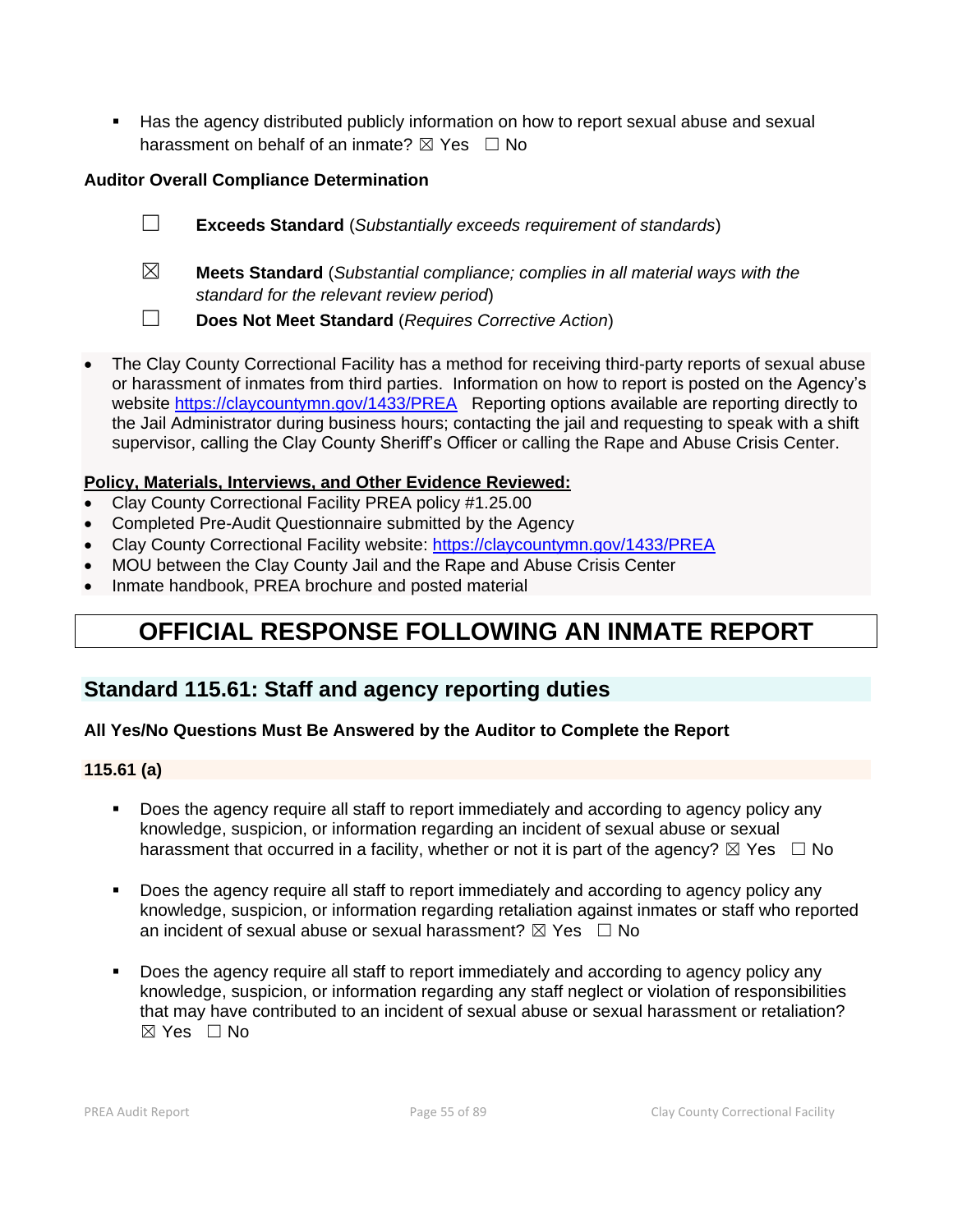#### **115.61 (b)**

▪ Apart from reporting to designated supervisors or officials, does staff always refrain from revealing any information related to a sexual abuse report to anyone other than to the extent necessary, as specified in agency policy, to make treatment, investigation, and other security and management decisions?  $\boxtimes$  Yes  $\Box$  No

#### **115.61 (c)**

- Unless otherwise precluded by Federal, State, or local law, are medical and mental health practitioners required to report sexual abuse pursuant to paragraph (a) of this section?  $\boxtimes$  Yes  $\Box$  No
- Are medical and mental health practitioners required to inform inmates of the practitioner's duty to report, and the limitations of confidentiality, at the initiation of services?  $\boxtimes$  Yes  $\Box$  No

## **115.61 (d)**

**.** If the alleged victim is under the age of 18 or considered a vulnerable adult under a State or local vulnerable persons' statute, does the agency report the allegation to the designated State or local services agency under applicable mandatory reporting laws?  $\boxtimes$  Yes  $\Box$  No

#### **115.61 (e)**

▪ Does the facility report all allegations of sexual abuse and sexual harassment, including thirdparty and anonymous reports, to the facility's designated investigators?  $\boxtimes$  Yes  $\Box$  No

- ☐ **Exceeds Standard** (*Substantially exceeds requirement of standards*)
- ☒ **Meets Standard** (*Substantial compliance; complies in all material ways with the standard for the relevant review period*)

- ☐ **Does Not Meet Standard** (*Requires Corrective Action*)
- **A.** The Clay County Correctional Facility PREA policy #1.25.00 outlines the procedures and expectation that any staff member who becomes aware of an incident of sexual abuse, harassment, or retaliation against staff or inmates shall immediately notify their supervisor. Interviews with randomly selected staff verified receipt of training and understood their responsibility to report. Staff reported they trusted their administration to take every allegation seriously and all allegations would be investigated.
- **B.** Apart from reporting to those who have a legitimate need to know, the Clay County Correctional Facility PREA policy #1.25.00 prohibits staff from sharing any information related to the reported sexual abuse or harassment except to those who have a legitimate need to know. Interviews with randomly selected staffed verified they would report any information to their immediate supervisor or a member of administration if their supervisor were not available.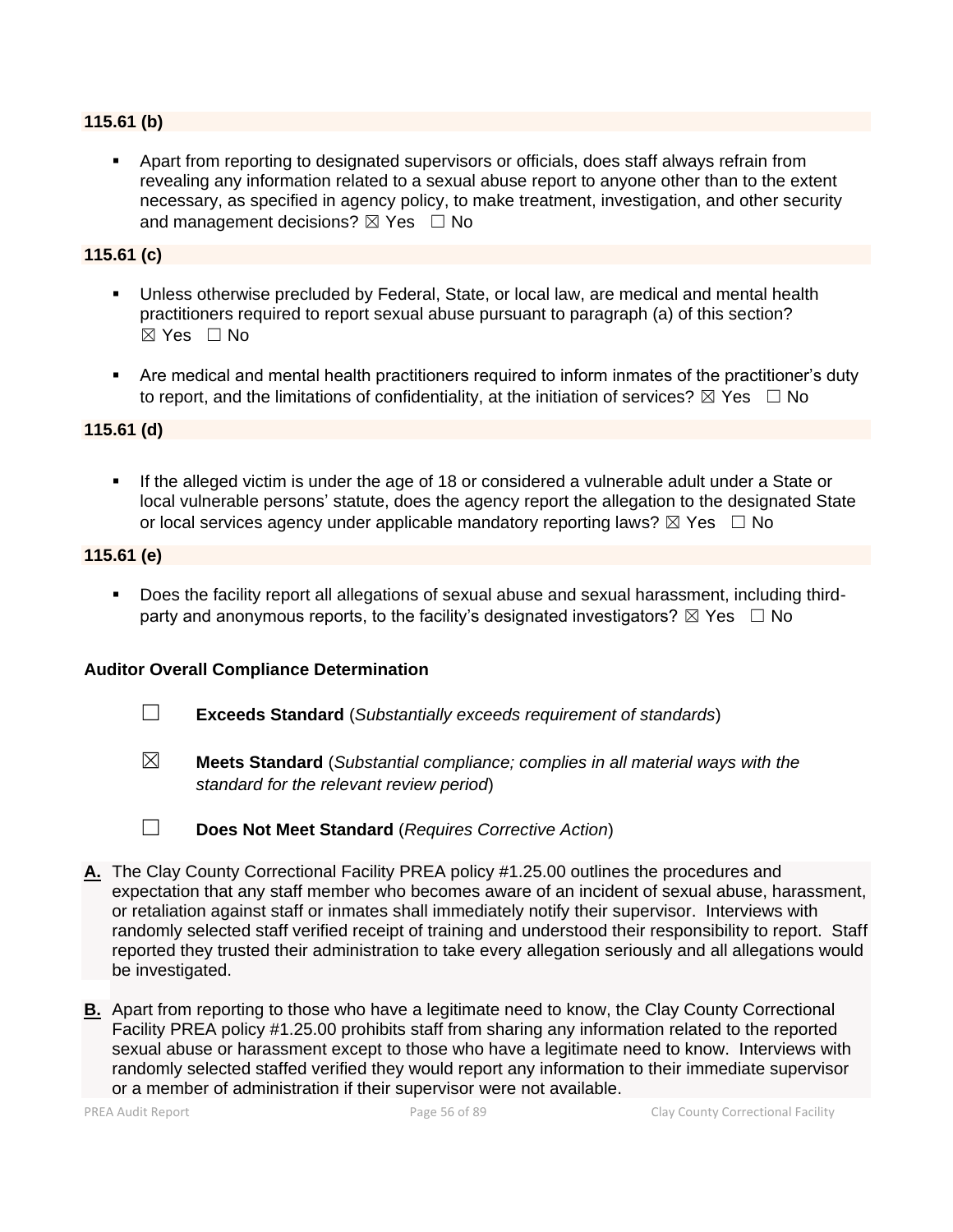- **C.** Interview with medical staff confirmed their knowledge of their duty to report. Questions related to sexual abuse are asked when the initial medical screening is conducted. Prior to asking these questions, medical staff explains to the inmate their duty to report.
- **D.** The Clay County Correctional Facility would report the allegation to the appropriate authorities if the alleged victim is under 18 or considered a vulnerable adult.
- **E.** The Clay County Correctional Facility reports all allegations of sexual abuse and sexual harassment to the designated facility investigator. During her interview, the PREA Coordinator was clear that all allegations of sexual abuse and sexual assault would be investigated.

## **Policy, Materials, Interviews, and Other Evidence Reviewed:**

- Clay County Correctional Facility PREA policy #1.25.00
- Completed Pre-Audit Questionnaire submitted by the Agency
- Interview with Sheriff Mark Empting and Chief Deputy Stephen Landsem
- Interview with Jail Administrator Julie Savat (PREA Coordinator)
- Interviews with medical staff
- Interviews with randomly selected staff
- Inmate medical screening form
- Inmate follow-up referral form

## **Standard 115.62: Agency protection duties**

## **All Yes/No Questions Must Be Answered by the Auditor to Complete the Report**

## **115.62 (a)**

▪ When the agency learns that an inmate is subject to a substantial risk of imminent sexual abuse, does it take immediate action to protect the inmate?  $\boxtimes$  Yes  $\Box$  No

## **Auditor Overall Compliance Determination**

- 
- ☐ **Exceeds Standard** (*Substantially exceeds requirement of standards*)
- ☒ **Meets Standard** (*Substantial compliance; complies in all material ways with the standard for the relevant review period*)
- ☐ **Does Not Meet Standard** (*Requires Corrective Action*)

The Clay County Correctional Facility reports that in the past 12 months, there have been zero instances where the facility determined an inmate was subject to a substantial risk of imminent sexual abuse. Interviews with the PREA Coordinator and randomly selected staff verified immediate action would be taken to protect the inmate.

## **Policy, Materials, Interviews, and Other Evidence Reviewed:**

- Clay County Correctional Facility PREA policy #1.25.00
- Completed Pre-Audit Questionnaire submitted by the Agency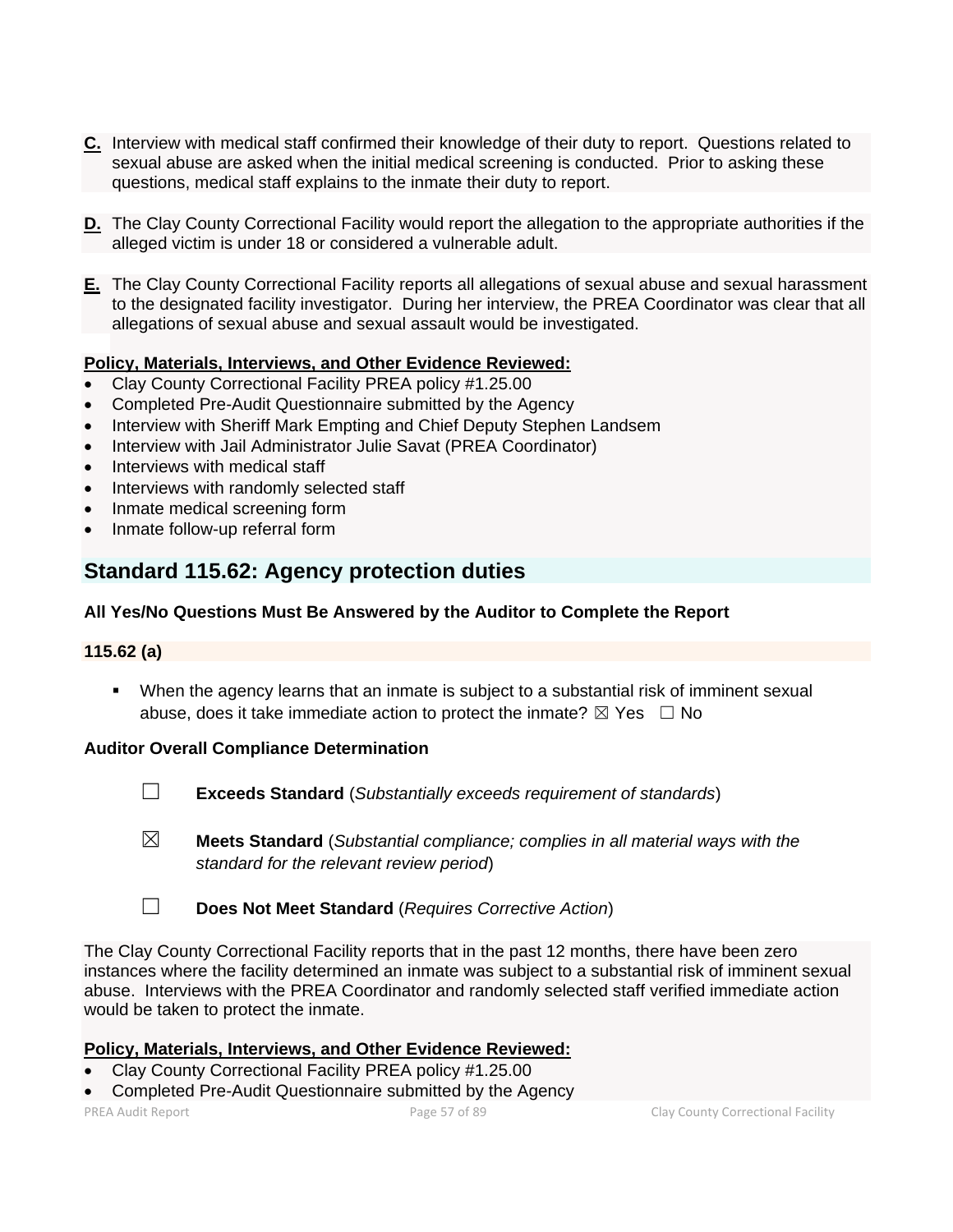- Interview with Sheriff Mark Empting and Chief Deputy Stephen Landsem
- Interview with Jail Administrator Julie Savat (PREA Coordinator)
- Interviews with randomly selected staff

## **Standard 115.63: Reporting to other confinement facilities**

### **All Yes/No Questions Must Be Answered by the Auditor to Complete the Report**

## **115.63 (a)**

Upon receiving an allegation that an inmate was sexually abused while confined at another facility, does the head of the facility that received the allegation notify the head of the facility or appropriate office of the agency where the alleged abuse occurred?  $\boxtimes$  Yes  $\Box$  No

#### **115.63 (b)**

**EXT** Is such notification provided as soon as possible, but no later than 72 hours after receiving the allegation?  $\boxtimes$  Yes  $\Box$  No

#### **115.63 (c)**

**•** Does the agency document that it has provided such notification?  $\boxtimes$  Yes  $\Box$  No

#### **115.63 (d)**

**•** Does the facility head or agency office that receives such notification ensure that the allegation is investigated in accordance with these standards?  $\boxtimes$  Yes  $\Box$  No

- ☐ **Exceeds Standard** (*Substantially exceeds requirement of standards*)
- ☒ **Meets Standard** (*Substantial compliance; complies in all material ways with the standard for the relevant review period*)
- 
- ☐ **Does Not Meet Standard** (*Requires Corrective Action*)
- **A.** The Clay County Correctional Facility PREA policy #1.25.00 states upon receiving an allegation that an inmate was sexually abused while confined at another facility, the Jail Administrator or designee will notify the facility head where the alleged abuse occurred within 72 hours and document the notification in an incident report.
- **B.** PREA Policy #1.25.00 the Jail Administrator or designee will notify the facility head where the alleged abuse occurred within 72 hours.
- **C.** PREA policy #1.25.00 states the notification will be documented in an incident report.
- **D.** PREA policy #1.25.00 ensures that any allegations received from other facilities are investigated.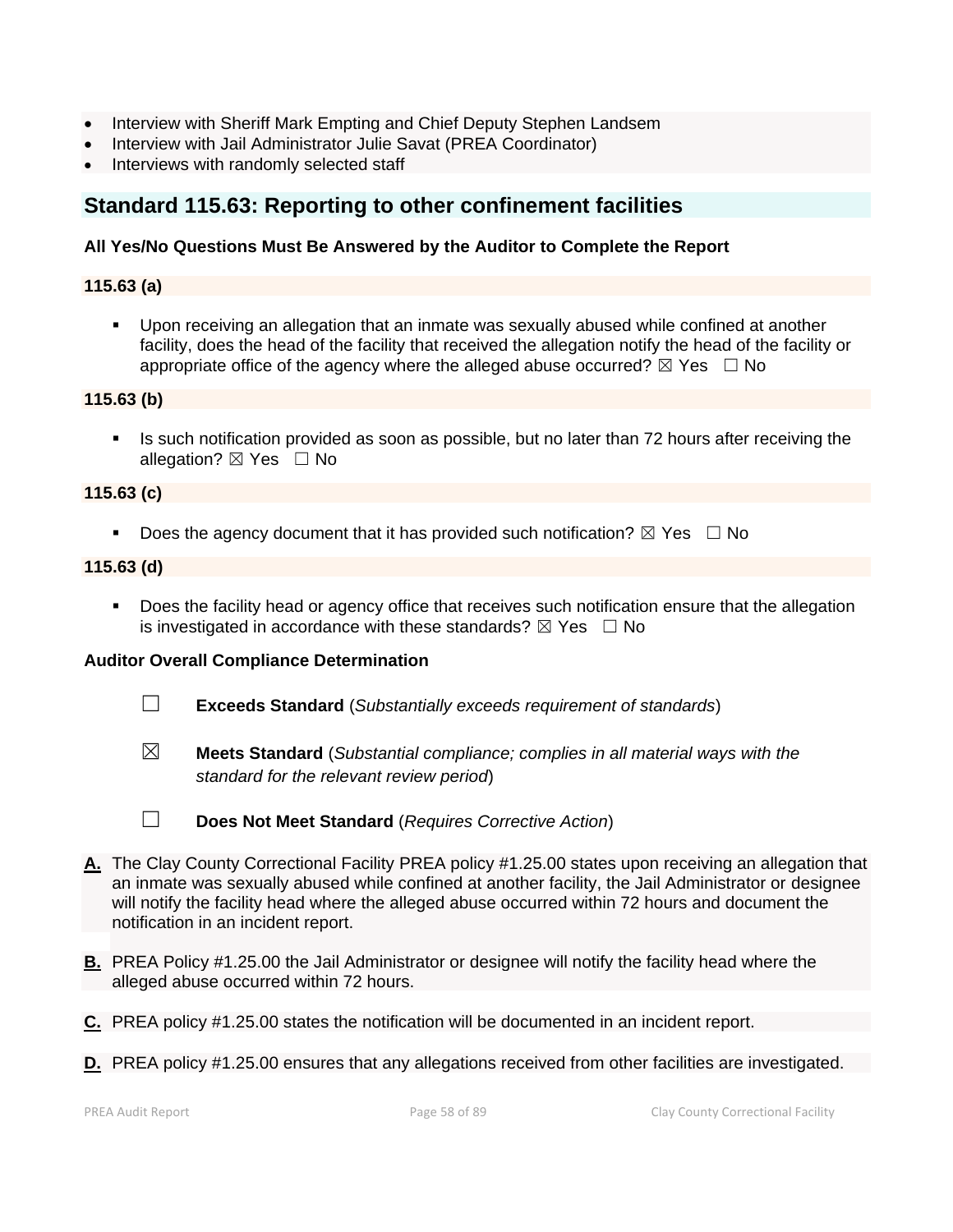The Clay County Correctional Facility reports that there have been zero allegations of sexual abuse the facility received from another confinement facility.

The Clay County Correctional Facility reports that there have been 2 allegations the facility has received that an inmate was abused while confined at another facility.

## **Policy, Materials, Interviews, and Other Evidence Reviewed:**

- Clay County Correctional Facility PREA policy #1.25.00
- Completed Pre-Audit Questionnaire submitted by the Agency
- Interview with Sheriff Mark Empting and Chief Deputy Stephen Landsem
- Interview with Jail Administrator Julie Savat (PREA Coordinator)
- Notification reports

## **Standard 115.64: Staff first responder duties**

## **All Yes/No Questions Must Be Answered by the Auditor to Complete the Report**

## **115.64 (a)**

- Upon learning of an allegation that an inmate was sexually abused, is the first security staff member to respond to the report required to: Separate the alleged victim and abuser?  $\boxtimes$  Yes  $\Box$  No
- Upon learning of an allegation that an inmate was sexually abused, is the first security staff member to respond to the report required to: Preserve and protect any crime scene until appropriate steps can be taken to collect any evidence?  $\boxtimes$  Yes  $\Box$  No
- Upon learning of an allegation that an inmate was sexually abused, is the first security staff member to respond to the report required to: Request that the alleged victim not take any actions that could destroy physical evidence, including, as appropriate, washing, brushing teeth, changing clothes, urinating, defecating, smoking, drinking, or eating, if the abuse occurred within a time period that still allows for the collection of physical evidence?  $\boxtimes$  Yes  $\Box$  No
- Upon learning of an allegation that an inmate was sexually abused, is the first security staff member to respond to the report required to: Ensure that the alleged abuser does not take any actions that could destroy physical evidence, including, as appropriate, washing, brushing teeth, changing clothes, urinating, defecating, smoking, drinking, or eating, if the abuse occurred within a time period that still allows for the collection of physical evidence?  $\boxtimes$  Yes  $\Box$  No

## **115.64 (b)**

If the first staff responder is not a security staff member, is the responder required to request that the alleged victim not take any actions that could destroy physical evidence, and then notify security staff? ⊠ Yes □ No

## **Auditor Overall Compliance Determination**

☐ **Exceeds Standard** (*Substantially exceeds requirement of standards*)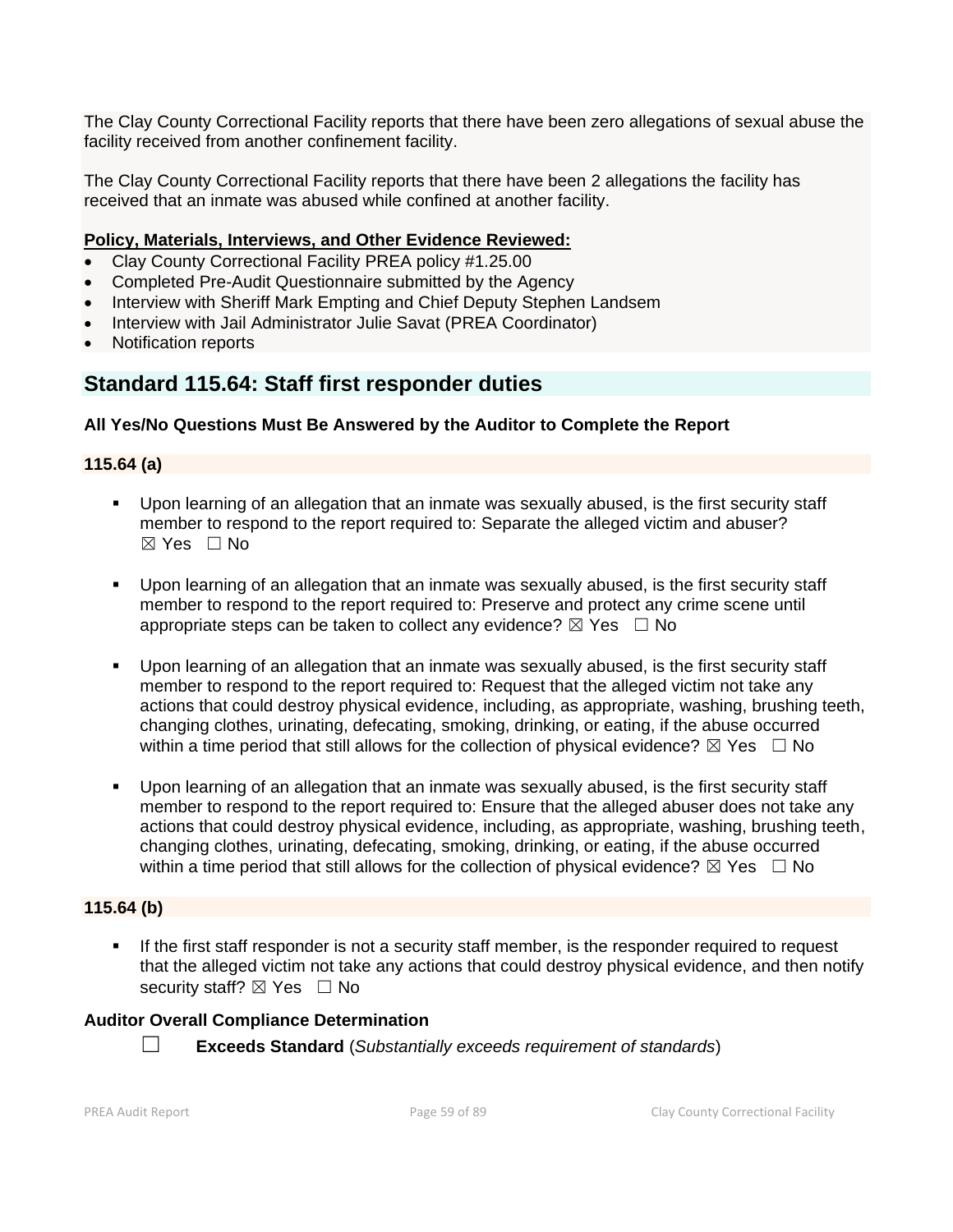- ☒ **Meets Standard** (*Substantial compliance; complies in all material ways with the standard for the relevant review period*)
- 
- ☐ **Does Not Meet Standard** (*Requires Corrective Action*)

The Clay County Correctional Facility reports in the past 12 months, there have been zero allegations that an inmate was sexually abused. In the past 12 months, there have been zero allegations where a staff member was notified within a time that still allowed for the collection of physical evidence.

**A.** The Clay County Correctional Facility PREA policy #1.25.00 details the duties of the first security staff member to respond.

#### **A security staff first responder is required to:**

- Separate the alleged victim and abuser;
- Preserve and protect the crime scene;
- If appropriate, request the alleged victim not destroy evidence (as detailed in this standard);
- If appropriate, ensure the alleged abuser not destroy evidence (as detailed in this standard)
- **B.** If the first responder is not a corrections officer, policy #1.25.00 states the responder shall be required to request that the alleged victim not take any action that could destroy evidence (as detailed in this standard) and then immediately notify security staff.

Interviews with randomly selected staff and non-security staff members showed they understood their duties as a first responder to the alleged victim and their duties as it relates to the alleged abuser.

#### **Policy, Materials, Interviews, and Other Evidence Reviewed:**

- Clay County Correctional Facility PREA policy #1.25.00
- Completed Pre-Audit Questionnaire submitted by the Agency
- Interviews with randomly selected staff
- Interviews with medical staff
- First Responder Sexual Assault Checklist
- On Duty Supervisor Sexual Assault Response Checklist

## **Standard 115.65: Coordinated response**

#### **All Yes/No Questions Must Be Answered by the Auditor to Complete the Report**

#### **115.65 (a)**

Has the facility developed a written institutional plan to coordinate actions among staff first responders, medical and mental health practitioners, investigators, and facility leadership taken in response to an incident of sexual abuse?  $\boxtimes$  Yes  $\Box$  No

#### **Auditor Overall Compliance Determination**



☐ **Exceeds Standard** (*Substantially exceeds requirement of standards*)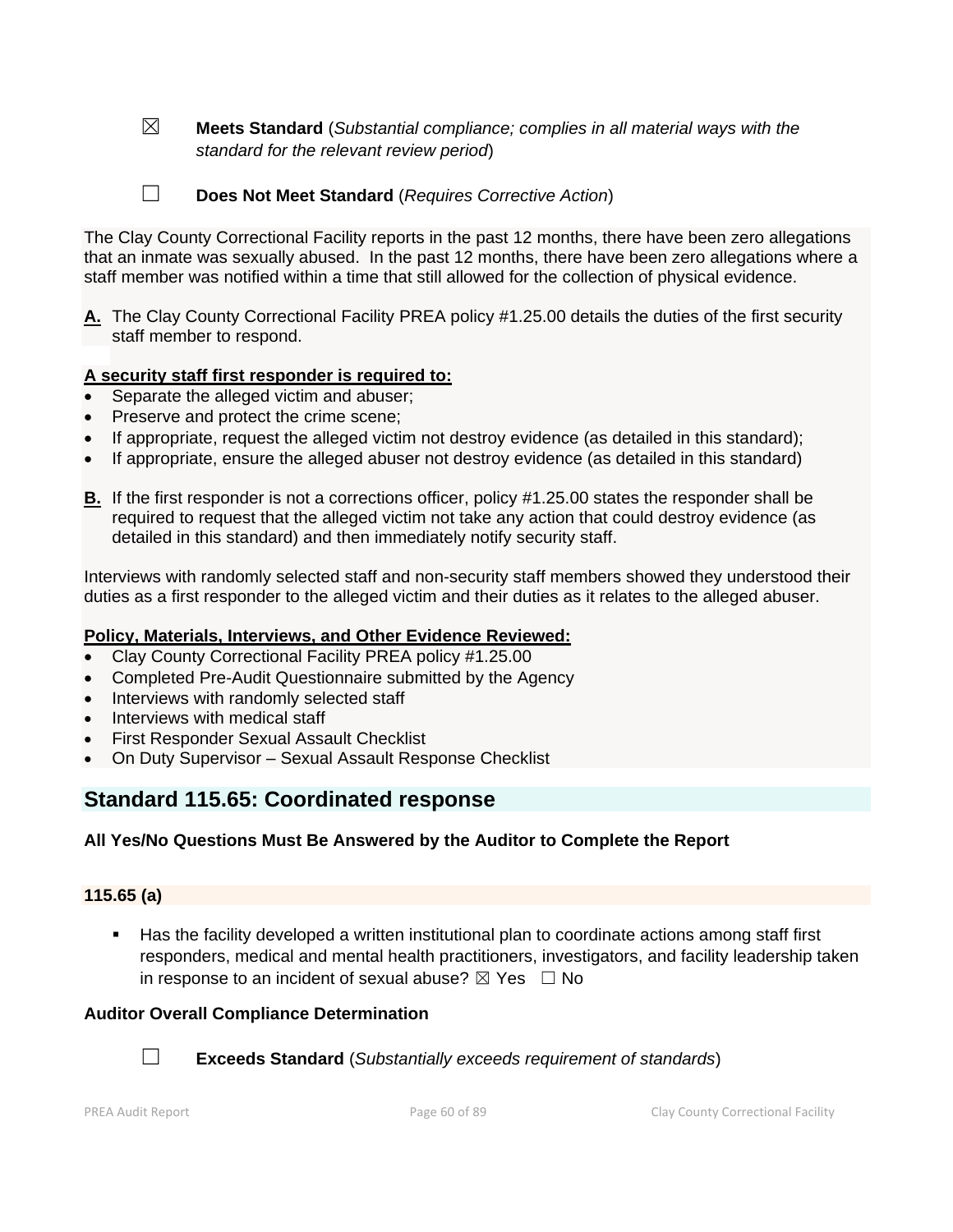☒ **Meets Standard** (*Substantial compliance; complies in all material ways with the standard for the relevant review period*)

☐ **Does Not Meet Standard** (*Requires Corrective Action*)

The Clay County Correctional Facility has developed a written institutional plan to coordinate actions taken in response to an incident of sexual abuse. The plan outlines responsibilities among staff first responders, medical practitioners, investigators, and facility leadership.

#### **Policy, Materials, Interviews, and Other Evidence Reviewed:**

- Clay County Correctional Facility PREA policy #1.25.00
- Completed Pre-Audit Questionnaire submitted by the Agency
- Coordinated response plan
- First Responder Sexual Assault Checklist
- On Duty Supervisor Sexual Assault Response Checklist
- Interview with Jail Administrator Julie Savant (PREA Coordinator)

## **Standard 115.66: Preservation of ability to protect inmates from contact with abusers**

#### **All Yes/No Questions Must Be Answered by the Auditor to Complete the Report**

#### **115.66 (a)**

■ Are both the agency and any other governmental entities responsible for collective bargaining on the agency's behalf prohibited from entering into or renewing any collective bargaining agreement or other agreement that limits the agency's ability to remove alleged staff sexual abusers from contact with any inmates pending the outcome of an investigation or of a determination of whether and to what extent discipline is warranted?  $\boxtimes$  Yes  $\Box$  No

#### **115.66 (b)**

■ Auditor is not required to audit this provision.

## **Auditor Overall Compliance Determination**

☐ **Exceeds Standard** (*Substantially exceeds requirement of standards*)

☒ **Meets Standard** (*Substantial compliance; complies in all material ways with the standard for the relevant review period*)



☐ **Does Not Meet Standard** (*Requires Corrective Action*)

Clay County has entered into a new collective bargaining agreement since the last PREA audit. The Sheriff stated the new collective bargaining agreement maintains Agency Administration's right to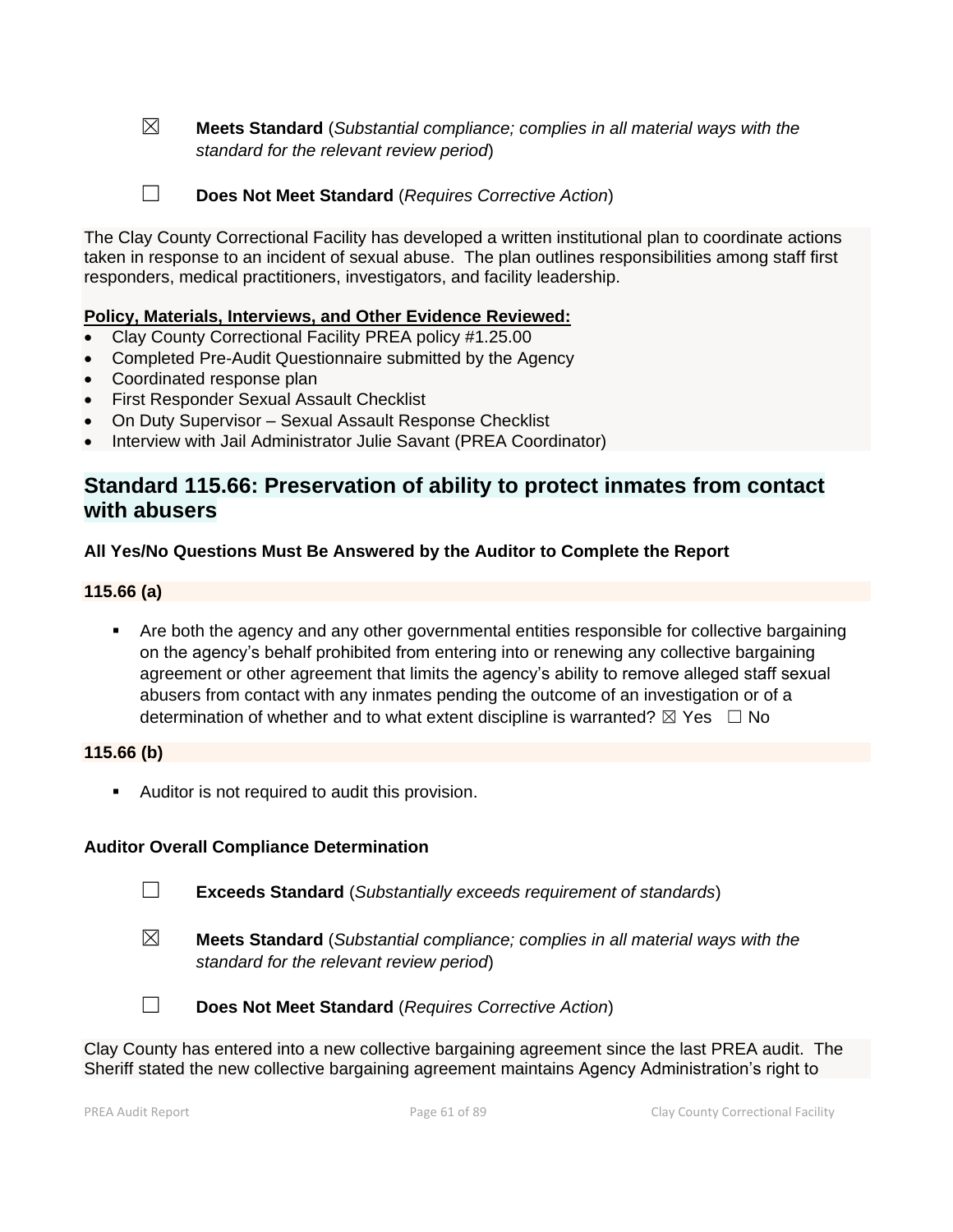remove alleged staff sexual abusers from contact with any inmates pending the outcome of an investigation or a determination of whether and to what extent discipline will be imposed.

## **Policy, Materials, Interviews, and Other Evidence Reviewed:**

- Completed Pre-Audit Questionnaire submitted by the Agency
- Interview with Sheriff Mark Empting and Chief Deputy Stephen Landsem

## **Standard 115.67: Agency protection against retaliation**

## **All Yes/No Questions Must Be Answered by the Auditor to Complete the Report**

## **115.67 (a)**

- Has the agency established a policy to protect all inmates and staff who report sexual abuse or sexual harassment or cooperate with sexual abuse or sexual harassment investigations from retaliation by other inmates or staff?  $\boxtimes$  Yes  $\Box$  No
- Has the agency designated which staff members or departments are charged with monitoring retaliation? ⊠ Yes □ No

## **115.67 (b)**

Does the agency employ multiple protection measures, such as housing changes or transfers for inmate victims or abusers, removal of alleged staff or inmate abusers from contact with victims, and emotional support services for inmates or staff who fear retaliation for reporting sexual abuse or sexual harassment or for cooperating with investigations?  $\boxtimes$  Yes  $\Box$  No

## **115.67 (c)**

- Except in instances where the agency determines that a report of sexual abuse is unfounded, for at least 90 days following a report of sexual abuse, does the agency: Monitor the conduct and treatment of inmates or staff who reported the sexual abuse to see if there are changes that may suggest possible retaliation by inmates or staff?  $\boxtimes$  Yes  $\Box$  No
- Except in instances where the agency determines that a report of sexual abuse is unfounded, for at least 90 days following a report of sexual abuse, does the agency: Monitor the conduct and treatment of inmates who were reported to have suffered sexual abuse to see if there are changes that may suggest possible retaliation by inmates or staff?  $\boxtimes$  Yes  $\Box$  No
- Except in instances where the agency determines that a report of sexual abuse is unfounded, for at least 90 days following a report of sexual abuse, does the agency: Act promptly to remedy any such retaliation?  $\boxtimes$  Yes  $\Box$  No
- Except in instances where the agency determines that a report of sexual abuse is unfounded, for at least 90 days following a report of sexual abuse, does the agency: Monitor any inmate disciplinary reports?  $\boxtimes$  Yes  $\Box$  No
- Except in instances where the agency determines that a report of sexual abuse is unfounded, for at least 90 days following a report of sexual abuse, does the agency: Monitor inmate housing changes? ☒ Yes ☐ No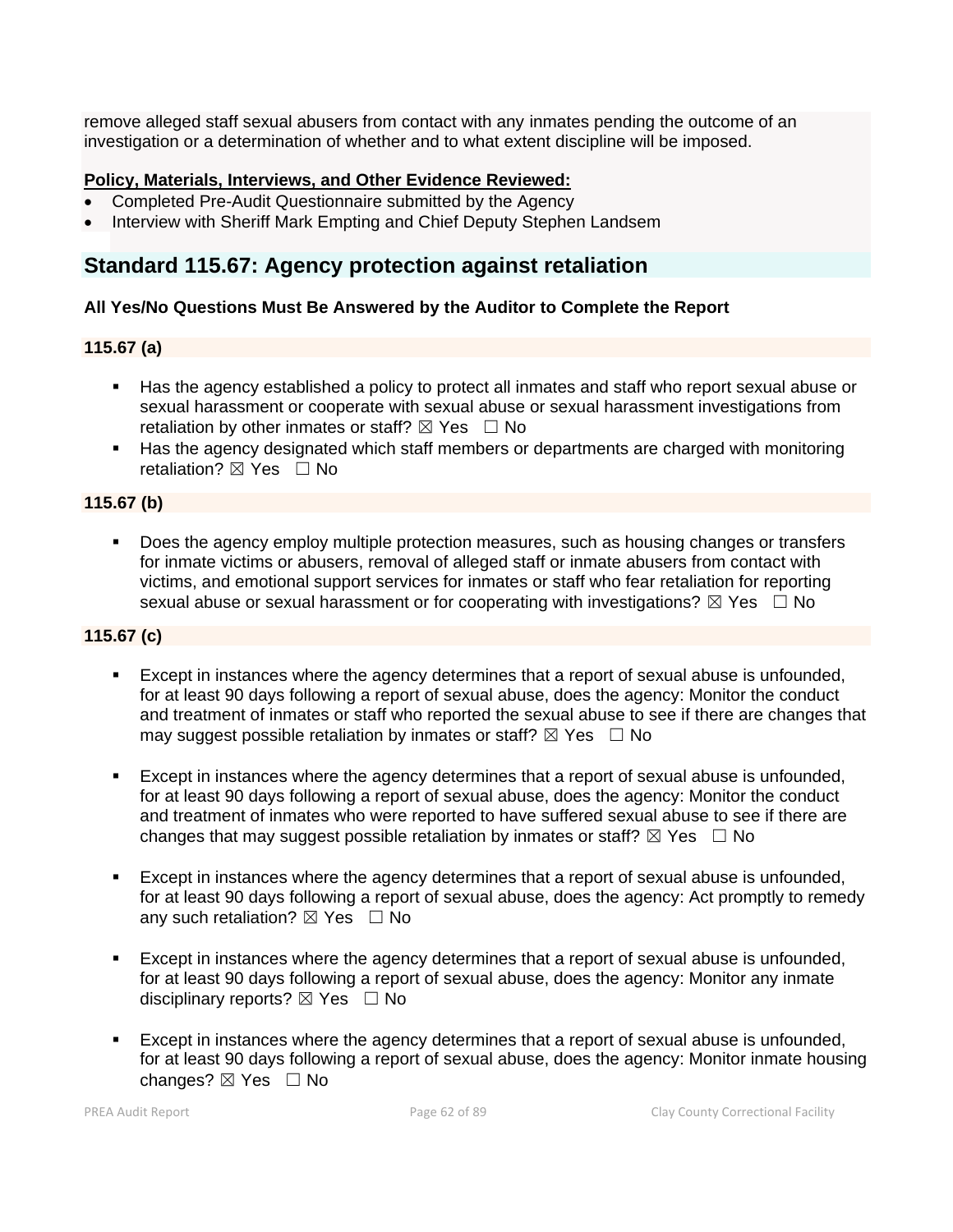- Except in instances where the agency determines that a report of sexual abuse is unfounded, for at least 90 days following a report of sexual abuse, does the agency: Monitor inmate program changes?  $\boxtimes$  Yes  $\Box$  No
- Except in instances where the agency determines that a report of sexual abuse is unfounded, for at least 90 days following a report of sexual abuse, does the agency: Monitor negative performance reviews of staff?  $\boxtimes$  Yes  $\Box$  No
- Except in instances where the agency determines that a report of sexual abuse is unfounded, for at least 90 days following a report of sexual abuse, does the agency: Monitor reassignments of staff?  $\boxtimes$  Yes  $\Box$  No
- Does the agency continue such monitoring beyond 90 days if the initial monitoring indicates a continuing need?  $\boxtimes$  Yes  $\Box$  No

## **115.67 (d)**

▪ In the case of inmates, does such monitoring also include periodic status checks? ☒ Yes ☐ No

## **115.67 (e)**

If any other individual who cooperates with an investigation expresses a fear of retaliation, does the agency take appropriate measures to protect that individual against retaliation?  $\boxtimes$  Yes  $\Box$  No

## **115.67 (f)**

■ Auditor is not required to audit this provision.

- ☐ **Exceeds Standard** (*Substantially exceeds requirement of standards*)
- ☒ **Meets Standard** (*Substantial compliance; complies in all material ways with the standard for the relevant review period*)
- ☐ **Does Not Meet Standard** (*Requires Corrective Action*)
- **A.** The Clay County Correctional Facility reports that in the past 12 months, there has been zero incidents of retaliation reported, known, or suspected. The Clay County Correctional Facility PREA policy #1.25.00 states inmates and staff who report sexual abuse or sexual harassment or cooperate with sexual abuse or sexual harassment investigations will not be subject to retaliation by staff or inmates. The agency reports that the designated staff members charged with monitoring inmates and staff for retaliation would be the Assistant Jail Administrator.
- **B.** The Clay County Correctional Facility would use protective measures including housing changes, transfers, removal of alleged removal of alleged abusers from contact with victims, administrative reassignment or reassignment of the victim or alleged perpetrator to another housing area, and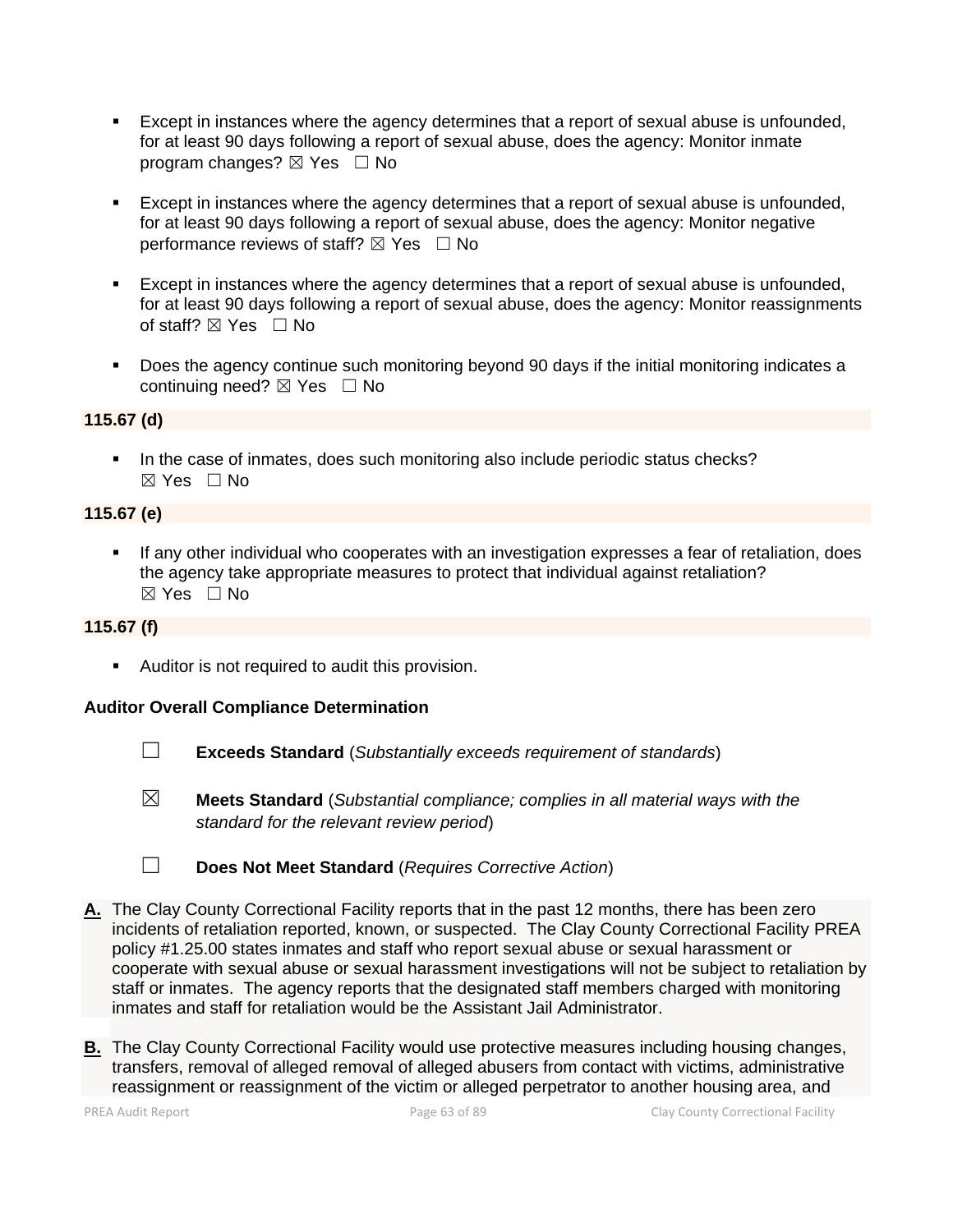support services for inmates or staff who fear retaliation. Interviews with the Sheriff and PREA Coordinator verified that the Agency would take all reports or suspicions of retaliation seriously and immediate action would be taken. When asked during the random staff interviews staff was confident that Administration would not tolerate retaliation and would take immediate action.

- **C.** PREA Policy #1.25.00 outlines the requirements for monitoring for retaliation (as detailed in this standard). Which was confirmed during interviews with the Jail Administrator/PREA Coordinator and Assistant Jail Administrator.
- **D.** The Assistant Jail Administrator explained the process that would be used for monitoring inmates for retaliation. Inmate reviews would be conducted weekly.
- **E.** The Clay County Correctional Facility would take appropriate measures to protect an individual who cooperates with an investigation and expresses fear of retaliation.

## **Policy, Materials, Interviews, and Other Evidence Reviewed:**

- Clay County Correctional Facility PREA policy #1.25.00
- Completed Pre-Audit Questionnaire submitted by the Agency
- Interview with Sheriff Mark Empting and Chief Deputy Stephen Landsem
- Interview with Jail Administrator Julie Savat (PREA Coordinator)
- Interview with the Assistant Jail Administrator who is responsible for monitoring for retaliation
- Completed monitoring form

## **Standard 115.68: Post-allegation protective custody**

## **All Yes/No Questions Must Be Answered by the Auditor to Complete the Report**

## **115.68 (a)**

Is any and all use of segregated housing to protect an inmate who is alleged to have suffered sexual abuse subject to the requirements of § 115.43?  $\boxtimes$  Yes  $\Box$  No

- ☐ **Exceeds Standard** (*Substantially exceeds requirement of standards*)
- ☒ **Meets Standard** (*Substantial compliance; complies in all material ways with the standard for the relevant review period*)
- ☐ **Does Not Meet Standard** (*Requires Corrective Action*)
- **A.** The Clay County Correctional Facility PREA policy #1.25.00 prohibits placing inmates at high risk for sexual victimization in involuntary segregated housing unless other alternatives are not available. Inmates may be administratively segregated for less than 24 hours while an assessment is completed. The PREA Coordinator confirmed that protective custody inmates would have the same opportunities as the general population units.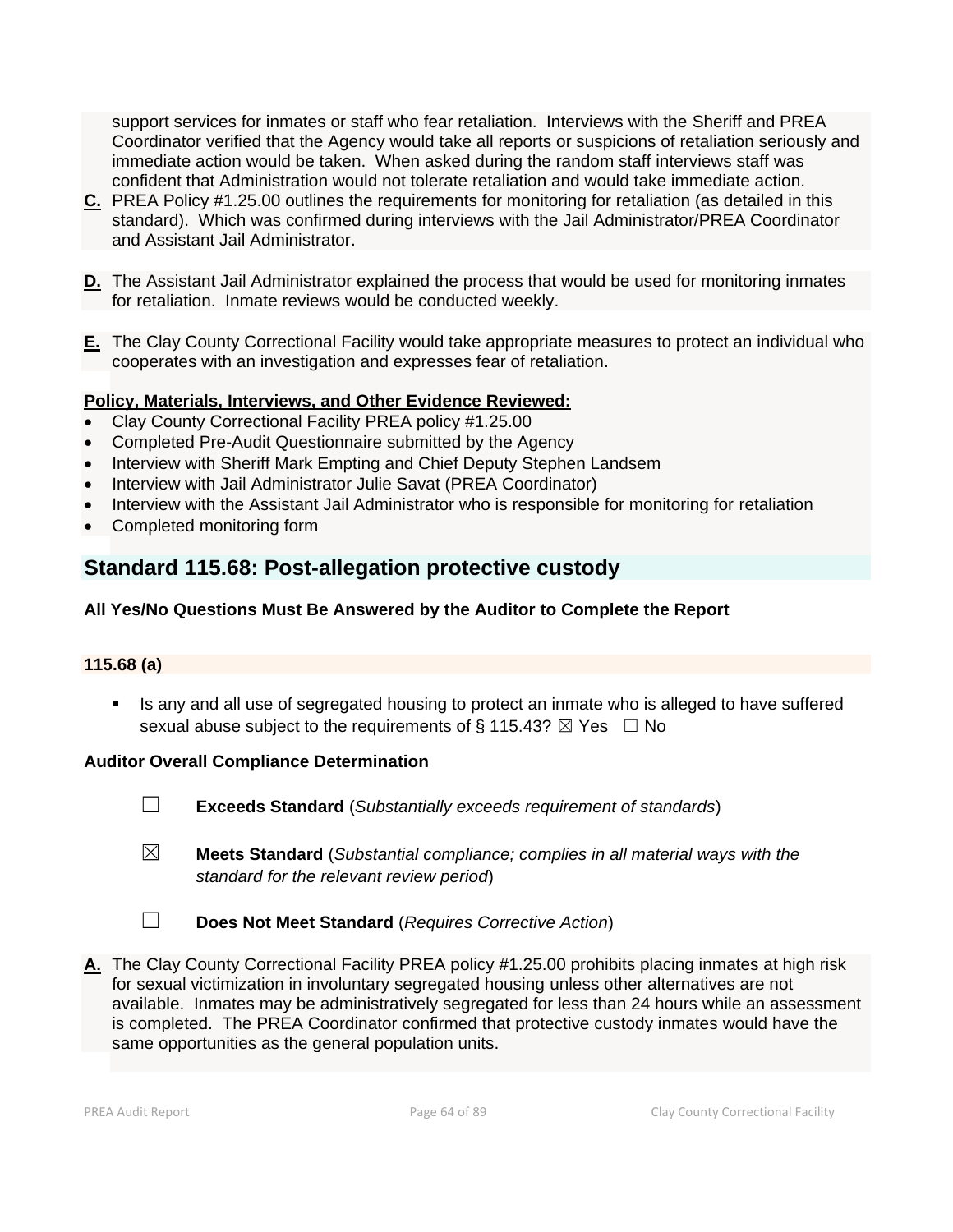- **B.** The PREA Coordinator confirmed that inmates have access to programs, privileges, education, and work opportunities and any restrictions would be documented. Minnesota Department of Corrections 2911.2800 rules for licensure requires a deprivation report about the item or activity that was restricted.
- **C.** An inmate at high risk for sexual victimization will be placed in involuntary protective custody only until an alternative means of separation can be arranged, not ordinarily more than 30 days. Adherence to this policy was confirmed in the interview with the PREA Coordinator.
- **D.** If an inmate is placed in involuntary protective custody, the Jail Administrator or designee will document the basis for any safety concerns and why no alternative means of separation can be arranged.
- **E.** The Jail Administrator or designee reevaluates inmates classified as protective custody on a weekly basis as part of the classification process.

The facility reports that in the past 12 months, there have been zero inmates placed in involuntary protective custody for 1 to 24 hours awaiting completion of an assessment. The facility reports that in the past 12 months, there have been zero inmates placed in involuntary protective custody for longer than 30 days waiting for alternative placement.

During the on-site PREA Audit, there were zero inmates at risk of sexual victimization or alleged to have suffered abuse being housed in involuntary protective custody.

#### **Policy, Materials, Interviews, and Other Evidence Reviewed:**

- Clay County Correctional Facility PREA policy 1.25.00
- Completed Pre-Audit Questionnaire submitted by the Agency
- Interview with Jail Administrator Julie Savat (PREA Coordinator)

# **INVESTIGATIONS**

## **Standard 115.71: Criminal and administrative agency investigations**

## **All Yes/No Questions Must Be Answered by the Auditor to Complete the Report**

## **115.71 (a)**

- When the agency conducts its own investigations into allegations of sexual abuse and sexual harassment, does it do so promptly, thoroughly, and objectively? [N/A if the agency/facility is not responsible for conducting any form of criminal OR administrative sexual abuse investigations. See 115.21(a).]  $\boxtimes$  Yes  $\Box$  No  $\Box$  NA
- Does the agency conduct such investigations for all allegations, including third party and anonymous reports? [N/A if the agency/facility is not responsible for conducting any form of criminal OR administrative sexual abuse investigations. See 115.21(a).]  $\boxtimes$  Yes  $\Box$  No  $\Box$  NA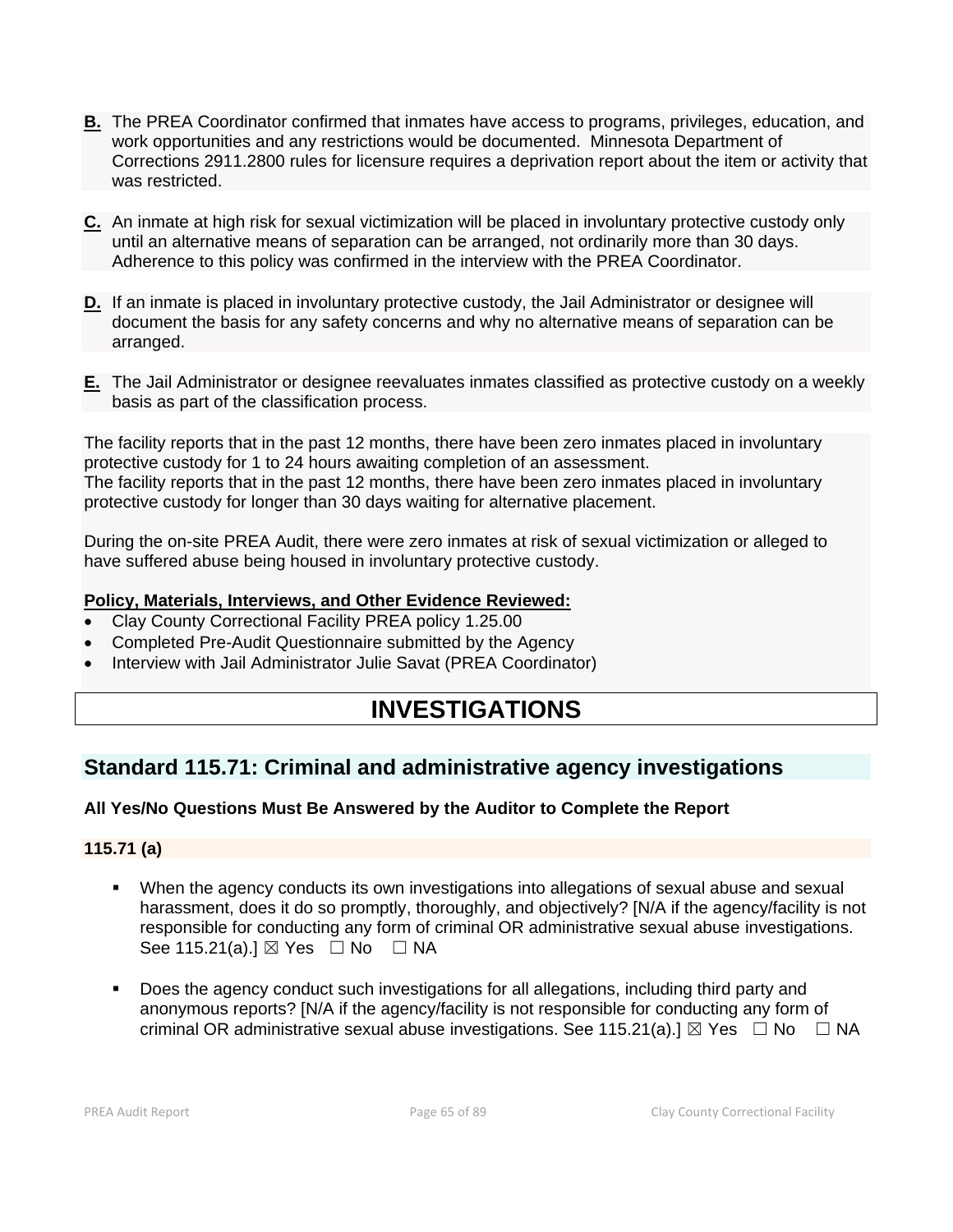#### **115.71 (b)**

**•** Where sexual abuse is alleged, does the agency use investigators who have received specialized training in sexual abuse investigations as required by 115.34?  $\boxtimes$  Yes  $\Box$  No

### **115.71 (c)**

- Do investigators gather and preserve direct and circumstantial evidence, including any available physical and DNA evidence and any available electronic monitoring data?  $\boxtimes$  Yes  $\Box$  No
- Do investigators interview alleged victims, suspected perpetrators, and witnesses? ☒ Yes ☐ No
- Do investigators review prior reports and complaints of sexual abuse involving the suspected perpetrator? **⊠** Yes □ No

### **115.71 (d)**

▪ When the quality of evidence appears to support criminal prosecution, does the agency conduct compelled interviews only after consulting with prosecutors as to whether compelled interviews may be an obstacle for subsequent criminal prosecution?  $\boxtimes$  Yes  $\Box$  No

#### **115.71 (e)**

- Do agency investigators assess the credibility of an alleged victim, suspect, or witness on an individual basis and not on the basis of that individual's status as inmate or staff?  $\boxtimes$  Yes  $\Box$  No
- Does the agency investigate allegations of sexual abuse without requiring an inmate who alleges sexual abuse to submit to a polygraph examination or other truth-telling device as a condition for proceeding?  $\boxtimes$  Yes  $\Box$  No

### **115.71 (f)**

- Do administrative investigations include an effort to determine whether staff actions or failures to act contributed to the abuse?  $\boxtimes$  Yes  $\Box$  No
- Are administrative investigations documented in written reports that include a description of the physical evidence and testimonial evidence, the reasoning behind credibility assessments, and investigative facts and findings?  $\boxtimes$  Yes  $\Box$  No

## **115.71 (g)**

Are criminal investigations documented in a written report that contains a thorough description of the physical, testimonial, and documentary evidence and attaches copies of all documentary evidence where feasible?  $\boxtimes$  Yes  $\Box$  No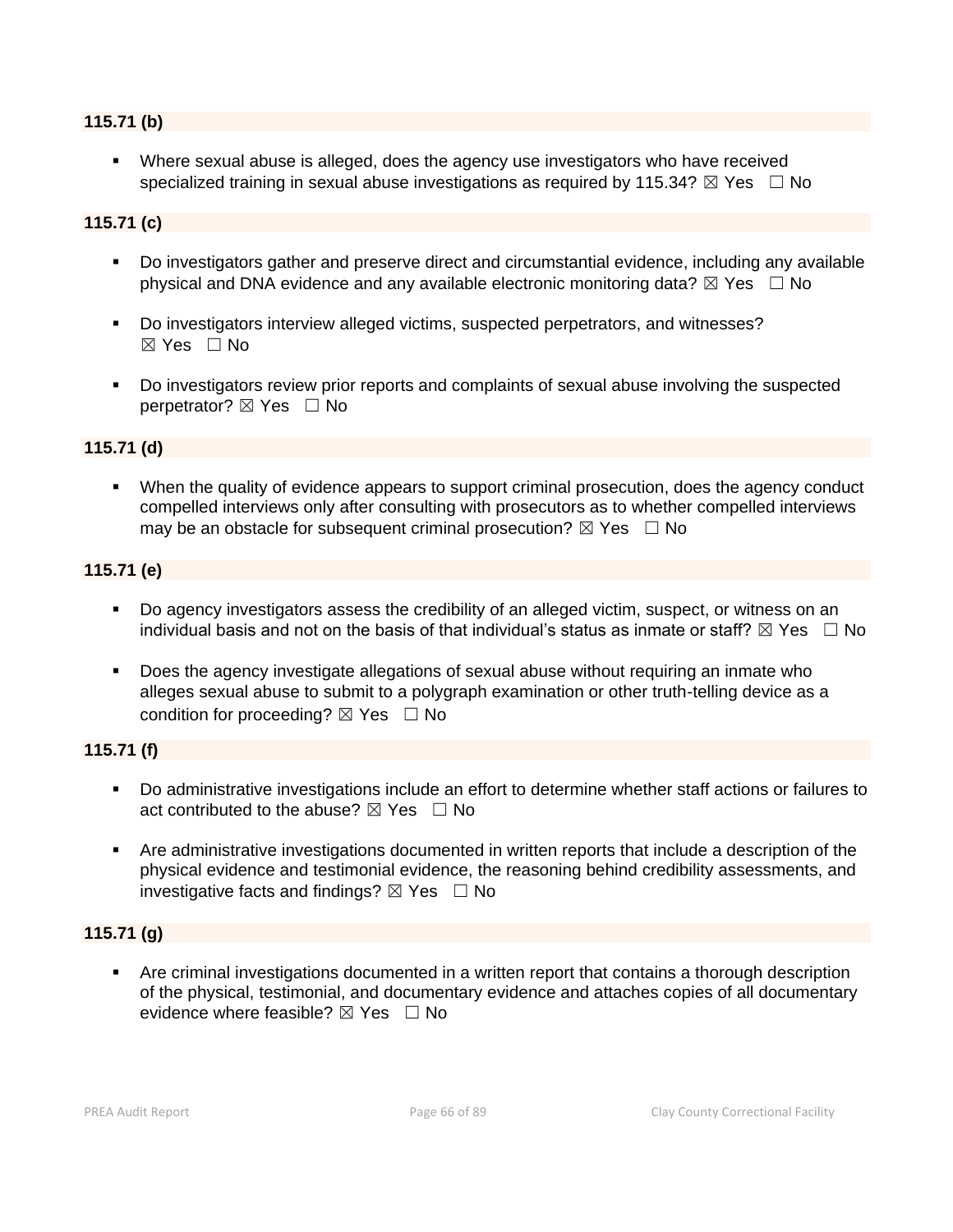## **115.71 (h)**

▪ Are all substantiated allegations of conduct that appears to be criminal referred for prosecution?  $\boxtimes$  Yes  $\Box$  No

### **115.71 (i)**

Does the agency retain all written reports referenced in 115.71(f) and (g) for as long as the alleged abuser is incarcerated or employed by the agency, plus five years?  $\boxtimes$  Yes  $\Box$  No

#### **115.71 (j)**

Does the agency ensure that the departure of an alleged abuser or victim from the employment or control of the agency does not provide a basis for terminating an investigation?  $\boxtimes$  Yes  $\Box$  No

#### **115.71 (k)**

■ Auditor is not required to audit this provision.

#### **115.71 (l)**

▪ When an outside entity investigates sexual abuse, does the facility cooperate with outside investigators and endeavor to remain informed about the progress of the investigation? (N/A if an outside agency does not conduct administrative or criminal sexual abuse investigations. See 115.21(a).) □ Yes □ No ⊠ NA

- ☐ **Exceeds Standard** (*Substantially exceeds requirement of standards*)
- 
- ☒ **Meets Standard** (*Substantial compliance; complies in all material ways with the standard for the relevant review period*)
- 
- ☐ **Does Not Meet Standard** (*Requires Corrective Action*)
- **A.** The Clay County Correctional Facility PREA policy #1.25.00 ensures all investigations of sexual abuse and sexual harassment, including third-party and anonymous reports will be conducted promptly, thoroughly, and objectively.
- **B.** Administrative investigations are completed by the Assistant Jail Administrator who has received specialized training pursuant to standard 115.34.
- **C.** The investigator interviewed was able to explain the investigative steps used which includes a collection of evidence, interviews, technology, and other pertinent information available.
- **D.** The Clay County Sheriff's Office will consult with the Clay County Attorney's Office during investigations.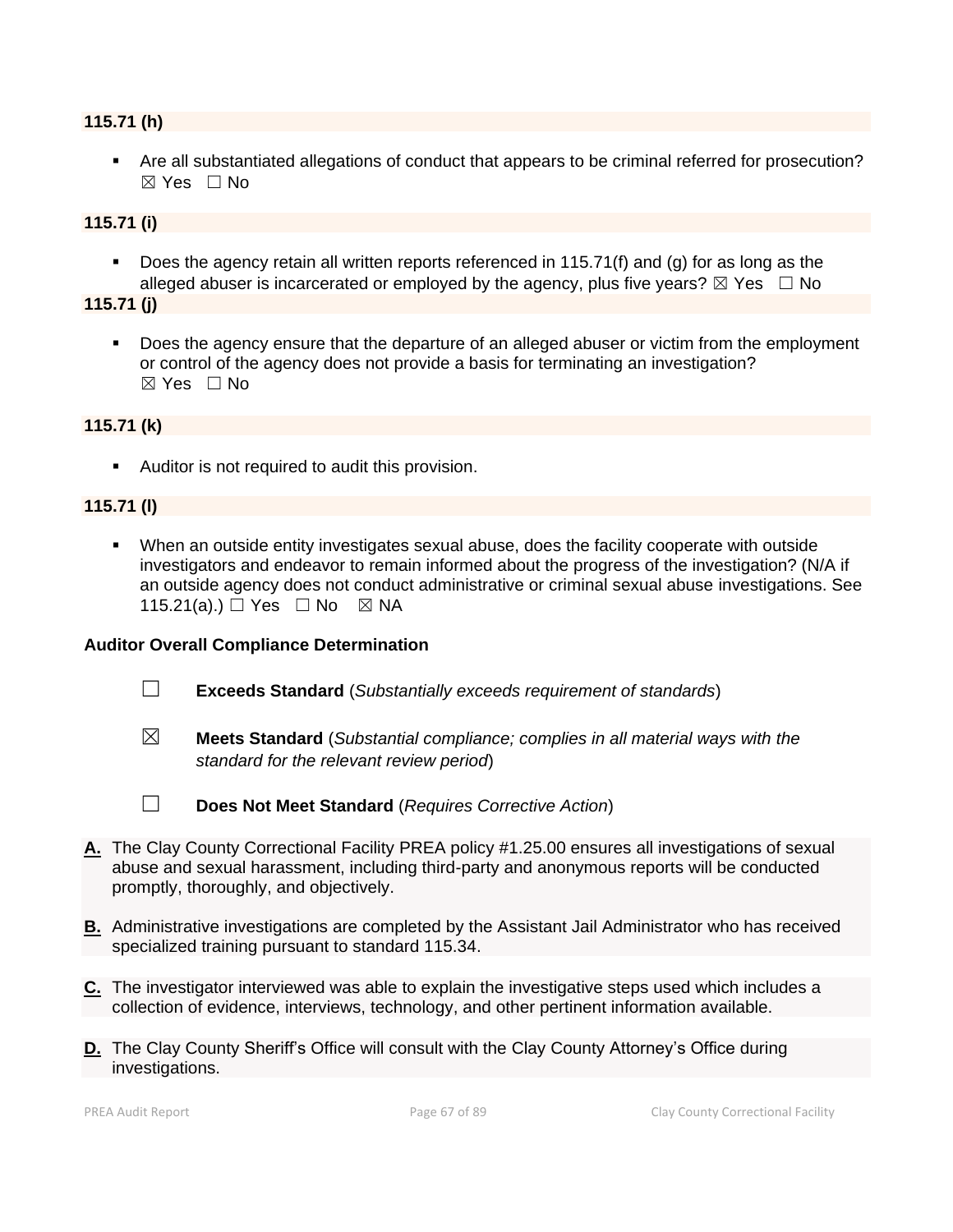- **E.** The credibility of the alleged victim, alleged perpetrator or witnesses is based on what the evidence supports as the investigation develops. Polygraphs would not be used in an investigation. Minnesota State Statute 611A.26. S.1 prohibits the use of polygraphs on victims of sexual abuse as part of or the condition for proceeding with the investigation, charging, or prosecution of such offense.
- **F.** The Clay County Correctional Facility PREA policy #1.25.00 outlines the requirement of this paragraph in response to administrative investigations. The facility reported in the past 12 months, there was zero administrative investigations conducted. The administrative investigation includes descriptions of any physical evidence and interviews, reasons for credibility assessments, investigative facts and findings, and an effort to determine whether staff actions or failures to act contributed to the abuse.
- **G.** Criminal investigations are documented and include interviews, evidence, a thorough description, and any additional information pertinent to the investigation.
- **H.** An investigation that supports criminal conduct will be forwarded by the Clay County Sheriff's Office to the Clay County Attorney's Office for prosecution.
- **I.** Clay County Correctional Facility PREA policy #1.25.00 requires the Office to retain all written reports from administrative and criminal investigations if the alleged abuser is held or employed by the Office, plus five years.
- **J.** The Sheriff, Chief Deputy and Jail Administrator/PREA Coordinator confirmed that an investigation would be completed even if the staff member were no longer employed with the Agency.
- **L.** The Clay County Sheriff's Office conducts their own sexual abuse investigations.

The facility reported in the past 12 months, there was zero administrative or criminal investigations conducted.

#### **Policy, Materials, Interviews, and Other Evidence Reviewed:**

- Clay County Correctional Facility PREA policy #1.25.00
- Sheriff's Office Sexual Assault Investigation Policy
- Completed Pre-Audit Questionnaire submitted by the Agency
- Interview with Sheriff Mark Empting and Chief Deputy Stephen Landsem
- Interview with Jail Administrator Julie Savat (PREA Coordinator)
- Interview with an investigator

## **Standard 115.72: Evidentiary standard for administrative investigations**

#### **All Yes/No Questions Must Be Answered by the Auditor to Complete the Report**

#### **115.72 (a)**

▪ Is it true that the agency does not impose a standard higher than a preponderance of the evidence in determining whether allegations of sexual abuse or sexual harassment are substantiated?  $\boxtimes$  Yes  $\Box$  No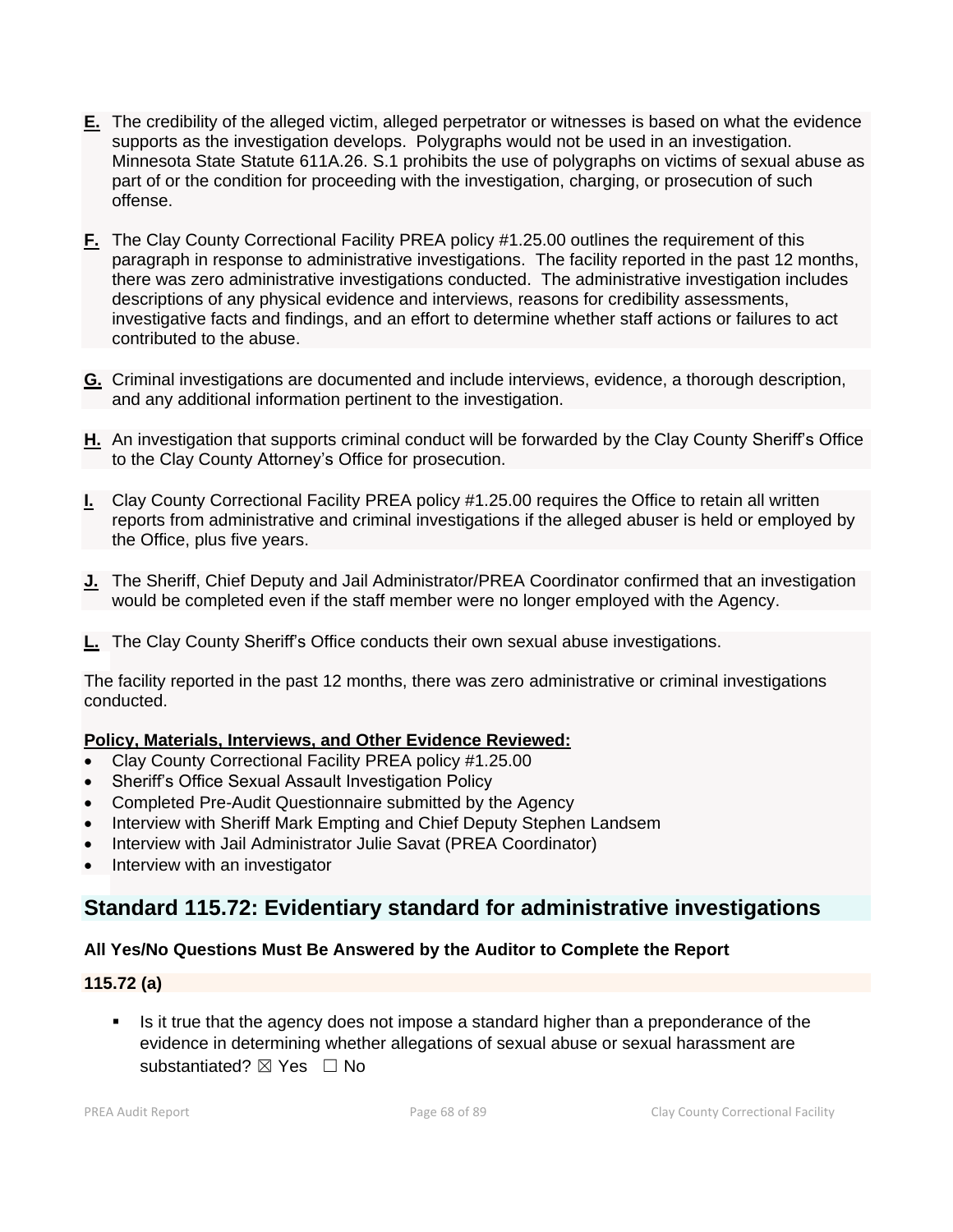### **Auditor Overall Compliance Determination**

- ☐ **Exceeds Standard** (*Substantially exceeds requirement of standards*)
- ☒ **Meets Standard** (*Substantial compliance; complies in all material ways with the standard for the relevant review period*)
- 
- ☐ **Does Not Meet Standard** (*Requires Corrective Action*)

The Clay County Correctional Facility reports they do not impose a standard higher than a preponderance (more than fifty percent) of the evidence in determining whether allegations of sexual abuse or sexual harassment are substantiated.

#### **Policy, Materials, Interviews, and Other Evidence Reviewed:**

- Clay County Correctional Facility PREA policy #1.25.00
- Completed Pre-Audit Questionnaire submitted by the Agency
- Interview with a licensed investigator
- Incident report

## **Standard 115.73: Reporting to inmates**

#### **All Yes/No Questions Must Be Answered by the Auditor to Complete the Report**

#### **115.73 (a)**

■ Following an investigation into an inmate's allegation that he or she suffered sexual abuse in an agency facility, does the agency inform the inmate as to whether the allegation has been determined to be substantiated, unsubstantiated, or unfounded?  $\boxtimes$  Yes  $\Box$  No

#### **115.73 (b)**

If the agency did not conduct the investigation into an inmate's allegation of sexual abuse in an agency facility, does the agency request the relevant information from the investigative agency in order to inform the inmate? (N/A if the agency/facility is responsible for conducting administrative and criminal investigations.)  $\Box$  Yes  $\Box$  No  $\boxtimes$  NA

#### **115.73 (c)**

- Following an inmate's allegation that a staff member has committed sexual abuse against the inmate, unless the agency has determined that the allegation is unfounded, or unless the inmate has been released from custody, does the agency subsequently inform the inmate whenever: The staff member is no longer posted within the inmate's unit?  $\boxtimes$  Yes  $\Box$  No
- Following an inmate's allegation that a staff member has committed sexual abuse against the inmate, unless the agency has determined that the allegation is unfounded, or unless the inmate has been released from custody, does the agency subsequently inform the inmate whenever: The staff member is no longer employed at the facility?  $\boxtimes$  Yes  $\Box$  No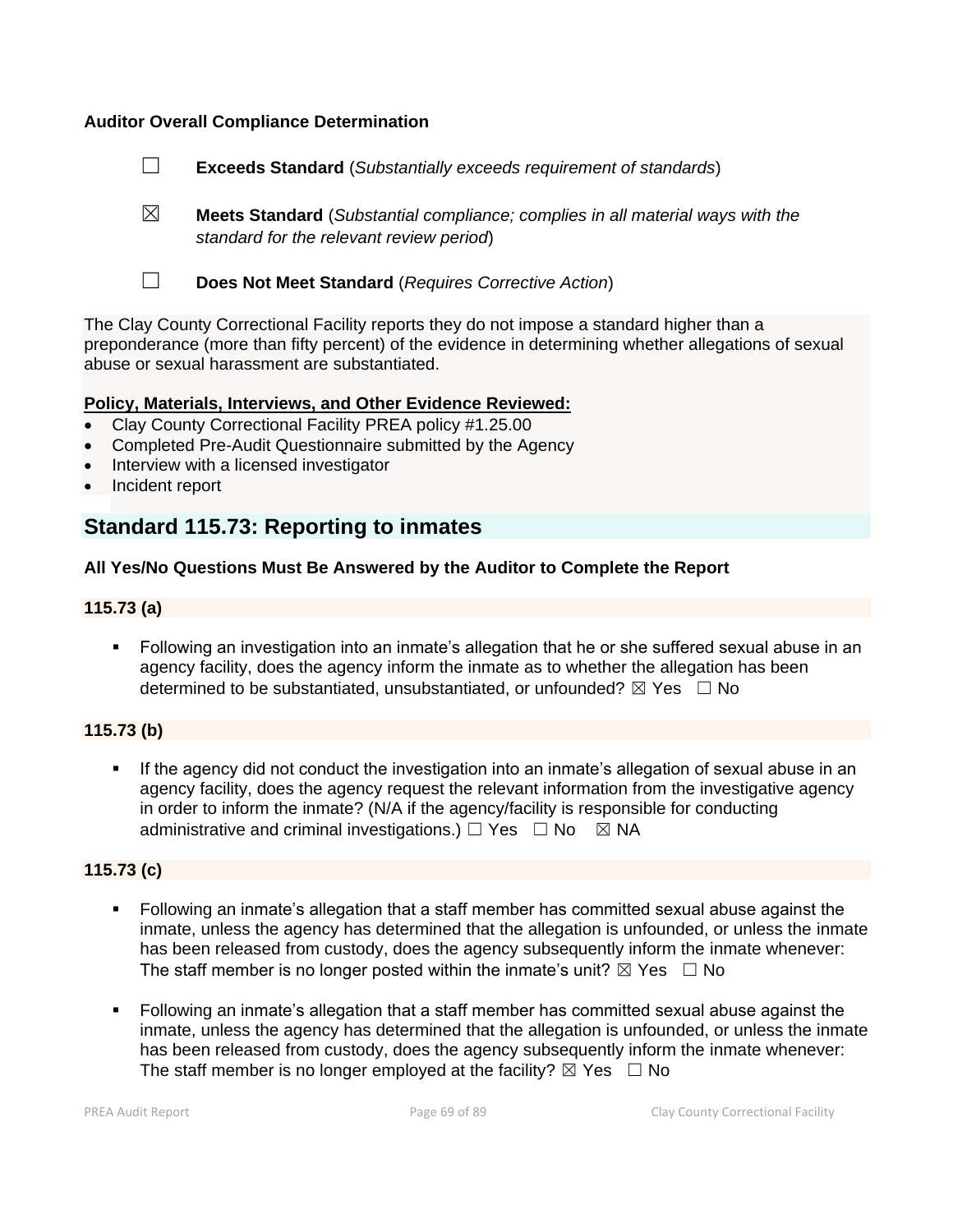- Following an inmate's allegation that a staff member has committed sexual abuse against the inmate, unless the agency has determined that the allegation is unfounded, or unless the inmate has been released from custody, does the agency subsequently inform the inmate whenever: The agency learns that the staff member has been indicted on a charge related to sexual abuse in the facility?  $\boxtimes$  Yes  $\Box$  No
- Following an inmate's allegation that a staff member has committed sexual abuse against the inmate, unless the agency has determined that the allegation is unfounded, or unless the inmate has been released from custody, does the agency subsequently inform the inmate whenever: The agency learns that the staff member has been convicted on a charge related to sexual abuse within the facility?  $\boxtimes$  Yes  $\Box$  No

**115.73 (d)**

- Following an inmate's allegation that he or she has been sexually abused by another inmate, does the agency subsequently inform the alleged victim whenever: The agency learns that the alleged abuser has been indicted on a charge related to sexual abuse within the facility? ☒ Yes ☐ No
- Following an inmate's allegation that he or she has been sexually abused by another inmate, does the agency subsequently inform the alleged victim whenever: The agency learns that the alleged abuser has been convicted on a charge related to sexual abuse within the facility?  $\boxtimes$  Yes  $\Box$  No

## **115.73 (e)**

**•** Does the agency document all such notifications or attempted notifications?  $\boxtimes$  Yes  $\Box$  No

## **115.73 (f)**

■ Auditor is not required to audit this provision.

## **Auditor Overall Compliance Determination**



☐ **Exceeds Standard** (*Substantially exceeds requirement of standards*)

- ☒ **Meets Standard** (*Substantial compliance; complies in all material ways with the standard for the relevant review period*)
- ☐ **Does Not Meet Standard** (*Requires Corrective Action*)
- **A.** The Clay County Correctional Facility PREA policy #1.25.00 states following an investigation into an inmate's allegation of sexual abuse or sexual harassment will be informed whether the allegation has been determined to be substantiated, unsubstantiated, or unfounded. The facility reports in the past 12 months, there has been zero criminal or administrative investigation of alleged inmate sexual abuse completed by the agency.
- **B.** This paragraph is not applicable, criminal investigations are completed by trained Clay County Sheriff's Office licensed investigators.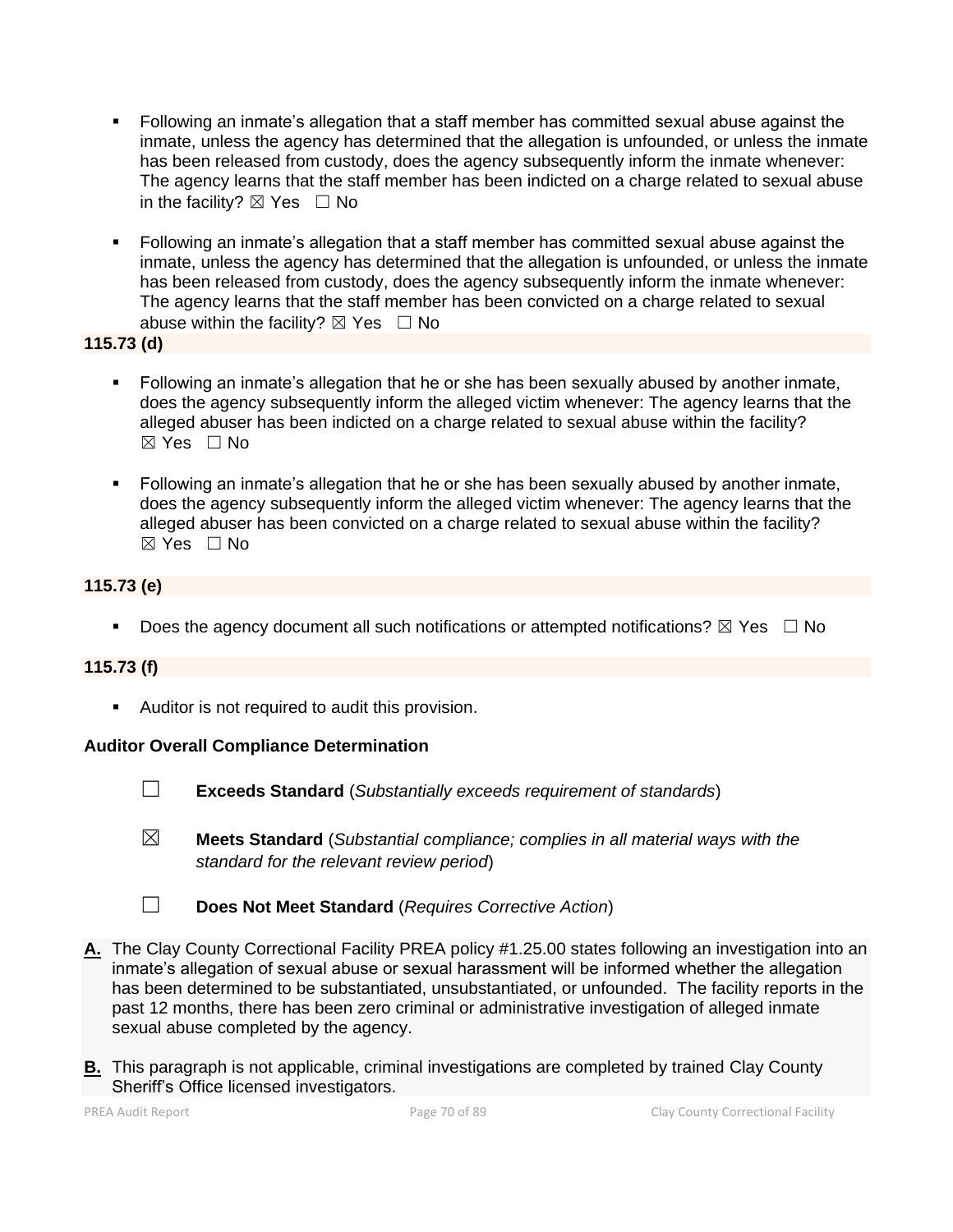- **C.** PREA policy #1.25.00 outlines the information that would be provided to the inmate on the status of the accused staff member. (as detailed in this standard)
- **D.** PREA policy #1.25.00 outlines the information that would be provided to an alleged victim on the status of the alleged abuser if another inmate is the accused. (as detailed in this standard)
- **E.** PREA policy #1.25.00 states all notifications or attempted notifications will be documented in an incident report.

During the dates of the on-site audit, there were zero inmates in custody who reported sexual abuse.

#### **Policy, Materials, Interviews, and Other Evidence Reviewed:**

- Clay County PREA policy #1.25.00
- Completed Pre-Audit Questionnaire submitted by the Agency
- Interview with Jail Administrator Julie Savat (PREA Coordinator)
- Interview with the Assistant Jail Administrator (trained administrative investigator)
- Completed inmate notification

# **DISCIPLINE**

## **Standard 115.76: Disciplinary sanctions for staff**

## **All Yes/No Questions Must Be Answered by the Auditor to Complete the Report**

#### **115.76 (a)**

Are staff subject to disciplinary sanctions up to and including termination for violating agency sexual abuse or sexual harassment policies?  $\boxtimes$  Yes  $\Box$  No

#### **115.76 (b)**

**■** Is termination the presumptive disciplinary sanction for staff who have engaged in sexual abuse? ☒ Yes ☐ No

#### **115.76 (c)**

Are disciplinary sanctions for violations of agency policies relating to sexual abuse or sexual harassment (other than actually engaging in sexual abuse) commensurate with the nature and circumstances of the acts committed, the staff member's disciplinary history, and the sanctions imposed for comparable offenses by other staff with similar histories?  $\boxtimes$  Yes  $\Box$  No

### **115.76 (d)**

Are all terminations for violations of agency sexual abuse or sexual harassment policies, or resignations by staff who would have been terminated if not for their resignation, reported to: Law enforcement agencies (unless the activity was clearly not criminal)?  $\boxtimes$  Yes  $\Box$  No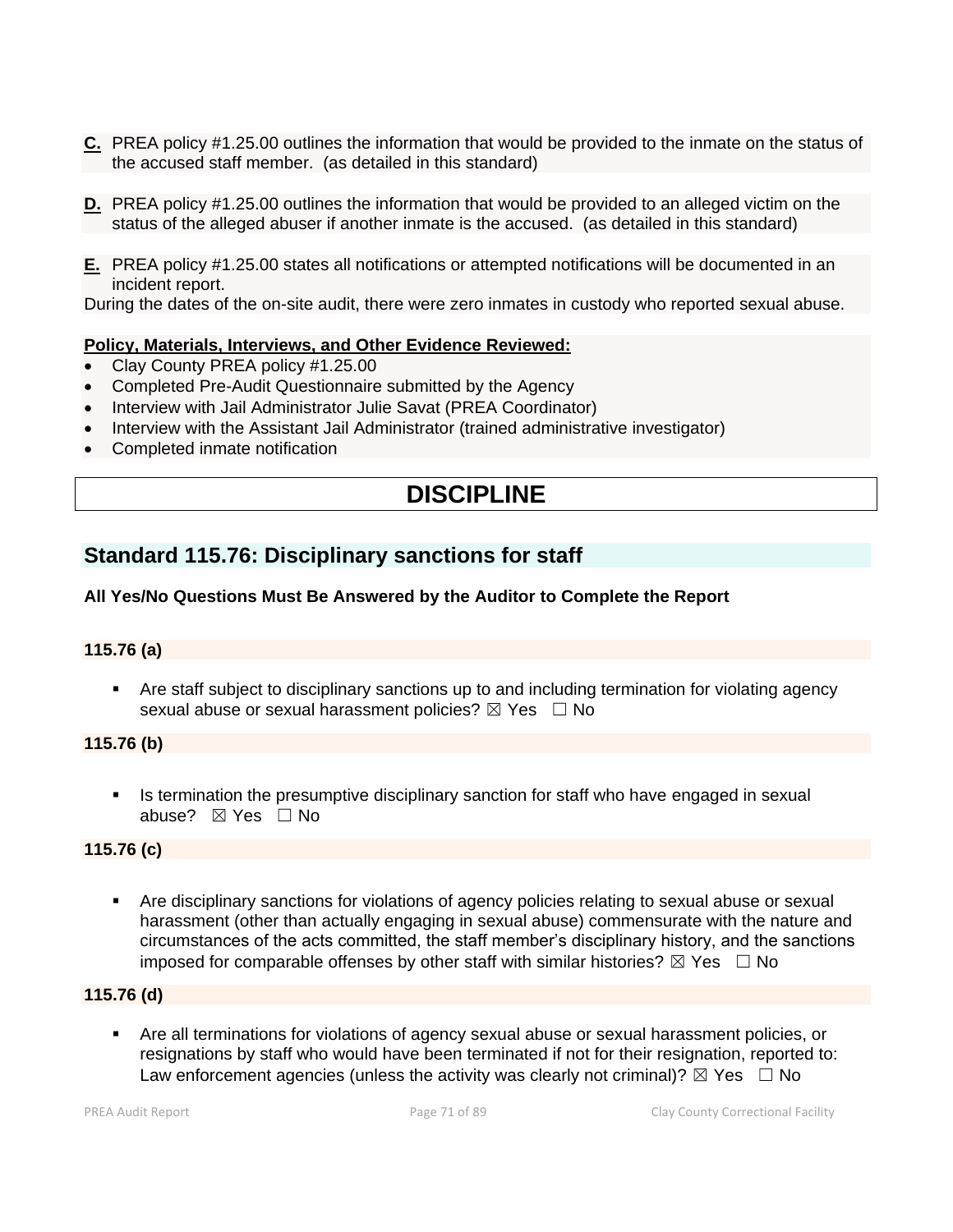▪ Are all terminations for violations of agency sexual abuse or sexual harassment policies, or resignations by staff who would have been terminated if not for their resignation, reported to: Relevant licensing bodies?  $\boxtimes$  Yes  $\Box$  No

## **Auditor Overall Compliance Determination**

- ☐ **Exceeds Standard** (*Substantially exceeds requirement of standards*)
- ☒ **Meets Standard** (*Substantial compliance; complies in all material ways with the standard for the relevant review period*)
- ☐ **Does Not Meet Standard** (*Requires Corrective Action*)
- **A.** The Clay County Correctional Facility reports that in the past 12 months, there has been zero staff members from the facility who has been disciplined, terminated, or resigned prior to termination for violating agency sexual abuse or sexual harassment policies. Additionally, in the past 12 months, there has been zero staff members reported to law enforcement or licensing boards for violating agency policies. The Clay County Correctional Facility PREA policy #1.25.00 outlines the disciplinary sanctions up to and including termination for violating sexual abuse and harassment policies.
- **B.** Termination shall be the presumptive disciplinary sanction for staff who has engaged in sexual abuse. The Sheriff, Chief Deputy and PREA Coordinator confirmed a staff member would be terminated if he/she were involved in sexual abuse of inmates.
- **C.** The Clay County Correctional Facility PREA policy #1.25.00 outlines the progressive discipline of staff members for violations of policies related to sexual abuse or harassment (other than engaging in sexual abuse).
- **D.** All terminations or resignations for violating agency sexual abuse or harassment policies will be reported to law enforcement agencies unless the activity was clearly not criminal. The facility would be required to submit a special incident report to the Minnesota Department of Corrections.

## **Policy, Materials, Interviews, and Other Evidence Reviewed:**

- Clay County Correctional Facility PREA policy #1.25.00
- Completed Pre-Audit Questionnaire submitted by the Agency
- Interview with Sheriff Mark Empting and Chief Deputy Stephen Landsem
- Interview with Jail Administrator Julie Savat (PREA Coordinator)

## **Standard 115.77: Corrective action for contractors and volunteers**

## **All Yes/No Questions Must Be Answered by the Auditor to Complete the Report**

## **115.77 (a)**

**EXECT** Is any contractor or volunteer who engages in sexual abuse prohibited from contact with inmates? ☒ Yes ☐ No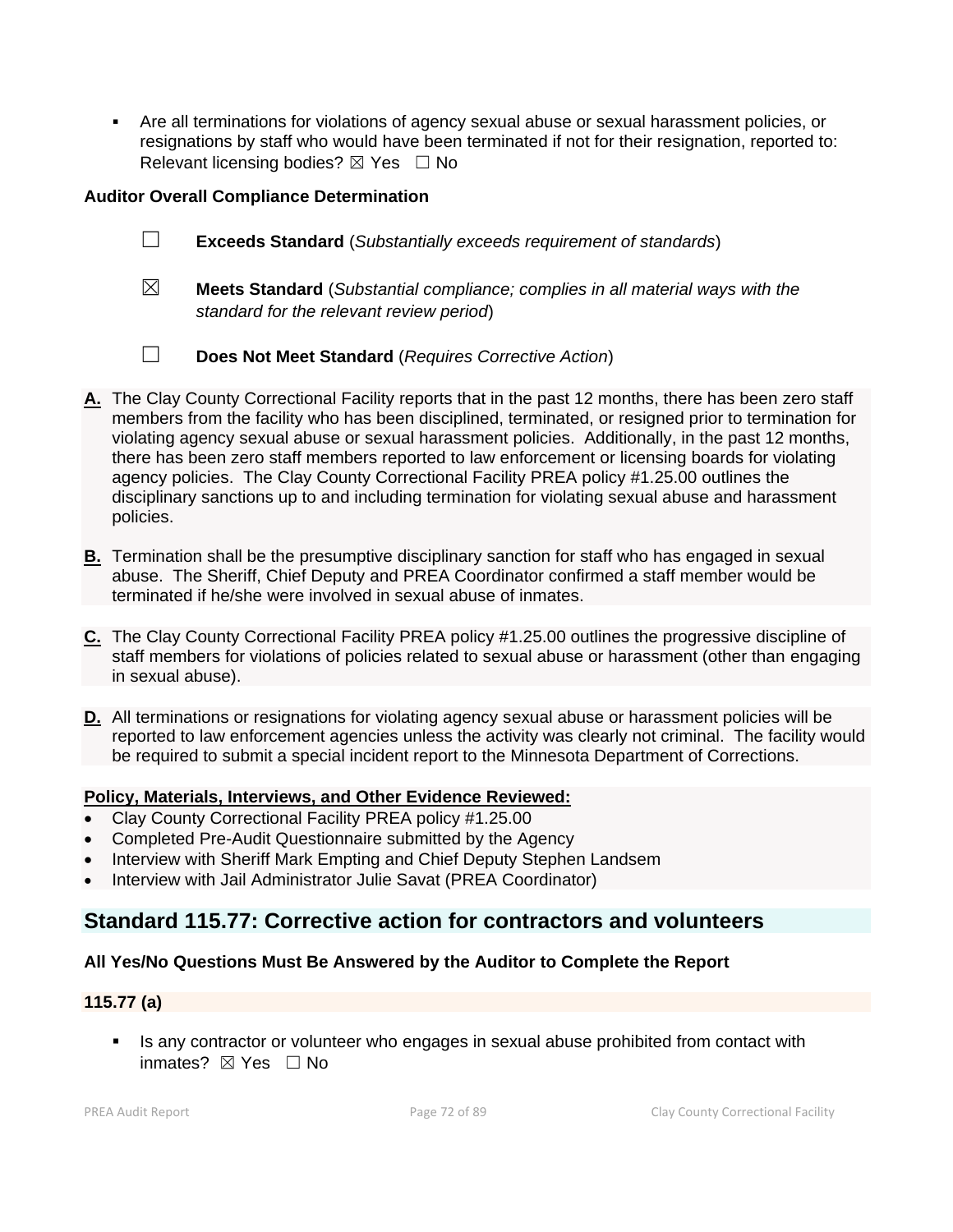- Is any contractor or volunteer who engages in sexual abuse reported to: Law enforcement agencies (unless the activity was clearly not criminal)?  $\boxtimes$  Yes  $\Box$  No
- Is any contractor or volunteer who engages in sexual abuse reported to: Relevant licensing bodies? ⊠ Yes □ No

### **115.77 (b)**

**.** In the case of any other violation of agency sexual abuse or sexual harassment policies by a contractor or volunteer, does the facility take appropriate remedial measures, and consider whether to prohibit further contact with inmates?  $\boxtimes$  Yes  $\Box$  No

### **Auditor Overall Compliance Determination**

- ☐ **Exceeds Standard** (*Substantially exceeds requirement of standards*)
- ☒ **Meets Standard** (*Substantial compliance; complies in all material ways with the standard for the relevant review period*)
- ☐ **Does Not Meet Standard** (*Requires Corrective Action*)
- **A.** The Clay County Correctional Facility reports in the past 12 months, there has been zero contractors or volunteers reported to law enforcement or relevant licensing bodies for engaging in sexual abuse of inmates.
- **B.** The Jail Administrator/PREA Coordinator was clear that any contractor or volunteer who engaged in sexual abuse of an inmate would not be tolerated and immediate actions would be taken. The Jail Administrator/PREA Coordinator stated that the volunteer would be prohibited from the facility regardless of the allegation. The policy does allow the facility to consider whether the volunteer would be prohibited from further contact with inmates.

### **Policy, Materials, Interviews, and Other Evidence Reviewed:**

- Clay County Correctional Facility PREA policy #1.25.00
- Completed Pre-Audit Questionnaire submitted by the Agency
- Interview with Jail Administrator Julie Savat (PREA Coordinator)

# **Standard 115.78: Disciplinary sanctions for inmates**

### **All Yes/No Questions Must Be Answered by the Auditor to Complete the Report**

### **115.78 (a)**

▪ Following an administrative finding that an inmate engaged in inmate-on-inmate sexual abuse, or following a criminal finding of guilt for inmate-on-inmate sexual abuse, are inmates subject to disciplinary sanctions pursuant to a formal disciplinary process?  $\boxtimes$  Yes  $\Box$  No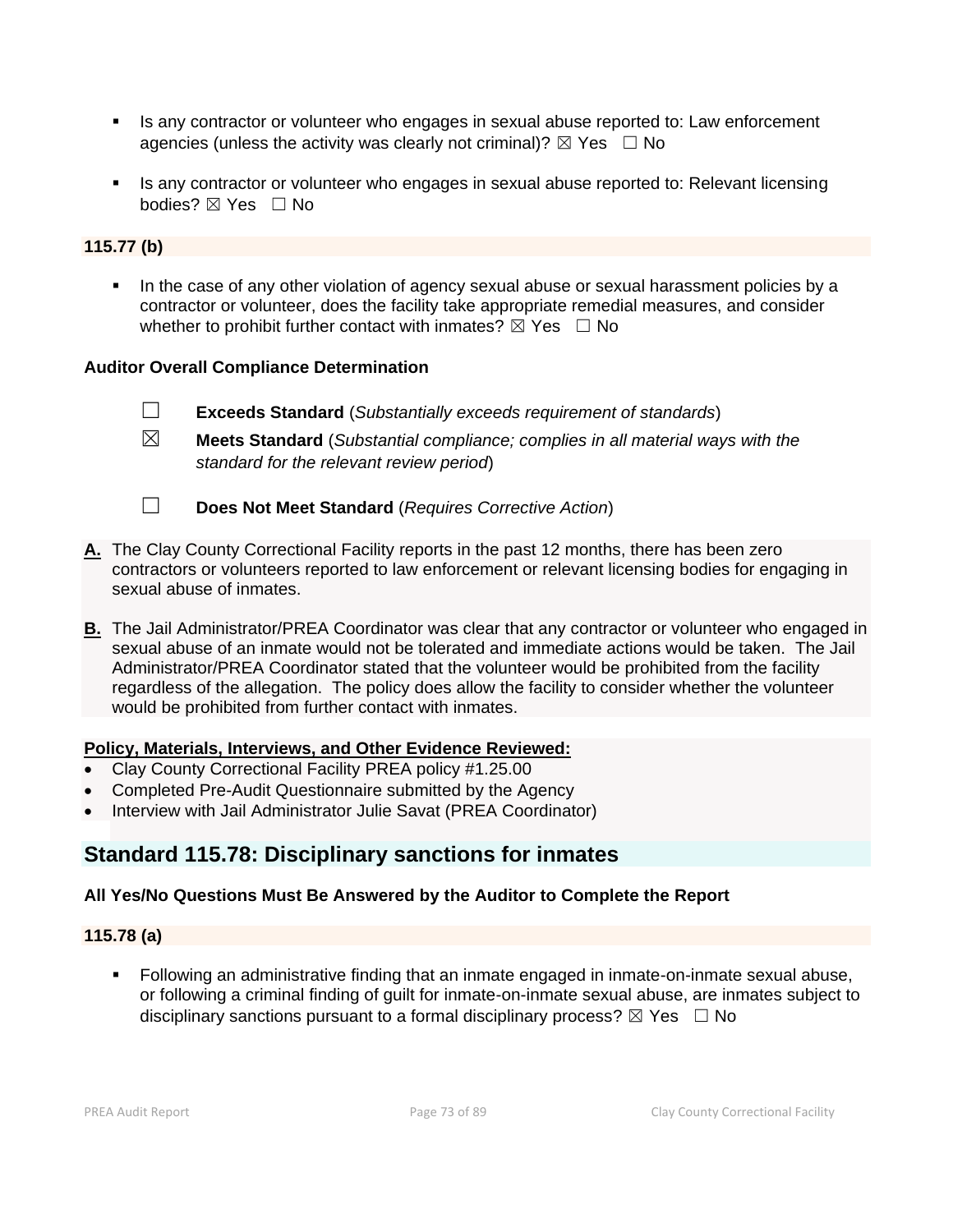#### **115.78 (b)**

Are sanctions commensurate with the nature and circumstances of the abuse committed, the inmate's disciplinary history, and the sanctions imposed for comparable offenses by other inmates with similar histories?  $\boxtimes$  Yes  $\Box$  No

### **115.78 (c)**

▪ When determining what types of sanction, if any, should be imposed, does the disciplinary process consider whether an inmate's mental disabilities or mental illness contributed to his or her behavior? ⊠ Yes □ No

#### **115.78 (d)**

If the facility offers therapy, counseling, or other interventions designed to address and correct underlying reasons or motivations for the abuse, does the facility consider whether to require the offending inmate to participate in such interventions as a condition of access to programming and other benefits?  $\Box$  Yes  $\boxtimes$  No

#### **115.78 (e)**

Does the agency discipline an inmate for sexual contact with staff only upon a finding that the staff member did not consent to such contact?  $\boxtimes$  Yes  $\Box$  No

#### **115.78 (f)**

■ For the purpose of disciplinary action does a report of sexual abuse made in good faith based upon a reasonable belief that the alleged conduct occurred NOT constitute falsely reporting an incident or lying, even if an investigation does not establish evidence sufficient to substantiate the allegation?  $\boxtimes$  Yes  $\Box$  No

#### **115.78 (g)**

Does the agency always refrain from considering non-coercive sexual activity between inmates to be sexual abuse? (N/A if the agency does not prohibit all sexual activity between inmates.)  $\boxtimes$  Yes  $\Box$  No  $\Box$  NA

#### **Auditor Overall Compliance Determination**

- ☐ **Exceeds Standard** (*Substantially exceeds requirement of standards*)
- 

☒ **Meets Standard** (*Substantial compliance; complies in all material ways with the standard for the relevant review period*)



- ☐ **Does Not Meet Standard** (*Requires Corrective Action*)
- **A.** The Clay County Correctional Facility has a formalized discipline plan applicable to inmates that is followed as outlined in policy and the inmate handbook. The discipline plan includes due process and a fair hearing conducted by an impartial person or panel of persons.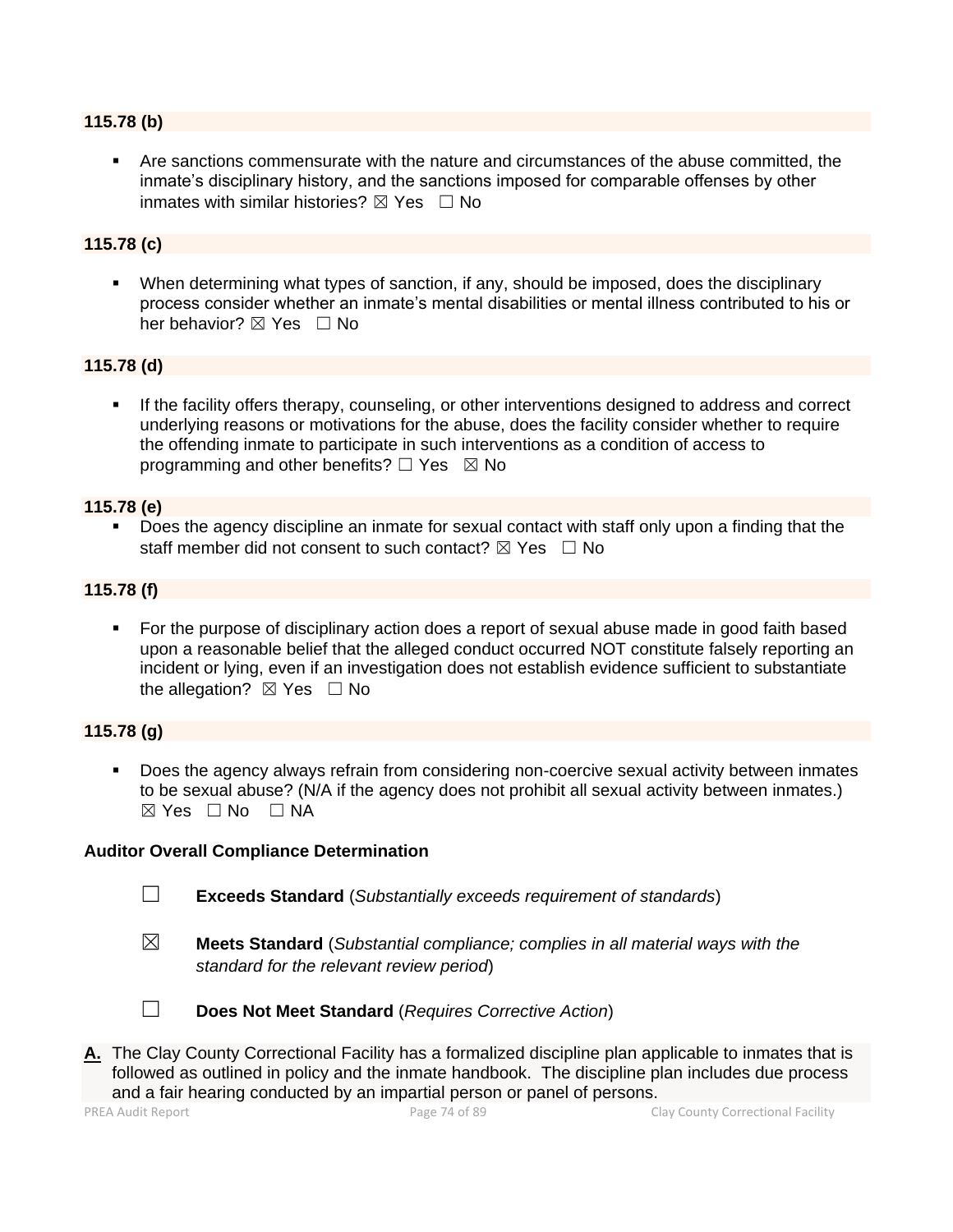- **B.** Disciplinary decisions are based on the nature and circumstances of the abuse committed, the inmate's discipline history, and the sanctions imposed for comparable offenses by other inmates with similar histories.
- **C.** The disciplinary process takes into consideration whether an inmates/detainee's mental disability or illness contributed to the inmate's/detainee's behavior.
- **D.** The facility does not offer therapy, counseling, or other interventions to address and correct underlying reasons or motivations for offending inmates.
- **E.** An inmate would not be disciplined for sexual contact with a staff member unless there is a finding that the staff member did not consent to the contact.
- **F.** The Clay County Correctional Facility does not discipline inmates for a report of sexual abuse made in good faith based on a reasonable belief that the alleged conduct occurred, even if an investigation does not establish evidence sufficient to substantiate the allegation.
- **G.** The Clay County Correctional Facility prohibits all sexual activity between inmates and disciplines inmates for such activity and deems such activity as criminal sexual abuse only if it determines the activity was not coerced.

The facility reports there has been zero administrative or criminal findings of inmate-on-inmate sexual abuse that has occurred at the facility

### **Policy, Materials, Interviews, and Other Evidence Reviewed:**

- Clay County Correctional Facility PREA policy #1.25.00
- Completed Pre-Audit Questionnaire submitted by the Agency
- Inmate Handbook
- Interview with Jail Administrator Julie Savat (PREA Coordinator)

# **MEDICAL AND MENTAL CARE**

# **Standard 115.81: Medical and mental health screenings; history of sexual abuse**

### **All Yes/No Questions Must Be Answered by the Auditor to Complete the Report**

### **115.81 (a)**

■ If the screening pursuant to § 115.41 indicates that a prison inmate has experienced prior sexual victimization, whether it occurred in an institutional setting or in the community, do staff ensure that the inmate is offered a follow-up meeting with a medical or mental health practitioner within 14 days of the intake screening? (N/A if the facility is not a prison.)  $\Box$  Yes  $\Box$  No  $\boxtimes$  NA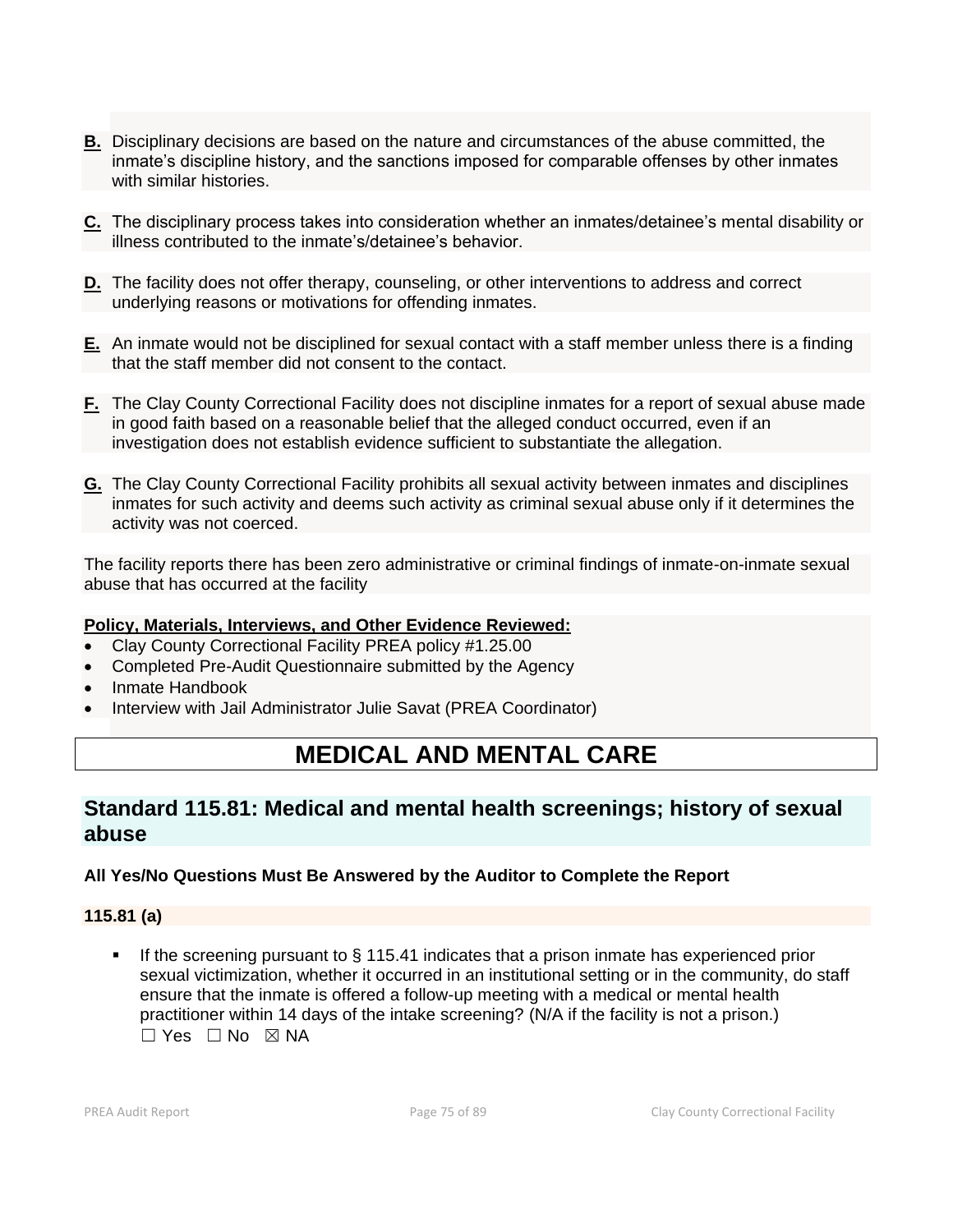### **115.81 (b)**

If the screening pursuant to  $\S$  115.41 indicates that a prison inmate has previously perpetrated sexual abuse, whether it occurred in an institutional setting or in the community, do staff ensure that the inmate is offered a follow-up meeting with a mental health practitioner within 14 days of the intake screening? (N/A if the facility is not a prison.)  $\Box$  Yes  $\Box$  No  $\boxtimes$  NA

#### **115.81 (c)**

**•** If the screening pursuant to § 115.41 indicates that a jail inmate has experienced prior sexual victimization, whether it occurred in an institutional setting or in the community, do staff ensure that the inmate is offered a follow-up meeting with a medical or mental health practitioner within 14 days of the intake screening?  $\boxtimes$  Yes  $\Box$  No

### **115.81 (d)**

Is any information related to sexual victimization or abusiveness that occurred in an institutional setting strictly limited to medical and mental health practitioners and other staff as necessary to inform treatment plans and security management decisions, including housing, bed, work, education, and program assignments, or as otherwise required by Federal, State, or local law? ☒ Yes ☐ No

#### **115.81 (e)**

Do medical and mental health practitioners obtain informed consent from inmates before reporting information about prior sexual victimization that did not occur in an institutional setting, unless the inmate is under the age of 18?  $\boxtimes$  Yes  $\Box$  No

- ☐ **Exceeds Standard** (*Substantially exceeds requirement of standards*)
- ☒ **Meets Standard** (*Substantial compliance; complies in all material ways with the standard for the relevant review period*)

☐ **Does Not Meet Standard** (*Requires Corrective Action*)

- **C.** The Clay County Correctional Facility reports that inmates who disclose any prior sexual victimization during the risk assessment are offered a follow-up meeting with medical or mental health. Medical staff interviewed report that inmates who are referred to a follow-up meeting with medical or mental health are seen within 14 days. On the dates of the onsite audit, there was zero inmates who had disclosed prior sexual victimization identified to interview.
- **D.** Medical and mental health staff are limited from disclosing information related to sexual victimization that occurred in an institutional setting to other staff unless it is necessary to inform jail staff about security or management decisions. Medical staff interviewed said that they would notify the Jail Administrator or Assistant Jail Administrator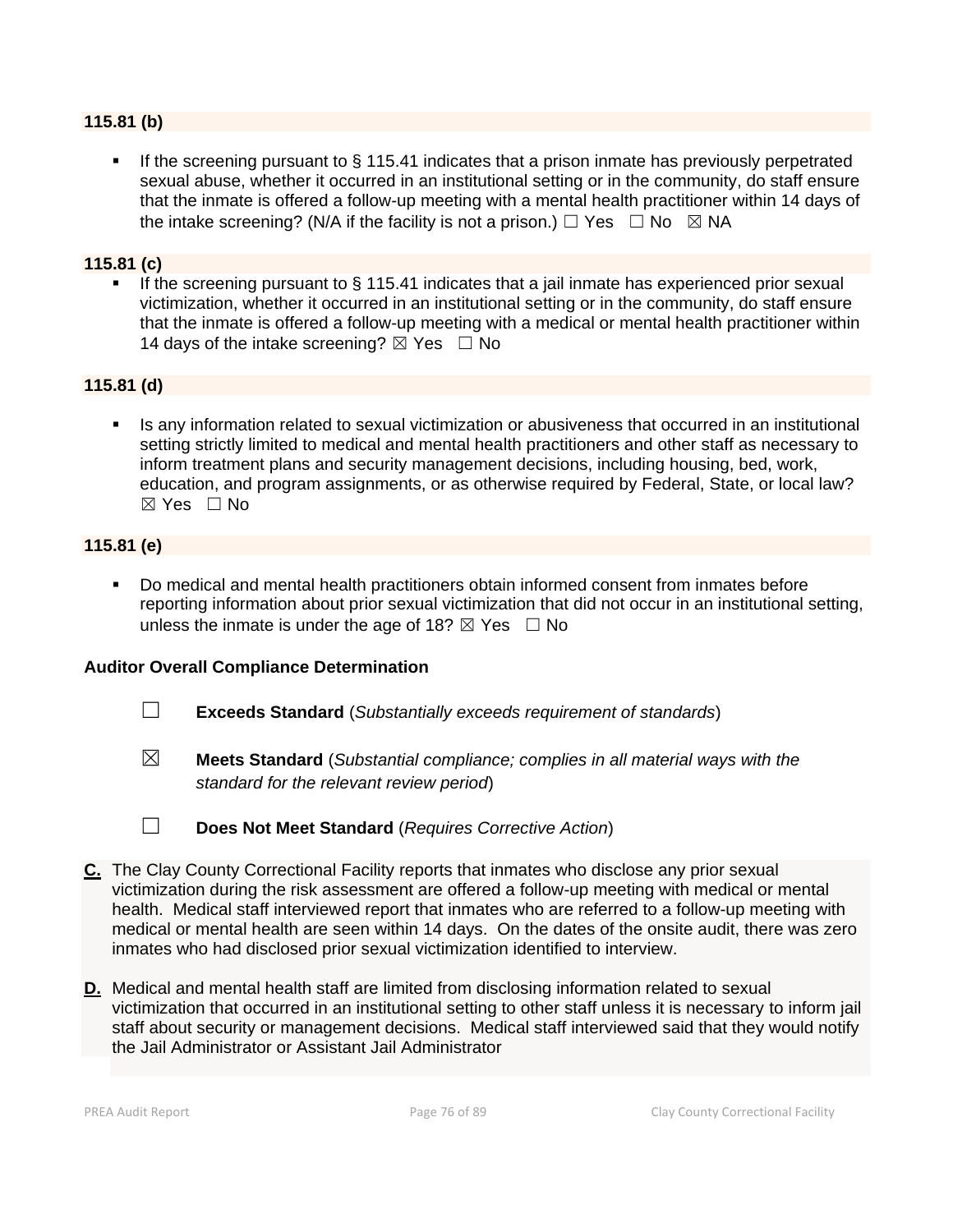**E.** Questions related to sexual abuse are asked when the initial medical screening is conducted. Prior to asking these questions medical staff explain to the inmate their duty to report and would obtain informed consent if the prior victimization did not occur in a confinement setting.

During the on-site audit, there was an inmate interviewed who disclosed sexual victimization during the risk screening. The inmate reported being offered medical and mental health services and meeting with medical staff.

### **Policy, Materials, Interviews, and Other Evidence Reviewed:**

- Clay County Correctional Facility PREA policy #1.25.00
- Completed Pre-Audit Questionnaire submitted by the Agency
- Initial medical screening form and follow-up screening form
- Interview with medical staff
- Interview with staff who perform risk screenings
- Inmate who disclosed sexual victimization during the risk screening

### **Standard 115.82: Access to emergency medical and mental health services**

#### **All Yes/No Questions Must Be Answered by the Auditor to Complete the Report 115.82 (a)**

Do inmate victims of sexual abuse receive timely, unimpeded access to emergency medical treatment and crisis intervention services, the nature and scope of which are determined by medical and mental health practitioners according to their professional judgment?  $\boxtimes$  Yes  $\Box$  No

### **115.82 (b)**

- If no qualified medical or mental health practitioners are on duty at the time a report of recent sexual abuse is made, do security staff first responders take preliminary steps to protect the victim pursuant to § 115.62?  $\boxtimes$  Yes  $\Box$  No
- Do security staff first responders immediately notify the appropriate medical and mental health practitioners? ⊠ Yes □ No

#### **115.82 (c)**

Are inmate victims of sexual abuse offered timely information about and timely access to emergency contraception and sexually transmitted infections prophylaxis, in accordance with professionally accepted standards of care, where medically appropriate?  $\boxtimes$  Yes  $\Box$  No

#### **115.82 (d)**

**EXECT** Are treatment services provided to the victim without financial cost and regardless of whether the victim names the abuser or cooperates with any investigation arising out of the incident?  $\boxtimes$  Yes  $\Box$  No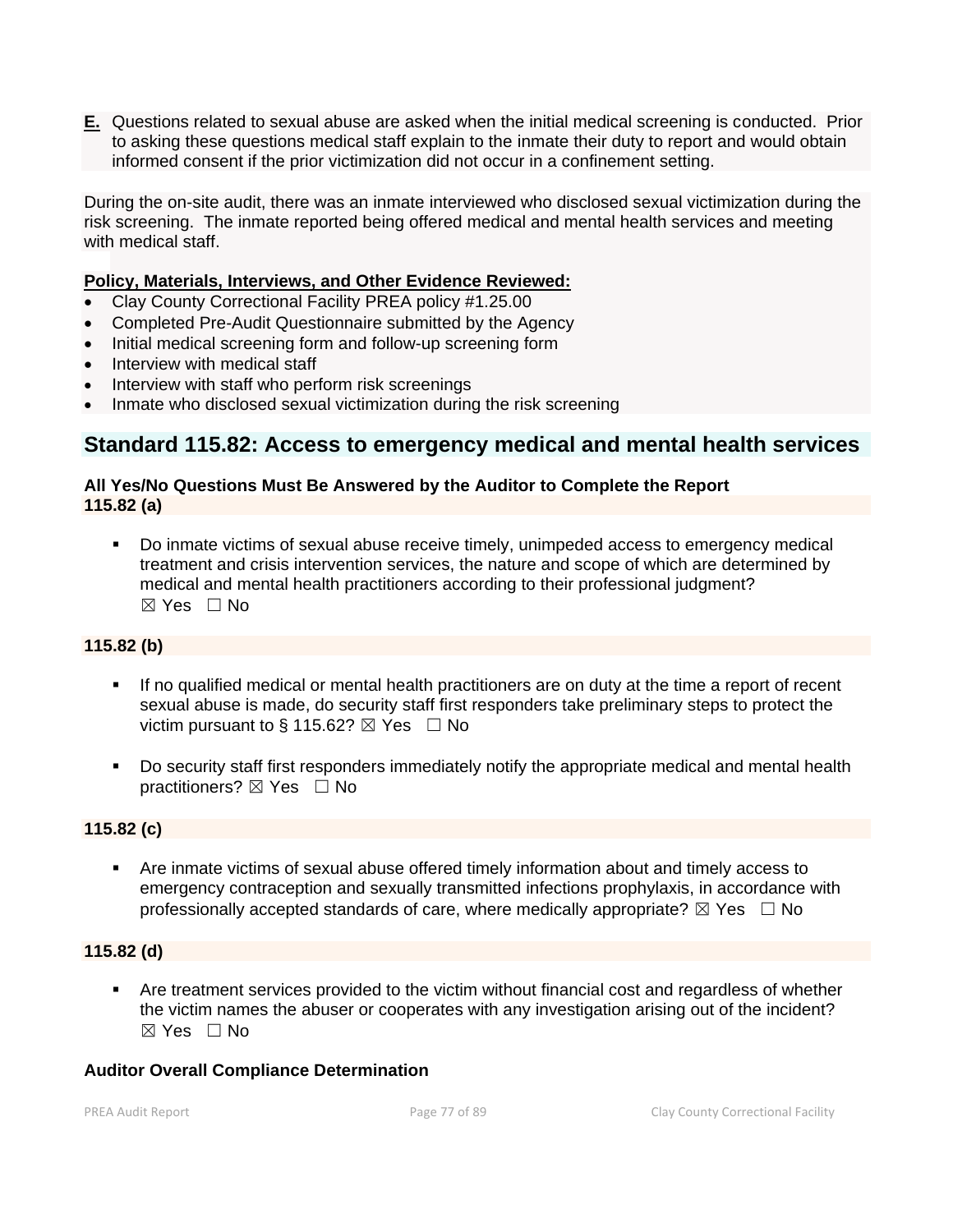- ☐ **Exceeds Standard** (*Substantially exceeds requirement of standards*)
- - ☒ **Meets Standard** (*Substantial compliance; complies in all material ways with the standard for the relevant review period*)
	-
	- ☐ **Does Not Meet Standard** (*Requires Corrective Action*)
- **A.** The Clay County Correctional Facility PREA policy #1.25.00 states inmate victims of sexual abuse will receive timely, unimpeded access to emergency medical treatment and crisis intervention services. The nature and scope of services will be determined by the professional judgment of medical and mental health practitioners.
- **B.** Policy requires staff take preliminary steps to protect the victim and immediately notify the on-call nurse.
- **C.** Inmates would be offered information about timely access to emergency contraception and sexually transmitted prophylaxis from the SANE Nurse as deemed medically appropriate. Medical staff interviewed would follow-up with the inmate to set up a treatment plan for continuing medical care after consulting with the facility's medical provider.
- **D.** Policy states treatment services shall be provided to the victim without financial cost and regardless of whether the victim names the abuser or cooperates with any investigation.

- Clay County Correctional Facility PREA policy #1.25.00
- Completed Pre-Audit Questionnaire submitted by the Agency
- Interview with medical staff
- Interview with Jail Administrator Julie Savat (PREA Coordinator)

# **Standard 115.83: Ongoing medical and mental health care for sexual abuse victims and abusers**

#### **All Yes/No Questions Must Be Answered by the Auditor to Complete the Report**

#### **115.83 (a)**

Does the facility offer medical and mental health evaluation and, as appropriate, treatment to all inmates who have been victimized by sexual abuse in any prison, jail, lockup, or juvenile facility?  $\boxtimes$  Yes  $\Box$  No

### **115.83 (b)**

Does the evaluation and treatment of such victims include, as appropriate, follow-up services, treatment plans, and, when necessary, referrals for continued care following their transfer to, or placement in, other facilities, or their release from custody?  $\boxtimes$  Yes  $\Box$  No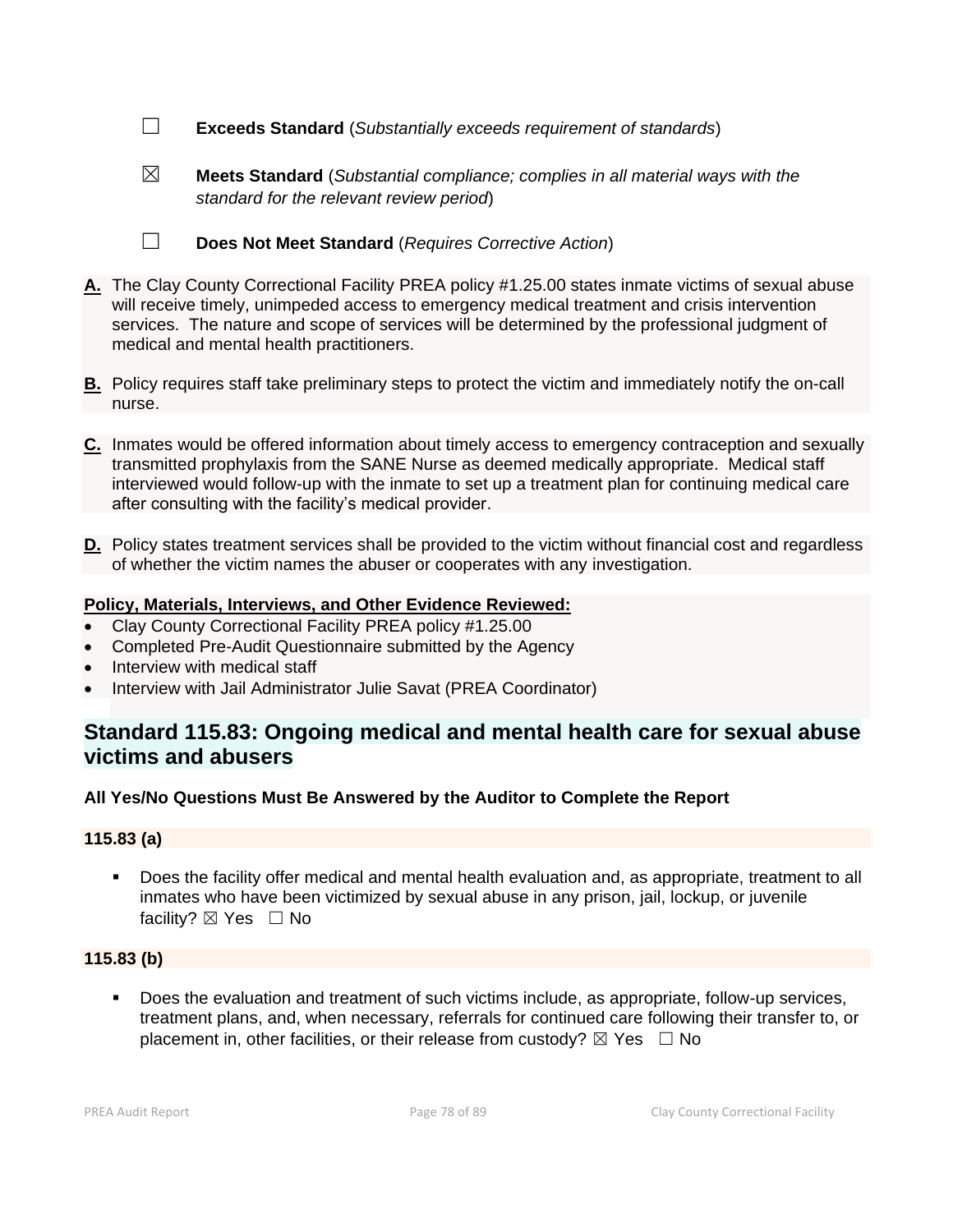#### **115.83 (c)**

Does the facility provide such victims with medical and mental health services consistent with the community level of care?  $\boxtimes$  Yes  $\Box$  No

### **115.83 (d)**

■ Are inmate victims of sexually abusive vaginal penetration while incarcerated offered pregnancy tests? (N/A if all-male facility.)  $\boxtimes$  Yes  $\Box$  No  $\Box$  NA

#### **115.83 (e)**

If pregnancy results from the conduct described in paragraph  $\S$  115.83(d), do such victims receive timely and comprehensive information about and timely access to all lawful pregnancyrelated medical services? (N/A if all-male facility.)  $\boxtimes$  Yes  $\Box$  No  $\Box$  NA

#### **115.83 (f)**

**EXTE:** Are inmate victims of sexual abuse while incarcerated offered tests for sexually transmitted infections as medically appropriate?  $\boxtimes$  Yes  $\Box$  No

### **115.83 (g)**

Are treatment services provided to the victim without financial cost and regardless of whether the victim names the abuser or cooperates with any investigation arising out of the incident?  $\boxtimes$  Yes  $\Box$  No

### **115.83 (h)**

**.** If the facility is a prison, does it attempt to conduct a mental health evaluation of all known inmate-on-inmate abusers within 60 days of learning of such abuse history and offer treatment when deemed appropriate by mental health practitioners? (NA if the facility is a jail.)  $\Box$  Yes  $\Box$  No  $\boxtimes$  NA

#### **Auditor Overall Compliance Determination**

- ☐ **Exceeds Standard** (*Substantially exceeds requirement of standards*)
- ☒ **Meets Standard** (*Substantial compliance; complies in all material ways with the standard for the relevant review period*)

☐ **Does Not Meet Standard** (*Requires Corrective Action*)

**A.** The Clay County Correctional Facility contracts with MEnD Correctional Care to provide medical and mental health services in the facility. The services include a medical provider, mental health provider and RN nursing services.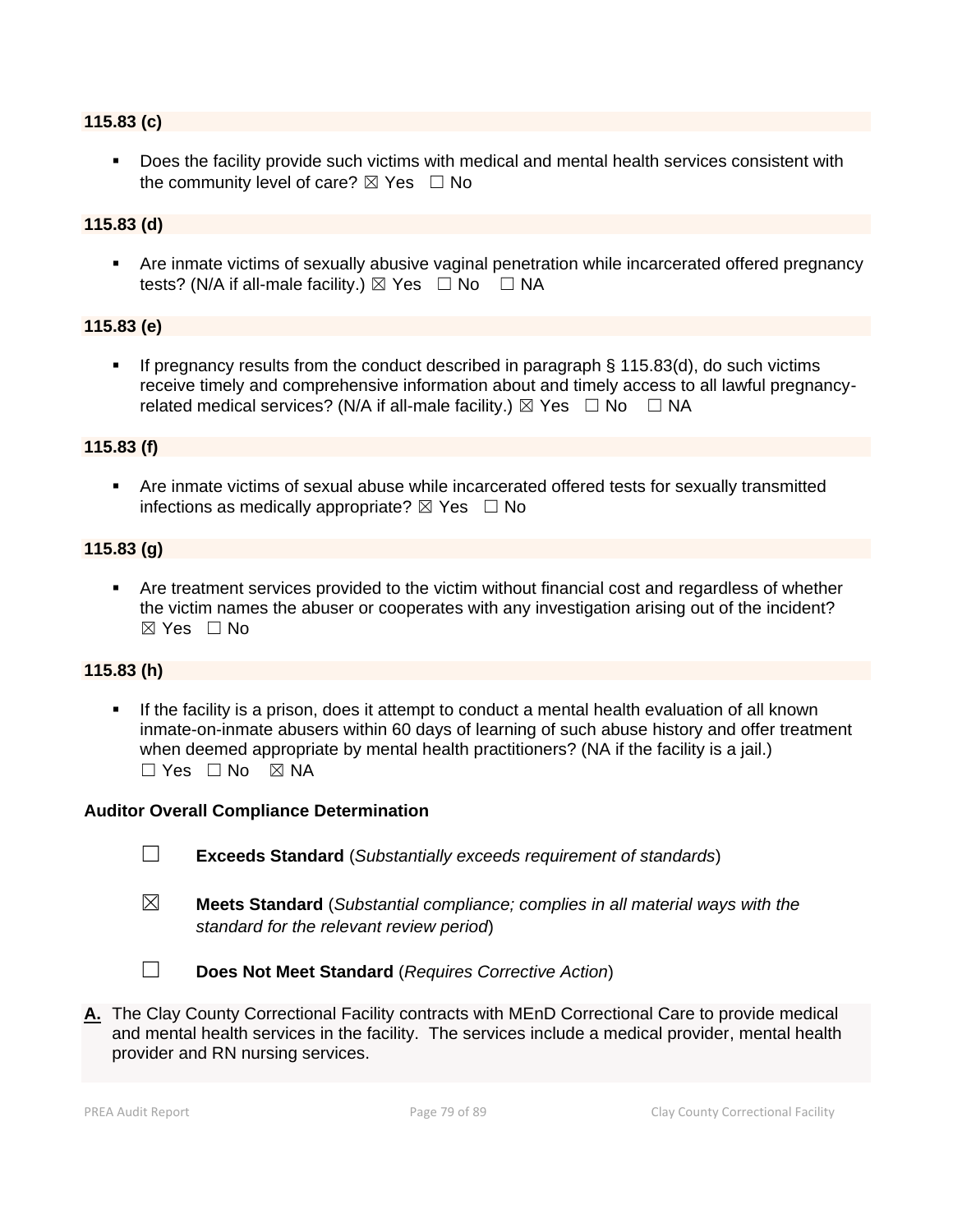- **B.** Interviews with medical staff confirmed they would provide follow-up services and treatment plans as appropriate to the inmate. Information for continued care would be sent with an inmate transferring to another facility.
- **C.** Community level of care is provided for all inmates. In some instances' treatment is at a higher level of care based on the immediate medical and/or mental health treatment available at the jail.
- **D.** Medical staff verified pregnancy tests would be offered to inmates as medically appropriate.
- **E.** The Clay County PREA policy #1.25.00 states if pregnancy results from the abuse, such victims shall receive comprehensive information about, and access to, all lawful pregnancy-related medical services in a timely manner.
- **F.** Inmate victims of sexual abuse would be offered testing, treatment, and information for sexually transmitted infections. Medical staff interviewed verified the inmate would be offered testing, treatment, and information.
- **G.** Policy states treatment services shall be provided to the victim without financial cost and regardless of whether the victim names the abuser or cooperates with any investigation.
- **H.** Not applicable

- Clay County Correctional Facility PREA policy #1.25.00
- MEnD Correctional Care Sexual Assault Nursing Protocol
- Completed Pre-Audit Questionnaire submitted by the Agency
- Interview with medical staff
- Interview with Jail Administrator Julie Savat (PREA Coordinator)

# **DATA COLLECTION AND REVIEW**

# **Standard 115.86: Sexual abuse incident reviews**

### **All Yes/No Questions Must Be Answered by the Auditor to Complete the Report**

#### **115.86 (a)**

■ Does the facility conduct a sexual abuse incident review at the conclusion of every sexual abuse investigation, including where the allegation has not been substantiated, unless the allegation has been determined to be unfounded?  $\boxtimes$  Yes  $\Box$  No

#### **115.86 (b)**

▪ Does such review ordinarily occur within 30 days of the conclusion of the investigation? ☒ Yes ☐ No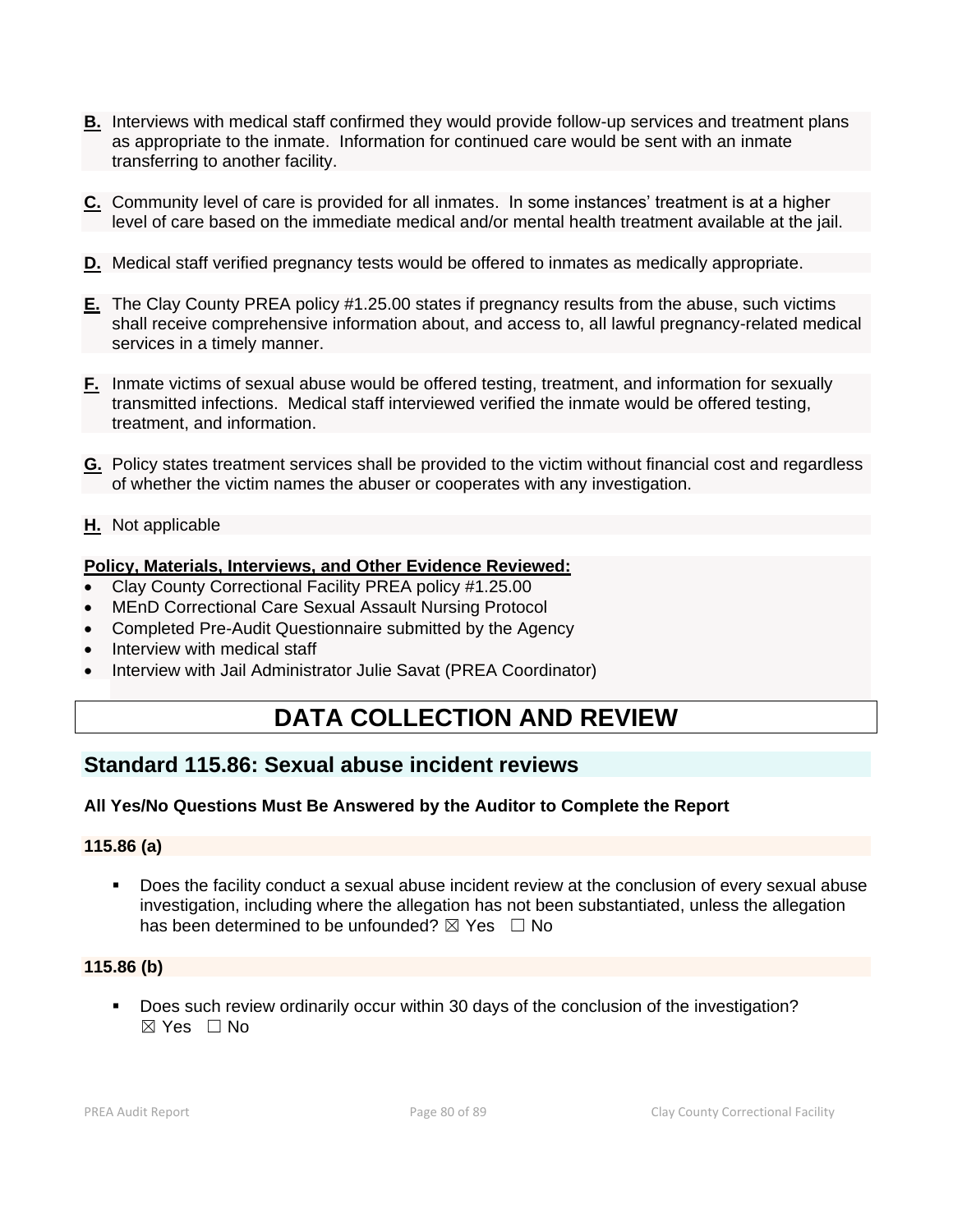### **115.86 (c)**

Does the review team include upper-level management officials, with input from line supervisors, investigators, and medical or mental health practitioners?  $\boxtimes$  Yes  $\Box$  No

### **115.86 (d)**

- Does the review team: Consider whether the allegation or investigation indicates a need to change policy or practice to better prevent, detect, or respond to sexual abuse?  $\boxtimes$  Yes  $\Box$  No
- Does the review team: Consider whether the incident or allegation was motivated by race; ethnicity; gender identity; lesbian, gay, bisexual, transgender, or intersex identification, status, or perceived status; gang affiliation; or other group dynamics at the facility?  $\boxtimes$  Yes  $\Box$  No
- Does the review team: Examine the area in the facility where the incident allegedly occurred to assess whether physical barriers in the area may enable abuse?  $\boxtimes$  Yes  $\Box$  No
- Does the review team: Assess the adequacy of staffing levels in that area during different shifts? ⊠ Yes □ No
- Does the review team: Assess whether monitoring technology should be deployed or augmented to supplement supervision by staff?  $\boxtimes$  Yes  $\Box$  No
- Does the review team: Prepare a report of its findings, including but not necessarily limited to determinations made pursuant to §§ 115.86(d)(1) - (d)(5), and any recommendations for improvement and submit such report to the facility head and PREA compliance manager?  $\boxtimes$  Yes  $\Box$  No

#### **115.86 (e)**

▪ Does the facility implement the recommendations for improvement, or document its reasons for not doing so?  $\boxtimes$  Yes  $\Box$  No

- ☐ **Exceeds Standard** (*Substantially exceeds requirement of standards*)
- ☒ **Meets Standard** (*Substantial compliance; complies in all material ways with the standard for the relevant review period*)
- ☐ **Does Not Meet Standard** (*Requires Corrective Action*)
- **A.** The Clay County Correctional Facility reports that in the past 12 months, zero criminal or administrative investigation of alleged sexual abuse or assault were completed, and zero incident reviews were conducted. (excluding only "unfounded" incidents). PREA policy 1.25.00 states that an incident review will ordinarily be conducted within 30 days after the conclusion of every sexual abuse investigation (unless the allegation is determined to be unfounded).
- **B.** Policy states the review should ordinarily occur within 30 days of the conclusion of the investigation.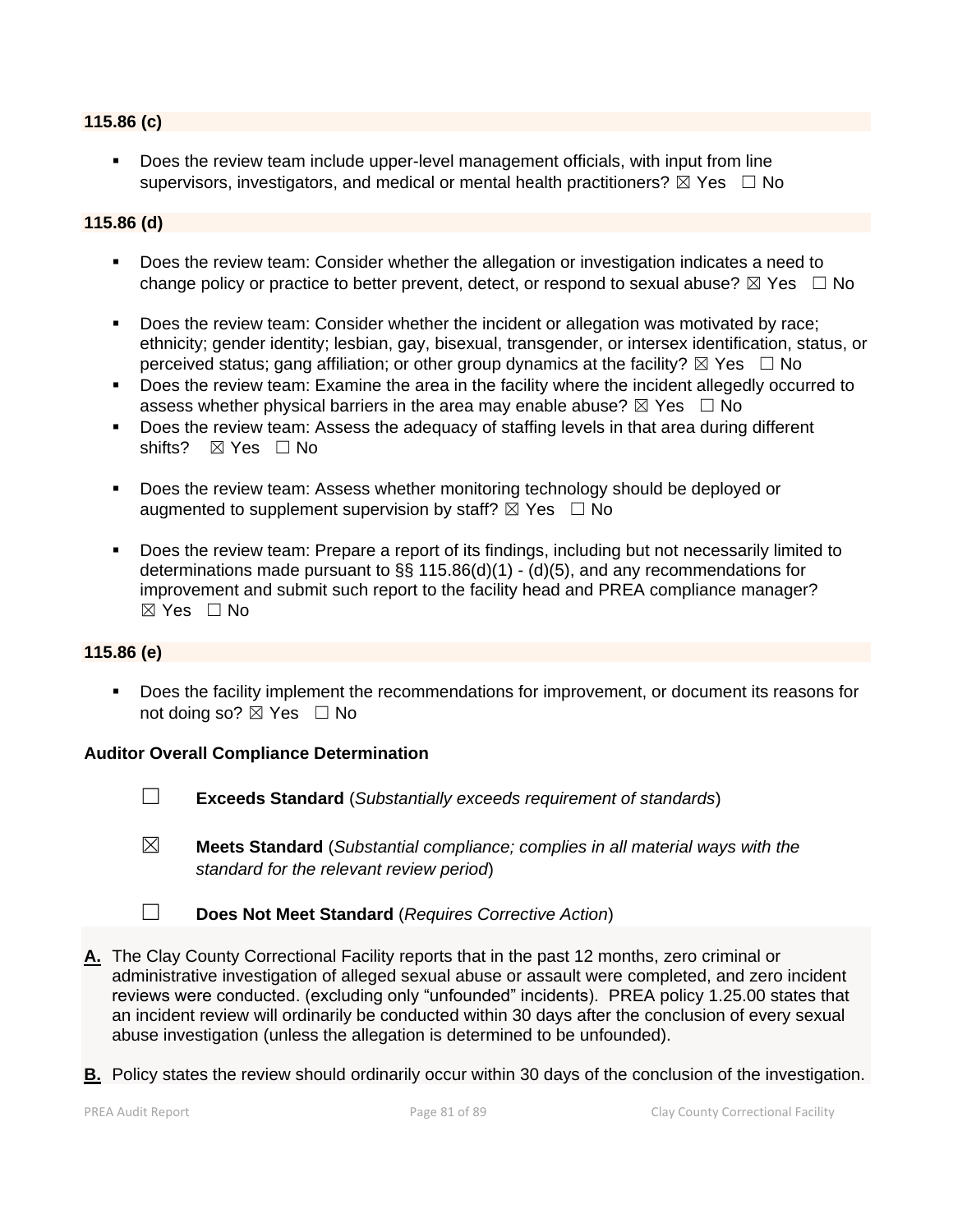- **C.** The Clay County incident review team consists of the Jail Administrator, Assistant Jail Administrator, staff from Lakeland Mental Health with input from Sergeants and line staff.
- **D.** Interviews with the PREA Coordinator verified there is a sexual abuse incident review on substantiated or unsubstantiated allegations of sexual abuse.
- **E.** If the incident review team makes any recommendations, the facility will implement or document the reason for not implementing the recommendations.

- Clay County Correctional Facility PREA policy #1.25.00
- Completed Pre- Audit Questionnaire submitted by the Agency
- Interview with Jail Administrator Julie Savat (PREA Coordinator)
- Documentation from completed Incident Review

# **Standard 115.87: Data collection**

### **All Yes/No Questions Must Be Answered by the Auditor to Complete the Report**

### **115.87 (a)**

▪ Does the agency collect accurate, uniform data for every allegation of sexual abuse at facilities under its direct control using a standardized instrument and set of definitions?  $\boxtimes$  Yes  $\Box$  No

### **115.87 (b)**

▪ Does the agency aggregate the incident-based sexual abuse data at least annually?  $\boxtimes$  Yes  $\Box$  No

### **115.87 (c)**

■ Does the incident-based data include, at a minimum, the data necessary to answer all questions from the most recent version of the Survey of Sexual Violence conducted by the Department of Justice? ☒ Yes ☐ No

### **115.87 (d)**

▪ Does the agency maintain, review, and collect data as needed from all available incident-based documents, including reports, investigation files, and sexual abuse incident reviews? ☒ Yes ☐ No

### **115.87 (e)**

■ Does the agency also obtain incident-based and aggregated data from every private facility with which it contracts for the confinement of its inmates? (N/A if agency does not contract for the confinement of its inmates.)  $\boxtimes$  Yes  $\Box$  No  $\Box$  NA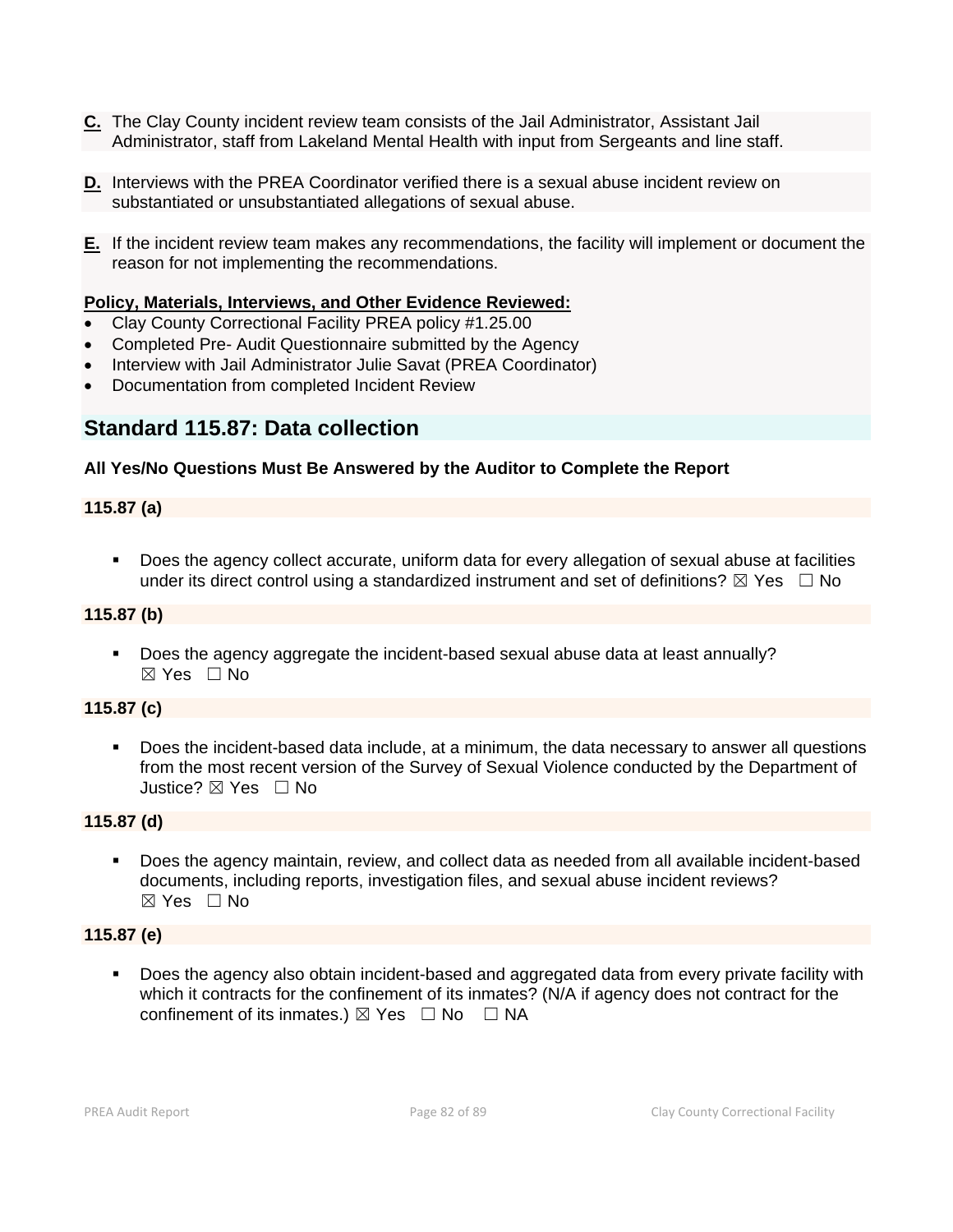#### **115.87 (f)**

Does the agency, upon request, provide all such data from the previous calendar year to the Department of Justice no later than June 30? (N/A if DOJ has not requested agency data.)  $\Box$  Yes  $\Box$  No  $\boxtimes$  NA

#### **Auditor Overall Compliance Determination**

- ☐ **Exceeds Standard** (*Substantially exceeds requirement of standards*)
- ☒ **Meets Standard** (*Substantial compliance; complies in all material ways with the standard for the relevant review period*)
- ☐ **Does Not Meet Standard** (*Requires Corrective Action*)

The Clay County Correctional Facility collects accurate, uniform data for every allegation of sexual abuse and sexual harassment at the facility using a standardized instrument and set of definitions. The agency aggregates the data annually and prepares an annual report.

**A&E.** The Clay County Correctional Facility collects data for every allegation of sexual abuse and sexual harassment.

- **B.** The Jail Administrator/PREA Coordinator and Assistant Jail Administrator reviews the data annually.
- **D.** The Clay County Correctional Facility maintains, reviews, and collects data as needed from all available incident- based documents.
- **E.** This paragraph is not applicable; Clay County does not contract with a private facility for the confinement of its inmates.
- **F.** This paragraph is not applicable; the Department of Justice has not requested agency data.

### **Policy, Materials, Interviews, and Other Evidence Reviewed:**

- Clay County Correctional Facility PREA policy #1.25.00
- Completed Pre-Audit Questionnaire submitted by the Agency
- Interview with Julie Savat Jail Administrator (PREA Coordinator)
- Interview with the Assistant Jail Administrator
- Incident based data collected by the Agency

## **Standard 115.88: Data review for corrective action**

#### **All Yes/No Questions Must Be Answered by the Auditor to Complete the Report**

#### **115.88 (a)**

Does the agency review data collected and aggregated pursuant to § 115.87 in order to assess and improve the effectiveness of its sexual abuse prevention, detection, and response policies, practices, and training, including by: Identifying problem areas?  $\boxtimes$  Yes  $\Box$  No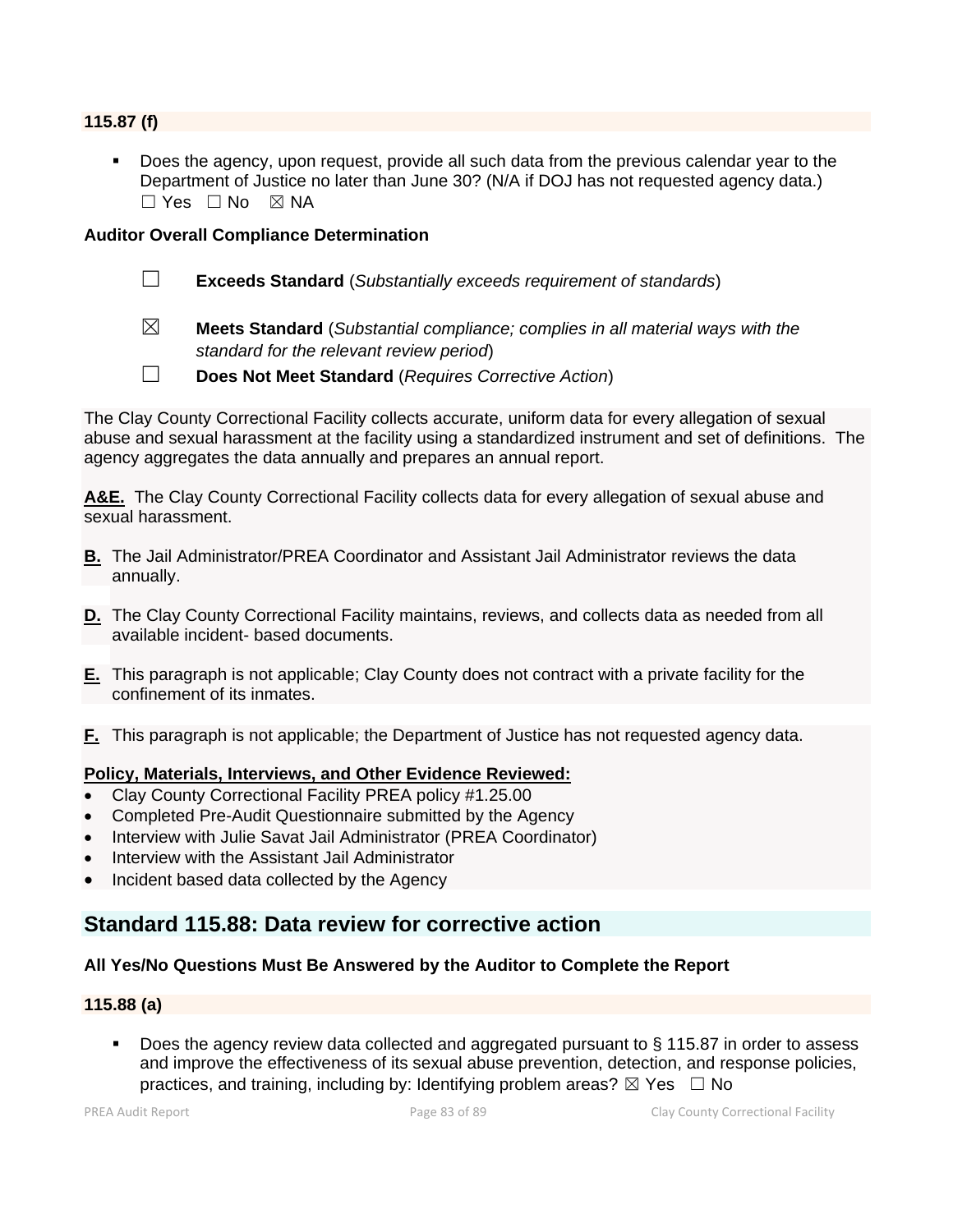- Does the agency review data collected and aggregated pursuant to § 115.87 in order to assess and improve the effectiveness of its sexual abuse prevention, detection, and response policies, practices, and training, including by: Taking corrective action on an ongoing basis? ☒ Yes ☐ No
- Does the agency review data collected and aggregated pursuant to § 115.87 in order to assess and improve the effectiveness of its sexual abuse prevention, detection, and response policies, practices, and training, including by: Preparing an annual report of its findings and corrective actions for each facility, as well as the agency as a whole?  $\boxtimes$  Yes  $\Box$  No

### **115.88 (b)**

▪ Does the agency's annual report include a comparison of the current year's data and corrective actions with those from prior years and provide an assessment of the agency's progress in addressing sexual abuse  $\boxtimes$  Yes  $\Box$  No

### **115.88 (c)**

**EXECT** Is the agency's annual report approved by the agency head and made readily available to the public through its website or, if it does not have one, through other means?  $\boxtimes$  Yes  $\Box$  No

### **115.88 (d)**

Does the agency indicate the nature of the material redacted where it redacts specific material from the reports when publication would present a clear and specific threat to the safety and security of a facility?  $\boxtimes$  Yes  $\Box$  No

- ☐ **Exceeds Standard** (*Substantially exceeds requirement of standards*)
- ☒ **Meets Standard** (*Substantial compliance; complies in all material ways with the standard for the relevant review period*)

- ☐ **Does Not Meet Standard** (*Requires Corrective Action*)
- **A.** The Clay County Correctional Facility reviews data collected and uses the data for ongoing improvement and corrective action at the facility.
- **B.** The Clay County Correctional Facility prepares an annual report that includes a comparison between the current year's data and the previous years' data in its efforts to continue to address sexual abuse and harassment.
- **C.** The Sheriff's Office does not complete an annual report. Jail Administration provides the Sheriff and Chief Deputy with annual data collected regarding sexual abuse and harassment allegations.
- **D.** An explanation of the redacted material is provided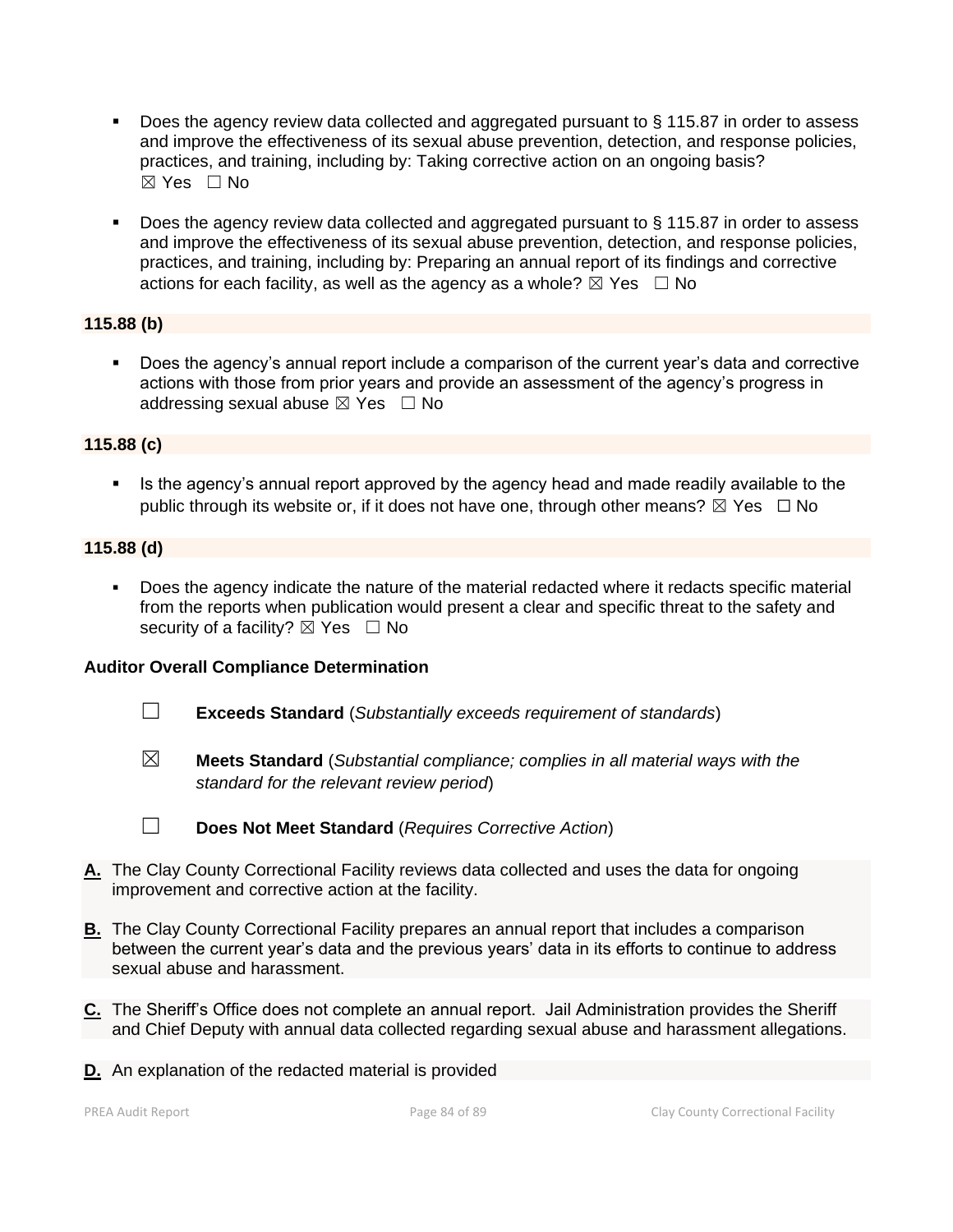- Clay County Correctional Facility PREA policy #1.25.00
- Completed Pre-Audit Questionnaire submitted by the Agency
- Interview with Sheriff Mark Empting and Chief Deputy Stephen Landsem
- Interview with Jail Administrator Julie Savat (PREA Coordinator)
- Interview with the Assistant Jail Administrator
- Review of collected data
- Clay County Correctional Facility website: <https://claycountymn.gov/1433/PREA>

# **Standard 115.89: Data storage, publication, and destruction**

### **All Yes/No Questions Must Be Answered by the Auditor to Complete the Report**

### **115.89 (a)**

■ Does the agency ensure that data collected pursuant to § 115.87 are securely retained?  $\boxtimes$  Yes  $\Box$  No

### **115.89 (b)**

▪ Does the agency make all aggregated sexual abuse data, from facilities under its direct control and private facilities with which it contracts, readily available to the public at least annually through its website or, if it does not have one, through other means?  $\boxtimes$  Yes  $\Box$  No

### **115.89 (c)**

**• Does the agency remove all personal identifiers before making aggregated sexual abuse data** publicly available?  $\boxtimes$  Yes  $\Box$  No

### **115.89 (d)**

Does the agency maintain sexual abuse data collected pursuant to § 115.87 for at least 10 years after the date of the initial collection, unless Federal, State, or local law requires otherwise?  $\boxtimes$  Yes  $\Box$  No

- ☐ **Exceeds Standard** (*Substantially exceeds requirement of standards*)
- ☒ **Meets Standard** (*Substantial compliance; complies in all material ways with the standard for the relevant review period*)

☐ **Does Not Meet Standard** (*Requires Corrective Action*)

- **A.** The Assistant Jail Administrator maintains documentation collected from standard 115.87 on a secure database.
- **B.** The Agency's sexual abuse data is publicly distributed on the agency's website: <https://claycountymn.gov/1433/PREA>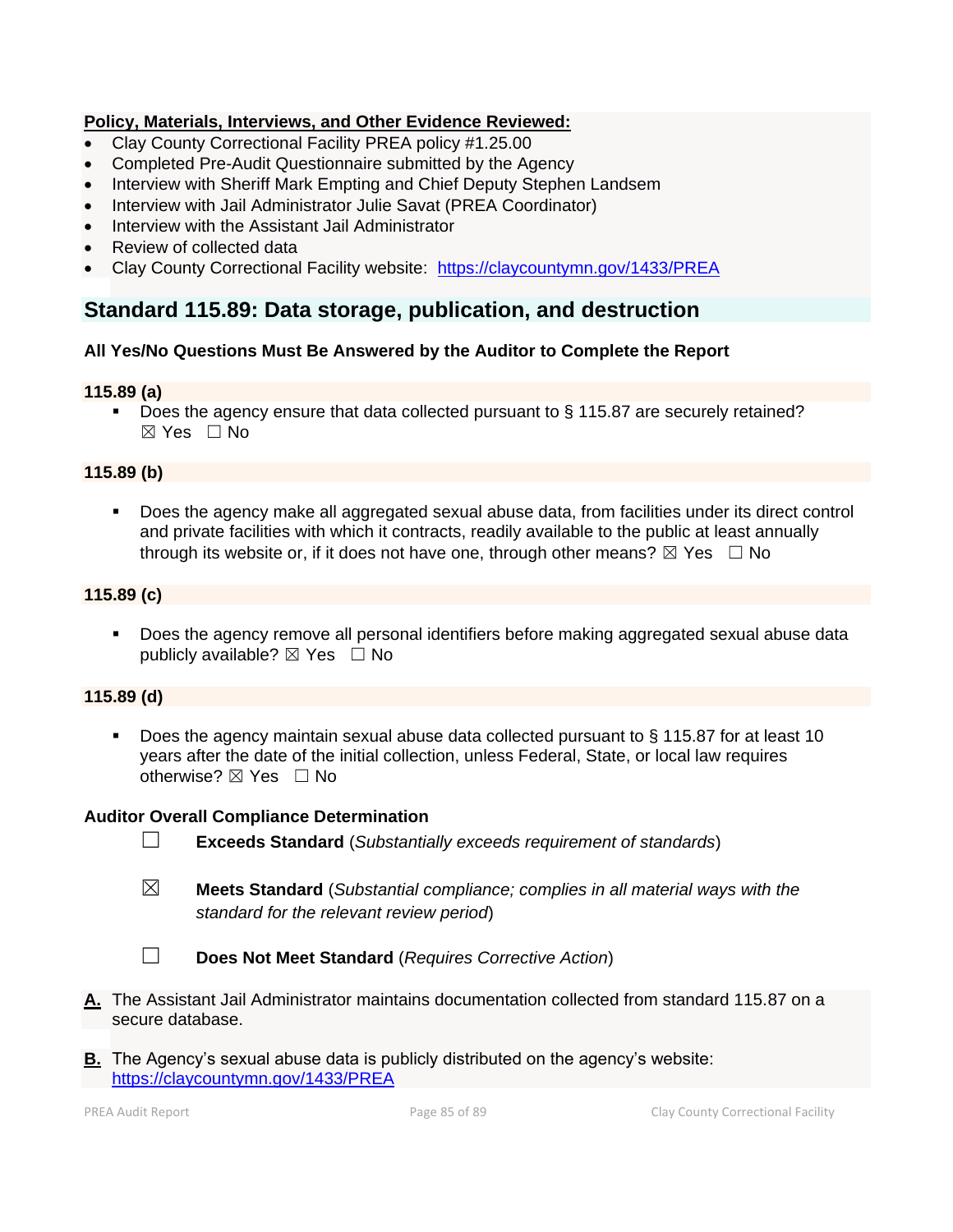- **C.** All personal identifiers are redacted before making the information public.
- **D.** Policy dictates unless prohibited by Federal, State, or local law, sexual abuse data is maintained for a minimum of 10 years after the date of the initial collection.

- Clay County Correctional Facility PREA policy #1.25.00
- Completed Pre-Audit Questionnaire submitted by the Agency
- Interview with Jail Administrator Julie Savat (PREA Coordinator)
- Clay County Jail website:<https://claycountymn.gov/1433/PREA>

# **AUDITING AND CORRECTIVE ACTION**

# **Standard 115.401: Frequency and scope of audits**

### **All Yes/No Questions Must Be Answered by the Auditor to Complete the Report 115.401 (a)**

**EXED** During the prior three-year audit period, did the agency ensure that each facility operated by the agency, or by a private organization on behalf of the agency, was audited at least once? (*Note: The response here is purely informational. A "no" response does not impact overall compliance with this standard.*)  $\Box$  Yes  $\boxtimes$  No

### **115.401 (b)**

- **EXED IS this the first year of the current audit cycle? (***Note: a "no" response does not impact overall compliance with this standard.*)  $\boxtimes$  Yes  $\Box$  No
- If this is the second year of the current audit cycle, did the agency ensure that at least one-third of each facility type operated by the agency, or by a private organization on behalf of the agency, was audited during the first year of the current audit cycle? (N/A if this is **not** the *second* year of the current audit cycle.)  $\Box$  Yes  $\boxtimes$  No  $\Box$  NA
- If this is the third year of the current audit cycle, did the agency ensure that at least two-thirds of each facility type operated by the agency, or by a private organization on behalf of the agency, were audited during the first two years of the current audit cycle? (N/A if this is **not** the *third* year of the current audit cycle.)  $\Box$  Yes  $\boxtimes$  No  $\Box$  NA

### **115.401 (h)**

▪ Did the auditor have access to, and the ability to observe, all areas of the audited facility?  $\boxtimes$  Yes  $\Box$  No

#### **115.401 (i)**

Was the auditor permitted to request and receive copies of any relevant documents (including electronically stored information)?  $\boxtimes$  Yes  $\Box$  No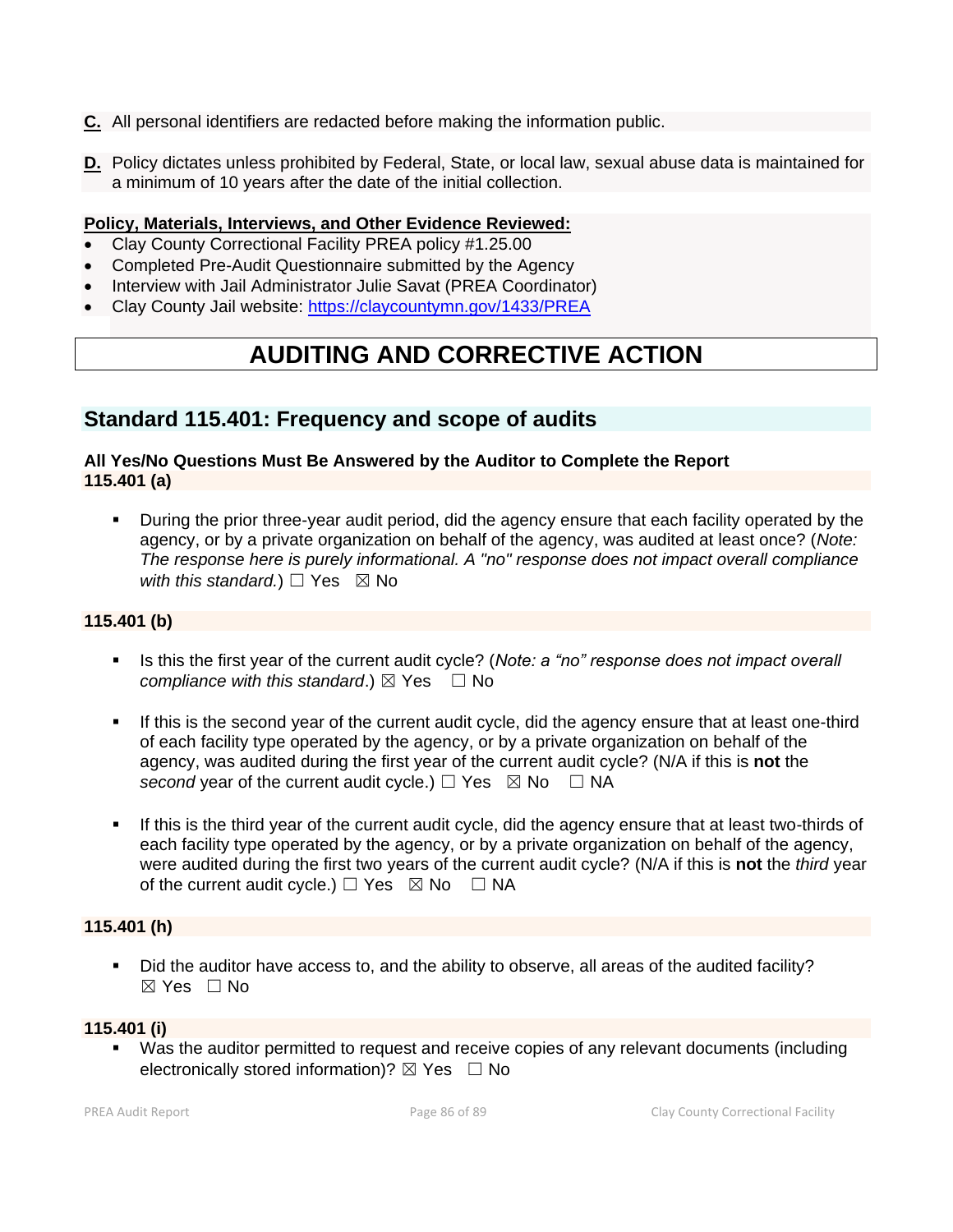#### **115.401 (m)**

▪ Was the auditor permitted to conduct private interviews with inmates, residents, and detainees? ☒ Yes ☐ No

#### **115.401 (n)**

▪ Were inmates permitted to send confidential information or correspondence to the auditor in the same manner as if they were communicating with legal counsel?  $\boxtimes$  Yes  $\Box$  No

#### **Auditor Overall Compliance Determination**

- ☐ **Exceeds Standard** (*Substantially exceeds requirement of standards*)
- ☒ **Meets Standard** (*Substantial compliance; complies in all material ways with the standard for the relevant review period*)
- ☐ **Does Not Meet Standard** (*Requires Corrective Action*)

This is the Clay County Correctional Facility's second PREA Audit. On January 4, 2016, the Clay County Correctional Facility was found to be in full compliance with the Prison Rape Elimination Act (PREA) standards. The PREA Coordinator is experienced, knowledgeable, and organized and supplied all the documents requested which made the PREA Audit flow smoothly. This auditor was given full access to the facility and was able to meet privately with staff and inmates without interference. PREA Audit posters in English and Spanish were posted 6 weeks prior to the audit and were hanging in all common areas throughout the facility with the auditor's name and address visible to inmates. Zero inmate correspondence was received during the PREA audit process

# **Standard 115.403: Audit contents and findings**

### **All Yes/No Questions Must Be Answered by the Auditor to Complete the Report**

### **115.403 (f)**

• The agency has published on its agency website, if it has one, or has otherwise made publicly available, all Final Audit Reports within 90 days of issuance by auditor. The review period is for prior audits completed during the past three years PRECEDING THIS AGENCY AUDIT. In the case of single facility agencies, the auditor shall ensure that the facility's last audit report was published. The pendency of any agency appeal pursuant to 28 C.F.R. § 115.405 does not excuse noncompliance with this provision. (N/A if there have been no Final Audit Reports issued in the past three years, or in the case of single facility agencies that there has never been a Final Audit Report issued.)  $\boxtimes$  Yes  $\Box$  No  $\Box$  NA

#### **Auditor Overall Compliance Determination**



☐ **Exceeds Standard** (*Substantially exceeds requirement of standards*)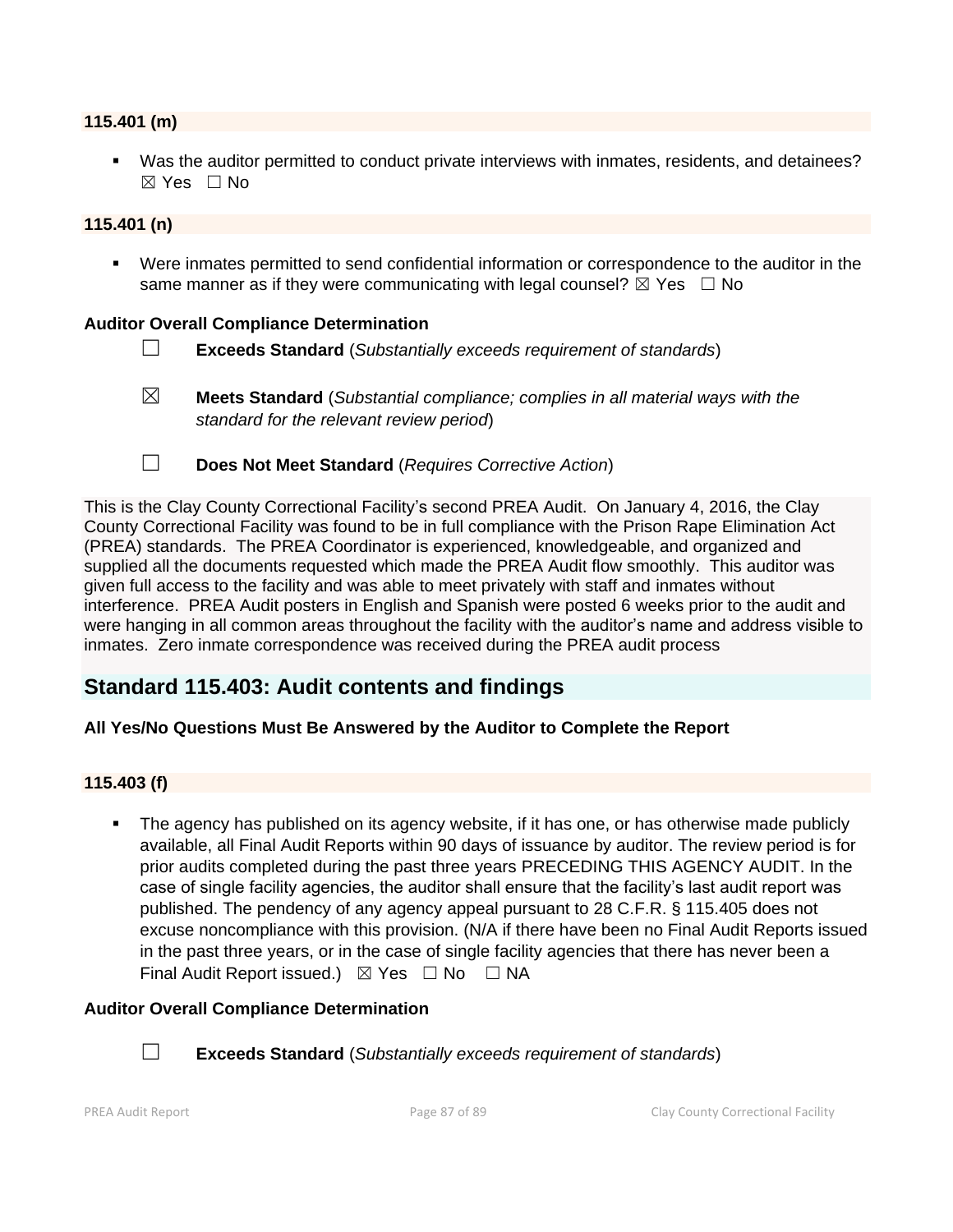- ☒ **Meets Standard** (*Substantial compliance; complies in all material ways with the standard for the relevant review period*)
- ☐ **Does Not Meet Standard** (*Requires Corrective Action*)

The Clay County Correctional Facility had the January 4, 2016 Final PREA Audit Report posted on its website.<https://claycountymn.gov/1433/PREA>

The contract agreement requires the facility to post a copy of the final PREA Audit Report within 90 days of receiving the report.